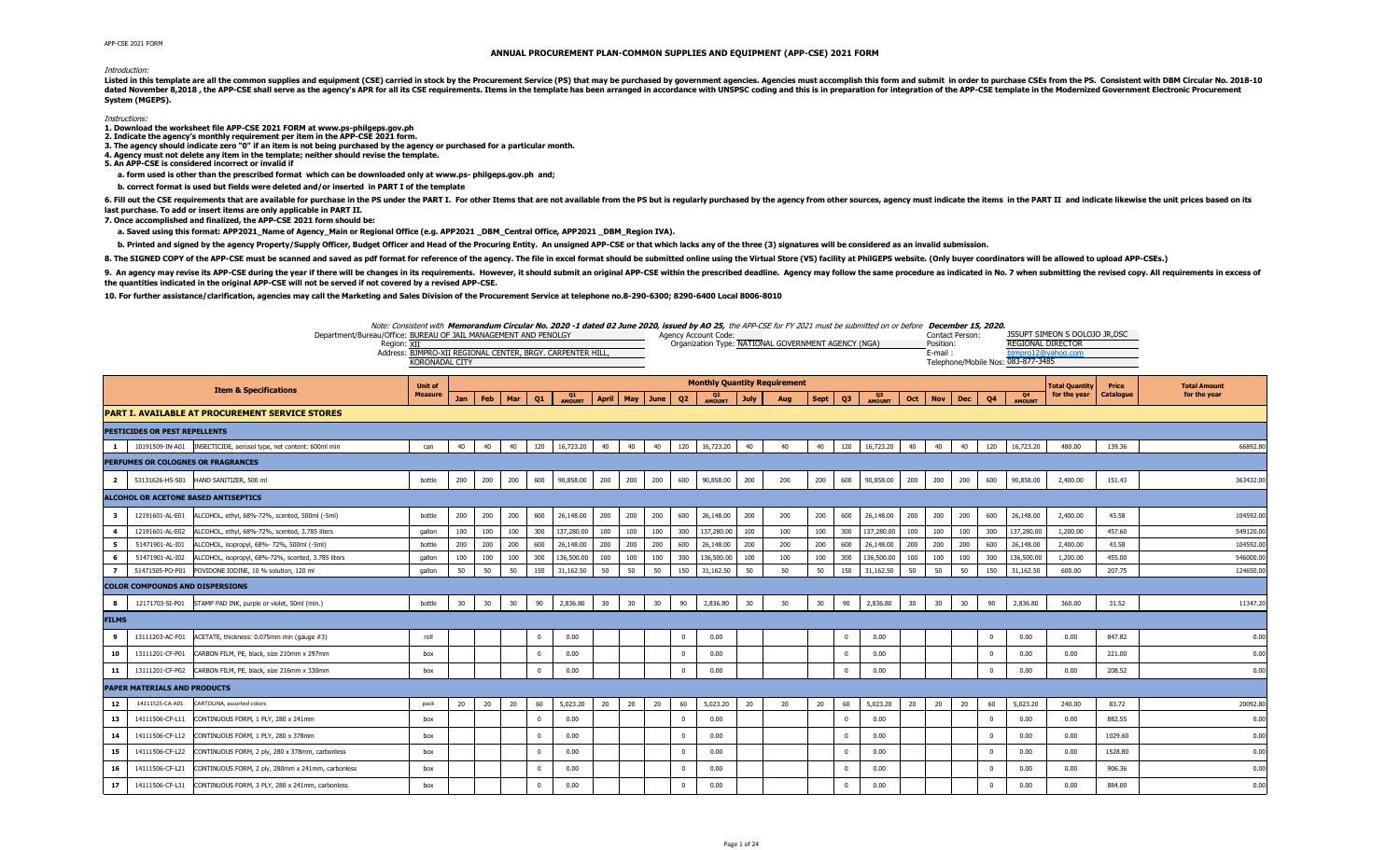| 18<br>14111506-CF-L32                                               | CONTINUOUS FORM, 3 PLY, 280 x 378mm, carbonless    | box    |      |      |      | $\mathbf 0$             | 0.00       |      |      |      | $\mathbf 0$             | 0.00       |      |      |                | $\Omega$ | 0.00       |      |      |      | $\mathbf 0$             | 0.00       | 0.00      | 1508.00 | 0.00       |
|---------------------------------------------------------------------|----------------------------------------------------|--------|------|------|------|-------------------------|------------|------|------|------|-------------------------|------------|------|------|----------------|----------|------------|------|------|------|-------------------------|------------|-----------|---------|------------|
| 19<br>14111609-LL-C01                                               | LOOSELEAF COVER, made of chipboard, for legal      | bundle |      |      |      | $\overline{0}$          | 0.00       |      |      |      | $\overline{0}$          | 0.00       |      |      |                | $\Omega$ | 0.00       |      |      |      | $\overline{\mathbf{0}}$ | 0.00       | 0.00      | 794.96  | 0.00       |
| 20<br>14111514-NP-S02                                               | NOTE PAD, stick on, 50mm x 76mm (2" x 3") min      | pad    | 50   | 50   | 50   | 150                     | 5,559.00   | 50   | 50   | 50   | 150                     | 5,559.00   | 50   | 50   | 50             | 150      | 5,559.00   | 50   | 50   | 50   | 150                     | 5,559.00   | 600.00    | 37.06   | 22236.00   |
| 21<br>14111514-NP-S04                                               | NOTE PAD, stick on, 76mm x 100mm (3" x 4") min     | pad    | 50   | 50   | 50   | 150                     | 8,892.00   | 50   | 50   | 50   | 150                     | 8,892.00   | 50   | 50   | 50             | 150      | 8,892.00   | 50   | 50   | 50   | 150                     | 8,892.00   | 600.00    | 59.28   | 35568.0    |
| 22<br>14111514-NP-S03                                               | NOTE PAD, stick on, 76mm x 76mm (3" x 3") min      | pad    | 20   | 20   | 20   | 60                      | 2,863.80   | 20   | 20   | 20   | 60                      | 2,863.80   | 20   | 20   | $\overline{2}$ | 42       | 2,004.66   | 20   | 20   | 20   | 60                      | 2,863.80   | 222.00    | 47.73   | 10596.0    |
| 23<br>14111514-NB-S01                                               | NOTEBOOK, STENOGRAPHER, spiral, 40 leaves          | piece  | 1500 | 1500 | 1500 | 4500                    | 54,180.00  | 1500 | 1500 | 1500 | 4500                    | 54,180.00  | 1500 | 1500 | 1500           | 4500     | 54,180.00  | 1500 | 1500 | 1500 | 4500                    | 54,180.00  | 18,000.00 | 12.04   | 216720.0   |
| 24<br>14111507-PP-M01                                               | PAPER, MULTICOPY, 80gsm, size: 210mm x 297mm       | reams  | 200  | 200  | 200  | 600                     | 102,336.00 | 200  | 200  | 200  | 600                     | 102,336.00 | 200  | 200  | 200            | 600      | 102,336.00 | 200  | 200  | 200  | 600                     | 102,336.00 | 2,400.00  | 170.56  | 409344.0   |
| 25<br>14111507-PP-M02                                               | PAPER, MULTICOPY, 80gsm, size: 216mm x 330mm       | reams  | 200  | 200  | 200  | 600                     | 108,852.00 | 200  | 200  | 200  | 600                     | 108,852.00 | 200  | 200  | 200            | 600      | 108,852.00 | 200  | 200  | 200  | 600                     | 108,852.00 | 2,400.00  | 181.42  | 435408.0   |
| 26<br>14111507-PP-C01<br>PAPER, Multi-Purpose (COPY) A4, 70 gsm     |                                                    | reams  | 50   | 50   | 50   | 150                     | 19,968.00  | 50   | 50   | 50   | 150                     | 19,968.00  | 50   | 50   | 50             | 150      | 19,968.00  | 50   | 50   | 50   | 150                     | 19,968.00  | 600.00    | 133.12  | 79872.00   |
| 27<br>14111507-PP-C02<br>PAPER, Multi-Purpose (COPY) Legal, 70 gsm  |                                                    | reams  | 200  | 200  | 200  | 600                     | 83,382.00  | 200  | 200  | 200  | 600                     | 83,382.00  | 200  | 200  | 200            | 600      | 83,382.00  | 200  | 200  | 200  | 600                     | 83,382.00  | 2,400.00  | 138.97  | 333528.0   |
| 28<br>14111531-PP-R01                                               | PAPER, PAD, ruled, size: 216mm x 330mm (? 2mm)     | pad    |      |      |      | 0                       | 0.00       |      |      |      | $^{\circ}$              | 0.00       |      |      |                | $\Omega$ | 0.00       |      |      |      | $\overline{\mathbf{0}}$ | 0.00       | 0.00      | 30.68   | 0.00       |
| 29<br>14111503-PA-P01                                               | PAPER, PARCHMENT, size: 210 x 297mm, multi-purpose | box    |      |      |      | $\overline{\mathbf{0}}$ | 0.00       |      |      |      | $\overline{\mathbf{0}}$ | 0.00       |      |      |                | $\Omega$ | 0.00       |      |      |      | $\overline{\mathbf{0}}$ | 0.00       | 0.00      | 98.05   | 0.00       |
| 30<br>14111818-TH-P02                                               | PAPER, THERMAL, 55gsm, size: 216mm?1mm x 30m-0.3m  | roll   |      |      |      | $^{\circ}$              | 0.00       |      |      |      | $\overline{\mathbf{0}}$ | 0.00       |      |      |                | $\Omega$ | 0.00       |      |      |      | $\overline{\mathbf{0}}$ | 0.00       | 0.00      | 55.64   | 0.00       |
| 14111531-RE-B01<br>31                                               | RECORD BOOK, 300 PAGES, size: 214mm x 278mm min    | book   | 100  | 100  | 100  | 300                     | 21,216.00  | 100  | 100  | 100  | 300                     | 21,216.00  | 100  | 100  | 100            | 300      | 21,216.00  | 100  | 100  | 100  | 300                     | 21,216.00  | 1,200.00  | 70.72   | 84864.00   |
| 32<br>14111531-RE-B02                                               | RECORD BOOK, 500 PAGES, size: 214mm x 278mm min    | book   | 200  | 200  | 200  | 600                     | 61,152.00  | 200  | 200  | 200  | 600                     | 61,152.00  | 200  | 200  | 200            | 600      | 61,152.00  | 200  | 200  | 200  | 600                     | 61,152.00  | 2,400.00  | 101.92  | 244608.00  |
| 33<br>14111704-TT-P02<br>TOILET TISSUE PAPER, 2-ply, 100% recycled  |                                                    | pack   | 100  | 100  | 100  | 300                     | 26,220.00  | 100  | 100  | 100  | 300                     | 26,220.00  | 100  | 100  | 100            | 300      | 26,220.00  | 100  | 100  | 100  | 300                     | 26,220.00  | 1,200.00  | 87.40   | 104880.0   |
| 34<br>14111704-IFPT01<br>TISSUE, interfolded paper towel            |                                                    | pack   | 100  | 100  | 100  | 300                     | 10,452.00  | 100  | 100  | 100  | 300                     | 10,452.00  | 100  | 100  | 100            | 300      | 10,452.00  | 100  | 100  | 100  | 300                     | 10,452.00  | 1,200.00  | 34.84   | 41808.00   |
| <b>BATTERIES AND CELLS AND ACCESSORIES</b>                          |                                                    |        |      |      |      |                         |            |      |      |      |                         |            |      |      |                |          |            |      |      |      |                         |            |           |         |            |
| 35<br>26111702-BT-A02                                               | BATTERY, dry cell, AA, 2 pieces per blister pack   | pack   | 200  | 200  | 200  | 600                     | 21,780.00  | 200  | 200  | 200  | 600                     | 21,780.00  | 200  | 200  | 200            | 600      | 21,780.00  | 200  | 200  | 200  | 600                     | 21,780.00  | 2,400.00  | 36.30   | 87120.0    |
| 36<br>26111702-BT-A01                                               | BATTERY, dry cell, AAA, 2 pieces per blister pack  | pack   | 200  | 200  | 200  | 600                     | 11,838.00  | 200  | 200  | 200  | 600                     | 11,838.00  | 200  | 200  | 200            | 600      | 11,838.00  | 200  | 200  | 200  | 600                     | 11,838.00  | 2,400.00  | 19.73   | 47352.0    |
| 37<br>26111702-BT-A03<br>BATTERY, dry cell, D, 1.5 volts, alkaline  |                                                    | pack   | 50   | 50   | 50   | 150                     | 14,430.00  | 50   | 50   | 50   | 150                     | 14,430.00  | 50   | 50   | 50             | 150      | 14,430.00  | 50   | 50   | 50   | 150                     | 14,430.00  | 600.00    | 96.20   | 57720.0    |
| MANUFACTURING COMPONENTS AND SUPPLIES                               |                                                    |        |      |      |      |                         |            |      |      |      |                         |            |      |      |                |          |            |      |      |      |                         |            |           |         |            |
| 38<br>31201610-GL-J01                                               | GLUE, all purpose, gross weight: 200 grams min     | jar    | 40   | 40   | 40   | 120                     | 7,452.00   | 40   | 40   | 40   | 120                     | 7,452.00   | 40   | 40   | 40             | 120      | 7,452.00   | 40   | 40   | 40   | 120                     | 7,452.00   | 480.00    | 62.10   | 29808.0    |
| 39<br>31151804-SW-H01                                               | STAPLE WIRE, for heavy duty staplers, (23/13)      | box    | 50   | 50   | 50   | 150                     | 2,964.00   | 50   | 50   | 50   | 150                     | 2,964.00   | 50   | 50   | 50             | 150      | 2,964.00   | 50   | 50   | 50   | 150                     | 2,964.00   | 600.00    | 19.76   | 11856.0    |
| 40<br>31151804-SW-S01<br>STAPLE WIRE, STANDARD, (26/6)              |                                                    | box    | 25   | 25   | 25   | 75                      | 1,581.75   | 25   | 25   | 25   | 75                      | 1,581.75   | 25   | 25   | 25             | 75       | 1,581.75   | 25   | 25   | 25   | 75                      | 1,581.75   | 300.00    | 21.09   | 6327.00    |
| 41<br>31201502-TA-E01<br>TAPE, ELECTRICAL, 18mm x 16M min           |                                                    | roll   | 35   | 35   | 35   | 105                     | 1,960.35   | 35   | 35   | 35   | 105                     | 1,960.35   | 35   | 35   | 35             | 105      | 1,960.35   | 35   | 35   | 35   | 105                     | 1,960.35   | 420.00    | 18.67   | 7841.4     |
| 42<br>31201503-TA-M01<br>TAPE, MASKING, width: 24mm (±1mm)          |                                                    | roll   | 35   | 35   | 35   | 105                     | 5,733.00   | 35   | 35   | 35   | 105                     | 5,733.00   | 35   | 35   | 35             | 105      | 5,733.00   | 35   | 35   | 35   | 105                     | 5,733.00   | 420.00    | 54.60   | 22932.0    |
| 43<br>31201503-TA-M02<br>TAPE, MASKING, width: 48mm (±1mm)          |                                                    | roll   | 35   | 35   | 35   | 105                     | 11,193.00  | 35   | 35   | 35   | 105                     | 11,193.00  | 35   | 35   | 35             | 105      | 11,193.00  | 35   | 35   | 35   | 105                     | 11,193.00  | 420.00    | 106.60  | 44772.00   |
| 44<br>31201517-TA-P01<br>TAPE, PACKAGING, width: 48mm (±1mm)        |                                                    | roll   | 35   | 35   | 35   | 105                     | 2,096.85   | 35   | 35   | 35   | 105                     | 2,096.85   | 35   | 35   | 35             | 105      | 2,096.85   | 35   | 35   | 35   | 105                     | 2,096.85   | 420.00    | 19.97   | 8387.4     |
| 45<br>31201512-TA-T01<br>TAPE, TRANSPARENT, width: 24mm (±1mm)      |                                                    | roll   | 20   | 20   | 20   | 60                      | 605.40     | 20   | 20   | 20   | 60                      | 605.40     | 20   | 20   | 20             | 60       | 605.40     | 20   | 20   | 20   | 60                      | 605.40     | 240.00    | 10.09   | 2421.6     |
| 46<br>31201512-TA-T02<br>TAPE, TRANSPARENT, width: 48mm (±1mm)      |                                                    | roll   | 20   | 20   | 20   | 60                      | 1,198.20   | 20   | 20   | 20   | 60                      | 1,198.20   | 20   | 20   | 20             | 60       | 1,198.20   | 20   | 20   | 20   | 60                      | 1,198.20   | 240.00    | 19.97   | 4792.8     |
| 47<br>31151507-TW-P01<br>TWINE, plastic, one (1) kilo per roll      |                                                    | roll   | 15   | 15   | 15   | 45                      | 2,620.80   | 15   | 15   | 15   | 45                      | 2,620.80   | 15   | 15   | 15             | 45       | 2,620.80   | 15   | 15   | 15   | 45                      | 2,620.80   | 180.00    | 58.24   | 10483.2    |
| <b>HEATING AND VENTILATION AND AIR CIRCULATION</b>                  |                                                    |        |      |      |      |                         |            |      |      |      |                         |            |      |      |                |          |            |      |      |      |                         |            |           |         |            |
| 48<br>40101604-EF-G01                                               | ELECTRIC FAN, INDUSTRIAL, ground type, metal blade | unit   | 16   | 16   | 16   | 48                      | 53,264.64  | 16   | 16   | 16   | 48                      | 53,264.64  | 16   | 16   | 16             | 48       | 53,264.64  | 16   | 16   | 16   | 48                      | 53,264.64  | 192.00    | 1109.68 | 213058.5   |
| 49<br>40101604-EF-C01                                               | ELECTRIC FAN, ORBIT type, ceiling, metal blade     | unit   | 16   | 16   | 16   | 48                      | 65,744.64  | 16   | 16   | 16   | 48                      | 65,744.64  | 16   | 16   | 16             | 48       | 65,744.64  | 16   | 16   | 16   | 48                      | 65,744.64  | 192.00    | 1369.68 | 262978.5   |
| 50<br>40101604-EF-S01<br>ELECTRIC FAN, STAND type, plastic blade    |                                                    | unit   | 16   | 16   | 16   | 48                      | 41,129.28  | 16   | 16   | 16   | 48                      | 41,129.28  | 16   | 16   | 16             | 48       | 41,129.28  | 16   | 16   | 16   | 48                      | 41,129.28  | 192.00    | 856.86  | 164517.1   |
| 51<br>40101604-EF-W01 ELECTRIC FAN, WALL type, plastic blade        |                                                    | unit   | 16   | 16   | 16   | 48                      | 32,398.08  | 16   | 16   | 16   | 48                      | 32,398.08  | 16   | 16   | 16             | 48       | 32,398.08  | 16   | 16   | 16   | 48                      | 32,398.08  | 192.00    | 674.96  | 129592.32  |
| MEDICAL THERMOMETERS AND ACCESSORIES                                |                                                    |        |      |      |      |                         |            |      |      |      |                         |            |      |      |                |          |            |      |      |      |                         |            |           |         |            |
| 52<br>41112224-TG-T01 THERMOGUN                                     |                                                    | piece  | 50   | 50   | 50   | 150                     | 460,200.00 | 50   | 50   | 50   | 150                     | 460,200.00 | 50   | 50   | 50             | 150      | 460,200.00 | 50   | 50   | 50   | 150                     | 460,200.00 | 600.00    | 3068.00 | 1840800.00 |
| <b>LIGHTING AND FIXTURES AND ACCESSORIES</b>                        |                                                    |        |      |      |      |                         |            |      |      |      |                         |            |      |      |                |          |            |      |      |      |                         |            |           |         |            |
| 39101628-LT-L01<br>LED LINEAR TUBE, 18 WATTS FRO SERIES<br>53       |                                                    | piece  | 80   | 80   | 80   | 240                     | 49,396.80  | 80   | 80   | 80   | 240                     | 49,396.80  | 80   | 80   | 80             | 240      | 49,396.80  | 80   | 80   | 80   | 240                     | 49,396.80  | 960.00    | 205.82  | 197587.20  |
| 54<br>39101628-LB-L01<br>LIGHT BULB, Light Emitting Diode (LED), 6W |                                                    | piece  | 350  | 350  | 350  | 1050                    | 86,268.00  | 350  | 350  | 350  | 1050                    | 86,268.00  | 350  | 350  | 350            | 1050     | 86,268.00  | 350  | 350  | 350  | 1050                    | 86,268.00  | 4,200.00  | 82.16   | 345072.00  |
| MEASURING AND OBSERVING AND TESTING EQUIPMENT                       |                                                    |        |      |      |      |                         |            |      |      |      |                         |            |      |      |                |          |            |      |      |      |                         |            |           |         |            |
| 41111604-RU-P02 RULER, plastic, 450mm (18"), width: 38mm min<br>55  |                                                    | piece  | 30   | 30   | 30   | 90                      | 1,591.20   | 30   | 30   | 30   | 90                      | 1,591.20   | 30   | 30   | 30             | 90       | 1,591.20   | 30   | 30   | 30   | 90                      | 1,591.20   | 360.00    | 17.68   | 6364.80    |
| <b>CLEANING EQUIPMENT AND SUPPLIES</b>                              |                                                    |        |      |      |      |                         |            |      |      |      |                         |            |      |      |                |          |            |      |      |      |                         |            |           |         |            |
| 47131812-AF-A01 AIR FRESHENER, aerosol, 280ml/150g min<br>56        |                                                    | can    | 55   | 55   | 55   | 165                     | 14,886.30  | 55   | 55   | 55   | 165                     | 14,886.30  | 55   | 55   | 55             | 165      | 14,886.30  | 55   | 55   | 55   | 165                     | 14,886.30  | 660.00    | 90.22   | 59545.20   |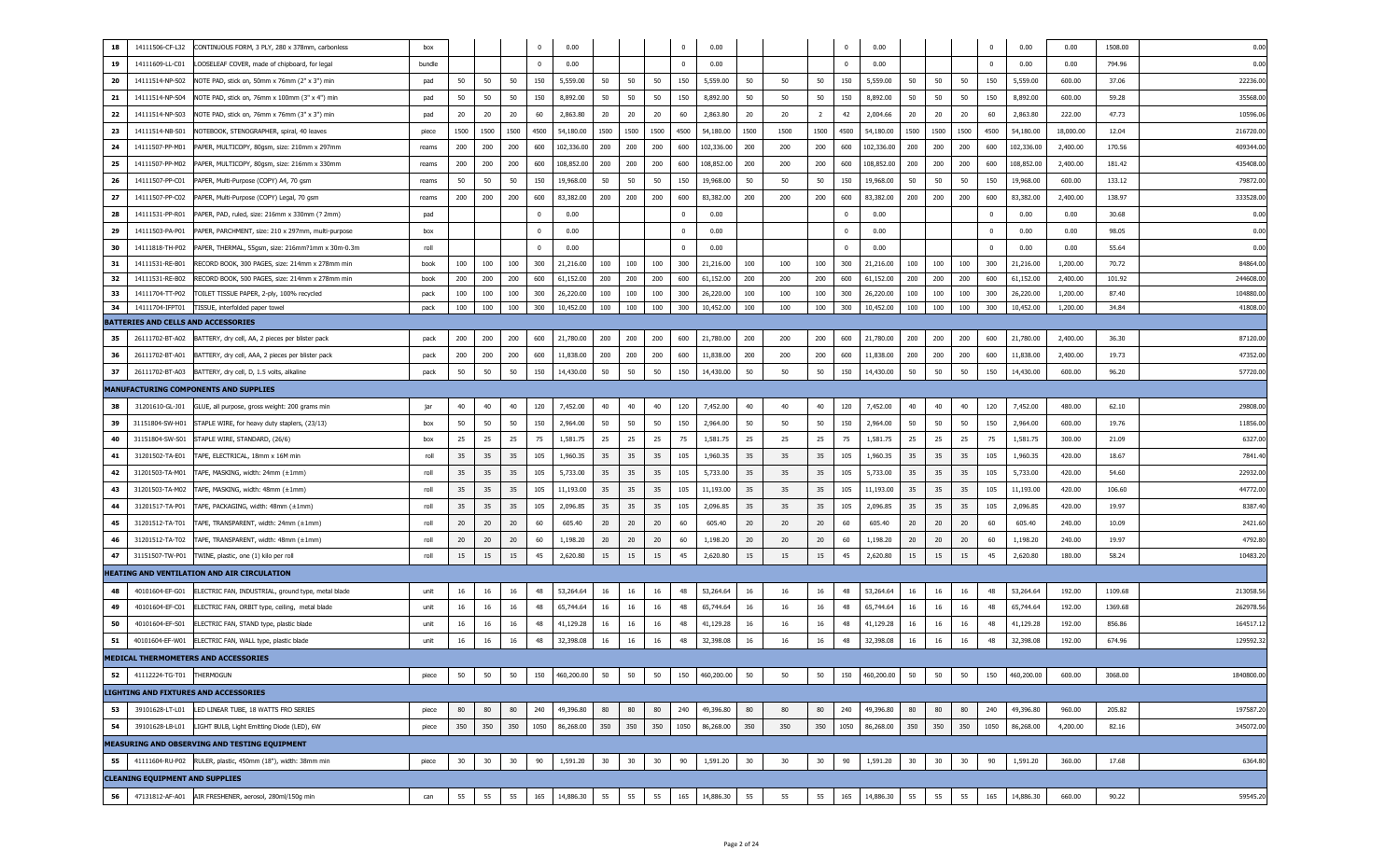| 57 | 47131604-BR-S01               | BROOM, soft (tambo)                                                                  | piece  | 200             | 200            | 200            | 600                     | 81,744.00         | 200            | 200            | 200            | 600                     | 81,744.00    | 200            | 200            | 200            | 600                     | 81,744.00   | 200            | 200            | 200            | 600                     | 81,744.00    | 2,400.00  | 136.24    | 326976.00  |
|----|-------------------------------|--------------------------------------------------------------------------------------|--------|-----------------|----------------|----------------|-------------------------|-------------------|----------------|----------------|----------------|-------------------------|--------------|----------------|----------------|----------------|-------------------------|-------------|----------------|----------------|----------------|-------------------------|--------------|-----------|-----------|------------|
| 58 | 47131604-BR-T01               | BROOM, STICK (TING-TING), usable length: 760mm min                                   | piece  | 200             | 200            | 200            | 600                     | 10,920.00         | 200            | 200            | 200            | 600                     | 10,920.00    | 200            | 200            | 200            | 600                     | 10,920.00   | 200            | 200            | 200            | 600                     | 10,920.00    | 2,400.00  | 18.20     | 43680.0    |
| 59 | 47131829-TB-C01               | CLEANER, TOILET BOWL AND URINAL, 900ml-1000ml cap                                    | bottle | 350             | 350            | 350            | 1050                    | 43,680.00         | 350            | 350            | 350            | 1050                    | 43,680.00    | 350            | 350            | 350            | 1050                    | 43,680.00   | 350            | 350            | 350            | 1050                    | 43,680.00    | 4,200.00  | 41.60     | 174720.0   |
| 60 | 47131805-CL-P01               | CLEANSER, SCOURING POWDER, 350g min./can                                             | can    | 3000            | 3000           | 3000           | 9000                    | 215,280.00        | 3000           | 3000           | 3000           | 9000                    | 215,280.00   | 3000           | 3000           | 3000           | 9000                    | 215,280.00  | 3000           | 3000           | 3000           | 9000                    | 215,280.00   | 36,000.00 | 23.92     | 861120.0   |
| 61 | 47131811-DE-B02               | DETERGENT BAR, 140 grams as packed                                                   | piece  | 5000            | 5000           | 5000           |                         | 15000 135,450.00  | 5000           | 5000           | 5000           | 15000                   | 135,450.00   | 5000           | 5000           | 5000           | 15000                   | 135,450.00  | 5000           | 5000           | 5000           | 15000                   | 135,450.00   | 60,000.00 | 9.03      | 541800.0   |
| 62 | 47131811-DE-P02               | DETERGENT POWDER, all purpose, 1kg                                                   | pack   | 5000            | 5000           | 5000           |                         | 15000 561,450.00  | 5000           | 5000           | 5000           | 15000                   | 561,450.00   | 5000           | 5000           | 5000           | 15000                   | 561,450.00  | 5000           | 5000           | 5000           | 15000                   | 561,450.00   | 60,000.00 | 37.43     | 2245800.0  |
| 63 | 47131803-DS-A01               | DISINFECTANT SPRAY, aerosol type, 400-550 grams                                      | can    | 200             | 200            | 200            | 600                     | 77,376.00         | 200            | 200            | 200            | 600                     | 77,376.00    | 200            | 200            | 200            | 600                     | 77,376.00   | 200            | 200            | 200            | 600                     | 77,376.00    | 2,400.00  | 128.96    | 309504.0   |
| 64 | 47131601-DU-P01               | DUST PAN, non-rigid plastic, w/ detachable handle                                    | piece  | 50              | 50             | 50             | 150                     | 3,724.50          | 50             | 50             | 50             | 150                     | 3,724.50     | 50             | 50             | 50             | 150                     | 3,724.50    | 50             | 50             | 50             | 150                     | 3,724.50     | 600.00    | 24.83     | 14898.0    |
| 65 | 51241552-SH-S01               | SODIUM HYPOCHLORITE, 3.785 liters                                                    | gallon | 25              | 25             | 25             | 75                      | 9,843.75          | 25             | 25             | 25             | 75                      | 9,843.75     | 25             | 25             | 25             | 75                      | 9,843.75    | 25             | 25             | 25             | 75                      | 9,843.75     | 300.00    | 131.25    | 39375.0    |
| 66 | 73101612-HS-L01               | HAND SOAP, Liquid, 500ml                                                             | bottle | 500             | 500            | 500            | 1500                    | 154,440.00        | 500            | 500            | 500            | 1500                    | 154,440.00   | 500            | 500            | 500            | 1500                    | 154,440.00  | 500            | 500            | 500            | 1500                    | 154,440.00   | 6,000.00  | 102.96    | 617760.0   |
| 67 | 47131802-FW-P02               | FLOOR WAX, PASTE, RED                                                                | can    | 40              | 40             | 40             | 120                     | 37,171.20         | 40             | 40             | 40             | 120                     | 37,171.20    | 40             | 40             | 40             | 120                     | 37,171.20   | 40             | 40             | 40             | 120                     | 37,171.20    | 480.00    | 309.76    | 148684.8   |
| 68 | 47131830-FC-A01               | FURNITURE CLEANER, aerosol type, 300ml min per can                                   | can    | 100             | 100            | 100            | 300                     | 34,659.00         | 100            | 100            | 100            | 300                     | 34,659.00    | 100            | 100            | 100            | 300                     | 34,659.00   | 100            | 100            | 100            | 300                     | 34,659.00    | 1,200.00  | 115.53    | 138636.0   |
| 69 | 47121804-MP-B01               | MOP BUCKET, heavy duty, hard plastic                                                 | unit   | 55              | 55             | 55             | 165                     | 377,520.00        | 55             | 55             | 55             | 165                     | 377,520.00   | 55             | 55             | 55             | 165                     | 377,520.00  | 55             | 55             | 55             | 165                     | 377,520.00   | 660.00    | 2288.00   | 1510080.0  |
| 70 | 47131613-MP-H02               | MOPHANDLE, heavy duty, aluminum, screw type                                          | piece  | 55              | 55             | 55             | 165                     | 24,024.00         | 55             | 55             | 55             | 165                     | 24,024.00    | 55             | 55             | 55             | 165                     | 24,024.00   | 55             | 55             | 55             | 165                     | 24,024.00    | 660.00    | 145.60    | 96096.0    |
| 71 | 47131619-MP-R01               | MOPHEAD, made of rayon, weight: 400 grams min                                        | piece  | 55              | 55             | 55             | 165                     | 20,420.40         | 55             | 55             | 55             | 165                     | 20,420.40    | 55             | 55             | 55             | 165                     | 20,420.40   | 55             | 55             | 55             | 165                     | 20,420.40    | 660.00    | 123.76    | 81681.6    |
| 72 | 47131501-RG-C01               | RAGS, all cotton, 32 pieces per kilogram min                                         | bundle | 80              | 80             | 80             | 240                     | 12,916.80         | 80             | 80             | 80             | 240                     | 12,916.80    | 80             | 80             | 80             | 240                     | 12,916.80   | 80             | 80             | 80             | 240                     | 12,916.80    | 960.00    | 53.82     | 51667.2    |
| 73 | 47131602-SC-N01               | SCOURING PAD, 5 pieces per pack                                                      | pack   | 80              | 80             | 80             | 240                     | 25,708.80         | 80             | 80             | 80             | 240                     | 25,708.80    | 80             | 80             | 80             | 240                     | 25,708.80   | 80             | 80             | 80             | 240                     | 25,708.80    | 960.00    | 107.12    | 102835.2   |
| 74 | 47121701-TB-P04               | TRASHBAG, GPP specs, black, 940mmx1016mm                                             | pack   | 300             | 300            | 300            | 900                     | 121,212.00        | 300            | 300            | 300            | 900                     | 121,212.00   | 300            | 300            | 300            | 900                     | 121,212.00  | 300            | 300            | 300            | 900                     | 121,212.00   | 3,600.00  | 134.68    | 484848.0   |
| 75 | 47121702-WB-P01               | WASTEBASKET, non-rigid plastic                                                       | piece  | 300             | 300            | 300            | 900                     | 25,164.00         | 300            | 300            | 300            | 900                     | 25,164.00    | 300            | 300            | 300            | 900                     | 25,164.00   | 300            | 300            | 300            | 900                     | 25,164.00    | 3,600.00  | 27.96     | 100656.0   |
|    | PERSONAL PROTECTIVE EQUIPMENT |                                                                                      |        |                 |                |                |                         |                   |                |                |                |                         |              |                |                |                |                         |             |                |                |                |                         |              |           |           |            |
| 76 | 46181503-CA-C01               | COVERALL, non-sterile, protective, medical grade                                     | piece  | 500             | 500            | 500            |                         | 1500 1,716,000.00 | 500            | 500            | 500            | 1500                    | 1,716,000.00 | 500            | 500            | 500            | 1500                    | ,716,000.00 | 500            | 500            | 500            | 1500                    | L,716,000.00 | 6,000.00  | 1144.00   | 6864000.0  |
| 77 | 46181702-FSH01                | FACE SHIELD, direct splash protection                                                | piece  | 2500            | 2500           | 2500           | 7500                    | 936,000.00        | 2500           | 2500           | 2500           | 7500                    | 936,000.00   | 2500           | 2500           | 2500           | 7500                    | 936,000.00  | 2500           | 2500           | 2500           | 7500                    | 936,000.00   | 30,000.00 | 124.80    | 3744000.0  |
| 78 | 46181804-GG-G01               | PROTECTIVE SAFETY GOGGLES                                                            | piece  | 2500            | 2500           | 2500           | 7500                    | 1,170,000.00      | 2500           | 2500           | 2500           | 7500                    | ,170,000.00  | 2500           | 2500           | 2500           | 7500                    | ,170,000.00 | 2500           | 2500           | 2500           | 7500                    | 170,000.00   | 30,000.00 | 156.00    | 4680000.0  |
| 79 | 42131601-PA-A01               | Polyethylene Apron (50g)                                                             | piece  | 500             | 500            | 500            | 1500                    | 22,620.00         | 500            | 500            | 500            | 1500                    | 22,620.00    | 500            | 500            | 500            | 1500                    | 22,620.00   | 500            | 500            | 500            | 1500                    | 22,620.00    | 6,000.00  | 15.08     | 90480.0    |
| 80 | 42131702-SG-01                | Surgical Gown                                                                        | piece  | 100             | 100            | 100            | 300                     | 89,856.00         | 100            | 100            | 100            | 300                     | 89,856.00    | 100            | 100            | 500            | 700                     | 209,664.00  | 100            | 100            | 100            | 300                     | 89,856.00    | 1,600.00  | 299.52    | 479232.0   |
| 81 | 42131711-HC-H01               | HEAD COVER, disposable                                                               | piece  | 5000            | 5000           | 5000           | 15000                   | 39,000.00         | 5000           | 5000           | 5000           | 15000                   | 39,000.00    | 5000           | 5000           | 5000           | 15000                   | 39,000.00   | 5000           | 5000           | 5000           | 15000                   | 39,000.00    | 60,000.00 | 2.60      | 156000.0   |
| 82 | 42131609-SC-S01               | SHOE COVER, disposable                                                               | pair   | 5000            | 5000           | 5000           | 15000                   | 124,800.00        | 5000           | 5000           | 5000           | 15000                   | 124,800.00   | 5000           | 5000           | 5000           | 15000                   | 124,800.00  | 5000           | 5000           | 5000           | 15000                   | 124,800.00   | 60,000.00 | 8.32      | 499200.0   |
| 83 | 42132203-MG-G01               | NITRILE GLOVES                                                                       | piece  | 5000            | 5000           | 5000           | 15000                   | 46,050.00         | 5000           | 5000           | 5000           | 15000                   | 46,050.00    | 5000           | 5000           | 5000           | 15000                   | 46,050.00   | 5000           | 5000           | 5000           | 15000                   | 46,050.00    | 60,000.00 | 3.07      | 184200.0   |
| 84 | 42132203-MG-G02               | PREMIUM LATEX GLOVES                                                                 | piece  | 5000            | 5000           | 5000           | 15000                   | 75,300.00         | 5000           | 5000           | 5000           | 15000                   | 75,300.00    | 5000           | 5000           | 5000           | 15000                   | 75,300.00   | 5000           | 5000           | 5000           | 15000                   | 75,300.00    | 60,000.00 | 5.02      | 301200.0   |
| 85 | 42131713-SM-M01               | SURGICAL MASK, 3-ply                                                                 | piece  | 5000            | 5000           | 5000           | 15000                   | 210,600.00        | 5000           | 5000           | 5000           | 15000                   | 210,600.00   | 5000           | 5000           | 5000           | 15000                   | 210,600.00  | 5000           | 5000           | 5000           | 15000                   | 210,600.00   | 60,000.00 | 14.04     | 842400.0   |
| 86 | 46182008-KN-M01               | KN95 FACE MASK                                                                       | piece  | 2000            | 2000           | 2000           |                         | 6000 624,000.00   | 2000           | 2000           | 2000           | 6000                    | 624,000.00   | 2000           | 2000           |                | 4000                    | 416,000.00  | 2000           | 2000           | 2000           | 6000                    | 624,000.00   | 22,000.00 | 104.00    | 2288000.0  |
|    |                               | INFORMATION AND COMMUNICATION TECHNOLOGY (ICT) EQUIPMENT AND DEVICES AND ACCESSORIES |        |                 |                |                |                         |                   |                |                |                |                         |              |                |                |                |                         |             |                |                |                |                         |              |           |           |            |
| 87 | 43211507-DSK001               | MITHI DESKTOP, basic                                                                 | unit   | 10              | 10             | 10             | 30                      | 743,808.00        |                |                |                | $\Omega$                | 0.00         | 10             | 10             | 10             | 30                      | 743,808.00  |                |                |                | $\mathbf{0}$            | 0.00         | 60.00     | 24,793.60 | 1487616.00 |
| 88 | 43211507-DSK002               | MITHI DESKTOP, mid-range                                                             | unit   |                 |                |                | $\mathbf{0}$            | 0.00              | 10             | 10             | 10             | 30                      | 1,271,712.00 |                |                |                | $\Omega$                | 0.00        | 10             | 10             | 10             | 30                      | 1,271,712.00 | 60.00     | 42,390.40 | 2543424.00 |
| 89 | 43211503-LAP001               | MITHI LAPTOP, mid-range                                                              | unit   | 10              | 10             | 10             | 30                      | 1,241,760.00      | 10             | 10             | 10             | 30                      | ,241,760.00  | 10             | 10             | 10             | 30                      | ,241,760.00 | 10             | 10             | 10             | 30                      | ,241,760.00  | 120.00    | 41,392.00 | 4967040.00 |
| 90 | 43201827-HD-X02               | EXTERNAL HARD DRIVE, 1TB, 2.5"HDD, USB 3.0                                           | piece  | 20              | 20             | 20             | 60                      | 159,049.80        | 20             | 20             | 20             | 60                      | 159,049.80   | 20             | 20             | 20             | 60                      | 159,049.80  | 20             | 20             | 20             | 60                      | 159,049.80   | 240.00    | 2650.83   | 636199.20  |
| 91 | 43202010-FD-U01               | FLASH DRIVE, 16 GB capacity                                                          | piece  | 30              | 30             | 30             | 90                      | 15,069.60         | 30             | 30             | 30             | 90                      | 15,069.60    | 30             | 30             | 30             | 90                      | 15,069.60   | 30             | 30             | 30             | 90                      | 15,069.60    | 360.00    | 167.44    | 60278.4    |
| 92 | 43211708-MO-O01               | MOUSE, OPTICAL, USB CONNECTION TYPE, 1 unit in ind                                   | unit   | 30              | 30             | 30             | 90                      | 10,017.00         | 30             | 30             | 30             | 90                      | 10,017.00    | 30             | 30             | 30             | 90                      | 10,017.00   | 30             | 30             | 30             | 90                      | 10,017.00    | 360.00    | 111.30    | 40068.00   |
| 93 | 43211708-MO-O02               | MOUSE, WIRELESS, USB                                                                 | unit   | 30 <sub>o</sub> | 30             | 30             | 90                      | 13,860.00         | 30             | 30             | 30             | 90                      | 13,860.00    | 30             | 30             | 30             | 90                      | 13,860.00   | 30             | 30             | 30             | 90                      | 13,860.00    | 360.00    | 154.00    | 55440.00   |
| 94 | 43212102-PR-D02               | PRINTER, IMPACT DOT MATRIX, 24 pins, 136 column                                      | unit   | $\overline{2}$  | $\overline{2}$ | $\overline{2}$ | 6                       | 228,605.82        |                |                |                | $\mathbf{0}$            | 0.00         | $\overline{2}$ | $\overline{2}$ | $\overline{2}$ | 6                       | 228,605.82  |                |                |                | $\overline{0}$          | 0.00         | 12.00     | 38100.97  | 457211.64  |
| 95 | 43212102-PR-D01               | PRINTER, IMPACT DOT MATRIX, 9 pins, 80 columns                                       | unit   |                 |                |                | $\overline{0}$          | 0.00              | $\overline{2}$ | $\overline{2}$ | $\overline{2}$ | 6                       | 55,149.12    |                |                |                | $\overline{0}$          | 0.00        | $\overline{2}$ | $\overline{2}$ | $\overline{2}$ | 6                       | 55,149.12    | 12.00     | 9191.52   | 110298.24  |
| 96 | 43212105-PR-L01               | PRINTER, laser, monochrome                                                           | unit   | 10              | $10\,$         | 10             | 30                      | 21,746.40         | 10             | 10             | 10             | 30                      | 21,746.40    | 10             | $10\,$         | 10             | 30                      | 21,746.40   | 10             | 10             | 10             | 30                      | 21,746.40    | 120.00    | 724.88    | 86985.60   |
| 97 | 43212105-PR-L02               | PRINTER, laser, colored                                                              | unit   | 10              | $10\,$         | 10             | 30                      | 236,970.00        | 10             | 10             | 10             | 30                      | 236,970.00   | 10             | 10             | 10             | 30                      | 236,970.00  | 10             | 10             | 10             | 30                      | 236,970.00   | 120.00    | 7899.00   | 947880.00  |
|    |                               | OFFICE EQUIPMENT AND ACCESSORIES AND SUPPLIES                                        |        |                 |                |                |                         |                   |                |                |                |                         |              |                |                |                |                         |             |                |                |                |                         |              |           |           |            |
| 98 | 44121710-CH-W01               | CHALK, molded, white, dustless, length: 78mm min                                     | box    | -1              | $\overline{1}$ | $\mathbf{1}$   | $\overline{\mathbf{3}}$ | 88.92             | <sup>1</sup>   | <sup>1</sup>   | 1              | $\overline{\mathbf{3}}$ | 88.92        | <sup>1</sup>   | $\overline{1}$ | $\mathbf{1}$   | $\overline{\mathbf{3}}$ | 88.92       | -1             | -1             | $\overline{1}$ | $\overline{\mathbf{3}}$ | 88.92        | 12.00     | 29.64     | 355.68     |
| 99 | 44122105-BF-C01               | CLIP, BACKFOLD, all metal, clamping: 19mm (-1mm)                                     | box    | 25              | 25             | 25             | 75                      | 678.75            | 25             | 25             | 25             | 75                      | 678.75       | 25             | 25             | 25             | 75                      | 678.75      | 25             | 25             | 25             | 75                      | 678.75       | 300.00    | 9.05      | 2715.00    |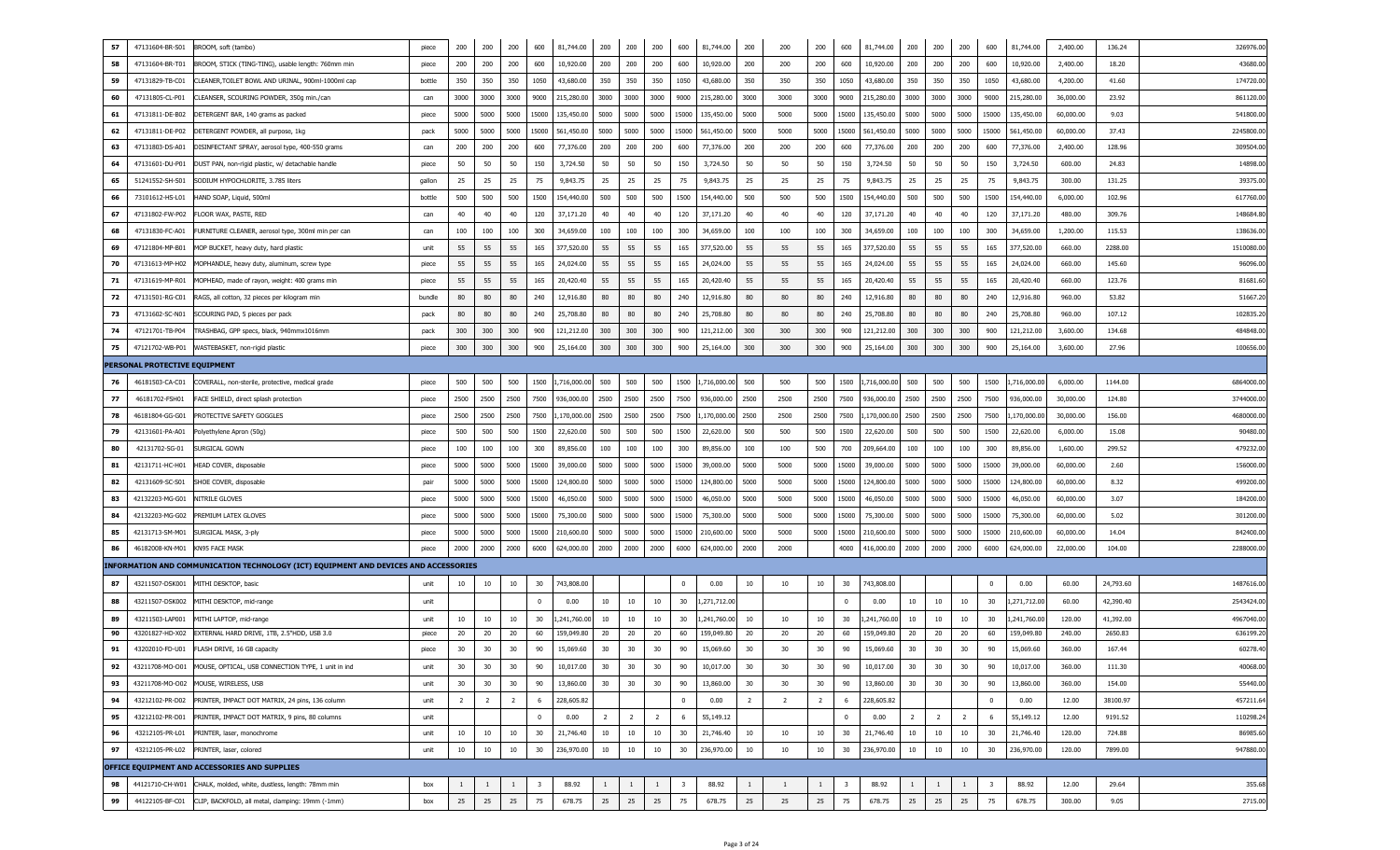| 100 | 44122105-BF-C02 | CLIP, BACKFOLD, all metal, clamping: 25mm (-1mm)                  | box        | 25  | 25  | 25  | 75  | 1,145.25  | 25  | 25  | 25  | 75  | 1,145.25  | 25  | 25  | 25  | 75  | 1,145.25  | 25  | 25  | 25  | 75  | 1,145.25  | 300.00   | 15.27  | 4581.0    |
|-----|-----------------|-------------------------------------------------------------------|------------|-----|-----|-----|-----|-----------|-----|-----|-----|-----|-----------|-----|-----|-----|-----|-----------|-----|-----|-----|-----|-----------|----------|--------|-----------|
| 101 | 44122105-BF-C03 | CLIP, BACKFOLD, all metal, clamping: 32mm (-1mm)                  | box        | 25  | 25  | 25  | 75  | 1,560.00  | 25  | 25  | 25  | 75  | 1,560.00  | 25  | 25  | 25  | 75  | 1,560.00  | 25  | 25  | 25  | 75  | 1,560.00  | 300.00   | 20.80  | 6240.00   |
| 102 | 44122105-BF-C04 | CLIP, BACKFOLD, all metal, clamping: 50mm (-1mm)                  | box        | 25  | 25  | 25  | 75  | 3,588.00  | 25  | 25  | 25  | 75  | 3,588.00  | 25  | 25  | 25  | 75  | 3,588.00  | 25  | 25  | 25  | 75  | 3,588.00  | 300.00   | 47.84  | 14352.0   |
| 103 | 44121801-CT-R01 | CORRECTION TAPE, film base type, UL 6m min                        | piece      | 50  | 50  | 50  | 150 | 2,103.00  | 50  | 50  | 50  | 150 | 2,103.00  | 50  | 50  | 50  | 150 | 2,103.00  | 50  | 50  | 50  | 150 | 2,103.00  | 600.00   | 14.02  | 8412.00   |
| 104 | 44111515-DF-B01 | DATA FILE BOX, made of chipboard, with closed ends                | piece      | 25  | 25  | 25  | 75  | 5,790.00  | 25  | 25  | 25  | 75  | 5,790.00  | 25  | 25  | 25  | 75  | 5,790.00  | 25  | 25  | 25  | 75  | 5,790.00  | 300.00   | 77.20  | 23160.0   |
| 105 | 44122011-DF-F01 | DATA FOLDER, made of chipboard, taglia lock                       | piece      | 25  | 25  | 25  | 75  | 5,148.00  | 25  | 25  | 25  | 75  | 5,148.00  | 25  | 25  | 25  | 75  | 5,148.00  | 25  | 25  | 25  | 75  | 5,148.00  | 300.00   | 68.64  | 20592.0   |
| 106 | 44121506-EN-D01 | ENVELOPE, DOCUMENTARY, for A4 size document                       | box        | 20  | 20  | 20  | 60  | 40,385.40 | 20  | 20  | 20  | 60  | 40,385.40 | 20  | 20  | 20  | 60  | 40,385.40 | 20  | 20  | 20  | 60  | 40,385.40 | 240.00   | 673.09 | 161541.6  |
| 107 | 44121506-EN-D02 | ENVELOPE, DOCUMENTARY, for legal size document                    | box        | 20  | 20  | 20  | 60  | 55,629.60 | 20  | 20  | 20  | 60  | 55,629.60 | 20  | 20  | 20  | 60  | 55,629.60 | 20  | 20  | 20  | 60  | 55,629.60 | 240.00   | 927.16 | 222518.4  |
| 108 | 44121506-EN-X01 | ENVELOPE, EXPANDING, KRAFTBOARD, for legal size doc               | box        | 20  | 20  | 20  | 60  | 44,304.00 | 20  | 20  | 20  | 60  | 44,304.00 | 20  | 20  | 20  | 60  | 44,304.00 | 20  | 20  | 20  | 60  | 44,304.00 | 240.00   | 738.40 | 177216.00 |
| 109 | 44121506-EN-X02 | ENVELOPE, EXPANDING, PLASTIC, 0.50mm thickness min                | piece      | 20  | 20  | 20  | 60  | 1,829.40  | 20  | 20  | 20  | 60  | 1,829.40  | 20  | 20  | 20  | 60  | 1,829.40  | 20  | 20  | 20  | 60  | 1,829.40  | 240.00   | 30.49  | 7317.6    |
| 110 | 44121506-EN-M02 | ENVELOPE, mailing, white, 70gsm                                   | box        | 10  | 10  | 10  | 30  | 11,346.00 | 10  | 10  | 10  | 30  | 11,346.00 | 10  | 10  | 10  | 30  | 11,346.00 | 10  | 10  | 10  | 30  | 11,346.00 | 120.00   | 378.20 | 45384.0   |
| 111 | 44121504-EN-W02 | ENVELOPE, mailing, white, with window                             | box        | 10  | 10  | 10  | 30  | 13,010.40 | 10  | 10  | 10  | 30  | 13,010.40 | 10  | 10  | 10  | 30  | 13,010.40 | 10  | 10  | 10  | 30  | 13,010.40 | 120.00   | 433.68 | 52041.6   |
| 112 | 44111912-ER-B01 | ERASER, FELT, for blackboard/whiteboard                           | piece      | 25  | 25  | 25  | 75  | 772.50    | 25  | 25  | 25  | 75  | 772.50    | 25  | 25  | 25  | 75  | 772.50    | 25  | 25  | 25  | 75  | 772.50    | 300.00   | 10.30  | 3090.0    |
| 113 | 44122118-FA-P01 | FASTENER, METAL, 70mm between prongs                              | box        | 25  | 25  | 25  | 75  | 6,255.75  | 25  | 25  | 25  | 75  | 6,255.75  | 25  | 25  | 25  | 75  | 6,255.75  | 25  | 25  | 25  | 75  | 6,255.75  | 300.00   | 83.41  | 25023.0   |
| 114 | 44111515-FO-X01 | FILE ORGANIZER, expanding, plastic, 12 pockets                    | piece      | 20  | 20  | 20  | 60  | 5,162.40  | 20  | 20  | 20  | 60  | 5,162.40  | 20  | 20  | 20  | 60  | 5,162.40  | 20  | 20  | 20  | 60  | 5,162.40  | 240.00   | 86.04  | 20649.6   |
| 115 | 44122018-FT-D01 | FILE TAB DIVIDER, bristol board, for A4                           | set        | 20  | 20  | 20  | 60  | 667.80    | 20  | 20  | 20  | 60  | 667.80    | -20 | -20 | 20  | 60  | 667.80    | 20  | 20  | 20  | 60  | 667.80    | 240.00   | 11.13  | 2671.2    |
| 116 | 44122018-FT-D02 | FILE TAB DIVIDER, bristol board, for legal                        | set        | 20  | 20  | 20  | 60  | 853.80    | 20  | 20  | 20  | 60  | 853.80    | 20  | 20  | 20  | 60  | 853.80    | 20  | 20  | 20  | 60  | 853.80    | 240.00   | 14.23  | 3415.2    |
| 117 | 44122011-FO-F01 | FOLDER, FANCY, for A4 size documents                              | bundle     | 20  | 20  | 20  | 60  | 16,224.00 | 20  | 20  | 20  | 60  | 16,224.00 | 20  | 20  | 20  | 60  | 16,224.00 | 20  | 20  | 20  | 60  | 16,224.00 | 240.00   | 270.40 | 64896.00  |
| 118 | 44122011-FO-F02 | FOLDER, FANCY, for legal size documents                           | bundle     | 20  | 20  | 20  | 60  | 18,712.80 | 20  | 20  | 20  | 60  | 18,712.80 | 20  | 20  | 20  | 60  | 18,712.80 | 20  | 20  | 20  | 60  | 18,712.80 | 240.00   | 311.88 | 74851.2   |
| 119 | 44122011-FO-L01 | FOLDER, L-TYPE, PLASTIC, for A4 size documents                    | pack       | 20  | 20  | 20  | 60  | 10,285.80 | 20  | 20  | 20  | 60  | 10,285.80 | 20  | 20  | 20  | 60  | 10,285.80 | 20  | 20  | 20  | 60  | 10,285.80 | 240.00   | 171.43 | 41143.2   |
| 120 | 44122011-FO-L02 | FOLDER, L-TYPE, PLASTIC, for legal size documents                 | pack       | 20  | 20  | 20  | 60  | 14,594.40 | 20  | 20  | 20  | 60  | 14,594.40 | 20  | 20  | 20  | 60  | 14,594.40 | 20  | 20  | 20  | 60  | 14,594.40 | 240.00   | 243.24 | 58377.6   |
| 121 | 44122027-FO-P01 | FOLDER, PRESSBOARD, size: 240mm x 370mm (-5mm)                    | box        | 20  | 20  | 20  | 60  | 57,158.40 | 20  | 20  | 20  | 60  | 57,158.40 | 20  | 20  | 20  | 60  | 57,158.40 | 20  | 20  | 20  | 60  | 57,158.40 | 240.00   | 952.64 | 228633.6  |
| 122 | 44122011-FO-T03 | FOLDER, TAGBOARD, for A4 size documents                           | pack       | 20  | 20  | 20  | 60  | 16,740.00 | 20  | 20  | 20  | 60  | 16,740.00 | 20  | 20  | 20  | 60  | 16,740.00 | 20  | 20  | 20  | 60  | 16,740.00 | 240.00   | 279.00 | 66960.0   |
| 123 | 44122011-FO-T04 | FOLDER, TAGBOARD, for legal size documents                        | pack       | 20  | 20  | 20  | 60  | 19,281.60 | 20  | 20  | -20 | 60  | 19,281.60 | 20  | 20  | 20  | 60  | 19,281.60 | 20  | -20 | 20  | 60  | 19,281.60 | 240.00   | 321.36 | 77126.4   |
| 124 | 44122008-IT-T01 | INDEX TAB, self-adhesive, transparent                             | box        | 20  | 20  | 20  | 60  | 3,400.80  | 20  | 20  | -20 | 60  | 3,400.80  | 20  | 20  | 20  | 60  | 3,400.80  | 20  | -20 | 20  | 60  | 3,400.80  | 240.00   | 56.68  | 13603.2   |
| 125 | 44111515-MF-B02 | MAGAZINE FILE BOX, LARGE size, made of chipboard                  | piece      | 20  | 20  | 20  | 60  | 2,496.00  | 20  | 20  | 20  | 60  | 2,496.00  | 20  | -20 | 20  | 60  | 2,496.00  | 20  | 20  | 20  | 60  | 2,496.00  | 240.00   | 41.60  | 9984.0    |
| 126 | 44121716-MA-F01 | MARKER, FLUORESCENT, 3 assorted colors per set                    | set        | 100 | 100 | 100 | 300 | 14,004.00 | 100 | 100 | 100 | 300 | 14,004.00 | 100 | 100 | 100 | 300 | 14,004.00 | 100 | 100 | 100 | 300 | 14,004.00 | 1,200.00 | 46.68  | 56016.0   |
| 127 | 44121708-MW-B01 | MARKER, whiteboard, black, felt tip, bullet type                  | piece      | 100 | 100 | 100 | 300 | 4,014.00  | 100 | 100 | 100 | 300 | 4,014.00  | 100 | 100 | 100 | 300 | 4,014.00  | 100 | 100 | 100 | 300 | 4,014.00  | 1,200.00 | 13.38  | 16056.00  |
| 128 | 44121708-MW-B02 | MARKER, whiteboard, blue, felt tip, bullet type                   | piece      | 100 | 100 | 100 | 300 | 4,014.00  | 100 | 100 | 100 | 300 | 4,014.00  | 100 | 100 | 100 | 300 | 4,014.00  | 100 | 100 | 100 | 300 | 4,014.00  | 1,200.00 | 13.38  | 16056.00  |
| 129 | 44121708-MW-B03 | MARKER, whiteboard, red, felt tip, bullet type                    | piece      | 100 | 100 | 100 | 300 | 4,014.00  | 100 | 100 | 100 | 300 | 4,014.00  | 100 | 100 | 100 | 300 | 4,014.00  | 100 | 100 | 100 | 300 | 4,014.00  | 1,200.00 | 13.38  | 16056.0   |
| 130 | 44121708-MP-B01 | MARKER, PERMANENT, bullet type, black                             | piece      | 100 | 100 | 100 | 300 | 2,694.00  | 100 | 100 | 100 | 300 | 2,694.00  | 100 | 100 | 100 | 300 | 2,694.00  | 100 | 100 | 100 | 300 | 2,694.00  | 1,200.00 | 8.98   | 10776.00  |
| 131 | 44121708-MP-B02 | MARKER, PERMANENT, bullet type, blue                              | piece      | 100 | 100 | 100 | 300 | 2,694.00  | 100 | 100 | 100 | 300 | 2,694.00  | 100 | 100 | 100 | 300 | 2,694.00  | 100 | 100 | 100 | 300 | 2,694.00  | 1,200.00 | 8.98   | 10776.0   |
| 132 | 44121708-MP-B03 | MARKER, PERMANENT, bullet type, red                               | piece      | 100 | 100 | 100 | 300 | 2,694.00  | 100 | 100 | 100 | 300 | 2,694.00  | 100 | 100 | 100 | 300 | 2,694.00  | 100 | 100 | 100 | 300 | 2,694.00  | 1,200.00 | 8.98   | 10776.0   |
| 133 | 44122104-PC-G01 | PAPER CLIP, vinyl/plastic coat, length: 32mm min                  | box        | 35  | 35  | 35  | 105 | 814.80    | 35  | 35  | 35  | 105 | 814.80    | 35  | 35  | 35  | 105 | 814.80    | 35  | 35  | 35  | 105 | 814.80    | 420.00   | 7.76   | 3259.2    |
| 134 | 44122104-PC-J02 | PAPER CLIP, vinyl/plastic coat, length: 50mm min                  | box        | 35  | 35  | 35  | 105 | 1,799.70  | 35  | 35  | 35  | 105 | 1,799.70  | 35  | 35  | 35  | 105 | 1,799.70  | 35  | 35  | 35  | 105 | 1,799.70  | 420.00   | 17.14  | 7198.8    |
| 135 | 44121706-PE-L01 | PENCIL, lead, w/ eraser, wood cased, hardness: HB                 | box        | 50  | 50  | 50  | 150 | 3,118.50  | 50  | 50  | 50  | 150 | 3,118.50  | 50  | 50  | 50  | 150 | 3,118.50  | 50  | 50  | 50  | 150 | 3,118.50  | 600.00   | 20.79  | 12474.00  |
| 136 | 44122037-RB-P10 | RING BINDER, plastic, 32mm, 84 rings                              | bundle     | 10  | 10  | 10  | 30  | 7,193.70  | 10  | 10  | 10  | 30  | 7,193.70  | 10  | 10  | 10  | 30  | 7,193.70  | 10  | 10  | 10  | 30  | 7,193.70  | 120.00   | 239.79 | 28774.80  |
|     |                 | 137 44122101-RU-B01 RUBBER BAND, 70mm min lay flat length (#18)   | <b>DOX</b> | 10  | 10  | 10  | 30  | 3,285.00  | 10  | 10  | 10  | 30  | 3,285.00  | 10  | 10  | 10  | 30  | 3,285.00  | 10  | 10  | 10  | 30  | 3,285.00  | 120.00   | 109.50 | 13140.00  |
| 138 | 44121905-SP-F01 | STAMP PAD, FELT, bed dimension: 60mm x 100mm min                  | piece      | 30  | 30  | 30  | 90  | 3,145.50  | 30  | 30  | 30  | 90  | 3,145.50  | 30  | 30  | 30  | 90  | 3,145.50  | 30  | 30  | 30  | 90  | 3,145.50  | 360.00   | 34.95  | 12582.00  |
| 139 | 44121612-BL-H01 | CUTTER BLADE, for heavy duty cutter                               | piece      | 50  | 50  | 50  | 150 | 2,223.00  | 50  | 50  | 50  | 150 | 2,223.00  | 50  | 50  | 50  | 150 | 2,223.00  | 50  | 50  | 50  | 150 | 2,223.00  | 600.00   | 14.82  | 8892.00   |
| 140 | 44121612-CU-H01 | CUTTER KNIFE, for general purpose                                 | piece      | 50  | 50  | 50  | 150 | 5,014.50  | 50  | 50  | 50  | 150 | 5,014.50  | 50  | 50  | 50  | 150 | 5,014.50  | 50  | 50  | 50  | 150 | 5,014.50  | 600.00   | 33.43  | 20058.00  |
| 141 | 44103202-DS-M01 | DATING AND STAMPING MACHINE, heavy duty                           | piece      | 12  | 12  | 12  | 36  | 16,342.56 | 12  | 12  | 12  | 36  | 16,342.56 | 12  | 12  | 12  | 36  | 16,342.56 | 12  | 12  | 12  | 36  | 16,342.56 | 144.00   | 453.96 | 65370.24  |
| 142 | 44121619-PS-M01 | PENCIL SHARPENER, manual, single cutter head                      | piece      | 100 | 100 | 100 | 300 | 60,840.00 | 100 | 100 | 100 | 300 | 60,840.00 | 100 | 100 | 100 | 300 | 60,840.00 | 100 | 100 | 100 | 300 | 60,840.00 | 1,200.00 | 202.80 | 243360.00 |
| 143 |                 | 44101602-PU-P01   PUNCHER, paper, heavy duty, with two hole guide | piece      | 12  | 12  | 12  | 36  | 4,750.56  | 12  | 12  | 12  | 36  | 4,750.56  | 12  | 12  | 12  | 36  | 4,750.56  | 12  | 12  | 12  | 36  | 4,750.56  | 144.00   | 131.96 | 19002.24  |
| 144 |                 | 44121618-SS-S01 SCISSORS, symmetrical, blade length: 65mm min     | pair       | 35  | 35  | 35  | 105 | 4,258.80  | 35  | 35  | 35  | 105 | 4,258.80  | 35  | 35  | 35  | 105 | 4,258.80  | 35  | 35  | 35  | 105 | 4,258.80  | 420.00   | 40.56  | 17035.20  |
| 145 |                 | 44121615-ST-S01 STAPLER, STANDARD TYPE, load cap: 200 staples min | piece      | 30  | 30  | 30  | 90  | 15,912.00 | 30  | 30  | 30  | 90  | 15,912.00 | 30  | 30  | 30  | 90  | 15,912.00 | 30  | 30  | 30  | 90  | 15,912.00 | 360.00   | 176.80 | 63648.00  |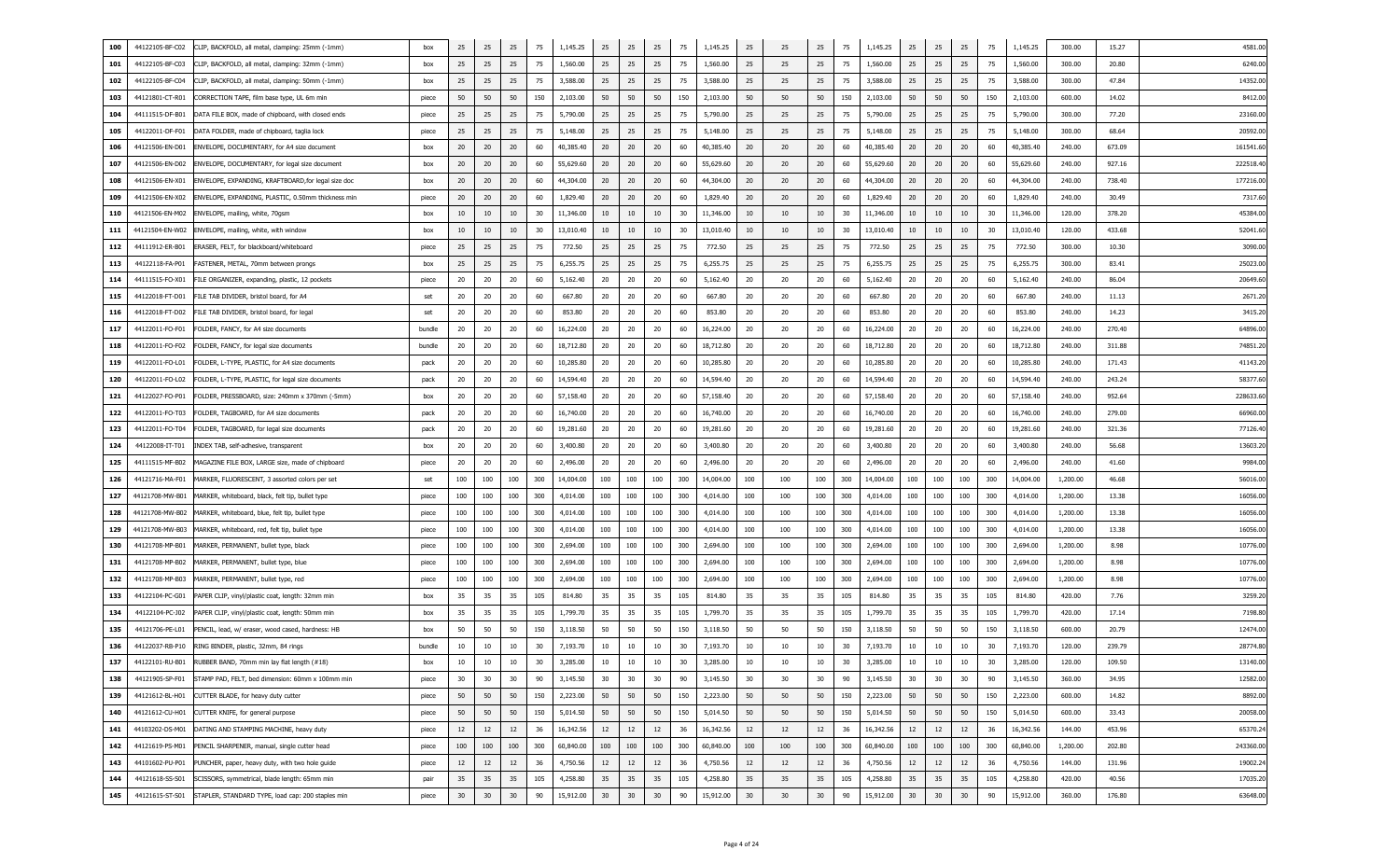| 146<br>44121615-ST-B01<br>STAPLER, BINDER TYPE, heavy duty, desktop            | unit  | 3                       | $\overline{\mathbf{3}}$ | $\overline{\mathbf{3}}$ | 9                       | 8,227.44  | $\overline{\mathbf{3}}$ | $\overline{\mathbf{3}}$ | $\overline{\mathbf{3}}$ | 9                       | 8,227.44  | $\overline{\mathbf{3}}$ | $\overline{3}$          | 3                       | 9              | 8,227.44   | $\overline{\mathbf{3}}$ | $\overline{\mathbf{3}}$ | $\overline{\mathbf{3}}$ | -9                      | 8,227.44    | 36.00  | 914.16  | 32909.7   |
|--------------------------------------------------------------------------------|-------|-------------------------|-------------------------|-------------------------|-------------------------|-----------|-------------------------|-------------------------|-------------------------|-------------------------|-----------|-------------------------|-------------------------|-------------------------|----------------|------------|-------------------------|-------------------------|-------------------------|-------------------------|-------------|--------|---------|-----------|
| 147<br>44121613-SR-P01<br>STAPLE REMOVER, PLIER-TYPE                           | piece | 50                      | 50                      | 50                      | 150                     | 3,735.00  | 50                      | 50                      | 50                      | 150                     | 3,735.00  | 50                      | 50                      | 50                      | 150            | 3,735.00   | 50                      | 50                      | 50                      | 150                     | 3,735.00    | 600.00 | 24.90   | 14940.00  |
| 44121605-TD-T01<br>148<br>TAPE DISPENSER, TABLE TOP, for 24mm width tape       | piece | 5                       | 5                       | 5                       | 15                      | 963.00    | 5                       | 5                       | - 5                     | 15                      | 963.00    | 5                       | 5                       | 5                       | 15             | 963.00     | 5                       | 5                       | 5                       | 15                      | 963.00      | 60.00  | 64.20   | 3852.00   |
| 149<br>44101602-PB-M01<br>BINDING AND PUNCHING MACHINE, binding cap: 50mm      | unit  | 1                       | 1                       | $\mathbf{1}$            | $\overline{\mathbf{3}}$ | 28,604.16 | $\mathbf{1}$            | $\mathbf{1}$            | <sup>1</sup>            | $\overline{\mathbf{3}}$ | 28,604.16 | $\overline{1}$          | $\overline{1}$          | 1                       | 3              | 28,604.16  | $\mathbf{1}$            | <sup>1</sup>            | 1                       | - 3                     | 28,604.16   | 12.00  | 9534.72 | 114416.6  |
| 150<br>44101807-CA-C01<br>CALCULATOR, compact, 12 digits                       | unit  | 12                      | 12                      | 12                      | 36                      | 12,486.60 | 12                      | 12                      | 12                      | 36                      | 12,486.60 | 12                      | 12                      | 12                      | 36             | 12,486.60  | 12                      | 12                      | 12                      | 36                      | 12,486.60   | 144.00 | 346.85  | 49946.40  |
| 151<br>44101714-FX-M01<br>FACSIMILE MACHINE, uses thermal paper                | unit  | $\overline{\mathbf{3}}$ | $\overline{\mathbf{3}}$ | $\overline{\mathbf{3}}$ | 9                       | 50,778.00 | $\overline{\mathbf{3}}$ | $\overline{\mathbf{3}}$ | $\overline{\mathbf{3}}$ | 9                       | 50,778.00 | $\overline{\mathbf{3}}$ | $\overline{\mathbf{3}}$ | $\overline{\mathbf{3}}$ | 9              | 50,778.00  | $\overline{\mathbf{3}}$ | $\overline{\mathbf{3}}$ | $\overline{\mathbf{3}}$ | - 9                     | 50,778.00   | 36.00  | 5642.00 | 203112.00 |
| 152<br>44101601-PT-M01<br>PAPER TRIMMER/CUTTING MACHINE, max paper size: B4    | unit  | $\overline{2}$          | $\overline{2}$          | $\overline{2}$          | 6                       | 55,785.60 | $\overline{2}$          | $\overline{2}$          | $\overline{2}$          | 6                       | 55,785.60 | $\overline{2}$          | $\overline{2}$          | $\overline{2}$          | - 6            | 55,785.60  | $\overline{2}$          | $\overline{2}$          | $\overline{2}$          | -6                      | 55,785.60   | 24.00  | 9297.60 | 223142.4  |
| 153<br>44101603-PS-M01<br>PAPER SHREDDER, cutting width: 3mm-4mm (Entry Level) | unit  | $\overline{2}$          | $\overline{2}$          | $\overline{2}$          | -6                      | 34,195.20 | $\overline{2}$          | $\overline{2}$          | $\overline{2}$          | 6                       | 34,195.20 | $\overline{2}$          | $\overline{2}$          | $\overline{2}$          | -6             | 34,195.20  | -1                      | -1                      | 1                       | 3                       | 17,097.60   | 21.00  | 5699.20 | 119683.2  |
| PRINTER OR FACSIMILE OR PHOTOCOPIER SUPPLIES                                   |       |                         |                         |                         |                         |           |                         |                         |                         |                         |           |                         |                         |                         |                |            |                         |                         |                         |                         |             |        |         |           |
| 154<br>44103109-BR-D05 DRUM CART, BROTHER DR-3455                              | Cart  |                         |                         |                         | $\mathbf 0$             | 0.00      |                         |                         |                         | $\mathbf{0}$            | 0.00      |                         |                         |                         | $\mathbf 0$    | 0.00       |                         |                         |                         | 0                       | 0.00        | 0.00   | 6947.20 | 0.00      |
| 155<br>44103105-BR-B04<br>INK CART, BROTHER LC67B, Black                       | Cart  |                         |                         |                         | 0                       | 0.00      |                         |                         |                         | $\overline{\mathbf{0}}$ | 0.00      |                         |                         |                         | $\overline{0}$ | 0.00       |                         |                         |                         | $\mathbf 0$             | 0.00        | 0.00   | 910.00  | 0.00      |
| 156<br>44103105-BR-B05<br>INK CART, BROTHER LC67HYBK, Black                    | Cart  |                         |                         |                         | 0                       | 0.00      |                         |                         |                         | $\overline{0}$          | 0.00      |                         |                         |                         | $^{\circ}$     | 0.00       |                         |                         |                         | $\mathbf 0$             | 0.00        | 0.00   | 1601.60 | 0.00      |
| 157<br>44103109-BR-D06<br>TONER CART, BROTHER DR-451CL, high yield 3000 pag    | Cart  |                         |                         |                         | 0                       | 0.00      |                         |                         |                         | $\overline{0}$          | 0.00      |                         |                         |                         | $^{\circ}$     | 0.00       |                         |                         |                         | 0                       | 0.00        | 0.00   | 6760.00 | 0.00      |
| 158<br>44103103-BR-B16<br>TONER CART, BROTHER TN-456 BLACK, high yield 6500    | Cart  |                         |                         |                         | 0                       | 0.00      |                         |                         |                         | $\overline{0}$          | 0.00      |                         |                         | 50                      | 50             | 254,020.00 | 50                      | 50                      | 50                      | 150                     | 762,060.00  | 200.00 | 5080.40 | 1016080.0 |
| 159<br>44103103-BR-C03<br>TONER CART, BROTHER TN-456 CYAN, high yield 6500     | Cart  |                         |                         |                         | 0                       | 0.00      |                         |                         |                         | $\overline{0}$          | 0.00      |                         |                         | 50                      | 50             | 428,480.00 | 50                      | 50                      | 50                      | 150                     | ,285,440.00 | 200.00 | 8569.60 | 1713920.0 |
| 160<br>44103103-BR-M03<br>TONER CART, BROTHER TN-456 MAGENTA, high yield 65    | Cart  |                         |                         |                         | 0                       | 0.00      |                         |                         |                         | $\overline{0}$          | 0.00      |                         |                         | 50                      | 50             | 428,480.00 | 50                      | 50                      | 50                      | 150                     | ,285,440.00 | 200.00 | 8569.60 | 1713920.0 |
| 161<br>44103103-BR-Y03<br>TONER CART, BROTHER TN-456 YELLOW, high yield 650    | Cart  |                         |                         |                         | 0                       | 0.00      |                         |                         |                         | $\overline{0}$          | 0.00      |                         |                         | 50                      | 50             | 428,480.00 | 50                      | 50                      | 50                      | 150                     | ,285,440.00 | 200.00 | 8569.60 | 1713920.0 |
| 162<br>44103103-SA-B03<br>TONER CART, SAMSUNG ML-D2850B, Black                 | Cart  |                         |                         |                         | 0                       | 0.00      |                         |                         |                         | $\overline{0}$          | 0.00      |                         |                         |                         | $^{\circ}$     | 0.00       |                         |                         |                         | 0                       | 0.00        | 0.00   | 5116.80 | 0.00      |
| 163<br>44103105-CA-C04<br>INK CART, CANON CL-741, Col.                         | cart  |                         |                         |                         | 0                       | 0.00      |                         |                         |                         | $\overline{0}$          | 0.00      |                         |                         |                         | $\overline{0}$ | 0.00       |                         |                         |                         | $\overline{\mathbf{0}}$ | 0.00        | 0.00   | 989.04  | 0.00      |
| 164<br>44103105-CA-C02<br>INK CART, CANON CL-811, Colored                      | cart  |                         |                         |                         | 0                       | 0.00      |                         |                         |                         | $\overline{0}$          | 0.00      |                         |                         |                         | $\overline{0}$ | 0.00       |                         |                         |                         | $\overline{\mathbf{0}}$ | 0.00        | 0.00   | 1029.60 | 0.00      |
| 165<br>44103105-CA-B04<br>INK CART, CANON PG-740, Black                        | cart  |                         |                         |                         | 0                       | 0.00      |                         |                         |                         | $\overline{0}$          | 0.00      |                         |                         |                         | $\overline{0}$ | 0.00       |                         |                         |                         | $\overline{\mathbf{0}}$ | 0.00        | 0.00   | 754.00  | 0.00      |
| 166<br>44103105-CA-B02<br>INK CART, CANON PG-810, Black                        | cart  |                         |                         |                         | 0                       | 0.00      |                         |                         |                         | $\overline{\mathbf{0}}$ | 0.00      |                         |                         |                         | $\overline{0}$ | 0.00       |                         |                         |                         | $\mathbf 0$             | 0.00        | 0.00   | 780.00  | 0.00      |
| 167<br>44103105-EP-B17<br>INK CART, EPSON C13T664100 (T6641), Black            | cart  | 50                      | 50                      | 50                      | 150                     | 37,440.00 | 50                      | 50                      | 50                      | 150                     | 37,440.00 | 50                      | 50                      | 50                      | 150            | 37,440.00  | 50                      | 50                      | 50                      | 150                     | 37,440.00   | 600.00 | 249.60  | 149760.00 |
| 168<br>44103105-EP-C17<br>INK CART, EPSON C13T664200 (T6642), Cyan             | cart  | 50                      | 50                      | 50                      | 150                     | 37,440.00 | 50                      | 50                      | 50                      | 150                     | 37,440.00 | 50                      | 50                      | 50                      | 150            | 37,440.00  | 50                      | 50                      | 50                      | 150                     | 37,440.00   | 600.00 | 249.60  | 149760.0  |
| 169<br>44103105-EP-M17<br>INK CART, EPSON C13T664300 (T6643), Magenta          | cart  | 50                      | 50                      | 50                      | 150                     | 37,440.00 | 50                      | 50                      | 50                      | 150                     | 37,440.00 | 50                      | 50                      | 50                      | 150            | 37,440.00  | 50                      | 50                      | 50                      | 150                     | 37,440.00   | 600.00 | 249.60  | 149760.0  |
| 170<br>44103105-EP-Y17<br>INK CART, EPSON C13T664400 (T6644), Yellow           | cart  | 50                      | 50                      | 50                      | 150                     | 37,440.00 | 50                      | 50                      | 50                      | 150                     | 37,440.00 | 50                      | 50                      | 50                      | 150            | 37,440.00  | 50                      | 50                      | 50                      | 150                     | 37,440.00   | 600.00 | 249.60  | 149760.0  |
| 171<br>44103105-HP-B40<br>INK CART, HP C2P04AA (HP62) Black                    | cart  |                         |                         |                         | $\Omega$                | 0.00      |                         |                         |                         | $\mathbf 0$             | 0.00      |                         |                         |                         | $^{\circ}$     | 0.00       |                         |                         |                         | 0                       | 0.00        | 0.00   | 773.76  | 0.00      |
| 172<br>44103105-HP-T40<br>INK CART, HP C2P06AA (HP62) Tri-color                | cart  |                         |                         |                         | 0                       | 0.00      |                         |                         |                         | $\overline{0}$          | 0.00      |                         |                         |                         | $^{\circ}$     | 0.00       |                         |                         |                         | $\mathbf 0$             | 0.00        | 0.00   | 950.56  | 0.00      |
| 173<br>44103105-HP-B09<br>INK CART, HP C9351AA, (HP21), Black                  | cart  |                         |                         |                         | 0                       | 0.00      |                         |                         |                         | $\overline{0}$          | 0.00      |                         |                         |                         | $^{\circ}$     | 0.00       |                         |                         |                         | $\overline{\mathbf{0}}$ | 0.00        | 0.00   | 795.60  | 0.00      |
| 174<br>44103105-HP-T10<br>INK CART, HP C9352AA, (HP22), Tri-color              | cart  |                         |                         |                         | 0                       | 0.00      |                         |                         |                         | $\overline{0}$          | 0.00      |                         |                         |                         | $^{\circ}$     | 0.00       |                         |                         |                         | $\overline{\mathbf{0}}$ | 0.00        | 0.00   | 920.40  | 0.00      |
| 175<br>44103105-HP-P48<br>Ink Cartridge, HP C9397A (HP72) 69ml Photo Black     | cart  |                         |                         |                         | 0                       | 0.00      |                         |                         |                         | $\overline{\mathbf{0}}$ | 0.00      |                         |                         |                         | $^{\circ}$     | 0.00       |                         |                         |                         | $\overline{\mathbf{0}}$ | 0.00        | 0.00   | 1996.80 | 0.00      |
| 176<br>44103105-HP-C48<br>Ink Cartridge, HP C9398A (HP72) 69ml Cyan            | cart  |                         |                         |                         | 0                       | 0.00      |                         |                         |                         | $\overline{0}$          | 0.00      |                         |                         |                         | $^{\circ}$     | 0.00       |                         |                         |                         | $\overline{\mathbf{0}}$ | 0.00        | 0.00   | 1996.80 | 0.00      |
| 177<br>44103105-HP-M48<br>Ink Cartridge, HP C9399A (HP72) 69ml Magenta         | cart  |                         |                         |                         | 0                       | 0.00      |                         |                         |                         | $\overline{0}$          | 0.00      |                         |                         |                         | $\overline{0}$ | 0.00       |                         |                         |                         | $\overline{\mathbf{0}}$ | 0.00        | 0.00   | 1996.80 | 0.00      |
| 178<br>44103105-HP-Y48<br>Ink Cartridge, HP C9400A (HP72) 69ml Yellow          | cart  |                         |                         |                         | 0                       | 0.00      |                         |                         |                         | $\overline{0}$          | 0.00      |                         |                         |                         | $\overline{0}$ | 0.00       |                         |                         |                         | $\overline{\mathbf{0}}$ | 0.00        | 0.00   | 1996.80 | 0.00      |
| 179<br>44103105-HP-G48<br>Ink Cartridge, HP C9401A (HP72) 69ml Gray            | cart  |                         |                         |                         | 0                       | 0.00      |                         |                         |                         | $\overline{0}$          | 0.00      |                         |                         |                         | $\overline{0}$ | 0.00       |                         |                         |                         | $\overline{\mathbf{0}}$ | 0.00        | 0.00   | 1996.80 | 0.00      |
| 180<br>44103105-HP-B48                                                         | cart  |                         |                         |                         | 0                       | 0.00      |                         |                         |                         | $\overline{0}$          | 0.00      |                         |                         |                         | $\overline{0}$ | 0.00       |                         |                         |                         | $\mathbf 0$             | 0.00        | 0.00   | 3016.00 | 0.00      |
| Ink Cartridge, HP C9403A (HP72) 130ml Matte Black<br>181                       |       |                         |                         |                         | $\mathbf 0$             | 0.00      |                         |                         |                         | $\overline{\mathbf{0}}$ | 0.00      |                         |                         |                         | $\overline{0}$ | 0.00       |                         |                         |                         | $\pmb{0}$               | 0.00        | 0.00   | 769.60  | 0.00      |
| 44103105-HP-B17   INK CART, HP CC640WA, (HP60), Black                          | cart  |                         |                         |                         |                         |           |                         |                         |                         |                         |           |                         |                         |                         |                |            |                         |                         |                         |                         |             |        |         |           |
| 182 44103105-HP-T17 INK CART, HP CC643WA, (HP60), Tri-color                    | cart  |                         |                         |                         | 0                       | 0.00      |                         |                         |                         | 0                       | 0.00      |                         |                         |                         | $\mathbf{0}$   | 0.00       |                         |                         |                         | 0                       | 0.00        | 0.00   | 915.20  | 0.00      |
| 183<br>44103105-HP-B35 INK CART, HP CD887AA, (HP703), Black                    | cart  |                         |                         |                         | $\bf{0}$                | 0.00      |                         |                         |                         | $\overline{0}$          | 0.00      |                         |                         |                         | $\overline{0}$ | 0.00       |                         |                         |                         | $\bf{0}$                | 0.00        | 0.00   | 366.08  | 0.00      |
| 184<br>44103105-HP-T35 INK CART, HP CD888AA, (HP703), Tri-color                | cart  |                         |                         |                         | $\bf{0}$                | 0.00      |                         |                         |                         | $\overline{0}$          | 0.00      |                         |                         |                         | $\overline{0}$ | 0.00       |                         |                         |                         | $\overline{0}$          | 0.00        | 0.00   | 366.08  | 0.00      |
| 185<br>44103105-HX-C40   INK CART, HP CD972AA, (HP 920XL), Cyan                | cart  |                         |                         |                         | $\bf{0}$                | 0.00      |                         |                         |                         | $\overline{0}$          | 0.00      |                         |                         |                         | $\overline{0}$ | 0.00       |                         |                         |                         | $\overline{0}$          | 0.00        | 0.00   | 641.68  | 0.00      |
| 186<br>44103105-HX-M40   INK CART, HP CD973AA, (HP 920XL), Magenta             | cart  |                         |                         |                         | $\bf{0}$                | 0.00      |                         |                         |                         | $\overline{0}$          | 0.00      |                         |                         |                         | $\overline{0}$ | 0.00       |                         |                         |                         | $\overline{0}$          | 0.00        | 0.00   | 641.68  | 0.00      |
| 187<br>44103105-HX-Y40   INK CART, HP CD974AA, (HP 920XL), Yellow              | cart  |                         |                         |                         | $\overline{0}$          | 0.00      |                         |                         |                         | $\overline{0}$          | 0.00      |                         |                         |                         | $\overline{0}$ | 0.00       |                         |                         |                         | $\overline{0}$          | 0.00        | 0.00   | 641.68  | 0.00      |
| 188<br>44103105-HX-B40   INK CART, HP CD975AA, (HP 920XL), Black               | cart  |                         |                         |                         | $\overline{0}$          | 0.00      |                         |                         |                         | $\overline{\mathbf{0}}$ | 0.00      |                         |                         |                         | $\overline{0}$ | 0.00       |                         |                         |                         | $\overline{0}$          | 0.00        | 0.00   | 1269.84 | 0.00      |
| 189<br>44103105-HP-B20   INK CART, HP CH561WA, (HP61), Black                   | cart  |                         |                         |                         | $\overline{0}$          | 0.00      |                         |                         |                         | $\overline{\mathbf{0}}$ | 0.00      |                         |                         |                         | $\overline{0}$ | 0.00       |                         |                         |                         | $\overline{0}$          | 0.00        | 0.00   | 656.24  | 0.00      |
| 190<br>44103105-HP-T20 INK CART, HP CH562WA, (HP61), Tricolor                  | cart  |                         |                         |                         | $\overline{0}$          | 0.00      |                         |                         |                         | $\overline{0}$          | 0.00      |                         |                         |                         | $\bf{0}$       | 0.00       |                         |                         |                         | $\overline{\mathbf{0}}$ | 0.00        | 0.00   | 821.60  | 0.00      |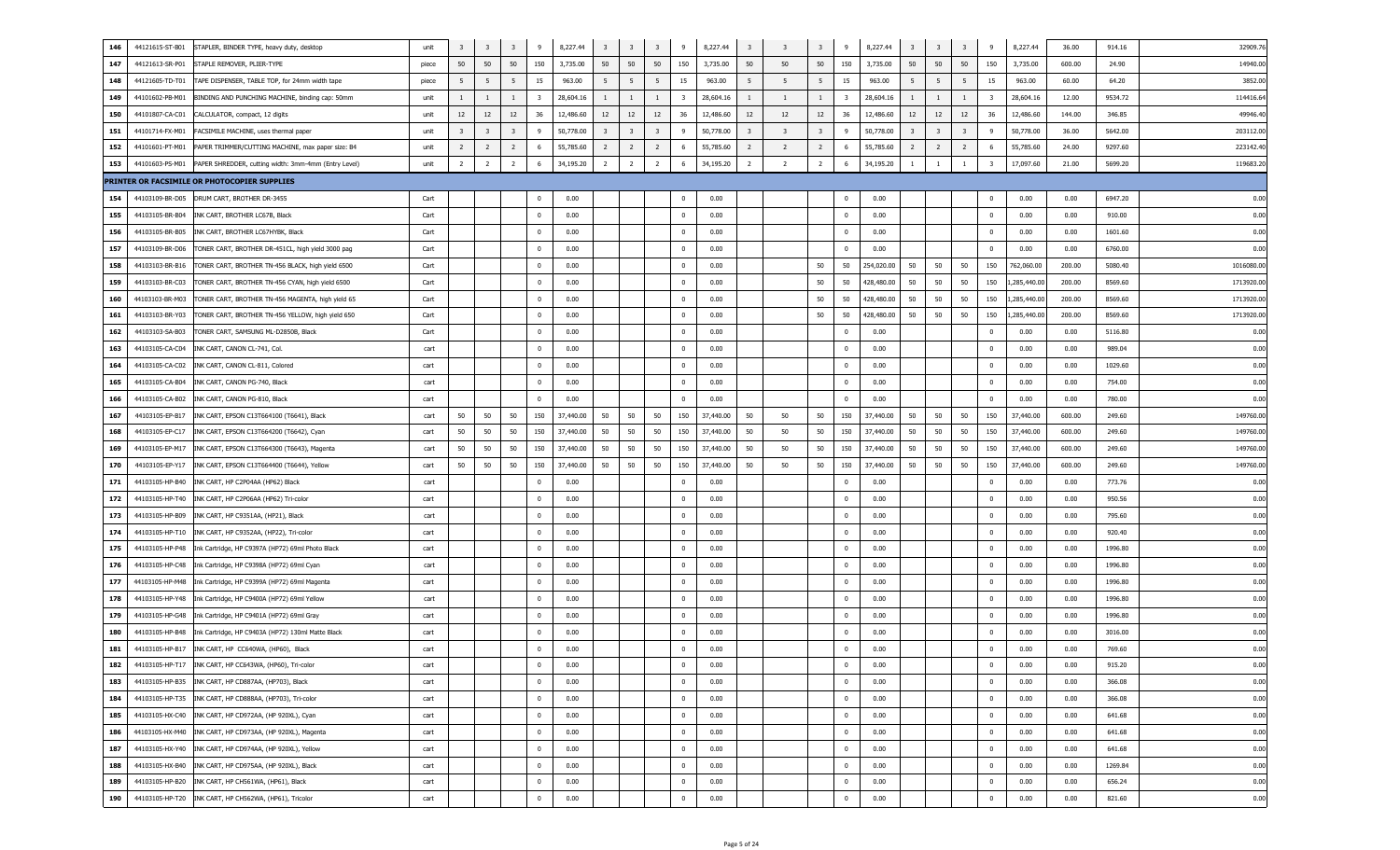| 191 | 44103105-HP-B49 | INK CART, HP CH565A (HP82) Black                   | cart |    |    | 0                       | 0.00       |    |    |    |                | 0.00       |    |    |    |                | 0.00       |    |    |    | 0                       | 0.00       | 0.00   | 1944.80 | 0.00       |
|-----|-----------------|----------------------------------------------------|------|----|----|-------------------------|------------|----|----|----|----------------|------------|----|----|----|----------------|------------|----|----|----|-------------------------|------------|--------|---------|------------|
| 192 | 44103105-HP-C49 | INK CART, HP CH566A (HP82) Cyan                    | cart |    |    | $\overline{0}$          | 0.00       |    |    |    | $^{\circ}$     | 0.00       |    |    |    | $\Omega$       | 0.00       |    |    |    | $\overline{\mathbf{0}}$ | 0.00       | 0.00   | 1539.20 | 0.00       |
| 193 | 44103105-HP-M49 | INK CART, HP CH567A (HP82) Magenta                 | cart |    |    | $\overline{\mathbf{0}}$ | 0.00       |    |    |    | $\bf{0}$       | 0.00       |    |    |    | $^{\circ}$     | 0.00       |    |    |    | $\overline{\mathbf{0}}$ | 0.00       | 0.00   | 1539.20 | 0.00       |
| 194 | 44103105-HP-Y49 | INK CART, HP CH568A (HP82) Yellow                  | cart |    |    | $\overline{\mathbf{0}}$ | 0.00       |    |    |    | $\bf{0}$       | 0.00       |    |    |    | $^{\circ}$     | 0.00       |    |    |    | $\overline{\mathbf{0}}$ | 0.00       | 0.00   | 1539.20 | 0.00       |
| 195 | 44103105-HX-B43 | INK CART, HP CN045AA, (HP950XL), Black             | cart |    |    | $\overline{\mathbf{0}}$ | 0.00       |    |    |    | $\bf{0}$       | 0.00       |    |    |    | $^{\circ}$     | 0.00       |    |    |    | $\overline{\mathbf{0}}$ | 0.00       | 0.00   | 1570.40 | 0.00       |
| 196 | 44103105-HX-C43 |                                                    |      |    |    | $^{\circ}$              | 0.00       |    |    |    |                | 0.00       |    |    |    | $^{\circ}$     | 0.00       |    |    |    |                         |            |        | 1165.84 | 0.00       |
|     |                 | INK CART, HP CN046AA, (HP951XL), Cyan              | cart |    |    |                         |            |    |    |    | $\bf{0}$       |            |    |    |    |                |            |    |    |    | $\overline{\mathbf{0}}$ | 0.00       | 0.00   |         |            |
| 197 | 44103105-HX-M43 | INK CART, HP CN047AA, (HP951XL), Magenta           | cart |    |    | $^{\circ}$              | 0.00       |    |    |    | $\mathbf{0}$   | 0.00       |    |    |    | $^{\circ}$     | 0.00       |    |    |    | $\overline{\mathbf{0}}$ | 0.00       | 0.00   | 1165.84 | 0.00       |
| 198 | 44103105-HX-Y43 | INK CART, HP CN048AA, (HP951XL). Yellow            | cart |    |    | $^{\circ}$              | 0.00       |    |    |    | $\bf{0}$       | 0.00       |    |    |    | $^{\circ}$     | 0.00       |    |    |    | $\overline{\mathbf{0}}$ | 0.00       | 0.00   | 1165.84 | 0.00       |
| 199 | 44103105-HP-B36 | INK CART, HP CN692AA, (HP704), Black               | cart |    |    | $^{\circ}$              | 0.00       |    |    |    | $\bf{0}$       | 0.00       |    |    |    | $^{\circ}$     | 0.00       |    |    |    | $\overline{\mathbf{0}}$ | 0.00       | 0.00   | 366.08  | 0.00       |
| 200 | 44103105-HP-T36 | INK CART, HP CN693AA, (HP704), Tri-color           | cart |    |    | $\mathbf 0$             | 0.00       |    |    |    | $\overline{0}$ | 0.00       |    |    |    | $^{\circ}$     | 0.00       |    |    |    | $\overline{\mathbf{0}}$ | 0.00       | 0.00   | 366.08  | 0.00       |
| 201 | 44103105-HP-B33 | INK CART, HP CZ107AA, (HP678), Black               | cart |    |    | $\mathbf 0$             | 0.00       |    |    |    | $\overline{0}$ | 0.00       |    |    |    | $^{\circ}$     | 0.00       |    |    |    | $\overline{\mathbf{0}}$ | 0.00       | 0.00   | 366.08  | 0.00       |
| 202 | 44103105-HP-T33 | INK CART, HP CZ108AA, (HP678), Tricolor            | cart |    |    | $\mathbf 0$             | 0.00       |    |    |    | $\overline{0}$ | 0.00       |    |    |    | $^{\circ}$     | 0.00       |    |    |    | $\overline{\mathbf{0}}$ | 0.00       | 0.00   | 366.08  | 0.00       |
| 203 | 44103105-HP-B42 | INK CART, HP CZ121A (HP685A), Black                | cart |    |    | $\overline{\mathbf{0}}$ | 0.00       |    |    |    | $\mathbf{0}$   | 0.00       |    |    |    | $^{\circ}$     | 0.00       |    |    |    | $\overline{\mathbf{0}}$ | 0.00       | 0.00   | 366.08  | 0.00       |
| 204 | 44103105-HP-C33 | INK CART, HP CZ122A (HP685A), Cyan                 | cart |    |    | $\overline{\mathbf{0}}$ | 0.00       |    |    |    | $\overline{0}$ | 0.00       |    |    |    | $^{\circ}$     | 0.00       |    |    |    | $\overline{\mathbf{0}}$ | 0.00       | 0.00   | 249.60  | 0.00       |
| 205 | 44103105-HP-M33 | INK CART, HP CZ123A (HP685A), Magenta              | cart |    |    | $\overline{\mathbf{0}}$ | 0.00       |    |    |    | $\mathbf{0}$   | 0.00       |    |    |    | $^{\circ}$     | 0.00       |    |    |    | $\overline{\mathbf{0}}$ | 0.00       | 0.00   | 249.60  | 0.00       |
| 206 | 44103105-HP-Y33 | INK CART, HP CZ124A (HP685A), Yellow               | cart |    |    | $\overline{\mathbf{0}}$ | 0.00       |    |    |    | $\mathbf{0}$   | 0.00       |    |    |    | $^{\circ}$     | 0.00       |    |    |    | $\overline{\mathbf{0}}$ | 0.00       | 0.00   | 249.60  | 0.00       |
| 207 | 44103105-HP-T43 | Ink Cartridge, HP F6V26AA (HP680) Tri-color        | cart |    |    | $^{\circ}$              | 0.00       |    |    |    | $\mathbf{0}$   | 0.00       |    |    |    | $^{\circ}$     | 0.00       |    |    |    | $\overline{\mathbf{0}}$ | 0.00       | 0.00   | 405.60  | 0.00       |
| 208 | 44103105-HP-B43 | Ink Cartridge, HP F6V27AA (HP680) Black            | cart |    |    | $^{\circ}$              | 0.00       |    |    |    | $\mathbf{0}$   | 0.00       |    |    |    | $^{\circ}$     | 0.00       |    |    |    | $\overline{\mathbf{0}}$ | 0.00       | 0.00   | 405.60  | 0.00       |
| 209 | 44103105-HP-C50 | Ink Cartridge, HP L0S51AA (HP955) Cyan Original    | cart |    |    | $^{\circ}$              | 0.00       |    |    |    | $\bf{0}$       | 0.00       |    |    |    | $^{\circ}$     | 0.00       |    |    |    | $\overline{\mathbf{0}}$ | 0.00       | 0.00   | 995.75  | 0.00       |
| 210 | 44103105-HP-M50 | Ink Cartridge, HP L0S54AA (HP955) Magenta Original | cart |    |    | $\overline{\mathbf{0}}$ | 0.00       |    |    |    | $\bf{0}$       | 0.00       |    |    |    | $^{\circ}$     | 0.00       |    |    |    | $\overline{\mathbf{0}}$ | 0.00       | 0.00   | 995.75  | 0.00       |
| 211 | 44103105-HP-Y50 | Ink Cartridge, HP L0S57AA (HP955) Yellow Original  | cart |    |    | $\mathbf 0$             | 0.00       |    |    |    | $\overline{0}$ | 0.00       |    |    |    | $^{\circ}$     | 0.00       |    |    |    | $\overline{\mathbf{0}}$ | 0.00       | 0.00   | 995.75  | 0.00       |
| 212 | 44103105-HP-B50 | Ink Cartridge, HP L0S60AA (HP955) Black Original   | cart |    |    | $\mathbf 0$             | 0.00       |    |    |    | $\overline{0}$ | 0.00       |    |    |    | $^{\circ}$     | 0.00       |    |    |    | $\overline{\mathbf{0}}$ | 0.00       | 0.00   | 4956.60 | 0.00       |
| 213 | 44103105-HX-C48 | Ink Cartridge, HP L0S63AA (HP955XL) Cyan Original  | cart |    |    | $\overline{\mathbf{0}}$ | 0.00       |    |    |    | $\overline{0}$ | 0.00       |    |    |    | $^{\circ}$     | 0.00       |    |    |    | $\overline{\mathbf{0}}$ | 0.00       | 0.00   | 1212.64 | 0.00       |
| 214 | 44103105-HX-M48 | Ink Cartridge, HP L0S66AA (HP955XL) Magenta Origin | cart |    |    | $\overline{\mathbf{0}}$ | 0.00       |    |    |    | $\overline{0}$ | 0.00       |    |    |    | $^{\circ}$     | 0.00       |    |    |    | $\overline{\mathbf{0}}$ | 0.00       | 0.00   | 1212.64 | 0.00       |
| 215 | 44103105-HX-Y48 | Ink Cartridge, HP L0S69AA (HP955XL) Yellow Origina | cart |    |    | $\overline{\mathbf{0}}$ | 0.00       |    |    |    | $\overline{0}$ | 0.00       |    |    |    | $^{\circ}$     | 0.00       |    |    |    | $\overline{\mathbf{0}}$ | 0.00       | 0.00   | 1212.64 | 0.00       |
| 216 | 44103105-HX-B48 | Ink Cartridge, HP L0S72AA (HP955XL) Black Original | cart |    |    | $\overline{\mathbf{0}}$ | 0.00       |    |    |    | $\bf{0}$       | 0.00       |    |    |    | $^{\circ}$     | 0.00       |    |    |    | $\overline{\mathbf{0}}$ | 0.00       | 0.00   | 1644.24 | 0.00       |
| 217 | 44103105-HP-C51 | Ink Cartridge, HP T6L89AA (HP905) Cyan Original    | cart |    |    | $\overline{\mathbf{0}}$ | 0.00       |    |    |    | $\mathbf{0}$   | 0.00       |    |    |    | $^{\circ}$     | 0.00       |    |    |    | $\overline{\mathbf{0}}$ | 0.00       | 0.00   | 453.62  | 0.00       |
| 218 | 44103105-HP-M51 | Ink Cartridge, HP T6L93AA (HP905) Magenta Original | cart |    |    | $\overline{\mathbf{0}}$ | 0.00       |    |    |    | $\mathbf{0}$   | 0.00       |    |    |    | $^{\circ}$     | 0.00       |    |    |    | $\overline{\mathbf{0}}$ | 0.00       | 0.00   | 453.62  | 0.00       |
| 219 | 44103105-HP-Y51 | Ink Cartridge, HP T6L97AA (HP905) Yellow Original  | cart |    |    | $\overline{\mathbf{0}}$ | 0.00       |    |    |    | $\bf{0}$       | 0.00       |    |    |    | $^{\circ}$     | 0.00       |    |    |    | $\overline{\mathbf{0}}$ | 0.00       | 0.00   | 453.62  | 0.00       |
| 220 | 44103105-HP-B51 | Ink Cartridge, HP T6M01AA (HP905) Black Original   | cart |    |    | $\overline{\mathbf{0}}$ | 0.00       |    |    |    | $\bf{0}$       | 0.00       |    |    |    | $^{\circ}$     | 0.00       |    |    |    | $\overline{\mathbf{0}}$ | 0.00       | 0.00   | 741.28  | 0.00       |
| 221 | 44103112-EP-R05 | RIBBON CART, EPSON C13S015516 (#8750), Black       | cart |    |    | $\mathbf 0$             | 0.00       |    |    |    | $\bf{0}$       | 0.00       |    |    |    | $^{\circ}$     | 0.00       |    |    |    | $\overline{\mathbf{0}}$ | 0.00       | 0.00   | 77.43   | 0.00       |
| 222 | 44103112-EP-R07 | RIBBON CART, EPSON C13S015531 (S015086), Black     | cart |    |    | $\mathbf 0$             | 0.00       |    |    |    | $\overline{0}$ | 0.00       |    |    |    | $^{\circ}$     | 0.00       |    |    |    | $\overline{\mathbf{0}}$ | 0.00       | 0.00   | 736.32  | 0.00       |
| 223 | 44103112-EP-R13 | RIBBON CART, EPSON C13S015632, Black, forLX-310    | cart |    |    | $^{\circ}$              | 0.00       |    |    |    | $^{\circ}$     | 0.00       |    |    |    | $\Omega$       | 0.00       |    |    |    | $\overline{\mathbf{0}}$ | 0.00       | 0.00   | 77.94   | 0.00       |
| 224 | 44103103-BR-B03 | TONER CART, BROTHER TN-2025, Black                 | cart | 50 | 50 | 50<br>150               | 402,792.00 | 50 | 50 | 50 | 150            | 402,792.00 | 50 | 50 | 50 | 150            | 402,792.00 | 50 | 50 | 50 | 150                     | 402,792.00 | 600.00 | 2685.28 | 1611168.0  |
| 225 | 44103103-BR-B04 | TONER CART, BROTHER TN-2130, Black                 | cart | 50 | 50 | 50<br>150               | 283,920.00 | 50 | 50 | 50 | 150            | 283,920.00 | 50 | 50 | 50 | 150            | 283,920.00 | 50 | 50 | 50 | 150                     | 283,920.00 | 600.00 | 1892.80 | 1135680.0  |
| 226 | 44103103-BR-B05 | TONER CART, BROTHER TN-2150, Black                 | cart | 50 | 50 | 50<br>150               | 402,792.00 | 50 | 50 | 50 | 150            | 402,792.00 | 50 | 50 | 50 | 150            | 402,792.00 | 50 | 50 | 50 | 150                     | 402,792.00 | 600.00 | 2685.28 | 1611168.0  |
| 227 | 44103103-BR-B09 | TONER CART, BROTHER TN-3320, Black                 | cart | 50 | 50 | 50<br>150               | 535,080.00 | 50 | 50 | 50 | 150            | 535,080.00 | 50 | 50 | 50 | 150            | 535,080.00 | 50 | 50 | 50 | 150                     | 535,080.00 | 600.00 | 3567.20 | 2140320.00 |
|     |                 |                                                    |      |    |    |                         |            |    |    |    |                |            |    |    |    |                |            |    |    |    |                         |            |        |         |            |
| 228 | 44103103-BR-B11 | TONER CART, BROTHER TN-3350, Black, for HL5450DN   | cart |    |    | $\mathbf 0$             | 0.00       |    |    |    | $\bf{0}$       | 0.00       |    |    |    | $\mathbf 0$    | 0.00       |    |    |    | $\overline{\mathbf{0}}$ | 0.00       | 0.00   | 5002.40 | 0.00       |
| 229 | 44103103-HP-B12 | TONER CART, HP CB435A, Black                       | cart |    |    | $\overline{0}$          | 0.00       |    |    |    | $\overline{0}$ | 0.00       |    |    |    | $\overline{0}$ | 0.00       |    |    |    | $\overline{0}$          | 0.00       | 0.00   | 3380.00 | 0.00       |
| 230 | 44103103-HP-B14 | TONER CART, HP CB540A, Black                       | cart |    |    | $\overline{0}$          | 0.00       |    |    |    | $\overline{0}$ | 0.00       |    |    |    | $^{\circ}$     | 0.00       |    |    |    | $\overline{0}$          | 0.00       | 0.00   | 3337.36 | 0.00       |
| 231 | 44103103-HP-B18 | TONER CART, HP CE255A, Black                       | cart |    |    | $\overline{0}$          | 0.00       |    |    |    | $\overline{0}$ | 0.00       |    |    |    | $\mathbf 0$    | 0.00       |    |    |    | $\overline{0}$          | 0.00       | 0.00   | 7332.00 | 0.00       |
| 232 | 44103103-HP-B21 | TONER CART, HP CE278A, Black                       | cart |    |    | $\overline{0}$          | 0.00       |    |    |    | $\overline{0}$ | 0.00       |    |    |    | $\mathbf 0$    | 0.00       |    |    |    | $\overline{0}$          | 0.00       | 0.00   | 3952.00 | 0.00       |
| 233 | 44103103-HP-B22 | TONER CART, HP CE285A (HP85A), Black               | cart |    |    | $\overline{0}$          | 0.00       |    |    |    | $\mathbf{0}$   | 0.00       |    |    |    | $\mathbf 0$    | 0.00       |    |    |    | $\overline{0}$          | 0.00       | 0.00   | 3432.00 | 0.00       |
| 234 | 44103103-HP-B23 | TONER CART, HP CE310A, Black                       | cart |    |    | $\overline{0}$          | 0.00       |    |    |    | $\mathbf{0}$   | 0.00       |    |    |    | $\mathbf 0$    | 0.00       |    |    |    | $\overline{0}$          | 0.00       | 0.00   | 2360.80 | 0.00       |
| 235 | 44103103-HP-C23 | TONER CART, HP CE311A, Cyan                        | cart |    |    | $\overline{0}$          | 0.00       |    |    |    | $\overline{0}$ | 0.00       |    |    |    | $\mathbf 0$    | 0.00       |    |    |    | $\overline{0}$          | 0.00       | 0.00   | 2542.80 | 0.00       |
| 236 | 44103103-HP-Y23 | TONER CART, HP CE312A, Yellow                      | cart |    |    | $\overline{0}$          | 0.00       |    |    |    | $\bf{0}$       | 0.00       |    |    |    | $\bf{0}$       | 0.00       |    |    |    | $\overline{0}$          | 0.00       | 0.00   | 2542.80 | 0.00       |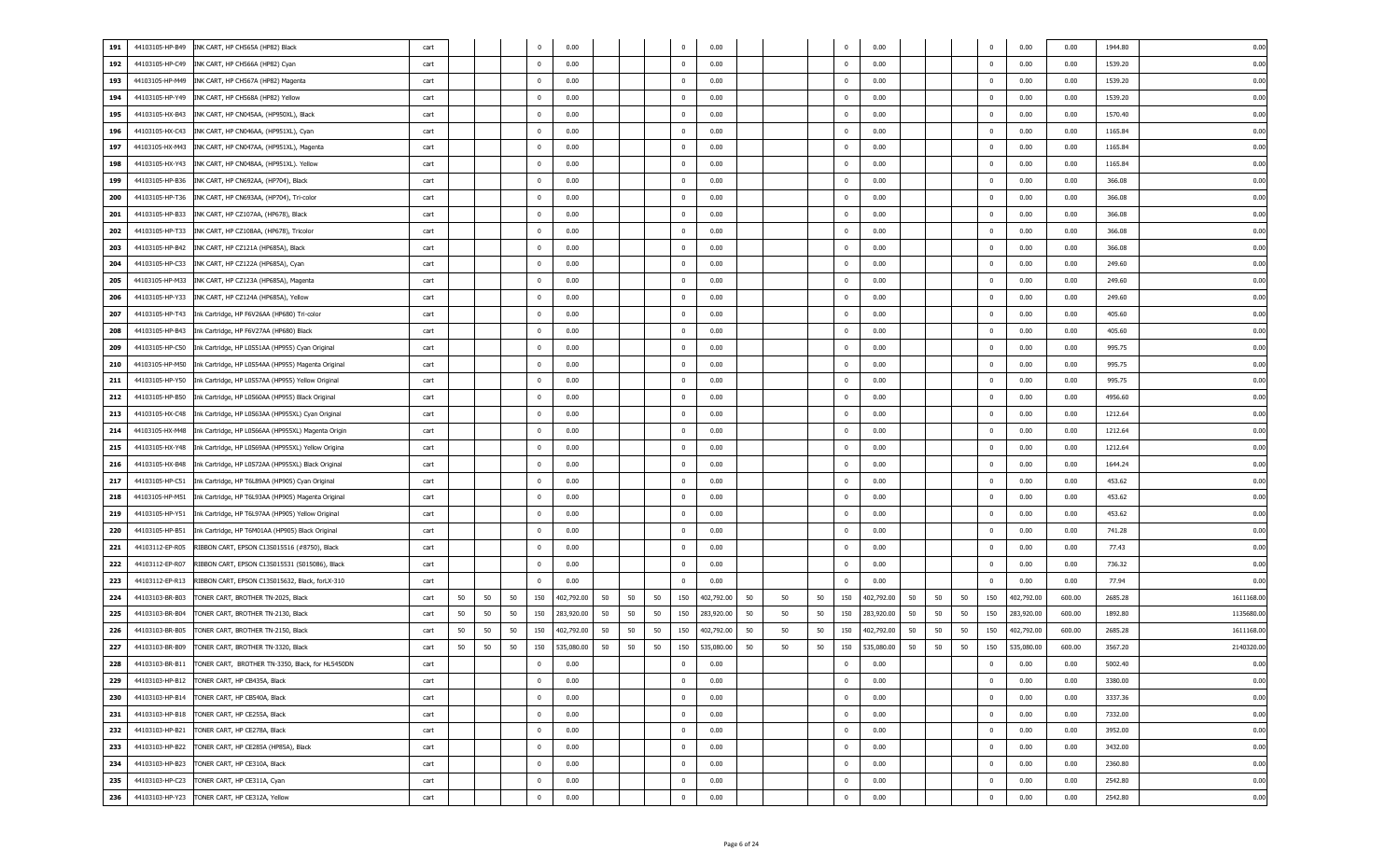| 237 | 44103103-HP-M23 | TONER CART, HP CE313A, Magenta                     | cart | $^{\circ}$     | 0.00 |  | $^{\circ}$     | 0.00 | $\overline{0}$ | 0.00 | $^{\circ}$              | 0.00 | 0.00 | 0.00<br>2542.80  |
|-----|-----------------|----------------------------------------------------|------|----------------|------|--|----------------|------|----------------|------|-------------------------|------|------|------------------|
| 238 | 44103103-HP-B24 | TONER CART, HP CE320A, Black                       | cart | $^{\circ}$     | 0.00 |  | $\mathbf{0}$   | 0.00 | $^{\circ}$     | 0.00 | $\overline{\mathbf{0}}$ | 0.00 | 0.00 | 0.00<br>2916.16  |
| 239 | 44103103-HP-C24 | TONER CART, HP CE321A, Cyan                        | cart | $^{\circ}$     | 0.00 |  | $\mathbf{0}$   | 0.00 | $^{\circ}$     | 0.00 | $\overline{\mathbf{0}}$ | 0.00 | 0.00 | 0.00<br>3072.16  |
| 240 | 44103103-HP-Y24 | TONER CART, HP CE322A, Yellow                      | cart | $^{\circ}$     | 0.00 |  | $\mathbf{0}$   | 0.00 | $^{\circ}$     | 0.00 | $\overline{\mathbf{0}}$ | 0.00 | 0.00 | 0.00<br>3072.16  |
| 241 | 44103103-HP-M24 | TONER CART, HP CE323A, Magenta                     | cart | $\overline{0}$ | 0.00 |  | $\mathbf{0}$   | 0.00 | $\overline{0}$ | 0.00 | $\mathbf 0$             | 0.00 | 0.00 | 0.00<br>3072.16  |
| 242 | 44103103-HP-B25 | TONER CART, HP CE390A, Black                       | cart | $\overline{0}$ | 0.00 |  | $\mathbf{0}$   | 0.00 | $\overline{0}$ | 0.00 | $\mathbf 0$             | 0.00 | 0.00 | 0.00<br>7856.16  |
| 243 | 44103103-HP-B26 | TONER CART, HP CE400A, Black                       | cart | $\overline{0}$ | 0.00 |  | $\mathbf{0}$   | 0.00 | $\overline{0}$ | 0.00 | $\mathbf{0}$            | 0.00 | 0.00 | 0.00<br>6900.40  |
| 244 | 44103103-HP-C26 | TONER CART, HP CE401A, Cyan                        | cart | $\overline{0}$ | 0.00 |  | $\mathbf{0}$   | 0.00 | $^{\circ}$     | 0.00 | $\mathbf{0}$            | 0.00 | 0.00 | 0.00<br>10193.04 |
| 245 | 44103103-HP-Y26 | TONER CART, HP CE402A, Yellow                      | cart | $\overline{0}$ | 0.00 |  | $\mathbf{0}$   | 0.00 | $^{\circ}$     | 0.00 | $\overline{\mathbf{0}}$ | 0.00 | 0.00 | 0.00<br>10193.04 |
|     |                 |                                                    |      | 0              |      |  | $\mathbf{0}$   |      | $^{\circ}$     | 0.00 | $\overline{\mathbf{0}}$ | 0.00 |      | 0.00             |
| 246 | 44103103-HP-M26 | TONER CART, HP CE403A, Magenta                     | cart |                | 0.00 |  |                | 0.00 |                |      |                         |      | 0.00 | 10193.04         |
| 247 | 44103103-HP-B27 | TONER CART, HP CE410A, (HP305), Black              | cart | 0              | 0.00 |  | $\mathbf{0}$   | 0.00 | $^{\circ}$     | 0.00 | $\overline{\mathbf{0}}$ | 0.00 | 0.00 | 0.00<br>4201.60  |
| 248 | 44103103-HP-C27 | TONER CART, HP CE411A, (HP305), Cyan               | cart | 0              | 0.00 |  | $\mathbf{0}$   | 0.00 | $^{\circ}$     | 0.00 | $\overline{\mathbf{0}}$ | 0.00 | 0.00 | 0.00<br>6011.20  |
| 249 | 44103103-HP-Y27 | TONER CART, HP CE412A, (HP305), Yellow             | cart | 0              | 0.00 |  | $\mathbf{0}$   | 0.00 | $^{\circ}$     | 0.00 | $\overline{\mathbf{0}}$ | 0.00 | 0.00 | 0.00<br>6011.20  |
| 250 | 44103103-HP-M27 | TONER CART, HP CE413A, (HP305), Magenta            | cart | 0              | 0.00 |  | $\mathbf{0}$   | 0.00 | $^{\circ}$     | 0.00 | $\overline{\mathbf{0}}$ | 0.00 | 0.00 | 0.00<br>6011.20  |
| 251 | 44103103-HP-B28 | TONER CART, HP CE505A, Black                       | cart | $\overline{0}$ | 0.00 |  | $\mathbf{0}$   | 0.00 | $^{\circ}$     | 0.00 | $\overline{\mathbf{0}}$ | 0.00 | 0.00 | 0.00<br>4466.80  |
| 252 | 44103103-HX-B28 | TONER CART, HP CE505X, Black, high cap             | cart | $\overline{0}$ | 0.00 |  | $\mathbf{0}$   | 0.00 | $\overline{0}$ | 0.00 | $\mathbf 0$             | 0.00 | 0.00 | 0.00<br>7332.00  |
| 253 | 44103103-HP-B52 | Toner Cartridge, HP CF217A (HP17A) Black LaserJet  | cart | $\overline{0}$ | 0.00 |  | $\mathbf{0}$   | 0.00 | $\overline{0}$ | 0.00 | $\mathbf 0$             | 0.00 | 0.00 | 0.00<br>3044.01  |
| 254 | 44103103-HP-B53 | Toner Cartridge, HP CF226A (HP26A) Black LaserJet  | cart | $\overline{0}$ | 0.00 |  | $\mathbf{0}$   | 0.00 | $\overline{0}$ | 0.00 | $\mathbf{0}$            | 0.00 | 0.00 | 0.00<br>5787.60  |
| 255 | 44103103-HP-B55 | Toner Cartridge, HP CF280A, LaserJet Pro M401/M425 | cart | $\overline{0}$ | 0.00 |  | $\mathbf{0}$   | 0.00 | $^{\circ}$     | 0.00 | $\overline{\mathbf{0}}$ | 0.00 | 0.00 | 0.00<br>5200.00  |
| 256 | 44103103-HP-B51 | HP Toner CF280XC                                   | cart | 0              | 0.00 |  | $\mathbf{0}$   | 0.00 | $^{\circ}$     | 0.00 | $\overline{\mathbf{0}}$ | 0.00 | 0.00 | 0.00<br>7112.56  |
| 257 | 44103103-HP-B56 | Toner Cartridge, HP CF281A (HP81A) Black LaserJet  | cart | 0              | 0.00 |  | $\mathbf{0}$   | 0.00 | $^{\circ}$     | 0.00 | $\overline{\mathbf{0}}$ | 0.00 | 0.00 | 0.00<br>8606.00  |
| 258 | 44103103-HP-B57 | Toner Cartridge, HP CF283A (HP83A) LaserJet Black  | cart | 0              | 0.00 |  | $\mathbf{0}$   | 0.00 | $^{\circ}$     | 0.00 | $\overline{\mathbf{0}}$ | 0.00 | 0.00 | 0.00<br>3241.70  |
|     |                 |                                                    |      |                |      |  |                |      |                |      |                         |      |      |                  |
| 259 | 44103103-HX-B51 | Toner Cartridge, HP CF283XC (HP83X) Blk Contract L | cart | 0              | 0.00 |  | $\mathbf{0}$   | 0.00 | $^{\circ}$     | 0.00 | $\overline{\mathbf{0}}$ | 0.00 | 0.00 | 0.00<br>4056.00  |
| 260 | 44103103-HP-B58 | Toner Cartridge, HP CF287A (HP87) black            | cart | 0              | 0.00 |  | $\mathbf{0}$   | 0.00 | $^{\circ}$     | 0.00 | $\overline{\mathbf{0}}$ | 0.00 | 0.00 | 0.00<br>10051.00 |
| 261 | 44103103-HX-B52 | Toner Cartridge, HP CF325XC (HP25X) Black LaserJet | cart | 0              | 0.00 |  | $\mathbf{0}$   | 0.00 | $^{\circ}$     | 0.00 | $\overline{\mathbf{0}}$ | 0.00 | 0.00 | 0.00<br>13156.00 |
| 262 | 44103103-HP-B60 | Toner Cartridge, HP CF350A Black LJ                | cart | $\overline{0}$ | 0.00 |  | $\mathbf{0}$   | 0.00 | $\overline{0}$ | 0.00 | $\overline{\mathbf{0}}$ | 0.00 | 0.00 | 0.00<br>2901.60  |
| 263 | 44103103-HP-C60 | Toner Cartridge, HP CF351A Cyan LJ                 | cart | $\overline{0}$ | 0.00 |  | $\mathbf{0}$   | 0.00 | $\overline{0}$ | 0.00 | $\mathbf 0$             | 0.00 | 0.00 | 0.00<br>2953.60  |
| 264 | 44103103-HP-Y60 | Toner Cartridge, HP CF352A Yellow LJ               | cart | $\overline{0}$ | 0.00 |  | $\mathbf{0}$   | 0.00 | $\overline{0}$ | 0.00 | $\mathbf{0}$            | 0.00 | 0.00 | 0.00<br>2953.60  |
| 265 | 44103103-HP-M60 | Toner Cartridge, HP CF353A Magenta LJ              | cart | $\overline{0}$ | 0.00 |  | $\mathbf{0}$   | 0.00 | $\overline{0}$ | 0.00 | $\mathbf{0}$            | 0.00 | 0.00 | 0.00<br>2953.60  |
| 266 | 44103103-HP-B61 | Toner Cartridge, HP CF360A (HP508A) Black LaserJet | cart | $\overline{0}$ | 0.00 |  | $\mathbf{0}$   | 0.00 | $^{\circ}$     | 0.00 | $\overline{\mathbf{0}}$ | 0.00 | 0.00 | 0.00<br>7056.40  |
| 267 | 44103103-HP-C61 | Toner Cartridge, HP CF361A (HP508A) Cyan LaserJet  | cart | 0              | 0.00 |  | $\mathbf{0}$   | 0.00 | $^{\circ}$     | 0.00 | $\overline{\mathbf{0}}$ | 0.00 | 0.00 | 0.00<br>8846.24  |
| 268 | 44103103-HP-Y61 | Toner Cartridge, HP CF362A (HP508A) Yellow LaserJe | cart | 0              | 0.00 |  | $\mathbf{0}$   | 0.00 | $^{\circ}$     | 0.00 | $\overline{\mathbf{0}}$ | 0.00 | 0.00 | 0.00<br>8846.24  |
| 269 | 44103103-HP-M61 | Toner Cartridge, HP CF363A (HP508A) Magenta LaserJ | cart | 0              | 0.00 |  | $\mathbf{0}$   | 0.00 | $^{\circ}$     | 0.00 | $\overline{\mathbf{0}}$ | 0.00 | 0.00 | 0.00<br>8846.24  |
| 270 | 44103103-HP-B62 | Toner Cartridge, HP CF400A (HP201A) Black LaserJet | cart | 0              | 0.00 |  | $\mathbf{0}$   | 0.00 | $^{\circ}$     | 0.00 | $\overline{\mathbf{0}}$ | 0.00 | 0.00 | 0.00<br>3429.78  |
| 271 | 44103103-HP-C62 | Toner Cartridge, HP CF401A (HP201A) Cyan LaserJet  | cart | 0              | 0.00 |  | $\mathbf{0}$   | 0.00 | $^{\circ}$     | 0.00 | $\overline{\mathbf{0}}$ | 0.00 | 0.00 | 0.00<br>4043.83  |
| 272 |                 |                                                    |      | 0              |      |  | $\mathbf{0}$   |      | $^{\circ}$     |      | $\mathbf{0}$            |      |      | 0.00             |
|     | 44103103-HP-Y62 | Toner Cartridge, HP CF402A (HP201A) Yellow LaserJe | cart |                | 0.00 |  |                | 0.00 |                | 0.00 |                         | 0.00 | 0.00 | 4043.83          |
| 273 | 44103103-HP-M62 | Toner Cartridge, HP CF403A (HP201A) Magenta LaserJ | cart | $^{\circ}$     | 0.00 |  | $\mathbf{0}$   | 0.00 | $\overline{0}$ | 0.00 | $\mathbf{0}$            | 0.00 | 0.00 | 0.00<br>4043.83  |
| 274 | 44103103-HP-B63 | Toner Cartridge, HP CF410A (HP410A) black          | cart | 0              | 0.00 |  | $\mathbf 0$    | 0.00 | $\mathbf 0$    | 0.00 | $\mathbf 0$             | 0.00 | 0.00 | 4440.80<br>0.00  |
| 275 | 44103103-HX-B54 | Toner Cartridge, HP CF410XC (HP410XC) black        | cart | $\mathbf 0$    | 0.00 |  | $\mathbf 0$    | 0.00 | $\overline{0}$ | 0.00 | $\overline{0}$          | 0.00 | 0.00 | 0.00<br>7441.20  |
| 276 | 44103103-HP-C63 | Toner Cartridge, HP CF411A (HP410A) cyan           | cart | $\overline{0}$ | 0.00 |  | $\overline{0}$ | 0.00 | $\overline{0}$ | 0.00 | $\overline{0}$          | 0.00 | 0.00 | 5616.00<br>0.00  |
| 277 | 44103103-HX-C54 | Toner Cartridge, HP CF411XC (HP410XC) cyan         | cart | $\overline{0}$ | 0.00 |  | $\overline{0}$ | 0.00 | $\overline{0}$ | 0.00 | $\overline{0}$          | 0.00 | 0.00 | 0.00<br>7472.40  |
| 278 | 44103103-HP-Y63 | Toner Cartridge, HP CF412A (HP410A) yellow         | cart | $\overline{0}$ | 0.00 |  | $\overline{0}$ | 0.00 | $\overline{0}$ | 0.00 | $\overline{0}$          | 0.00 | 0.00 | 0.00<br>5616.00  |
| 279 | 44103103-HX-Y54 | Toner Cartridge, HP CF412XC (HP410XC) yellow       | cart | $\overline{0}$ | 0.00 |  | $\overline{0}$ | 0.00 | $\overline{0}$ | 0.00 | $\overline{\mathbf{0}}$ | 0.00 | 0.00 | 0.00<br>7472.40  |
| 280 | 44103103-HP-M63 | Toner Cartridge, HP CF413A (HP410A) magenta        | cart | $\overline{0}$ | 0.00 |  | $\overline{0}$ | 0.00 | $\overline{0}$ | 0.00 | $\overline{0}$          | 0.00 | 0.00 | 0.00<br>5616.00  |
| 281 | 44103103-HX-M54 | Toner Cartridge, HP CF413XC (HP410XC) magenta      | cart | $\overline{0}$ | 0.00 |  | $\overline{0}$ | 0.00 | $\overline{0}$ | 0.00 | $\overline{\mathbf{0}}$ | 0.00 | 0.00 | 7472.40<br>0.00  |
| 282 | 44103103-HP-B34 | TONER CART, HP Q2612A, Black                       | cart | $\overline{0}$ | 0.00 |  | $\mathbf{0}$   | 0.00 | $\mathbf 0$    | 0.00 | $\overline{0}$          | 0.00 | 0.00 | 3900.00<br>0.00  |
|     |                 |                                                    |      |                |      |  |                |      |                |      |                         |      |      |                  |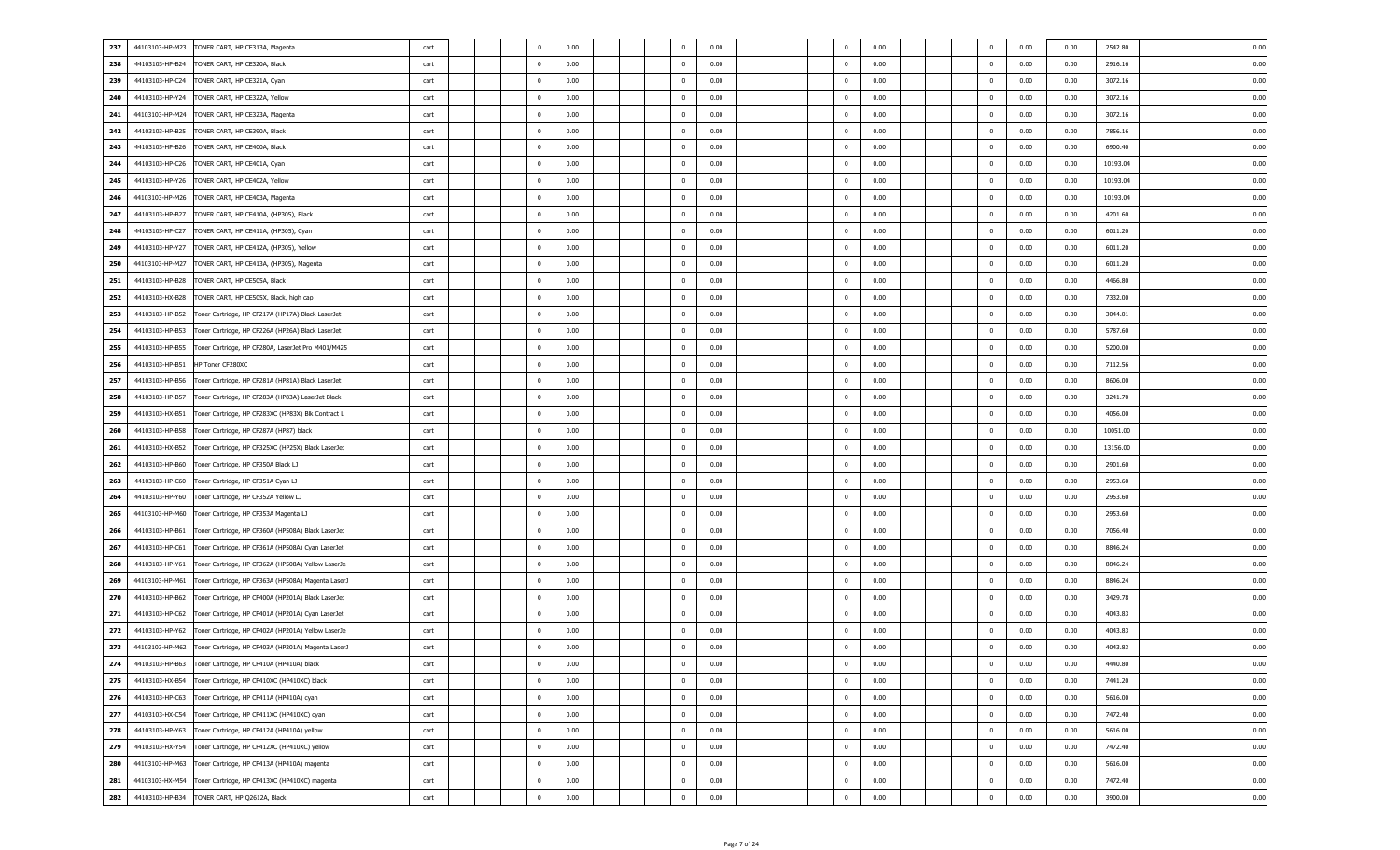| 283             | 44103103-HP-B48                  | TONER CART, HP Q7553A, Black                                                        | cart    |                |                |                | $\overline{0}$          | 0.00       |                |                |                | $\overline{0}$          | 0.00       |                |                |                | $\overline{0}$          | 0.00       |                |                |                | $\mathbf 0$ | 0.00       | 0.00     | 4399.20  | 0.00      |
|-----------------|----------------------------------|-------------------------------------------------------------------------------------|---------|----------------|----------------|----------------|-------------------------|------------|----------------|----------------|----------------|-------------------------|------------|----------------|----------------|----------------|-------------------------|------------|----------------|----------------|----------------|-------------|------------|----------|----------|-----------|
| 284             | 44103103-SA-B06                  | TONER CART, SAMSUNG MLT-D101S, Black                                                | cart    |                |                |                | $\overline{0}$          | 0.00       |                |                |                | $\overline{\mathbf{0}}$ | 0.00       |                |                |                | $\overline{0}$          | 0.00       |                |                |                | $\mathbf 0$ | 0.00       | 0.00     | 3406.00  | 0.00      |
| 285             | 44103103-SA-B07                  | TONER CART, SAMSUNG MLT-D103S, Black                                                | cart    |                |                |                | $\overline{0}$          | 0.00       |                |                |                | $\overline{\mathbf{0}}$ | 0.00       |                |                |                | $\overline{0}$          | 0.00       |                |                |                | 0           | 0.00       | 0.00     | 2350.40  | 0.00      |
| 286             | 44103103-SA-B08                  | TONER CART, SAMSUNG MLT-D104S, Black                                                | cart    |                |                |                | $\overline{0}$          | 0.00       |                |                |                | $\overline{\mathbf{0}}$ | 0.00       |                |                |                | $\overline{0}$          | 0.00       |                |                |                | 0           | 0.00       | 0.00     | 2454.40  | 0.00      |
| 287             | 44103103-SA-B09                  | TONER CART, SAMSUNG MLT-D105L, Black                                                | cart    |                |                |                | $\overline{0}$          | 0.00       |                |                |                | $\overline{\mathbf{0}}$ | 0.00       |                |                |                | $\overline{0}$          | 0.00       |                |                |                | 0           | 0.00       | 0.00     | 3380.00  | 0.00      |
| 288             | 44103103-SA-B14                  | TONER CART, SAMSUNG MLT-D108S, Black                                                | cart    |                |                |                | $\overline{0}$          | 0.00       |                |                |                | $\overline{\mathbf{0}}$ | 0.00       |                |                |                | $\overline{0}$          | 0.00       |                |                |                | 0           | 0.00       | 0.00     | 2875.58  | 0.00      |
| 289             | 44103103-SA-B21                  | TONER CART, SAMSUNG MLT-D203E, Black                                                | cart    |                |                |                | $\mathbf{0}$            | 0.00       |                |                |                | $\overline{\mathbf{0}}$ | 0.00       |                |                |                | $\overline{0}$          | 0.00       |                |                |                | 0           | 0.00       | 0.00     | 7259.20  | 0.00      |
| 290             | 44103103-SA-B18                  | TONER CART, SAMSUNG MLT-D203L, Black                                                | cart    |                |                |                | $\mathbf{0}$            | 0.00       |                |                |                | $\overline{\mathbf{0}}$ | 0.00       |                |                |                | $\overline{0}$          | 0.00       |                |                |                | 0           | 0.00       | 0.00     | 3458.00  | 0.00      |
| 291             | 44103103-SA-B20                  | TONER CART, SAMSUNG MLT-D203U, black                                                | cart    |                |                |                | $\mathbf{0}$            | 0.00       |                |                |                | $\overline{\mathbf{0}}$ | 0.00       |                |                |                | $\overline{0}$          | 0.00       |                |                |                | 0           | 0.00       | 0.00     | 6442.80  | 0.00      |
| 292             | 44103103-SA-B12                  | TONER CART, SAMSUNG MLT-D205E, Black                                                | cart    |                |                |                | $\mathbf{0}$            | 0.00       |                |                |                | $\overline{\mathbf{0}}$ | 0.00       |                |                |                | $\overline{0}$          | 0.00       |                |                |                | 0           | 0.00       | 0.00     | 7321.14  | 0.00      |
| 293             | 44103103-SA-B05                  | TONER CART, SAMSUNG MLT-D205L, Black                                                | cart    |                |                |                | $\mathbf{0}$            | 0.00       |                |                |                | $\overline{\mathbf{0}}$ | 0.00       |                |                |                | $\overline{0}$          | 0.00       |                |                |                | 0           | 0.00       | 0.00     | 3962.24  | 0.00      |
| 294             | 44103103-SA-B10                  | TONER CART, SAMSUNG SCX-D6555A, Black                                               | cart    |                |                |                | $\mathbf{0}$            | 0.00       |                |                |                | $\overline{\mathbf{0}}$ | 0.00       |                |                |                | $\overline{0}$          | 0.00       |                |                |                | 0           | 0.00       | 0.00     | 4066.40  | 0.00      |
| 295             | 44103103-BR-B15                  | TONER CART, BROTHER TN-3478 Black                                                   | cart    |                |                |                | $\overline{0}$          | 0.00       |                |                |                | $\overline{\mathbf{0}}$ | 0.00       |                |                |                | $\overline{0}$          | 0.00       |                |                |                | 0           | 0.00       | 0.00     | 6370.00  | 0.00      |
| 296             | 44103103-CA-B00                  | TONER CART, CANON CRG 324 II                                                        | cart    |                |                |                | $\overline{0}$          | 0.00       |                |                |                | $\overline{\mathbf{0}}$ | 0.00       |                |                |                | $\overline{0}$          | 0.00       |                |                |                | $\mathbf 0$ | 0.00       | 0.00     | 13399.36 | 0.00      |
|                 |                                  | AUDIO AND VISUAL EQUIPMENT AND SUPPLIES                                             |         |                |                |                |                         |            |                |                |                |                         |            |                |                |                |                         |            |                |                |                |             |            |          |          |           |
| 297             | 45121517-DO-C02                  | DOCUMENT CAMERA                                                                     | unit    | -1             |                |                |                         | 23,623.60  |                |                | -1             | $\overline{1}$          | 23,623.60  | $\overline{1}$ |                |                |                         | 23,623.60  |                |                | -1             | -1          | 23,623.60  | 4.00     | 23623.60 | 94494.4   |
| 298             | 45111609-MM-P01                  | MULTIMEDIA PROJECTOR, 4000 min ANSI Lumens                                          | unit    | -1             |                | $\mathbf{1}$   | $\overline{\mathbf{3}}$ | 52,416.00  |                | -1             | 1              | $\overline{\mathbf{3}}$ | 52,416.00  | $\overline{1}$ |                | $\mathbf{1}$   | $\overline{\mathbf{3}}$ | 52,416.00  |                | 1              | <sup>1</sup>   | - 3         | 52,416.00  | 12.00    | 17472.00 | 209664.0  |
|                 | <b>FLAG OR ACCESSORIES</b>       |                                                                                     |         |                |                |                |                         |            |                |                |                |                         |            |                |                |                |                         |            |                |                |                |             |            |          |          |           |
|                 | 299 55121905-PH-F01              | PHILIPPINE NATIONAL FLAG, 100% polyester                                            | piece   | 60             | 60             | 60             | 180                     | 51,271.20  | 60             | 60             | 60             | 180                     | 51,271.20  | 60             | 60             | 60             | 180                     | 51,271.20  | 60             | 60             | 60             | 180         | 51,271.20  | 720.00   | 284.84   | 205084.8  |
|                 | <b>PRINTED PUBLICATIONS</b>      |                                                                                     |         |                |                |                |                         |            |                |                |                |                         |            |                |                |                |                         |            |                |                |                |             |            |          |          |           |
|                 |                                  | 300 55101524-RA-H01 HANDBOOK (RA 9184), 7th Edition                                 | book    | 10             | 10             | 10             | 30                      | 1,116.30   | 10             | 10             | 10             | 30                      | 1,116.30   | 10             | 10             | 10             | 30                      | 1,116.30   | 10             | 10             | 10             | 30          | 1,116.30   | 120.00   | 37.21    | 4465.20   |
|                 | FIRE FIGHTING EQUIPMENT          |                                                                                     |         |                |                |                |                         |            |                |                |                |                         |            |                |                |                |                         |            |                |                |                |             |            |          |          |           |
|                 | 301 46191601-FE-M01              | FIRE EXTINGUISHER, DRY CHEMICAL, 4.5kgs                                             | unit    | 60             | 60             | 60             | 180                     | 205,920.00 | 60             | 60             | 60             | 180                     | 205,920.00 | 60             | 60             | 60             | 180                     | 205,920.00 | 60             | 60             | 60             | 180         | 205,920.00 | 720.00   | 1144.00  | 823680.0  |
| 302             | 46191601-FE-H01                  | FIRE EXTINGUISHER, PURE HCFC 123, 4.5kgs                                            | unit    | 30             | 30             | 30             | 90                      | 505,192.50 | 30             | 30             | 30             | 90                      | 505,192.50 | 30             | 30             | 30             | 90                      | 505,192.50 | 30             | 30             | 30             | 90          | 505,192.50 | 360.00   | 5613.25  | 2020770.0 |
|                 | <b>CONSUMER ELECTRONICS</b>      |                                                                                     |         |                |                |                |                         |            |                |                |                |                         |            |                |                |                |                         |            |                |                |                |             |            |          |          |           |
|                 | 303 52161535-DV-R01              | DIGITAL VOICE RECORDER, memory: 4GB (expandable)                                    | unit    | $\overline{2}$ | $\overline{2}$ | $\overline{2}$ | 6                       | 38,493.84  | $\overline{2}$ | $\overline{2}$ | $\overline{2}$ | 6                       | 38,493.84  | $\overline{2}$ | $\overline{2}$ | $\overline{2}$ | 6                       | 38,493.84  | $\overline{2}$ | $\overline{2}$ | $\overline{2}$ | 6           | 38,493.84  | 24.00    | 6415.64  | 153975.3  |
|                 | <b>FURNITURE AND FURNISHINGS</b> |                                                                                     |         |                |                |                |                         |            |                |                |                |                         |            |                |                |                |                         |            |                |                |                |             |            |          |          |           |
| 304             | 56101504-CM-B01                  | CHAIR, monobloc, beige, with backrest, w/o armrest                                  | piece   | 100            | 100            | 100            | 300                     | 91,104.00  | 100            | 100            | 100            | 300                     | 91,104.00  | 100            | 100            | 100            | 300                     | 91,104.00  | 100            | 100            | 100            | 300         | 91,104.00  | 1,200.00 | 303.68   | 364416.00 |
| 305             | 56101504-CM-W01                  | CHAIR, monobloc, white, with backrest, w/o armrest                                  | piece   | 100            | 100            | 100            | 300                     | 90,480.00  | 100            | 100            | 100            | 300                     | 90,480.00  | 100            | 100            | 100            | 300                     | 90,480.00  | 100            | 100            | 100            | 300         | 90,480.00  | 1,200.00 | 301.60   | 361920.00 |
| 306             | 56101519-TM-S01                  | TABLE, MONOBLOC, WHITE, 889 x 889mm (35" x 35")min                                  | unit    | 20             | 20             | 20             | 60                      | 80,184.00  | 20             | 20             | 20             | 60                      | 80,184.00  | 20             | 20             | 20             | 60                      | 80,184.00  | 20             | 20             | 20             | 60          | 80,184.00  | 240.00   | 1336.40  | 320736.00 |
| 307             | 56101519-TM-S02                  | TABLE, MONOBLOC, BEIGE, 889 x 889mm (35" x 35")min                                  | unit    | 5              | 5              | 5              | 15                      | 19,734.00  | 5              | 5              | 5              | 15                      | 19,734.00  | 5              | 5              | 5 <sup>5</sup> | 15                      | 19,734.00  | 5              | 5              | 5              | 15          | 19,734.00  | 60.00    | 1315.60  | 78936.00  |
|                 |                                  | ARTS AND CRAFTS EQUIPMENT AND ACCESSORIES AND SUPPLIES                              |         |                |                |                |                         |            |                |                |                |                         |            |                |                |                |                         |            |                |                |                |             |            |          |          |           |
| 308             | 60121413-CB-P01                  | CLEARBOOK, 20 transparent pockets, for A4 size                                      | piece   | 30             | 30             | 30             | 90                      | 3,580.20   | 30             | 30             | 30             | 90                      | 3,580.20   | 30             | 30             | 30             | 90                      | 3,580.20   | 30             | 30             | 30             | 90          | 3,580.20   | 360.00   | 39.78    | 14320.8   |
| 309             | 60121413-CB-P02                  | CLEARBOOK, 20 transparent pockets, for LEGAL size                                   | piece   | 60             | 60             | 60             | 180                     | 7,628.40   | 60             | 60             | 60             | 180                     | 7,628.40   | 60             | 60             | 60             | 180                     | 7,628.40   | 60             | 60             | 60             | 180         | 7,628.40   | 720.00   | 42.38    | 30513.60  |
| 310             | 60121534-ER-P01                  | ERASER, PLASTIC/RUBBER, for pencil draft/writing                                    | piece   | 100            | 100            | 100            | 300                     | 1,326.00   | 100            | 100            | 100            | 300                     | 1,326.00   | 100            | 100            | 100            | 300                     | 1,326.00   | 100            | 100            | 100            | 300         | 1,326.00   | 1,200.00 | 4.42     | 5304.00   |
| 311             | 60121524-SP-G01                  | SIGN PEN, BLACK, liquid/gel ink, 0.5mm needle tip                                   | piece   | 150            | 150            | 150            | 450                     | 15,574.50  | 150            | 150            | 150            | 450                     | 15,574.50  | 150            | 150            | 150            | 450                     | 15,574.50  | 150            | 150            | 150            | 450         | 15,574.50  | 1,800.00 | 34.61    | 62298.00  |
|                 | 312 60121524-SP-G02              | SIGN PEN, BLUE, liquid/gel ink, 0.5mm needle tip                                    | piece   | 150            | 150            | 150            | 450                     | 15,574.50  | 150            | 150            | 150            | 450                     | 15,574.50  | 150            | 150            | 150            | 450                     | 15,574.50  | 150            | 150            | 150            | 450         | 15,574.50  | 1,800.00 | 34.61    | 62298.00  |
|                 | 313 60121524-SP-G03              | SIGN PEN, RED, liquid/gel ink, 0.5mm needle tip                                     | piece   | 50             | 50             | 50             | 150                     | 5,191.50   | 50             | 50             | 50             | 150                     | 5,191.50   | 50             | 50             | 50             | 150                     | 5,191.50   | 50             | 50             | 50             | 150         | 5,191.50   | 600.00   | 34.61    | 20766.00  |
|                 |                                  | 314 60121124-WR-P01 WRAPPING PAPER, kraft, 65gsm (-5%)                              | pack    |                |                |                | $\overline{0}$          | 0.00       |                |                |                | $\bf{0}$                | 0.00       |                |                |                | $\overline{0}$          | 0.00       |                |                |                | $\bf{0}$    | 0.00       | 0.00     | 154.84   | 0.00      |
| <b>SOFTWARE</b> |                                  |                                                                                     |         |                |                |                |                         |            |                |                |                |                         |            |                |                |                |                         |            |                |                |                |             |            |          |          |           |
|                 |                                  | 1 43231513-SFT-001 Business function specific software                              | license |                |                |                | $\overline{0}$          | 0.00       |                |                |                | $\overline{0}$          | 0.00       |                |                |                | $\overline{0}$          | 0.00       |                |                |                | $\mathbf 0$ | 0.00       | 0.00     | 0.00     | 0.00      |
|                 |                                  | 2 43231602-SFT-002 Finance accounting and enterprise resource planning ERP software | license |                |                |                | $\overline{0}$          | 0.00       |                |                |                | $\overline{0}$          | 0.00       |                |                |                | $\overline{0}$          | 0.00       |                |                |                | $\mathbf 0$ | 0.00       | 0.00     | 0.00     | 0.00      |
|                 |                                  | 3 43232004-SFT-003 Computer game or entertainment software                          | license |                |                |                | $\overline{0}$          | 0.00       |                |                |                | $\overline{\mathbf{0}}$ | 0.00       |                |                |                | $\mathbf{0}$            | 0.00       |                |                |                | 0           | 0.00       | 0.00     | 0.00     | 0.00      |
|                 |                                  | 4 43232107-SFT-004 Content authoring and editing software                           | license |                |                |                | $\overline{0}$          | 0.00       |                |                |                | $\overline{\mathbf{0}}$ | 0.00       |                |                |                | $\mathbf{0}$            | 0.00       |                |                |                | 0           | 0.00       | 0.00     | 0.00     | 0.00      |
|                 |                                  | 5 43232202-SFT-005 Content management software                                      | license |                |                |                | $\overline{\mathbf{0}}$ | 0.00       |                |                |                | $\overline{\mathbf{0}}$ | 0.00       |                |                |                | $\overline{0}$          | 0.00       |                |                |                | 0           | 0.00       | 0.00     | 0.00     | 0.00      |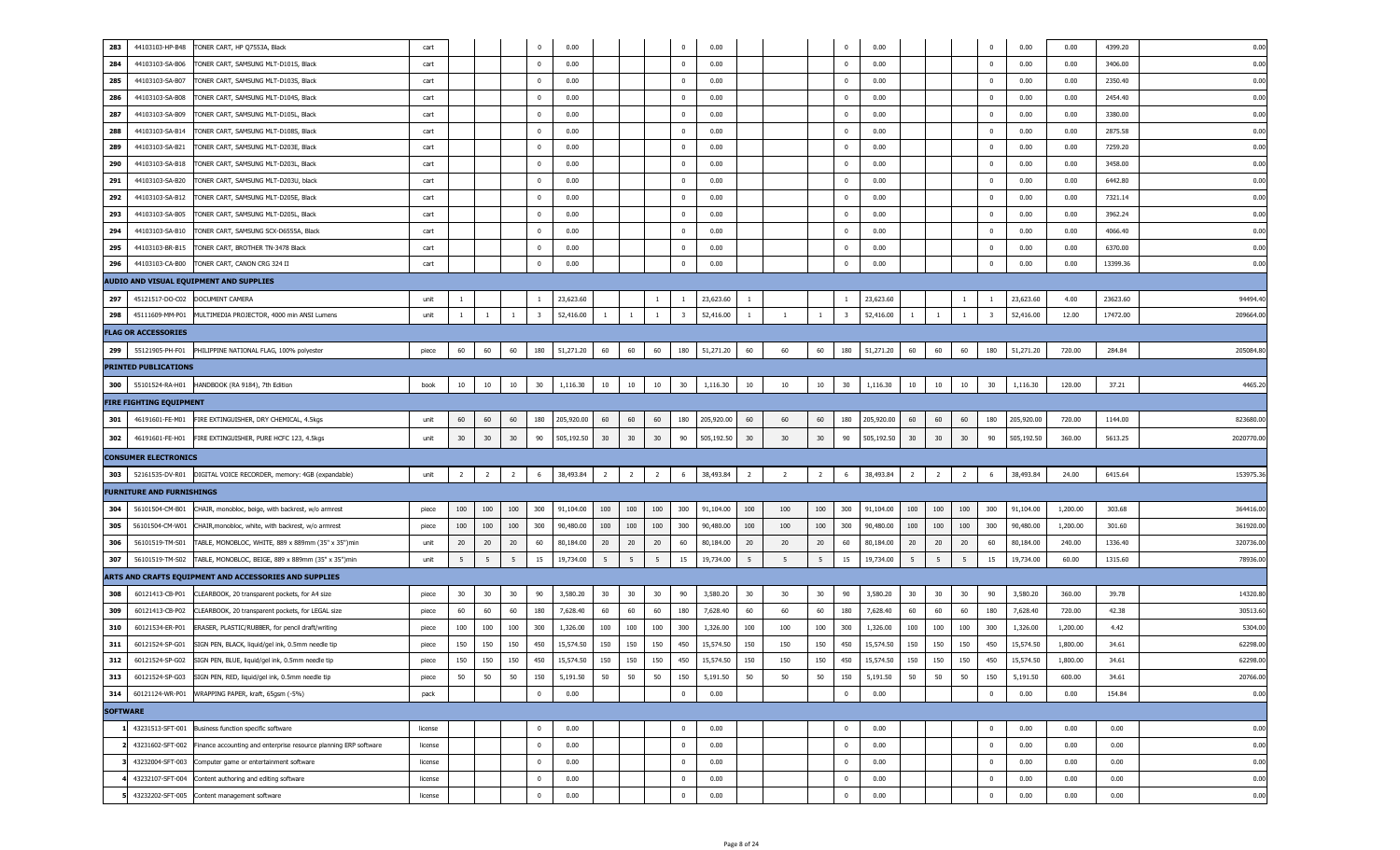| 43232304-SFT-006 Data management and query software                                                                       | license |                         |                         |                         | $^{\circ}$              | 0.00       |                         |                         |                         | $\overline{0}$          | 0.00       |                         |                         |                         | $\overline{\mathbf{0}}$ | 0.00       |                         |                         |                         | $\mathbf 0$             | 0.00       | 0.00     | 0.00      | 0.00      |
|---------------------------------------------------------------------------------------------------------------------------|---------|-------------------------|-------------------------|-------------------------|-------------------------|------------|-------------------------|-------------------------|-------------------------|-------------------------|------------|-------------------------|-------------------------|-------------------------|-------------------------|------------|-------------------------|-------------------------|-------------------------|-------------------------|------------|----------|-----------|-----------|
| 43232402-SFT-007<br>Development software                                                                                  | license |                         |                         |                         | $\overline{0}$          | 0.00       |                         |                         |                         | $\overline{\mathbf{0}}$ | 0.00       |                         |                         |                         | $\overline{\mathbf{0}}$ | 0.00       |                         |                         |                         | $\bf{0}$                | 0.00       | 0.00     | 0.00      | 0.00      |
| 43232505-SFT-008<br>Educational or reference software                                                                     | license |                         |                         |                         | 0                       | 0.00       |                         |                         |                         | $\overline{0}$          | 0.00       |                         |                         |                         | $\overline{\mathbf{0}}$ | 0.00       |                         |                         |                         | $\bf{0}$                | 0.00       | 0.00     | 0.00      | 0.00      |
| 43232603-SFT-009<br>Industry specific software                                                                            | license |                         |                         |                         | 0                       | 0.00       |                         |                         |                         | $\overline{0}$          | 0.00       |                         |                         |                         | $\overline{\mathbf{0}}$ | 0.00       |                         |                         |                         | $\bf{0}$                | 0.00       | 0.00     | 0.00      | 0.00      |
| 10 43232701-SFT-010<br>Network applications software                                                                      | license |                         |                         |                         | 0                       | 0.00       |                         |                         |                         | $\overline{\mathbf{0}}$ | 0.00       |                         |                         |                         | $\overline{\mathbf{0}}$ | 0.00       |                         |                         |                         | $\bf{0}$                | 0.00       | 0.00     | 0.00      | 0.00      |
| 43232802-SFT-011<br>Network management software<br>-11                                                                    | license |                         |                         |                         | 0                       | 0.00       |                         |                         |                         | $\overline{0}$          | 0.00       |                         |                         |                         | $\overline{\mathbf{0}}$ | 0.00       |                         |                         |                         | $\bf{0}$                | 0.00       | 0.00     | 0.00      | 0.00      |
| 12 43232905-SFT-012<br>Networking software                                                                                | license |                         |                         |                         | 0                       | 0.00       |                         |                         |                         | $\overline{0}$          | 0.00       |                         |                         |                         | $\overline{\mathbf{0}}$ | 0.00       |                         |                         |                         | $\bf{0}$                | 0.00       | 0.00     | 0.00      | 0.00      |
| 13 43233004-SFT-013<br>Operating environment software                                                                     | license |                         |                         |                         | 0                       | 0.00       |                         |                         |                         | $\overline{0}$          | 0.00       |                         |                         |                         | $\overline{\mathbf{0}}$ | 0.00       |                         |                         |                         | $\bf{0}$                | 0.00       | 0.00     | 0.00      | 0.00      |
| 14 43233205-SFT-014<br>Security and protection software                                                                   | license |                         |                         |                         | 0                       | 0.00       |                         |                         |                         | $\overline{0}$          | 0.00       |                         |                         |                         | $\overline{\mathbf{0}}$ | 0.00       |                         |                         |                         | $\bf{0}$                | 0.00       | 0.00     | 0.00      | 0.00      |
| 15 43233405-SFT-015<br>Utility and device driver software                                                                 | license |                         |                         |                         | 0                       | 0.00       |                         |                         |                         | $\overline{\mathbf{0}}$ | 0.00       |                         |                         |                         | $\overline{\mathbf{0}}$ | 0.00       |                         |                         |                         | $\bf{0}$                | 0.00       | 0.00     | 0.00      | 0.00      |
| 16 43233501-SFT-016 Information exchange software                                                                         | license |                         |                         |                         | $^{\circ}$              | 0.00       |                         |                         |                         | $\overline{\mathbf{0}}$ | 0.00       |                         |                         |                         | $\overline{\mathbf{0}}$ | 0.00       |                         |                         |                         | $\bf{0}$                | 0.00       | 0.00     | 0.00      | 0.00      |
| PART II. OTHER ITEMS NOT AVALABLE AT PS BUT REGULARLY PURCHASED FROM OTHER SOURCES (Note: Please indicate price of items) |         |                         |                         |                         |                         |            |                         |                         |                         |                         |            |                         |                         |                         |                         |            |                         |                         |                         |                         |            |          |           |           |
| <b>Common Electrical Supplies</b>                                                                                         |         |                         |                         |                         |                         |            |                         |                         |                         |                         |            |                         |                         |                         |                         |            |                         |                         |                         |                         |            |          |           |           |
| 40101701-AC-W01<br>Air Conditioning Unit, Window Inverter Type                                                            | unit    | $\mathbf{1}$            | $\overline{1}$          | $\mathbf{1}$            | $\overline{\mathbf{3}}$ | 77,985.00  | $\mathbf{1}$            | $\mathbf{1}$            | $\mathbf{1}$            | $\overline{\mathbf{3}}$ | 77,985.00  | $\mathbf{1}$            | $\overline{1}$          | $\mathbf{1}$            | $\overline{\mathbf{3}}$ | 77,985.00  | $\overline{1}$          | -1                      | <sup>1</sup>            | $\overline{\mathbf{3}}$ | 77,985.00  | 12.00    | 25995.00  | 311940.0  |
| 40101701-AC-S01<br>Air Conditioning Unit, Split Type                                                                      | unit    | $\overline{2}$          |                         | $\mathbf{1}$            | $\overline{\mathbf{3}}$ | 108,000.00 |                         | $\overline{2}$          |                         | $\overline{2}$          | 72,000.00  |                         | $\overline{1}$          |                         | $\mathbf{1}$            | 36,000.00  |                         | $\mathbf{1}$            |                         | -1                      | 36,000.00  | 7.00     | 36000.00  | 252000.0  |
| N/A<br>Ballast, 16watts                                                                                                   | pcs     | 120                     | 120                     | 120                     | 360                     | 28,440.00  | 120                     | 120                     | 120                     | 360                     | 28,440.00  | 120                     | 120                     | 120                     | 360                     | 28,440.00  | 120                     | 120                     | 120                     | 360                     | 28,440.00  | 1,440.00 | 79.00     | 113760.0  |
| N/A<br>Flourescent Lighting Fixture, 1x 36watts                                                                           | pcs     | 250                     | 250                     | 250                     | 750                     | 307,687.50 | 250                     | 250                     | 250                     | 750                     | 307,687.50 | 250                     | 250                     | 250                     | 750                     | 307,687.50 | 250                     | 250                     | 250                     | 750                     | 307,687.50 | 3,000.00 | 410.25    | 1230750.0 |
| N/A<br>Fuse, 30 amperes                                                                                                   | pcs     | 350                     | 350                     | 350                     | 1050                    | 17,115.00  | 350                     | 350                     | 350                     | 1050                    | 17,115.00  | 350                     | 350                     | 350                     | 1050                    | 17,115.00  | 350                     | 350                     | 350                     | 1050                    | 17,115.00  | 4,200.00 | 16.30     | 68460.0   |
| N/A<br>Fuse, 60 amperes                                                                                                   | pcs     | 350                     | 350                     | 350                     | 1050                    | 36,645.00  | 350                     | 350                     | 350                     | 1050                    | 36,645.00  | 350                     | 350                     | 350                     | 1050                    | 36,645.00  | 350                     | 350                     | 350                     | 1050                    | 36,645.00  | 4,200.00 | 34.90     | 146580.0  |
| N/A<br>Starter, 4-40watts                                                                                                 | pcs     | 350                     | 350                     | 350                     | 1050                    | 8,715.00   | 350                     | 350                     | 350                     | 1050                    | 8,715.00   | 350                     | 350                     | 350                     | 1050                    | 8,715.00   | 350                     | 350                     | 350                     | 1050                    | 8,715.00   | 4,200.00 | 8.30      | 34860.00  |
|                                                                                                                           |         |                         |                         |                         | $^{\circ}$              | 0.00       |                         |                         |                         | $\overline{0}$          | 0.00       |                         |                         |                         | $\overline{\mathbf{0}}$ | 0.00       |                         |                         |                         | $\mathbf 0$             | 0.00       | 0.00     | 0.00      | 0.00      |
|                                                                                                                           |         |                         |                         |                         | $^{\circ}$              | 0.00       |                         |                         |                         | $\overline{0}$          | 0.00       |                         |                         |                         | $\overline{\mathbf{0}}$ | 0.00       |                         |                         |                         | $\mathbf 0$             | 0.00       | 0.00     | 0.00      | 0.00      |
| 10                                                                                                                        |         |                         |                         |                         | $^{\circ}$              | 0.00       |                         |                         |                         | $\overline{\mathbf{0}}$ | 0.00       |                         |                         |                         | $\overline{\mathbf{0}}$ | 0.00       |                         |                         |                         | $\mathbf 0$             | 0.00       | 0.00     | 0.00      | 0.00      |
| $11$                                                                                                                      |         |                         |                         |                         | 0                       | 0.00       |                         |                         |                         | $\overline{\mathbf{0}}$ | 0.00       |                         |                         |                         | $\overline{\mathbf{0}}$ | 0.00       |                         |                         |                         | $\mathbf 0$             | 0.00       | 0.00     | 0.00      | 0.00      |
| 12                                                                                                                        |         |                         |                         |                         | 0                       | 0.00       |                         |                         |                         | $\overline{0}$          | 0.00       |                         |                         |                         | $\overline{\mathbf{0}}$ | 0.00       |                         |                         |                         | $\mathbf 0$             | 0.00       | 0.00     | 0.00      | 0.00      |
| 13                                                                                                                        |         |                         |                         |                         | 0                       | 0.00       |                         |                         |                         | $\overline{0}$          | 0.00       |                         |                         |                         | $\overline{\mathbf{0}}$ | 0.00       |                         |                         |                         | $\mathbf 0$             | 0.00       | 0.00     | 0.00      | 0.00      |
| 14                                                                                                                        |         |                         |                         |                         | 0                       | 0.00       |                         |                         |                         | $\overline{0}$          | 0.00       |                         |                         |                         | $\overline{\mathbf{0}}$ | 0.00       |                         |                         |                         | $\mathbf 0$             | 0.00       | 0.00     | 0.00      | 0.00      |
| 15                                                                                                                        |         |                         |                         |                         | 0                       | 0.00       |                         |                         |                         | $\overline{0}$          | 0.00       |                         |                         |                         | $\overline{\mathbf{0}}$ | 0.00       |                         |                         |                         | $\mathbf 0$             | 0.00       | 0.00     | 0.00      | 0.00      |
| <b>Common Office Equipment</b>                                                                                            |         |                         |                         |                         |                         |            |                         |                         |                         |                         |            |                         |                         |                         |                         |            |                         |                         |                         |                         |            |          |           |           |
| 44111905-WB-N01<br>White Board                                                                                            | unit    | $\overline{\mathbf{3}}$ | $\overline{\mathbf{3}}$ | $\overline{\mathbf{3}}$ | 9                       | 44,991.00  | $\overline{\mathbf{3}}$ | $\overline{\mathbf{3}}$ | $\overline{\mathbf{3}}$ | 9                       | 44,991.00  | $\overline{\mathbf{3}}$ | $\overline{\mathbf{3}}$ | $\overline{\mathbf{3}}$ | 9                       | 44,991.00  | $\overline{\mathbf{3}}$ | $\overline{\mathbf{3}}$ | $\overline{\mathbf{3}}$ | 9                       | 44,991.00  | 36.00    | 4999.00   | 179964.0  |
| 2 44111911-WB-D01<br>White Board, Digital                                                                                 | unit    | $\overline{2}$          | $\overline{2}$          | $\overline{2}$          | 6                       | 779,039.64 | $\overline{2}$          | $\overline{2}$          | $\overline{2}$          | 6                       | 779,039.64 | $\overline{2}$          | $\overline{2}$          | $\overline{2}$          | - 6                     | 779,039.64 | $\overline{2}$          | $\overline{2}$          | $\overline{2}$          | 6                       | 779,039.64 | 24.00    | 129839.94 | 3116158.5 |
| N/A<br>Japan 10KVA Silent Diesel Generator Set Air-cooled Electric Start                                                  | unit    | $\mathbf{1}$            | $\overline{1}$          | $\overline{2}$          | $\overline{4}$          | 340,000.00 | $\mathbf{1}$            | $\mathbf{1}$            | $\overline{2}$          | $\overline{4}$          | 340,000.00 | $\overline{1}$          | $\overline{1}$          | $\overline{2}$          | $\overline{4}$          | 340,000.00 | $\overline{1}$          | $\mathbf{1}$            | $\overline{2}$          | $\overline{4}$          | 340,000.00 | 16.00    | 85000.00  | 1360000.0 |
| N/A<br>Cash Vault                                                                                                         | unit    | $\overline{2}$          | $\overline{2}$          | $\overline{2}$          | 6                       | 486,000.00 | $\overline{2}$          | $\overline{2}$          | $\overline{2}$          | 6                       | 486,000.00 | $\overline{2}$          | $\overline{2}$          | $\overline{2}$          | - 6                     | 486,000.00 | $\overline{2}$          | $\overline{2}$          | $\overline{2}$          | - 6                     | 486,000.00 | 24.00    | 81000.00  | 1944000.0 |
| Survielance Camera D&N RX A/F PTZ Dome Camera<br>N/A                                                                      | unit    | 6                       | 6                       | 6                       | 18                      | 541,800.00 | 6                       | 6                       | -6                      | 18                      | 541,800.00 | 6                       | 6                       | 6                       | 18                      | 541,800.00 | 6                       | -6                      | 6                       | 18                      | 541,800.00 | 72.00    | 30100.00  | 2167200.0 |
| N/A<br>Styro Foam 1"x4'8                                                                                                  | pck     | 5                       | 5                       | 5                       | 15                      | 2,550.00   | $5^{\circ}$             | 5                       | - 5                     | 15                      | 2,550.00   | $5^{\circ}$             | 5                       | 5                       | 15                      | 2,550.00   | 5                       | 5                       | $5^{\circ}$             | 15                      | 2,550.00   | 60.00    | 170.00    | 10200.00  |
| N/A<br>Yellow Pad                                                                                                         | pad     | 10                      | 10                      | 10                      | 30                      | 897.00     | 10                      | 10                      | 10                      | 30                      | 897.00     | 10                      | 10                      | 10                      | 30                      | 897.00     | 10                      | 10                      | 10                      | 30                      | 897.00     | 120.00   | 29.90     | 3588.00   |
| N/A<br>aminating film                                                                                                     | rolls   |                         | $\overline{2}$          | $\overline{z}$          | 6                       | 5,868.00   | $\overline{2}$          | $\overline{2}$          |                         | $6\,$                   | 5,868.00   | $\overline{2}$          | $\overline{2}$          |                         | $\boldsymbol{6}$        | 5,868.00   | $\overline{2}$          | $\overline{z}$          | $\overline{2}$          | 6                       | 5,868.00   | 24.00    | 978.00    | 23472.00  |
| N/A<br>PVC Cover (short size)                                                                                             | pck     | $\overline{\mathbf{3}}$ | $\overline{\mathbf{3}}$ | $\overline{\mathbf{3}}$ | 9                       | 5,400.00   | $\overline{\mathbf{3}}$ | $\overline{\mathbf{3}}$ | $\overline{\mathbf{3}}$ | $\overline{9}$          | 5,400.00   | $\overline{\mathbf{3}}$ | $\overline{\mathbf{3}}$ | $\overline{\mathbf{3}}$ | 9                       | 5,400.00   | $\overline{\mathbf{3}}$ | $\overline{\mathbf{3}}$ | $\overline{\mathbf{3}}$ | 9                       | 5,400.00   | 36.00    | 600.00    | 21600.00  |
| N/A<br>PVC Cover (Long size)<br>10                                                                                        | pck     | $\overline{2}$          | $\overline{2}$          | $\overline{2}$          | 6                       | 5,520.00   | $\overline{2}$          | $\overline{2}$          | $\overline{2}$          | 6                       | 5,520.00   | $\overline{2}$          | $\overline{2}$          | $\overline{2}$          | 6                       | 5,520.00   | $\overline{2}$          | $\overline{2}$          | $\overline{2}$          | 6                       | 5,520.00   | 24.00    | 920.00    | 22080.00  |
| $11$                                                                                                                      |         |                         |                         |                         | $\pmb{0}$               | 0.00       |                         |                         |                         | $\overline{0}$          | 0.00       |                         |                         |                         | $\overline{\mathbf{0}}$ | 0.00       |                         |                         |                         | $\mathbf 0$             | 0.00       | 0.00     | 0.00      | 0.00      |
| 12                                                                                                                        |         |                         |                         |                         | $\mathbf 0$             | 0.00       |                         |                         |                         | $\overline{\mathbf{0}}$ | 0.00       |                         |                         |                         | $\mathbf 0$             | 0.00       |                         |                         |                         | $\bf{0}$                | 0.00       | 0.00     | 0.00      | 0.00      |
| $13$                                                                                                                      |         |                         |                         |                         | $\pmb{0}$               | 0.00       |                         |                         |                         | $\overline{\mathbf{0}}$ | 0.00       |                         |                         |                         | $\mathbf 0$             | 0.00       |                         |                         |                         | $\mathbf 0$             | 0.00       | 0.00     | 0.00      | 0.00      |
| 14                                                                                                                        |         |                         |                         |                         | $\mathbf 0$             | 0.00       |                         |                         |                         | $\bf{0}$                | 0.00       |                         |                         |                         | $\overline{\mathbf{0}}$ | 0.00       |                         |                         |                         | $\mathbf 0$             | 0.00       | 0.00     | 0.00      | 0.00      |
| 15                                                                                                                        |         |                         |                         |                         | $\mathbf{0}$            | 0.00       |                         |                         |                         | $\mathbf 0$             | 0.00       |                         |                         |                         | $\overline{\mathbf{0}}$ | 0.00       |                         |                         |                         | $\mathbf 0$             | 0.00       | 0.00     | 0.00      | 0.00      |
| <b>Common Office Supplies</b>                                                                                             |         |                         |                         |                         |                         |            |                         |                         |                         |                         |            |                         |                         |                         |                         |            |                         |                         |                         |                         |            |          |           |           |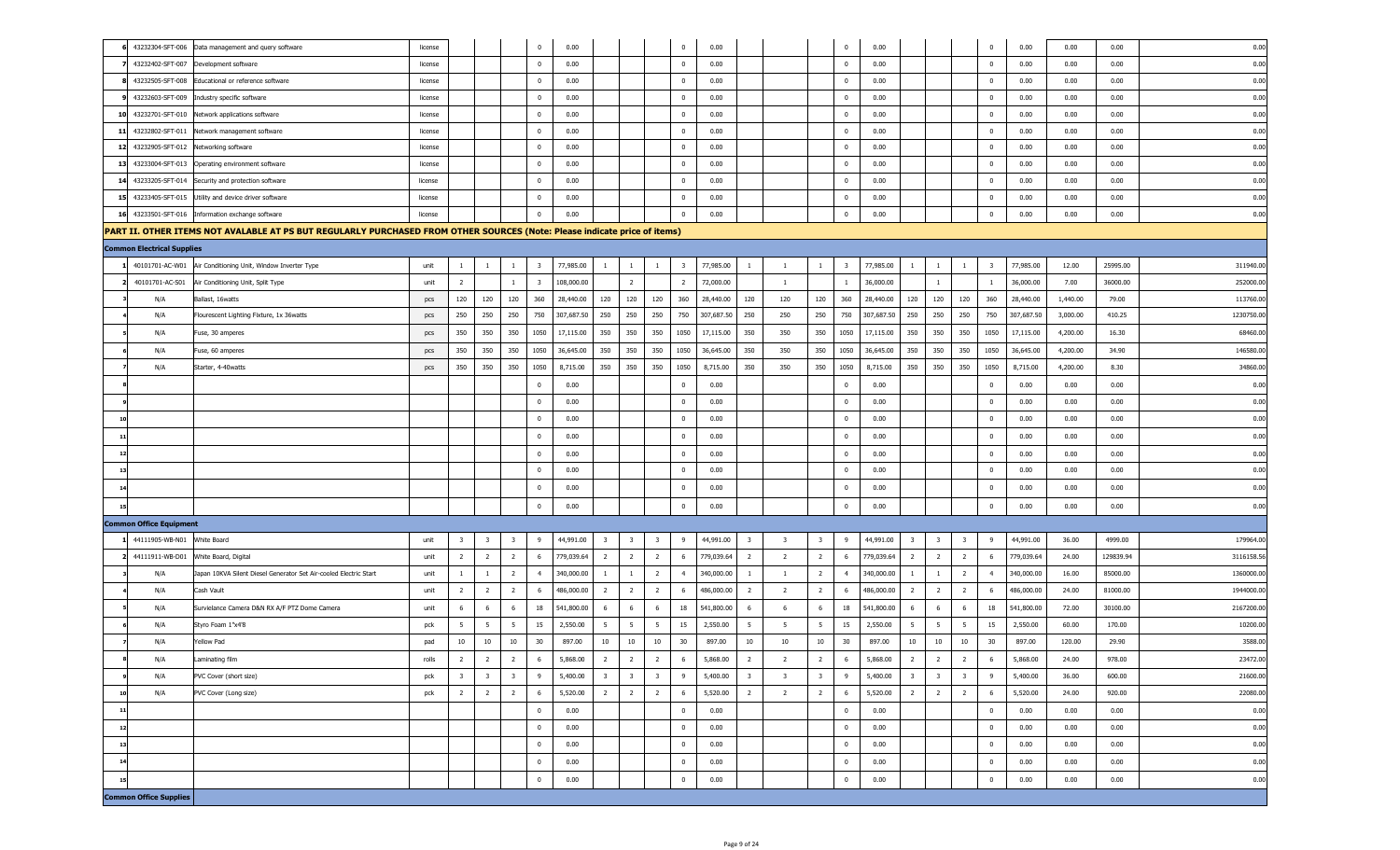| N/A                                     | <b>Ballpen Black</b>                                                                                                   | pcs    | 300                     | 300                     | 300                     | 900                     | 4,950.00       | 300                     | 300                     | 300                     | 900                     | 4,950.00   | 300                     | 300                     | 300                     | 900                      | 4,950.00   | 300                     | 300                     | 300                     | 900                     | 4,950.00   | 3,600.00 | 5.50   | 19800.00  |
|-----------------------------------------|------------------------------------------------------------------------------------------------------------------------|--------|-------------------------|-------------------------|-------------------------|-------------------------|----------------|-------------------------|-------------------------|-------------------------|-------------------------|------------|-------------------------|-------------------------|-------------------------|--------------------------|------------|-------------------------|-------------------------|-------------------------|-------------------------|------------|----------|--------|-----------|
| N/A                                     | <b>Ballpen Blue</b>                                                                                                    | pcs    | 300                     | 300                     | 300                     | 900                     | 4,950.00       | 300                     | 300                     | 300                     | 900                     | 4,950.00   | 300                     | 300                     | 300                     | 900                      | 4,950.00   | 300                     | 300                     | 300                     | 900                     | 4,950.00   | 3,600.00 | 5.50   | 19800.0   |
| N/A                                     | Bond Paper A3 Size                                                                                                     | ream   | -1                      | $\mathbf{1}$            | 1                       | $\overline{\mathbf{3}}$ | 990.00         | $\mathbf{1}$            | $\mathbf{1}$            | -1                      | 3                       | 990.00     | 1                       | -1                      | $\mathbf{1}$            | $\overline{\mathbf{3}}$  | 990.00     | 1                       | $\mathbf{1}$            | $\mathbf{1}$            | 3                       | 990.00     | 12.00    | 330.00 | 3960.0    |
| N/A                                     | Colimnar Pad, 16cols, 50gsm min.                                                                                       | pcs    | 15                      | 15                      | 15                      | 45                      | 1,737.00       | 15                      | 15                      | 15                      | 45                      | 1,737.00   | 15                      | 15                      | 15                      | 45                       | 1,737.00   | 15                      | 15                      | 15                      | 45                      | 1,737.00   | 180.00   | 38.60  | 6948.0    |
| N/A                                     | Fax Paper "11                                                                                                          | rolls  | 20                      | 20                      | 20                      | 60                      | 4,740.00       | 20                      | 20                      | 20                      | 60                      | 4,740.00   | 20                      | 20                      | 20                      | 60                       | 4,740.00   | 20                      | 20                      | 20                      | 60                      | 4,740.00   | 240.00   | 79.00  | 18960.0   |
| N/A                                     | Folder Expandable, L-Type, A4 size                                                                                     | pcs    | 200                     | 200                     | 200                     | 600                     | 7,500.00       | 200                     | 200                     | 200                     | 600                     | 7,500.00   | 200                     | 200                     | 200                     | 600                      | 7,500.00   | 200                     | 200                     | 200                     | 600                     | 7,500.00   | 2,400.00 | 12.50  | 30000.0   |
| N/A                                     | Folder Expandable, L-Type, Legal size                                                                                  | pcs    | 200                     | 200                     | 200                     | 600                     | 11,100.00      | 200                     | 200                     | 200                     | 600                     | 11,100.00  | 200                     | 200                     | 200                     | 600                      | 11,100.00  | 200                     | 200                     | 200                     | 600                     | 11,100.00  | 2,400.00 | 18.50  | 44400.00  |
| N/A                                     | Glue Elmers (118ml)                                                                                                    | bots.  | 35                      | 35                      | 35                      | 105                     | 4,725.00       | 35                      | 35                      | 35                      | 105                     | 4,725.00   | 35                      | 35                      | 35                      | 105                      | 4,725.00   | 35                      | 35                      | 35                      | 105                     | 4,725.00   | 420.00   | 45.00  | 18900.0   |
| N/A                                     | HB Pencil (steadler)                                                                                                   | pcs    | 15                      | 15                      | 15                      | 45                      | 16,200.00      | 15                      | 15                      | 15                      | 45                      | 16,200.00  | 15                      | 15                      | 15                      | 45                       | 16,200.00  | 15                      | 15                      | 15                      | 45                      | 16,200.00  | 180.00   | 360.00 | 64800.0   |
| N/A<br>10                               | Paper Book                                                                                                             | pcs    | 350                     | 350                     | 350                     | 1050                    | 241,500.00     | 350                     | 350                     | 350                     | 1050                    | 241,500.00 | 350                     | 350                     | 350                     | 1050                     | 241,500.00 | 350                     | 350                     | 350                     | 1050                    | 241,500.00 | 4,200.00 | 230.00 | 966000.0  |
| N/A<br>11                               | Plastic Cover 5meters/roll                                                                                             | rolls  | 10                      | 10                      | 10                      | 30                      | 2,250.00       | 10                      | 10                      | 10                      | 30                      | 2,250.00   | 10                      | 10                      | 10                      | 30                       | 2,250.00   | 10                      | 10                      | 10                      | 30                      | 2,250.00   | 120.00   | 75.00  | 9000.00   |
| N/A<br>12                               | Ruler (Steadler)                                                                                                       | pcs    | 15                      | 15                      | 15                      | 45                      | 17,100.00      | 15                      | 15                      | 15                      | 45                      | 17,100.00  | 15                      | 15                      | 15                      | 45                       | 17,100.00  | 15                      | 15                      | 15                      | 45                      | 17,100.00  | 180.00   | 380.00 | 68400.00  |
| N/A<br>13                               | Stationary Paper, A4 size                                                                                              | sachet | 60                      | 60                      | 60                      | 180                     | 7,200.00       | 60                      | 60                      | 60                      | 180                     | 7,200.00   | 60                      | 60                      | 60                      | 180                      | 7,200.00   | 60                      | 60                      | 60                      | 180                     | 7,200.00   | 720.00   | 40.00  | 28800.00  |
| N/A<br>14                               | Stationary Paper, legal size                                                                                           | sachet | 60                      | 60                      | 60                      | 180                     | 9,000.00       | 60                      | 60                      | 60                      | 180                     | 9,000.00   | 60                      | 60                      | 60                      | 180                      | 9,000.00   | 60                      | 60                      | 60                      | 180                     | 9,000.00   | 720.00   | 50.00  | 36000.00  |
| 15<br>N/A                               | Staplewire, Standard, #35                                                                                              | box    | 60                      | 60                      | 60                      | 180                     | 6,480.00       | 60                      | 60                      | 60                      | 180                     | 6,480.00   | 60                      | 60                      | 60                      | 180                      | 6,480.00   | 60                      | 60                      | 60                      | 180                     | 6,480.00   | 720.00   | 36.00  | 25920.00  |
| <b>Common Janitorial Supplies</b>       |                                                                                                                        |        |                         |                         |                         |                         |                |                         |                         |                         |                         |            |                         |                         |                         |                          |            |                         |                         |                         |                         |            |          |        |           |
| N/A                                     | Brush                                                                                                                  | pcs    | 700                     | 700                     | 700                     |                         | 2100 84,000.00 | 700                     | 700                     | 700                     | 2100                    | 84,000.00  | 700                     | 700                     | 700                     | 2100                     | 84,000.00  | 700                     | 700                     | 700                     | 2100                    | 84,000.00  | 8,400.00 | 40.00  | 336000.00 |
| N/A                                     | <b>Dust Towel</b>                                                                                                      | pcs    | 400                     | 400                     | 400                     | 1200                    | 36,000.00      | 400                     | 400                     | 400                     | 1200                    | 36,000.00  | 400                     | 400                     | 400                     | 1200                     | 36,000.00  | 400                     | 400                     | 400                     | 1200                    | 36,000.00  | 4,800.00 | 30.00  | 144000.00 |
| N/A                                     | Pail                                                                                                                   | pcs    | 130                     | 130                     | 130                     | 390                     | 85,800.00      | 130                     | 130                     | 130                     | 390                     | 85,800.00  | 130                     | 130                     | 130                     | 390                      | 85,800.00  | 130                     | 130                     | 130                     | 390                     | 85,800.00  | 1,560.00 | 220.00 | 343200.00 |
| N/A                                     | Dipper                                                                                                                 | pcs    | 200                     | 200                     | 200                     | 600                     | 36,000.00      | 200                     | 200                     | 200                     | 600                     | 36,000.00  | 200                     | 200                     | 200                     | 600                      | 36,000.00  | 200                     | 200                     | 200                     | 600                     | 36,000.00  | 2,400.00 | 60.00  | 144000.00 |
| N/A                                     | Basin (Meduim Size)                                                                                                    | pcs    | 200                     | 200                     | 200                     | 600                     | 168,000.00     | 200                     | 200                     | 200                     | 600                     | 168,000.00 | 200                     | 200                     | 200                     | 600                      | 168,000.00 | 200                     | 200                     | 200                     | 600                     | 168,000.00 | 2,400.00 | 280.00 | 672000.00 |
| N/A                                     | Soft Scrub                                                                                                             | pcs    | 200                     | 200                     | 200                     | 600                     | 291,600.00     | 200                     | 200                     | 200                     | 600                     | 291,600.00 | 200                     | 200                     | 200                     | 600                      | 291,600.00 | 200                     | 200                     | 200                     | 600                     | 291,600.00 | 2,400.00 | 486.00 | 1166400.0 |
| N/A                                     | Sponge Mop                                                                                                             | pcs    | 200                     | 200                     | 200                     | 600                     | 594,000.00     | 200                     | 200                     | 200                     | 600                     | 594,000.00 | 200                     | 200                     | 200                     | 600                      | 594,000.00 | 200                     | 200                     | 200                     | 600                     | 594,000.00 | 2,400.00 | 990.00 | 2376000.0 |
|                                         |                                                                                                                        |        |                         |                         |                         | $\overline{0}$          | 0.00           |                         |                         |                         | $\mathbf 0$             | 0.00       |                         |                         |                         | $\overline{\mathbf{0}}$  | 0.00       |                         |                         |                         | $\mathbf 0$             | 0.00       | 0.00     | 0.00   | 0.00      |
|                                         |                                                                                                                        |        |                         |                         |                         | $\overline{0}$          | 0.00           |                         |                         |                         | $\mathbf 0$             | 0.00       |                         |                         |                         | $\overline{\phantom{0}}$ | 0.00       |                         |                         |                         | $\overline{0}$          | 0.00       | 0.00     | 0.00   | 0.00      |
| 10                                      |                                                                                                                        |        |                         |                         |                         | $\overline{0}$          | 0.00           |                         |                         |                         | $^{\circ}$              | 0.00       |                         |                         |                         | $\overline{\mathbf{0}}$  | 0.00       |                         |                         |                         | $\mathbf 0$             | 0.00       | 0.00     | 0.00   | 0.00      |
| 11                                      |                                                                                                                        |        |                         |                         |                         | $\mathbf 0$             | 0.00           |                         |                         |                         | $\mathbf{0}$            | 0.00       |                         |                         |                         | $\overline{\mathbf{0}}$  | 0.00       |                         |                         |                         | $\overline{0}$          | 0.00       | 0.00     | 0.00   | 0.00      |
| 12                                      |                                                                                                                        |        |                         |                         |                         | $\mathbf 0$             | 0.00           |                         |                         |                         | $\mathbf{0}$            | 0.00       |                         |                         |                         | $\overline{\mathbf{0}}$  | 0.00       |                         |                         |                         | $\overline{0}$          | 0.00       | 0.00     | 0.00   | 0.00      |
| 13                                      |                                                                                                                        |        |                         |                         |                         | $\mathbf 0$             | 0.00           |                         |                         |                         | $^{\circ}$              | 0.00       |                         |                         |                         | $\overline{\mathbf{0}}$  | 0.00       |                         |                         |                         | $\overline{0}$          | 0.00       | 0.00     | 0.00   | 0.00      |
| 14                                      |                                                                                                                        |        |                         |                         |                         | $\mathbf 0$             | 0.00           |                         |                         |                         | $\mathbf{0}$            | 0.00       |                         |                         |                         | $\overline{\mathbf{0}}$  | 0.00       |                         |                         |                         | $\mathbf 0$             | 0.00       | 0.00     | 0.00   | 0.00      |
|                                         |                                                                                                                        |        |                         |                         |                         | $\overline{0}$          | 0.00           |                         |                         |                         | $\bf{0}$                | 0.00       |                         |                         |                         | $\overline{\mathbf{0}}$  | 0.00       |                         |                         |                         | $\pmb{0}$               | 0.00       | 0.00     | 0.00   | 0.00      |
| <b>Office Equipment and Accessories</b> |                                                                                                                        |        |                         |                         |                         |                         |                |                         |                         |                         |                         |            |                         |                         |                         |                          |            |                         |                         |                         |                         |            |          |        |           |
| N/A                                     | <b>Biometrics Attendance</b>                                                                                           | units  | $\overline{2}$          | $\overline{2}$          | $\overline{2}$          | 6                       | 0.00           | $\overline{2}$          | $\overline{2}$          | $\overline{2}$          | 6                       | 0.00       | $\overline{2}$          | $\overline{2}$          | $\overline{2}$          | 6                        | 0.00       | $\overline{2}$          | $\overline{2}$          | $\overline{2}$          | 6                       | 0.00       | 24.00    | 0.00   | 0.00      |
| N/A                                     | CALCULATOR, desktop, heavy duty printing, 12 digits, two(2) color<br>print/illuminated display, AC power source, Canon | units  | $\overline{\mathbf{3}}$ | $\overline{\mathbf{3}}$ | $\overline{\mathbf{3}}$ | 9                       | 0.00           | $\overline{\mathbf{3}}$ | $\overline{\mathbf{3}}$ | $\overline{\mathbf{3}}$ | 9                       | 0.00       | $\overline{\mathbf{3}}$ | $\overline{\mathbf{3}}$ | $\overline{\mathbf{3}}$ | - 9                      | 0.00       | $\overline{\mathbf{3}}$ | $\overline{\mathbf{3}}$ | $\overline{\mathbf{3}}$ | - 9                     | 0.00       | 36.00    | 0.00   | 0.00      |
| N/A                                     | Exhaust Fan Asahi                                                                                                      | units  | 25                      | 25                      | 25                      | 75                      | 0.00           | 25                      | 25                      | 25                      | 75                      | 0.00       | 25                      | 25                      | 25                      | 75                       | 0.00       | 25                      | 25                      | 25                      | 75                      | 0.00       | 300.00   | 0.00   | 0.00      |
| N/A                                     | Filing Cabinet                                                                                                         | units  | 20                      | 20                      | 20                      | 60                      | 0.00           | 20                      | 20                      | 20                      | 60                      | 0.00       | 20                      | 20                      | 20                      | 60                       | 0.00       | 20                      | 20                      | 20                      | 60                      | 0.00       | 240.00   | 0.00   | 0.00      |
| N/A                                     | Xerox Machine IR 3300 Digital Copies                                                                                   | units  | $\overline{1}$          | $\mathbf{1}$            | 1                       | $\overline{3}$          | 0.00           | $\overline{1}$          | $\overline{1}$          | $\overline{1}$          | 3                       | 0.00       | $\overline{1}$          |                         | $\overline{1}$          | $\overline{\mathbf{3}}$  | 0.00       | $\mathbf{1}$            | $\overline{1}$          | $\overline{1}$          | $\overline{\mathbf{3}}$ | 0.00       | 12.00    | 0.00   | 0.00      |
| N/A                                     | Split Type Aircon                                                                                                      | units  | $\overline{1}$          | $\mathbf{1}$            | $\mathbf{1}$            | $\overline{\mathbf{3}}$ | 0.00           | <sup>1</sup>            | $\mathbf{1}$            | $\overline{1}$          | $\overline{\mathbf{3}}$ | 0.00       | $\mathbf{1}$            | $\overline{1}$          | $\mathbf{1}$            | $\overline{\mathbf{3}}$  | 0.00       | $\mathbf{1}$            | $\overline{1}$          | $\mathbf{1}$            | $\overline{\mathbf{3}}$ | 0.00       | 12.00    | 0.00   | 0.00      |
|                                         |                                                                                                                        |        |                         |                         |                         | $\overline{0}$          | 0.00           |                         |                         |                         | $\mathbf{0}$            | 0.00       |                         |                         |                         | $\overline{\mathbf{0}}$  | 0.00       |                         |                         |                         | $\overline{0}$          | 0.00       | 0.00     | 0.00   | 0.00      |
|                                         |                                                                                                                        |        |                         |                         |                         | $\overline{0}$          | 0.00           |                         |                         |                         | $\overline{0}$          | 0.00       |                         |                         |                         | $\overline{\mathbf{0}}$  | 0.00       |                         |                         |                         | $\overline{0}$          | 0.00       | 0.00     | 0.00   | 0.00      |
|                                         |                                                                                                                        |        |                         |                         |                         | $\overline{0}$          | 0.00           |                         |                         |                         | $\mathbf{0}$            | 0.00       |                         |                         |                         | $\overline{\mathbf{0}}$  | 0.00       |                         |                         |                         | $\overline{0}$          | 0.00       | 0.00     | 0.00   | 0.00      |
| 10                                      |                                                                                                                        |        |                         |                         |                         | $\overline{0}$          | 0.00           |                         |                         |                         | $\bf{0}$                | 0.00       |                         |                         |                         | $\overline{0}$           | 0.00       |                         |                         |                         | $\overline{0}$          | 0.00       | 0.00     | 0.00   | 0.00      |
| 11                                      |                                                                                                                        |        |                         |                         |                         | $\overline{0}$          | 0.00           |                         |                         |                         | $\bf{0}$                | 0.00       |                         |                         |                         | $\overline{0}$           | 0.00       |                         |                         |                         | $\bf{0}$                | 0.00       | 0.00     | 0.00   | 0.00      |
| 12                                      |                                                                                                                        |        |                         |                         |                         | $\overline{0}$          | 0.00           |                         |                         |                         | $\bf{0}$                | 0.00       |                         |                         |                         | $\overline{0}$           | 0.00       |                         |                         |                         | $\bf{0}$                | 0.00       | 0.00     | 0.00   | 0.00      |
| 13                                      |                                                                                                                        |        |                         |                         |                         | $\overline{0}$          | 0.00           |                         |                         |                         | $\bf{0}$                | 0.00       |                         |                         |                         | $\bf{0}$                 | 0.00       |                         |                         |                         | $\bf{0}$                | 0.00       | 0.00     | 0.00   | 0.00      |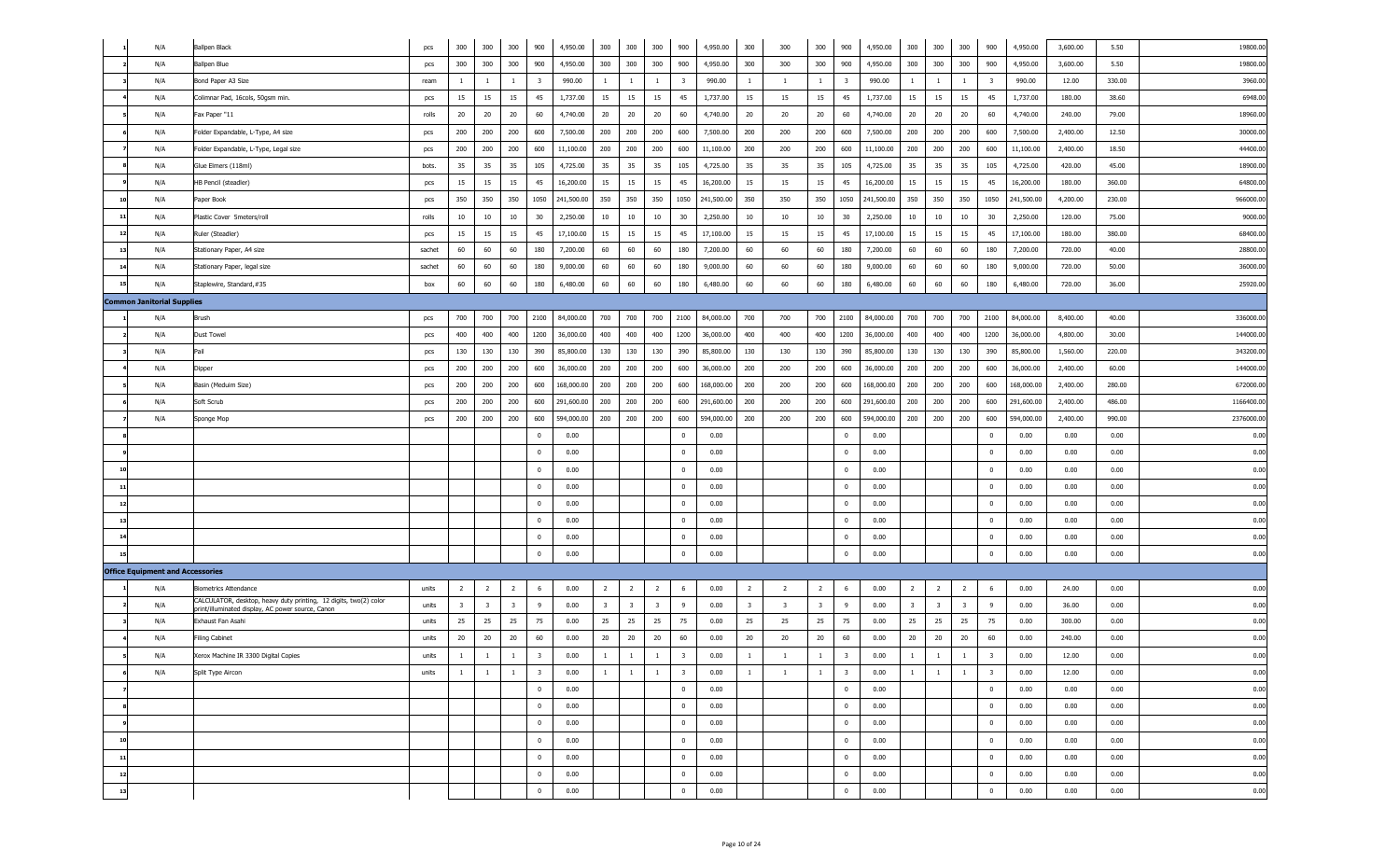| 0.00<br>0.00<br>15<br>$\overline{0}$<br>0.00<br>$\overline{0}$<br>0.00<br>$\overline{0}$<br>0.00<br>$\overline{0}$<br>0.00<br>0.00<br>60<br>60<br>180<br>169,560.00<br>60<br>60<br>60<br>180<br>169,560.00<br>60<br>60<br>180<br>169,560.00<br>60<br>60<br>169,560.00<br>720.00<br>678240.00<br>Computer Ink colored (Canon 811)<br>btls<br>60<br>60<br>60<br>180<br>942.00<br>N/A<br>60<br>60<br>60<br>60<br>180<br>136,620.00<br>60<br>180<br>60<br>136,620.00<br>546480.00<br>N/A<br>Computer Ink black (Canon810)<br>60<br>180<br>136,620.00<br>60<br>60<br>60<br>136,620.00<br>60<br>180<br>720.00<br>759.00<br>btls<br>60<br>60<br>60<br>60<br>180<br>60<br>60<br>252000.00<br>Computer Ink (Epson L100, L110, L210) Black<br>60<br>180<br>63,000.00<br>60<br>60<br>63,000.00<br>60<br>60<br>180<br>63,000.00<br>60<br>180<br>63,000.00<br>720.00<br>350.00<br>N/A<br>btls<br>60<br>60<br>60<br>60<br>60<br>60<br>180<br>60<br>180<br>60<br>252000.00<br>Computer Ink (Epson L100, L110, L210) colored (Yellow, Magenta, Cyan)<br>60<br>180<br>63,000.00<br>63,000.00<br>60<br>60<br>63,000.00<br>60<br>60<br>180<br>63,000.00<br>720.00<br>350.00<br>N/A<br>btls<br>5<br>5<br>20,250.00<br>15<br>5<br>81000.00<br>N/A<br>Toner for Develop Ineo 164 Photocopier<br>btls<br>5<br>15<br>20,250.00<br>5 <sup>5</sup><br>5<br>5<br>15<br>5<br>5<br>20,250.00<br>5<br>5<br>15<br>20,250.00<br>60.00<br>1350.00<br>- 5<br>0.00<br>$\mathbf 0$<br>0.00<br>$\overline{0}$<br>0.00<br>$\overline{\mathbf{0}}$<br>0.00<br>0.00<br>0.00<br>0.00<br>$\mathbf{0}$<br>0.00<br>0.00<br>$\mathbf 0$<br>0.00<br>$\overline{0}$<br>0.00<br>$\overline{0}$<br>0.00<br>0.00<br>0.00<br>$\mathbf{0}$<br>0.00<br>0.00<br>$\mathbf{0}$<br>0.00<br>$\overline{0}$<br>0.00<br>$\overline{\mathbf{0}}$<br>0.00<br>0.00<br>0.00<br>$\mathbf{0}$<br>0.00<br>0.00<br>$\mathbf{0}$<br>0.00<br>$\overline{0}$<br>0.00<br>$\overline{\mathbf{0}}$<br>0.00<br>0.00<br>0.00<br>$\mathbf{0}$<br>0.00<br>0.00<br>$\bf{0}$<br>0.00<br>$\overline{\mathbf{0}}$<br>0.00<br>0.00<br>0.00<br>0.00<br>$\mathbf{0}$<br>$\overline{\mathbf{0}}$<br>10<br>0.00<br>0.00<br>$\bf{0}$<br>0.00<br>0.00<br>0.00<br>$11$<br>$\mathbf{0}$<br>$\overline{0}$<br>0.00<br>$\overline{\mathbf{0}}$<br>0.00<br>0.00<br>0.00<br>0.00<br>12<br>0.00<br>$\bf{0}$<br>$\overline{0}$<br>0.00<br>$\overline{\mathbf{0}}$<br>0.00<br>0.00<br>$^{\circ}$<br>0.00<br>0.00<br>13<br>0.00<br>$\bf{0}$<br>$\overline{0}$<br>0.00<br>$\overline{\mathbf{0}}$<br>0.00<br>0.00<br>0.00<br>$^{\circ}$<br>0.00<br>14<br>0.00<br>$\bf{0}$<br>0.00<br>$\overline{0}$<br>0.00<br>$\overline{\mathbf{0}}$<br>0.00<br>0.00<br>0.00<br>$^{\circ}$<br>0.00<br>$\mathbf 0$<br>0.00<br>$\overline{\mathbf{0}}$<br>0.00<br>$\mathbf 0$<br>0.00<br>0.00<br>0.00<br>0.00<br>$\mathbf{0}$<br>Audio and visual presentation and composing equipment<br><b>SMART Television</b><br>105,000.00<br>$\overline{\mathbf{3}}$<br>105,000.00<br>105,000.00<br>105,000.00<br>35000.00<br>420000.00<br>52161505-TV-S01<br>$\mathbf{1}$<br>$\overline{\mathbf{3}}$<br>$\mathbf{1}$<br>$\overline{\mathbf{3}}$<br>$\mathbf{1}$<br>$\overline{\mathbf{3}}$<br>12.00<br>unit<br>$\mathbf{1}$<br>$\mathbf{1}$<br>$\mathbf{1}$<br>$\mathbf{1}$<br>$\mathbf{1}$<br>$\mathbf{1}$<br>$\mathbf{1}$<br>-1<br>1<br>$5\overline{5}$<br>$5\overline{5}$<br>$5\overline{5}$<br>15<br>$5\overline{5}$<br>144000.00<br>52161520-MC-M01<br>5 <sup>5</sup><br>15<br>36,000.00<br>5 <sup>5</sup><br>5 <sub>5</sub><br>15<br>36,000.00<br>$5^{\circ}$<br>$5\overline{5}$<br>5<br>36,000.00<br>5<br>15<br>36,000.00<br>60.00<br>2400.00<br>unit<br>5<br>Microphone<br>$5\overline{5}$<br>$5\overline{5}$<br>$5\overline{5}$<br>171000.00<br>52161512-SP-K01<br>5 <sup>5</sup><br>15<br>42,750.00<br>5 <sup>5</sup><br>5 <sub>5</sub><br>5<br>15<br>42,750.00<br>5<br>15<br>42,750.00<br>$5\overline{5}$<br>5<br>15<br>42,750.00<br>60.00<br>2850.00<br>Speakers<br>unit<br>5<br>5<br>$5\overline{5}$<br>$5\overline{5}$<br>$5\overline{5}$<br>$5\overline{5}$<br>15<br>15<br>$5\overline{5}$<br>300000.00<br>32101514-AM-P01<br>5<br>15<br>75,000.00<br>5 <sup>5</sup><br>75,000.00<br>$5^{\circ}$<br>5<br>5<br>75,000.00<br>$5\overline{5}$<br>5<br>15<br>75,000.00<br>60.00<br>5000.00<br>Amplifier<br>unit<br>5<br>$5\overline{5}$<br>15<br>15<br>330000.00<br>52161517-EQ-E01<br>5<br>5<br>15<br>82,500.00<br>5 <sup>5</sup><br>5<br>82,500.00<br>5<br>5<br>82,500.00<br>5<br>5<br>5<br>15<br>82,500.00<br>60.00<br>5500.00<br>Equalizer<br>unit<br>-5<br>0.00<br>$\mathbf 0$<br>0.00<br>$\overline{0}$<br>0.00<br>$\overline{0}$<br>0.00<br>0.00<br>0.00<br>0.00<br>$\mathbf{0}$<br>0.00<br>$\mathbf{0}$<br>0.00<br>$\overline{0}$<br>0.00<br>$\overline{0}$<br>0.00<br>0.00<br>0.00<br>0.00<br>$\mathbf{0}$<br>0.00<br>0.00<br>$\overline{0}$<br>0.00<br>$\overline{0}$<br>0.00<br>$\overline{0}$<br>0.00<br>0.00<br>0.00<br>$\mathbf{0}$<br>0.00<br>0.00<br>$\overline{0}$<br>0.00<br>$\overline{0}$<br>0.00<br>$\overline{0}$<br>0.00<br>0.00<br>0.00<br>$\mathbf{0}$<br>0.00<br>0.00<br>$\overline{0}$<br>0.00<br>$\overline{\mathbf{0}}$<br>0.00<br>0.00<br>0.00<br>0.00<br>$\mathbf{0}$<br>$\overline{\mathbf{0}}$<br>10<br>0.00<br>11<br>0.00<br>$\overline{0}$<br>0.00<br>$\overline{\mathbf{0}}$<br>0.00<br>$\overline{\mathbf{0}}$<br>0.00<br>0.00<br>0.00<br>$\mathbf{0}$<br>0.00<br>0.00<br>$\bf{0}$<br>0.00<br>$\overline{\mathbf{0}}$<br>0.00<br>0.00<br>0.00<br>0.00<br>12<br>$\mathbf{0}$<br>$\overline{0}$<br>0.00<br>$13$<br>$\mathbf 0$<br>0.00<br>$\bf{0}$<br>0.00<br>$\overline{0}$<br>0.00<br>$\overline{\mathbf{0}}$<br>0.00<br>0.00<br>0.00<br>0.00<br>14<br>0.00<br>$\mathbf 0$<br>0.00<br>$\overline{\mathbf{0}}$<br>0.00<br>$\overline{\mathbf{0}}$<br>0.00<br>0.00<br>0.00<br>$\mathbf{0}$<br>0.00<br>0.00<br>$\bf{0}$<br>0.00<br>$\overline{\mathbf{0}}$<br>0.00<br>$\overline{\mathbf{0}}$<br>0.00<br>0.00<br>0.00<br>15<br>$^{\circ}$<br>Photographic or filming or video equipment<br>1 46171615-HD-C01 HD Camera<br>144000.00<br>36,000.00<br>$\overline{\mathbf{3}}$<br>36,000.00<br>$\overline{\mathbf{3}}$<br>36,000.00<br>$\overline{\mathbf{3}}$<br>36,000.00<br>12.00<br>12000.00<br>unit<br>$\mathbf{1}$<br>$\mathbf{1}$<br>$\overline{1}$<br>$\overline{\mathbf{3}}$<br><sup>1</sup><br>$\mathbf{1}$<br><sup>1</sup><br>$\mathbf{1}$<br>$\mathbf{1}$<br>$\mathbf{1}$<br>$\mathbf{1}$<br>1<br>1<br>2 45121504-DS-C01 DSLR Camera<br>unit<br>$\mathbf{1}$<br>$\mathbf{1}$<br>$\mathbf{1}$<br>3   135,000.00   1<br>$\mathbf{1}$<br>$\mathbf{1}$<br>3 135,000.00<br>$\mathbf{1}$<br>$\mathbf{1}$<br>$\mathbf{1}$<br>$3 \mid 135,000.00 \mid 1 \mid 1$<br>$\mathbf{1}$<br>$\overline{\mathbf{3}}$<br>135,000.00<br>12.00<br>45000.00<br>540000.00<br>600000.00<br>3 45121516-VH-C01 HD Video Camera<br>1<br>$\mathbf{1}$<br>$\mathbf{1}$<br>3 150,000.00<br>$\mathbf{1}$<br>$\mathbf{1}$<br>$\mathbf{1}$<br>$\overline{\mathbf{3}}$<br>150,000.00<br>$\overline{\mathbf{3}}$<br>150,000.00<br>$\mathbf{1}$<br>$\mathbf{1}$<br>$\overline{\mathbf{3}}$<br>150,000.00<br>50000.00<br>unit<br>$\mathbf{1}$<br>$\mathbf{1}$<br>$\mathbf{1}$<br>$\mathbf{1}$<br>12.00<br>$\overline{2}$<br>4 45121506-VC-C01 Video Conference Equipment<br>$\overline{2}$<br>$\overline{2}$<br>6 210,000.00<br>$\overline{2}$<br>$\overline{2}$<br>$6\overline{6}$<br>$\overline{2}$<br>6<br>$\overline{2}$<br>840000.00<br>set<br>$\overline{2}$<br>210,000.00<br>$\overline{2}$<br>$\overline{2}$<br>210,000.00<br>$\overline{2}$<br>$\overline{2}$<br>$6\overline{6}$<br>210,000.00<br>24.00<br>35000.00<br>0.00<br>0.00<br>$\bf{0}$<br>0.00<br>$\overline{0}$<br>0.00<br>$\overline{0}$<br>0.00<br>$\bf{0}$<br>0.00<br>0.00<br>0.00<br>$\overline{0}$<br>0.00<br>0.00<br>0.00<br>$\overline{0}$<br>0.00<br>0.00<br>$\overline{\mathbf{0}}$<br>$\overline{0}$<br>0.00<br>0.00<br>$\overline{0}$<br>0.00<br>$\overline{0}$<br>0.00<br>0.00<br>$\overline{0}$<br>0.00<br>0.00<br>0.00<br>$\overline{0}$ | 14                     |  |  | $\mathbf 0$    | 0.00 |  | $\overline{0}$ | 0.00 |  | $\overline{0}$ | 0.00 |  | $\pmb{0}$      | 0.00 | 0.00 | 0.00 | 0.00 |
|---------------------------------------------------------------------------------------------------------------------------------------------------------------------------------------------------------------------------------------------------------------------------------------------------------------------------------------------------------------------------------------------------------------------------------------------------------------------------------------------------------------------------------------------------------------------------------------------------------------------------------------------------------------------------------------------------------------------------------------------------------------------------------------------------------------------------------------------------------------------------------------------------------------------------------------------------------------------------------------------------------------------------------------------------------------------------------------------------------------------------------------------------------------------------------------------------------------------------------------------------------------------------------------------------------------------------------------------------------------------------------------------------------------------------------------------------------------------------------------------------------------------------------------------------------------------------------------------------------------------------------------------------------------------------------------------------------------------------------------------------------------------------------------------------------------------------------------------------------------------------------------------------------------------------------------------------------------------------------------------------------------------------------------------------------------------------------------------------------------------------------------------------------------------------------------------------------------------------------------------------------------------------------------------------------------------------------------------------------------------------------------------------------------------------------------------------------------------------------------------------------------------------------------------------------------------------------------------------------------------------------------------------------------------------------------------------------------------------------------------------------------------------------------------------------------------------------------------------------------------------------------------------------------------------------------------------------------------------------------------------------------------------------------------------------------------------------------------------------------------------------------------------------------------------------------------------------------------------------------------------------------------------------------------------------------------------------------------------------------------------------------------------------------------------------------------------------------------------------------------------------------------------------------------------------------------------------------------------------------------------------------------------------------------------------------------------------------------------------------------------------------------------------------------------------------------------------------------------------------------------------------------------------------------------------------------------------------------------------------------------------------------------------------------------------------------------------------------------------------------------------------------------------------------------------------------------------------------------------------------------------------------------------------------------------------------------------------------------------------------------------------------------------------------------------------------------------------------------------------------------------------------------------------------------------------------------------------------------------------------------------------------------------------------------------------------------------------------------------------------------------------------------------------------------------------------------------------------------------------------------------------------------------------------------------------------------------------------------------------------------------------------------------------------------------------------------------------------------------------------------------------------------------------------------------------------------------------------------------------------------------------------------------------------------------------------------------------------------------------------------------------------------------------------------------------------------------------------------------------------------------------------------------------------------------------------------------------------------------------------------------------------------------------------------------------------------------------------------------------------------------------------------------------------------------------------------------------------------------------------------------------------------------------------------------------------------------------------------------------------------------------------------------------------------------------------------------------------------------------------------------------------------------------------------------------------------------------------------------------------------------------------------------------------------------------------------------------------------------------------------------------------------------------------------------------------------------------------------------------------------------------------------------------------------------------------------------------------------------------------------------------------------------------------------------------------------------------------------------------------------------------------------------------------------------------------------------------------------------------------------------------------------------------------------------------------------------------------------------------------------------------------------------------------------------------------------------------------------------------------------------------------------------------------------------------------------------------------------------------------------------------------------------------------------------------------------------------------------------------------------------------------------------------------------------------------------------------------------------------------------------------------------------------------------------------------------------------------------------------------------------------------------------------------------------------------------------------------------------------------------------------------------------------------------------------------------------------------------------------------------------------------------------------------------------------------------------------------------------------------------------------|------------------------|--|--|----------------|------|--|----------------|------|--|----------------|------|--|----------------|------|------|------|------|
|                                                                                                                                                                                                                                                                                                                                                                                                                                                                                                                                                                                                                                                                                                                                                                                                                                                                                                                                                                                                                                                                                                                                                                                                                                                                                                                                                                                                                                                                                                                                                                                                                                                                                                                                                                                                                                                                                                                                                                                                                                                                                                                                                                                                                                                                                                                                                                                                                                                                                                                                                                                                                                                                                                                                                                                                                                                                                                                                                                                                                                                                                                                                                                                                                                                                                                                                                                                                                                                                                                                                                                                                                                                                                                                                                                                                                                                                                                                                                                                                                                                                                                                                                                                                                                                                                                                                                                                                                                                                                                                                                                                                                                                                                                                                                                                                                                                                                                                                                                                                                                                                                                                                                                                                                                                                                                                                                                                                                                                                                                                                                                                                                                                                                                                                                                                                                                                                                                                                                                                                                                                                                                                                                                                                                                                                                                                                                                                                                                                                                                                                                                                                                                                                                                                                                                                                                                                                                                                                                                                                                                                                                                                                                                                                                                                                                                                                                                                                                                                                                                                                                                                                                                                                                                                                                                                                                                                                                                                                                                                                               |                        |  |  |                |      |  |                |      |  |                |      |  |                |      |      |      |      |
|                                                                                                                                                                                                                                                                                                                                                                                                                                                                                                                                                                                                                                                                                                                                                                                                                                                                                                                                                                                                                                                                                                                                                                                                                                                                                                                                                                                                                                                                                                                                                                                                                                                                                                                                                                                                                                                                                                                                                                                                                                                                                                                                                                                                                                                                                                                                                                                                                                                                                                                                                                                                                                                                                                                                                                                                                                                                                                                                                                                                                                                                                                                                                                                                                                                                                                                                                                                                                                                                                                                                                                                                                                                                                                                                                                                                                                                                                                                                                                                                                                                                                                                                                                                                                                                                                                                                                                                                                                                                                                                                                                                                                                                                                                                                                                                                                                                                                                                                                                                                                                                                                                                                                                                                                                                                                                                                                                                                                                                                                                                                                                                                                                                                                                                                                                                                                                                                                                                                                                                                                                                                                                                                                                                                                                                                                                                                                                                                                                                                                                                                                                                                                                                                                                                                                                                                                                                                                                                                                                                                                                                                                                                                                                                                                                                                                                                                                                                                                                                                                                                                                                                                                                                                                                                                                                                                                                                                                                                                                                                                               | <b>Office Supplies</b> |  |  |                |      |  |                |      |  |                |      |  |                |      |      |      |      |
|                                                                                                                                                                                                                                                                                                                                                                                                                                                                                                                                                                                                                                                                                                                                                                                                                                                                                                                                                                                                                                                                                                                                                                                                                                                                                                                                                                                                                                                                                                                                                                                                                                                                                                                                                                                                                                                                                                                                                                                                                                                                                                                                                                                                                                                                                                                                                                                                                                                                                                                                                                                                                                                                                                                                                                                                                                                                                                                                                                                                                                                                                                                                                                                                                                                                                                                                                                                                                                                                                                                                                                                                                                                                                                                                                                                                                                                                                                                                                                                                                                                                                                                                                                                                                                                                                                                                                                                                                                                                                                                                                                                                                                                                                                                                                                                                                                                                                                                                                                                                                                                                                                                                                                                                                                                                                                                                                                                                                                                                                                                                                                                                                                                                                                                                                                                                                                                                                                                                                                                                                                                                                                                                                                                                                                                                                                                                                                                                                                                                                                                                                                                                                                                                                                                                                                                                                                                                                                                                                                                                                                                                                                                                                                                                                                                                                                                                                                                                                                                                                                                                                                                                                                                                                                                                                                                                                                                                                                                                                                                                               |                        |  |  |                |      |  |                |      |  |                |      |  |                |      |      |      |      |
|                                                                                                                                                                                                                                                                                                                                                                                                                                                                                                                                                                                                                                                                                                                                                                                                                                                                                                                                                                                                                                                                                                                                                                                                                                                                                                                                                                                                                                                                                                                                                                                                                                                                                                                                                                                                                                                                                                                                                                                                                                                                                                                                                                                                                                                                                                                                                                                                                                                                                                                                                                                                                                                                                                                                                                                                                                                                                                                                                                                                                                                                                                                                                                                                                                                                                                                                                                                                                                                                                                                                                                                                                                                                                                                                                                                                                                                                                                                                                                                                                                                                                                                                                                                                                                                                                                                                                                                                                                                                                                                                                                                                                                                                                                                                                                                                                                                                                                                                                                                                                                                                                                                                                                                                                                                                                                                                                                                                                                                                                                                                                                                                                                                                                                                                                                                                                                                                                                                                                                                                                                                                                                                                                                                                                                                                                                                                                                                                                                                                                                                                                                                                                                                                                                                                                                                                                                                                                                                                                                                                                                                                                                                                                                                                                                                                                                                                                                                                                                                                                                                                                                                                                                                                                                                                                                                                                                                                                                                                                                                                               |                        |  |  |                |      |  |                |      |  |                |      |  |                |      |      |      |      |
|                                                                                                                                                                                                                                                                                                                                                                                                                                                                                                                                                                                                                                                                                                                                                                                                                                                                                                                                                                                                                                                                                                                                                                                                                                                                                                                                                                                                                                                                                                                                                                                                                                                                                                                                                                                                                                                                                                                                                                                                                                                                                                                                                                                                                                                                                                                                                                                                                                                                                                                                                                                                                                                                                                                                                                                                                                                                                                                                                                                                                                                                                                                                                                                                                                                                                                                                                                                                                                                                                                                                                                                                                                                                                                                                                                                                                                                                                                                                                                                                                                                                                                                                                                                                                                                                                                                                                                                                                                                                                                                                                                                                                                                                                                                                                                                                                                                                                                                                                                                                                                                                                                                                                                                                                                                                                                                                                                                                                                                                                                                                                                                                                                                                                                                                                                                                                                                                                                                                                                                                                                                                                                                                                                                                                                                                                                                                                                                                                                                                                                                                                                                                                                                                                                                                                                                                                                                                                                                                                                                                                                                                                                                                                                                                                                                                                                                                                                                                                                                                                                                                                                                                                                                                                                                                                                                                                                                                                                                                                                                                               |                        |  |  |                |      |  |                |      |  |                |      |  |                |      |      |      |      |
|                                                                                                                                                                                                                                                                                                                                                                                                                                                                                                                                                                                                                                                                                                                                                                                                                                                                                                                                                                                                                                                                                                                                                                                                                                                                                                                                                                                                                                                                                                                                                                                                                                                                                                                                                                                                                                                                                                                                                                                                                                                                                                                                                                                                                                                                                                                                                                                                                                                                                                                                                                                                                                                                                                                                                                                                                                                                                                                                                                                                                                                                                                                                                                                                                                                                                                                                                                                                                                                                                                                                                                                                                                                                                                                                                                                                                                                                                                                                                                                                                                                                                                                                                                                                                                                                                                                                                                                                                                                                                                                                                                                                                                                                                                                                                                                                                                                                                                                                                                                                                                                                                                                                                                                                                                                                                                                                                                                                                                                                                                                                                                                                                                                                                                                                                                                                                                                                                                                                                                                                                                                                                                                                                                                                                                                                                                                                                                                                                                                                                                                                                                                                                                                                                                                                                                                                                                                                                                                                                                                                                                                                                                                                                                                                                                                                                                                                                                                                                                                                                                                                                                                                                                                                                                                                                                                                                                                                                                                                                                                                               |                        |  |  |                |      |  |                |      |  |                |      |  |                |      |      |      |      |
|                                                                                                                                                                                                                                                                                                                                                                                                                                                                                                                                                                                                                                                                                                                                                                                                                                                                                                                                                                                                                                                                                                                                                                                                                                                                                                                                                                                                                                                                                                                                                                                                                                                                                                                                                                                                                                                                                                                                                                                                                                                                                                                                                                                                                                                                                                                                                                                                                                                                                                                                                                                                                                                                                                                                                                                                                                                                                                                                                                                                                                                                                                                                                                                                                                                                                                                                                                                                                                                                                                                                                                                                                                                                                                                                                                                                                                                                                                                                                                                                                                                                                                                                                                                                                                                                                                                                                                                                                                                                                                                                                                                                                                                                                                                                                                                                                                                                                                                                                                                                                                                                                                                                                                                                                                                                                                                                                                                                                                                                                                                                                                                                                                                                                                                                                                                                                                                                                                                                                                                                                                                                                                                                                                                                                                                                                                                                                                                                                                                                                                                                                                                                                                                                                                                                                                                                                                                                                                                                                                                                                                                                                                                                                                                                                                                                                                                                                                                                                                                                                                                                                                                                                                                                                                                                                                                                                                                                                                                                                                                                               |                        |  |  |                |      |  |                |      |  |                |      |  |                |      |      |      |      |
|                                                                                                                                                                                                                                                                                                                                                                                                                                                                                                                                                                                                                                                                                                                                                                                                                                                                                                                                                                                                                                                                                                                                                                                                                                                                                                                                                                                                                                                                                                                                                                                                                                                                                                                                                                                                                                                                                                                                                                                                                                                                                                                                                                                                                                                                                                                                                                                                                                                                                                                                                                                                                                                                                                                                                                                                                                                                                                                                                                                                                                                                                                                                                                                                                                                                                                                                                                                                                                                                                                                                                                                                                                                                                                                                                                                                                                                                                                                                                                                                                                                                                                                                                                                                                                                                                                                                                                                                                                                                                                                                                                                                                                                                                                                                                                                                                                                                                                                                                                                                                                                                                                                                                                                                                                                                                                                                                                                                                                                                                                                                                                                                                                                                                                                                                                                                                                                                                                                                                                                                                                                                                                                                                                                                                                                                                                                                                                                                                                                                                                                                                                                                                                                                                                                                                                                                                                                                                                                                                                                                                                                                                                                                                                                                                                                                                                                                                                                                                                                                                                                                                                                                                                                                                                                                                                                                                                                                                                                                                                                                               |                        |  |  |                |      |  |                |      |  |                |      |  |                |      |      |      |      |
|                                                                                                                                                                                                                                                                                                                                                                                                                                                                                                                                                                                                                                                                                                                                                                                                                                                                                                                                                                                                                                                                                                                                                                                                                                                                                                                                                                                                                                                                                                                                                                                                                                                                                                                                                                                                                                                                                                                                                                                                                                                                                                                                                                                                                                                                                                                                                                                                                                                                                                                                                                                                                                                                                                                                                                                                                                                                                                                                                                                                                                                                                                                                                                                                                                                                                                                                                                                                                                                                                                                                                                                                                                                                                                                                                                                                                                                                                                                                                                                                                                                                                                                                                                                                                                                                                                                                                                                                                                                                                                                                                                                                                                                                                                                                                                                                                                                                                                                                                                                                                                                                                                                                                                                                                                                                                                                                                                                                                                                                                                                                                                                                                                                                                                                                                                                                                                                                                                                                                                                                                                                                                                                                                                                                                                                                                                                                                                                                                                                                                                                                                                                                                                                                                                                                                                                                                                                                                                                                                                                                                                                                                                                                                                                                                                                                                                                                                                                                                                                                                                                                                                                                                                                                                                                                                                                                                                                                                                                                                                                                               |                        |  |  |                |      |  |                |      |  |                |      |  |                |      |      |      |      |
|                                                                                                                                                                                                                                                                                                                                                                                                                                                                                                                                                                                                                                                                                                                                                                                                                                                                                                                                                                                                                                                                                                                                                                                                                                                                                                                                                                                                                                                                                                                                                                                                                                                                                                                                                                                                                                                                                                                                                                                                                                                                                                                                                                                                                                                                                                                                                                                                                                                                                                                                                                                                                                                                                                                                                                                                                                                                                                                                                                                                                                                                                                                                                                                                                                                                                                                                                                                                                                                                                                                                                                                                                                                                                                                                                                                                                                                                                                                                                                                                                                                                                                                                                                                                                                                                                                                                                                                                                                                                                                                                                                                                                                                                                                                                                                                                                                                                                                                                                                                                                                                                                                                                                                                                                                                                                                                                                                                                                                                                                                                                                                                                                                                                                                                                                                                                                                                                                                                                                                                                                                                                                                                                                                                                                                                                                                                                                                                                                                                                                                                                                                                                                                                                                                                                                                                                                                                                                                                                                                                                                                                                                                                                                                                                                                                                                                                                                                                                                                                                                                                                                                                                                                                                                                                                                                                                                                                                                                                                                                                                               |                        |  |  |                |      |  |                |      |  |                |      |  |                |      |      |      |      |
|                                                                                                                                                                                                                                                                                                                                                                                                                                                                                                                                                                                                                                                                                                                                                                                                                                                                                                                                                                                                                                                                                                                                                                                                                                                                                                                                                                                                                                                                                                                                                                                                                                                                                                                                                                                                                                                                                                                                                                                                                                                                                                                                                                                                                                                                                                                                                                                                                                                                                                                                                                                                                                                                                                                                                                                                                                                                                                                                                                                                                                                                                                                                                                                                                                                                                                                                                                                                                                                                                                                                                                                                                                                                                                                                                                                                                                                                                                                                                                                                                                                                                                                                                                                                                                                                                                                                                                                                                                                                                                                                                                                                                                                                                                                                                                                                                                                                                                                                                                                                                                                                                                                                                                                                                                                                                                                                                                                                                                                                                                                                                                                                                                                                                                                                                                                                                                                                                                                                                                                                                                                                                                                                                                                                                                                                                                                                                                                                                                                                                                                                                                                                                                                                                                                                                                                                                                                                                                                                                                                                                                                                                                                                                                                                                                                                                                                                                                                                                                                                                                                                                                                                                                                                                                                                                                                                                                                                                                                                                                                                               |                        |  |  |                |      |  |                |      |  |                |      |  |                |      |      |      |      |
|                                                                                                                                                                                                                                                                                                                                                                                                                                                                                                                                                                                                                                                                                                                                                                                                                                                                                                                                                                                                                                                                                                                                                                                                                                                                                                                                                                                                                                                                                                                                                                                                                                                                                                                                                                                                                                                                                                                                                                                                                                                                                                                                                                                                                                                                                                                                                                                                                                                                                                                                                                                                                                                                                                                                                                                                                                                                                                                                                                                                                                                                                                                                                                                                                                                                                                                                                                                                                                                                                                                                                                                                                                                                                                                                                                                                                                                                                                                                                                                                                                                                                                                                                                                                                                                                                                                                                                                                                                                                                                                                                                                                                                                                                                                                                                                                                                                                                                                                                                                                                                                                                                                                                                                                                                                                                                                                                                                                                                                                                                                                                                                                                                                                                                                                                                                                                                                                                                                                                                                                                                                                                                                                                                                                                                                                                                                                                                                                                                                                                                                                                                                                                                                                                                                                                                                                                                                                                                                                                                                                                                                                                                                                                                                                                                                                                                                                                                                                                                                                                                                                                                                                                                                                                                                                                                                                                                                                                                                                                                                                               |                        |  |  |                |      |  |                |      |  |                |      |  |                |      |      |      |      |
|                                                                                                                                                                                                                                                                                                                                                                                                                                                                                                                                                                                                                                                                                                                                                                                                                                                                                                                                                                                                                                                                                                                                                                                                                                                                                                                                                                                                                                                                                                                                                                                                                                                                                                                                                                                                                                                                                                                                                                                                                                                                                                                                                                                                                                                                                                                                                                                                                                                                                                                                                                                                                                                                                                                                                                                                                                                                                                                                                                                                                                                                                                                                                                                                                                                                                                                                                                                                                                                                                                                                                                                                                                                                                                                                                                                                                                                                                                                                                                                                                                                                                                                                                                                                                                                                                                                                                                                                                                                                                                                                                                                                                                                                                                                                                                                                                                                                                                                                                                                                                                                                                                                                                                                                                                                                                                                                                                                                                                                                                                                                                                                                                                                                                                                                                                                                                                                                                                                                                                                                                                                                                                                                                                                                                                                                                                                                                                                                                                                                                                                                                                                                                                                                                                                                                                                                                                                                                                                                                                                                                                                                                                                                                                                                                                                                                                                                                                                                                                                                                                                                                                                                                                                                                                                                                                                                                                                                                                                                                                                                               |                        |  |  |                |      |  |                |      |  |                |      |  |                |      |      |      |      |
|                                                                                                                                                                                                                                                                                                                                                                                                                                                                                                                                                                                                                                                                                                                                                                                                                                                                                                                                                                                                                                                                                                                                                                                                                                                                                                                                                                                                                                                                                                                                                                                                                                                                                                                                                                                                                                                                                                                                                                                                                                                                                                                                                                                                                                                                                                                                                                                                                                                                                                                                                                                                                                                                                                                                                                                                                                                                                                                                                                                                                                                                                                                                                                                                                                                                                                                                                                                                                                                                                                                                                                                                                                                                                                                                                                                                                                                                                                                                                                                                                                                                                                                                                                                                                                                                                                                                                                                                                                                                                                                                                                                                                                                                                                                                                                                                                                                                                                                                                                                                                                                                                                                                                                                                                                                                                                                                                                                                                                                                                                                                                                                                                                                                                                                                                                                                                                                                                                                                                                                                                                                                                                                                                                                                                                                                                                                                                                                                                                                                                                                                                                                                                                                                                                                                                                                                                                                                                                                                                                                                                                                                                                                                                                                                                                                                                                                                                                                                                                                                                                                                                                                                                                                                                                                                                                                                                                                                                                                                                                                                               |                        |  |  |                |      |  |                |      |  |                |      |  |                |      |      |      |      |
|                                                                                                                                                                                                                                                                                                                                                                                                                                                                                                                                                                                                                                                                                                                                                                                                                                                                                                                                                                                                                                                                                                                                                                                                                                                                                                                                                                                                                                                                                                                                                                                                                                                                                                                                                                                                                                                                                                                                                                                                                                                                                                                                                                                                                                                                                                                                                                                                                                                                                                                                                                                                                                                                                                                                                                                                                                                                                                                                                                                                                                                                                                                                                                                                                                                                                                                                                                                                                                                                                                                                                                                                                                                                                                                                                                                                                                                                                                                                                                                                                                                                                                                                                                                                                                                                                                                                                                                                                                                                                                                                                                                                                                                                                                                                                                                                                                                                                                                                                                                                                                                                                                                                                                                                                                                                                                                                                                                                                                                                                                                                                                                                                                                                                                                                                                                                                                                                                                                                                                                                                                                                                                                                                                                                                                                                                                                                                                                                                                                                                                                                                                                                                                                                                                                                                                                                                                                                                                                                                                                                                                                                                                                                                                                                                                                                                                                                                                                                                                                                                                                                                                                                                                                                                                                                                                                                                                                                                                                                                                                                               |                        |  |  |                |      |  |                |      |  |                |      |  |                |      |      |      |      |
|                                                                                                                                                                                                                                                                                                                                                                                                                                                                                                                                                                                                                                                                                                                                                                                                                                                                                                                                                                                                                                                                                                                                                                                                                                                                                                                                                                                                                                                                                                                                                                                                                                                                                                                                                                                                                                                                                                                                                                                                                                                                                                                                                                                                                                                                                                                                                                                                                                                                                                                                                                                                                                                                                                                                                                                                                                                                                                                                                                                                                                                                                                                                                                                                                                                                                                                                                                                                                                                                                                                                                                                                                                                                                                                                                                                                                                                                                                                                                                                                                                                                                                                                                                                                                                                                                                                                                                                                                                                                                                                                                                                                                                                                                                                                                                                                                                                                                                                                                                                                                                                                                                                                                                                                                                                                                                                                                                                                                                                                                                                                                                                                                                                                                                                                                                                                                                                                                                                                                                                                                                                                                                                                                                                                                                                                                                                                                                                                                                                                                                                                                                                                                                                                                                                                                                                                                                                                                                                                                                                                                                                                                                                                                                                                                                                                                                                                                                                                                                                                                                                                                                                                                                                                                                                                                                                                                                                                                                                                                                                                               |                        |  |  |                |      |  |                |      |  |                |      |  |                |      |      |      |      |
|                                                                                                                                                                                                                                                                                                                                                                                                                                                                                                                                                                                                                                                                                                                                                                                                                                                                                                                                                                                                                                                                                                                                                                                                                                                                                                                                                                                                                                                                                                                                                                                                                                                                                                                                                                                                                                                                                                                                                                                                                                                                                                                                                                                                                                                                                                                                                                                                                                                                                                                                                                                                                                                                                                                                                                                                                                                                                                                                                                                                                                                                                                                                                                                                                                                                                                                                                                                                                                                                                                                                                                                                                                                                                                                                                                                                                                                                                                                                                                                                                                                                                                                                                                                                                                                                                                                                                                                                                                                                                                                                                                                                                                                                                                                                                                                                                                                                                                                                                                                                                                                                                                                                                                                                                                                                                                                                                                                                                                                                                                                                                                                                                                                                                                                                                                                                                                                                                                                                                                                                                                                                                                                                                                                                                                                                                                                                                                                                                                                                                                                                                                                                                                                                                                                                                                                                                                                                                                                                                                                                                                                                                                                                                                                                                                                                                                                                                                                                                                                                                                                                                                                                                                                                                                                                                                                                                                                                                                                                                                                                               |                        |  |  |                |      |  |                |      |  |                |      |  |                |      |      |      |      |
|                                                                                                                                                                                                                                                                                                                                                                                                                                                                                                                                                                                                                                                                                                                                                                                                                                                                                                                                                                                                                                                                                                                                                                                                                                                                                                                                                                                                                                                                                                                                                                                                                                                                                                                                                                                                                                                                                                                                                                                                                                                                                                                                                                                                                                                                                                                                                                                                                                                                                                                                                                                                                                                                                                                                                                                                                                                                                                                                                                                                                                                                                                                                                                                                                                                                                                                                                                                                                                                                                                                                                                                                                                                                                                                                                                                                                                                                                                                                                                                                                                                                                                                                                                                                                                                                                                                                                                                                                                                                                                                                                                                                                                                                                                                                                                                                                                                                                                                                                                                                                                                                                                                                                                                                                                                                                                                                                                                                                                                                                                                                                                                                                                                                                                                                                                                                                                                                                                                                                                                                                                                                                                                                                                                                                                                                                                                                                                                                                                                                                                                                                                                                                                                                                                                                                                                                                                                                                                                                                                                                                                                                                                                                                                                                                                                                                                                                                                                                                                                                                                                                                                                                                                                                                                                                                                                                                                                                                                                                                                                                               |                        |  |  |                |      |  |                |      |  |                |      |  |                |      |      |      |      |
|                                                                                                                                                                                                                                                                                                                                                                                                                                                                                                                                                                                                                                                                                                                                                                                                                                                                                                                                                                                                                                                                                                                                                                                                                                                                                                                                                                                                                                                                                                                                                                                                                                                                                                                                                                                                                                                                                                                                                                                                                                                                                                                                                                                                                                                                                                                                                                                                                                                                                                                                                                                                                                                                                                                                                                                                                                                                                                                                                                                                                                                                                                                                                                                                                                                                                                                                                                                                                                                                                                                                                                                                                                                                                                                                                                                                                                                                                                                                                                                                                                                                                                                                                                                                                                                                                                                                                                                                                                                                                                                                                                                                                                                                                                                                                                                                                                                                                                                                                                                                                                                                                                                                                                                                                                                                                                                                                                                                                                                                                                                                                                                                                                                                                                                                                                                                                                                                                                                                                                                                                                                                                                                                                                                                                                                                                                                                                                                                                                                                                                                                                                                                                                                                                                                                                                                                                                                                                                                                                                                                                                                                                                                                                                                                                                                                                                                                                                                                                                                                                                                                                                                                                                                                                                                                                                                                                                                                                                                                                                                                               |                        |  |  |                |      |  |                |      |  |                |      |  |                |      |      |      |      |
|                                                                                                                                                                                                                                                                                                                                                                                                                                                                                                                                                                                                                                                                                                                                                                                                                                                                                                                                                                                                                                                                                                                                                                                                                                                                                                                                                                                                                                                                                                                                                                                                                                                                                                                                                                                                                                                                                                                                                                                                                                                                                                                                                                                                                                                                                                                                                                                                                                                                                                                                                                                                                                                                                                                                                                                                                                                                                                                                                                                                                                                                                                                                                                                                                                                                                                                                                                                                                                                                                                                                                                                                                                                                                                                                                                                                                                                                                                                                                                                                                                                                                                                                                                                                                                                                                                                                                                                                                                                                                                                                                                                                                                                                                                                                                                                                                                                                                                                                                                                                                                                                                                                                                                                                                                                                                                                                                                                                                                                                                                                                                                                                                                                                                                                                                                                                                                                                                                                                                                                                                                                                                                                                                                                                                                                                                                                                                                                                                                                                                                                                                                                                                                                                                                                                                                                                                                                                                                                                                                                                                                                                                                                                                                                                                                                                                                                                                                                                                                                                                                                                                                                                                                                                                                                                                                                                                                                                                                                                                                                                               |                        |  |  |                |      |  |                |      |  |                |      |  |                |      |      |      |      |
|                                                                                                                                                                                                                                                                                                                                                                                                                                                                                                                                                                                                                                                                                                                                                                                                                                                                                                                                                                                                                                                                                                                                                                                                                                                                                                                                                                                                                                                                                                                                                                                                                                                                                                                                                                                                                                                                                                                                                                                                                                                                                                                                                                                                                                                                                                                                                                                                                                                                                                                                                                                                                                                                                                                                                                                                                                                                                                                                                                                                                                                                                                                                                                                                                                                                                                                                                                                                                                                                                                                                                                                                                                                                                                                                                                                                                                                                                                                                                                                                                                                                                                                                                                                                                                                                                                                                                                                                                                                                                                                                                                                                                                                                                                                                                                                                                                                                                                                                                                                                                                                                                                                                                                                                                                                                                                                                                                                                                                                                                                                                                                                                                                                                                                                                                                                                                                                                                                                                                                                                                                                                                                                                                                                                                                                                                                                                                                                                                                                                                                                                                                                                                                                                                                                                                                                                                                                                                                                                                                                                                                                                                                                                                                                                                                                                                                                                                                                                                                                                                                                                                                                                                                                                                                                                                                                                                                                                                                                                                                                                               |                        |  |  |                |      |  |                |      |  |                |      |  |                |      |      |      |      |
|                                                                                                                                                                                                                                                                                                                                                                                                                                                                                                                                                                                                                                                                                                                                                                                                                                                                                                                                                                                                                                                                                                                                                                                                                                                                                                                                                                                                                                                                                                                                                                                                                                                                                                                                                                                                                                                                                                                                                                                                                                                                                                                                                                                                                                                                                                                                                                                                                                                                                                                                                                                                                                                                                                                                                                                                                                                                                                                                                                                                                                                                                                                                                                                                                                                                                                                                                                                                                                                                                                                                                                                                                                                                                                                                                                                                                                                                                                                                                                                                                                                                                                                                                                                                                                                                                                                                                                                                                                                                                                                                                                                                                                                                                                                                                                                                                                                                                                                                                                                                                                                                                                                                                                                                                                                                                                                                                                                                                                                                                                                                                                                                                                                                                                                                                                                                                                                                                                                                                                                                                                                                                                                                                                                                                                                                                                                                                                                                                                                                                                                                                                                                                                                                                                                                                                                                                                                                                                                                                                                                                                                                                                                                                                                                                                                                                                                                                                                                                                                                                                                                                                                                                                                                                                                                                                                                                                                                                                                                                                                                               |                        |  |  |                |      |  |                |      |  |                |      |  |                |      |      |      |      |
|                                                                                                                                                                                                                                                                                                                                                                                                                                                                                                                                                                                                                                                                                                                                                                                                                                                                                                                                                                                                                                                                                                                                                                                                                                                                                                                                                                                                                                                                                                                                                                                                                                                                                                                                                                                                                                                                                                                                                                                                                                                                                                                                                                                                                                                                                                                                                                                                                                                                                                                                                                                                                                                                                                                                                                                                                                                                                                                                                                                                                                                                                                                                                                                                                                                                                                                                                                                                                                                                                                                                                                                                                                                                                                                                                                                                                                                                                                                                                                                                                                                                                                                                                                                                                                                                                                                                                                                                                                                                                                                                                                                                                                                                                                                                                                                                                                                                                                                                                                                                                                                                                                                                                                                                                                                                                                                                                                                                                                                                                                                                                                                                                                                                                                                                                                                                                                                                                                                                                                                                                                                                                                                                                                                                                                                                                                                                                                                                                                                                                                                                                                                                                                                                                                                                                                                                                                                                                                                                                                                                                                                                                                                                                                                                                                                                                                                                                                                                                                                                                                                                                                                                                                                                                                                                                                                                                                                                                                                                                                                                               |                        |  |  |                |      |  |                |      |  |                |      |  |                |      |      |      |      |
|                                                                                                                                                                                                                                                                                                                                                                                                                                                                                                                                                                                                                                                                                                                                                                                                                                                                                                                                                                                                                                                                                                                                                                                                                                                                                                                                                                                                                                                                                                                                                                                                                                                                                                                                                                                                                                                                                                                                                                                                                                                                                                                                                                                                                                                                                                                                                                                                                                                                                                                                                                                                                                                                                                                                                                                                                                                                                                                                                                                                                                                                                                                                                                                                                                                                                                                                                                                                                                                                                                                                                                                                                                                                                                                                                                                                                                                                                                                                                                                                                                                                                                                                                                                                                                                                                                                                                                                                                                                                                                                                                                                                                                                                                                                                                                                                                                                                                                                                                                                                                                                                                                                                                                                                                                                                                                                                                                                                                                                                                                                                                                                                                                                                                                                                                                                                                                                                                                                                                                                                                                                                                                                                                                                                                                                                                                                                                                                                                                                                                                                                                                                                                                                                                                                                                                                                                                                                                                                                                                                                                                                                                                                                                                                                                                                                                                                                                                                                                                                                                                                                                                                                                                                                                                                                                                                                                                                                                                                                                                                                               |                        |  |  |                |      |  |                |      |  |                |      |  |                |      |      |      |      |
|                                                                                                                                                                                                                                                                                                                                                                                                                                                                                                                                                                                                                                                                                                                                                                                                                                                                                                                                                                                                                                                                                                                                                                                                                                                                                                                                                                                                                                                                                                                                                                                                                                                                                                                                                                                                                                                                                                                                                                                                                                                                                                                                                                                                                                                                                                                                                                                                                                                                                                                                                                                                                                                                                                                                                                                                                                                                                                                                                                                                                                                                                                                                                                                                                                                                                                                                                                                                                                                                                                                                                                                                                                                                                                                                                                                                                                                                                                                                                                                                                                                                                                                                                                                                                                                                                                                                                                                                                                                                                                                                                                                                                                                                                                                                                                                                                                                                                                                                                                                                                                                                                                                                                                                                                                                                                                                                                                                                                                                                                                                                                                                                                                                                                                                                                                                                                                                                                                                                                                                                                                                                                                                                                                                                                                                                                                                                                                                                                                                                                                                                                                                                                                                                                                                                                                                                                                                                                                                                                                                                                                                                                                                                                                                                                                                                                                                                                                                                                                                                                                                                                                                                                                                                                                                                                                                                                                                                                                                                                                                                               |                        |  |  |                |      |  |                |      |  |                |      |  |                |      |      |      |      |
|                                                                                                                                                                                                                                                                                                                                                                                                                                                                                                                                                                                                                                                                                                                                                                                                                                                                                                                                                                                                                                                                                                                                                                                                                                                                                                                                                                                                                                                                                                                                                                                                                                                                                                                                                                                                                                                                                                                                                                                                                                                                                                                                                                                                                                                                                                                                                                                                                                                                                                                                                                                                                                                                                                                                                                                                                                                                                                                                                                                                                                                                                                                                                                                                                                                                                                                                                                                                                                                                                                                                                                                                                                                                                                                                                                                                                                                                                                                                                                                                                                                                                                                                                                                                                                                                                                                                                                                                                                                                                                                                                                                                                                                                                                                                                                                                                                                                                                                                                                                                                                                                                                                                                                                                                                                                                                                                                                                                                                                                                                                                                                                                                                                                                                                                                                                                                                                                                                                                                                                                                                                                                                                                                                                                                                                                                                                                                                                                                                                                                                                                                                                                                                                                                                                                                                                                                                                                                                                                                                                                                                                                                                                                                                                                                                                                                                                                                                                                                                                                                                                                                                                                                                                                                                                                                                                                                                                                                                                                                                                                               |                        |  |  |                |      |  |                |      |  |                |      |  |                |      |      |      |      |
|                                                                                                                                                                                                                                                                                                                                                                                                                                                                                                                                                                                                                                                                                                                                                                                                                                                                                                                                                                                                                                                                                                                                                                                                                                                                                                                                                                                                                                                                                                                                                                                                                                                                                                                                                                                                                                                                                                                                                                                                                                                                                                                                                                                                                                                                                                                                                                                                                                                                                                                                                                                                                                                                                                                                                                                                                                                                                                                                                                                                                                                                                                                                                                                                                                                                                                                                                                                                                                                                                                                                                                                                                                                                                                                                                                                                                                                                                                                                                                                                                                                                                                                                                                                                                                                                                                                                                                                                                                                                                                                                                                                                                                                                                                                                                                                                                                                                                                                                                                                                                                                                                                                                                                                                                                                                                                                                                                                                                                                                                                                                                                                                                                                                                                                                                                                                                                                                                                                                                                                                                                                                                                                                                                                                                                                                                                                                                                                                                                                                                                                                                                                                                                                                                                                                                                                                                                                                                                                                                                                                                                                                                                                                                                                                                                                                                                                                                                                                                                                                                                                                                                                                                                                                                                                                                                                                                                                                                                                                                                                                               |                        |  |  |                |      |  |                |      |  |                |      |  |                |      |      |      |      |
|                                                                                                                                                                                                                                                                                                                                                                                                                                                                                                                                                                                                                                                                                                                                                                                                                                                                                                                                                                                                                                                                                                                                                                                                                                                                                                                                                                                                                                                                                                                                                                                                                                                                                                                                                                                                                                                                                                                                                                                                                                                                                                                                                                                                                                                                                                                                                                                                                                                                                                                                                                                                                                                                                                                                                                                                                                                                                                                                                                                                                                                                                                                                                                                                                                                                                                                                                                                                                                                                                                                                                                                                                                                                                                                                                                                                                                                                                                                                                                                                                                                                                                                                                                                                                                                                                                                                                                                                                                                                                                                                                                                                                                                                                                                                                                                                                                                                                                                                                                                                                                                                                                                                                                                                                                                                                                                                                                                                                                                                                                                                                                                                                                                                                                                                                                                                                                                                                                                                                                                                                                                                                                                                                                                                                                                                                                                                                                                                                                                                                                                                                                                                                                                                                                                                                                                                                                                                                                                                                                                                                                                                                                                                                                                                                                                                                                                                                                                                                                                                                                                                                                                                                                                                                                                                                                                                                                                                                                                                                                                                               |                        |  |  |                |      |  |                |      |  |                |      |  |                |      |      |      |      |
|                                                                                                                                                                                                                                                                                                                                                                                                                                                                                                                                                                                                                                                                                                                                                                                                                                                                                                                                                                                                                                                                                                                                                                                                                                                                                                                                                                                                                                                                                                                                                                                                                                                                                                                                                                                                                                                                                                                                                                                                                                                                                                                                                                                                                                                                                                                                                                                                                                                                                                                                                                                                                                                                                                                                                                                                                                                                                                                                                                                                                                                                                                                                                                                                                                                                                                                                                                                                                                                                                                                                                                                                                                                                                                                                                                                                                                                                                                                                                                                                                                                                                                                                                                                                                                                                                                                                                                                                                                                                                                                                                                                                                                                                                                                                                                                                                                                                                                                                                                                                                                                                                                                                                                                                                                                                                                                                                                                                                                                                                                                                                                                                                                                                                                                                                                                                                                                                                                                                                                                                                                                                                                                                                                                                                                                                                                                                                                                                                                                                                                                                                                                                                                                                                                                                                                                                                                                                                                                                                                                                                                                                                                                                                                                                                                                                                                                                                                                                                                                                                                                                                                                                                                                                                                                                                                                                                                                                                                                                                                                                               |                        |  |  |                |      |  |                |      |  |                |      |  |                |      |      |      |      |
|                                                                                                                                                                                                                                                                                                                                                                                                                                                                                                                                                                                                                                                                                                                                                                                                                                                                                                                                                                                                                                                                                                                                                                                                                                                                                                                                                                                                                                                                                                                                                                                                                                                                                                                                                                                                                                                                                                                                                                                                                                                                                                                                                                                                                                                                                                                                                                                                                                                                                                                                                                                                                                                                                                                                                                                                                                                                                                                                                                                                                                                                                                                                                                                                                                                                                                                                                                                                                                                                                                                                                                                                                                                                                                                                                                                                                                                                                                                                                                                                                                                                                                                                                                                                                                                                                                                                                                                                                                                                                                                                                                                                                                                                                                                                                                                                                                                                                                                                                                                                                                                                                                                                                                                                                                                                                                                                                                                                                                                                                                                                                                                                                                                                                                                                                                                                                                                                                                                                                                                                                                                                                                                                                                                                                                                                                                                                                                                                                                                                                                                                                                                                                                                                                                                                                                                                                                                                                                                                                                                                                                                                                                                                                                                                                                                                                                                                                                                                                                                                                                                                                                                                                                                                                                                                                                                                                                                                                                                                                                                                               |                        |  |  |                |      |  |                |      |  |                |      |  |                |      |      |      |      |
|                                                                                                                                                                                                                                                                                                                                                                                                                                                                                                                                                                                                                                                                                                                                                                                                                                                                                                                                                                                                                                                                                                                                                                                                                                                                                                                                                                                                                                                                                                                                                                                                                                                                                                                                                                                                                                                                                                                                                                                                                                                                                                                                                                                                                                                                                                                                                                                                                                                                                                                                                                                                                                                                                                                                                                                                                                                                                                                                                                                                                                                                                                                                                                                                                                                                                                                                                                                                                                                                                                                                                                                                                                                                                                                                                                                                                                                                                                                                                                                                                                                                                                                                                                                                                                                                                                                                                                                                                                                                                                                                                                                                                                                                                                                                                                                                                                                                                                                                                                                                                                                                                                                                                                                                                                                                                                                                                                                                                                                                                                                                                                                                                                                                                                                                                                                                                                                                                                                                                                                                                                                                                                                                                                                                                                                                                                                                                                                                                                                                                                                                                                                                                                                                                                                                                                                                                                                                                                                                                                                                                                                                                                                                                                                                                                                                                                                                                                                                                                                                                                                                                                                                                                                                                                                                                                                                                                                                                                                                                                                                               |                        |  |  |                |      |  |                |      |  |                |      |  |                |      |      |      |      |
|                                                                                                                                                                                                                                                                                                                                                                                                                                                                                                                                                                                                                                                                                                                                                                                                                                                                                                                                                                                                                                                                                                                                                                                                                                                                                                                                                                                                                                                                                                                                                                                                                                                                                                                                                                                                                                                                                                                                                                                                                                                                                                                                                                                                                                                                                                                                                                                                                                                                                                                                                                                                                                                                                                                                                                                                                                                                                                                                                                                                                                                                                                                                                                                                                                                                                                                                                                                                                                                                                                                                                                                                                                                                                                                                                                                                                                                                                                                                                                                                                                                                                                                                                                                                                                                                                                                                                                                                                                                                                                                                                                                                                                                                                                                                                                                                                                                                                                                                                                                                                                                                                                                                                                                                                                                                                                                                                                                                                                                                                                                                                                                                                                                                                                                                                                                                                                                                                                                                                                                                                                                                                                                                                                                                                                                                                                                                                                                                                                                                                                                                                                                                                                                                                                                                                                                                                                                                                                                                                                                                                                                                                                                                                                                                                                                                                                                                                                                                                                                                                                                                                                                                                                                                                                                                                                                                                                                                                                                                                                                                               |                        |  |  |                |      |  |                |      |  |                |      |  |                |      |      |      |      |
|                                                                                                                                                                                                                                                                                                                                                                                                                                                                                                                                                                                                                                                                                                                                                                                                                                                                                                                                                                                                                                                                                                                                                                                                                                                                                                                                                                                                                                                                                                                                                                                                                                                                                                                                                                                                                                                                                                                                                                                                                                                                                                                                                                                                                                                                                                                                                                                                                                                                                                                                                                                                                                                                                                                                                                                                                                                                                                                                                                                                                                                                                                                                                                                                                                                                                                                                                                                                                                                                                                                                                                                                                                                                                                                                                                                                                                                                                                                                                                                                                                                                                                                                                                                                                                                                                                                                                                                                                                                                                                                                                                                                                                                                                                                                                                                                                                                                                                                                                                                                                                                                                                                                                                                                                                                                                                                                                                                                                                                                                                                                                                                                                                                                                                                                                                                                                                                                                                                                                                                                                                                                                                                                                                                                                                                                                                                                                                                                                                                                                                                                                                                                                                                                                                                                                                                                                                                                                                                                                                                                                                                                                                                                                                                                                                                                                                                                                                                                                                                                                                                                                                                                                                                                                                                                                                                                                                                                                                                                                                                                               |                        |  |  |                |      |  |                |      |  |                |      |  |                |      |      |      |      |
|                                                                                                                                                                                                                                                                                                                                                                                                                                                                                                                                                                                                                                                                                                                                                                                                                                                                                                                                                                                                                                                                                                                                                                                                                                                                                                                                                                                                                                                                                                                                                                                                                                                                                                                                                                                                                                                                                                                                                                                                                                                                                                                                                                                                                                                                                                                                                                                                                                                                                                                                                                                                                                                                                                                                                                                                                                                                                                                                                                                                                                                                                                                                                                                                                                                                                                                                                                                                                                                                                                                                                                                                                                                                                                                                                                                                                                                                                                                                                                                                                                                                                                                                                                                                                                                                                                                                                                                                                                                                                                                                                                                                                                                                                                                                                                                                                                                                                                                                                                                                                                                                                                                                                                                                                                                                                                                                                                                                                                                                                                                                                                                                                                                                                                                                                                                                                                                                                                                                                                                                                                                                                                                                                                                                                                                                                                                                                                                                                                                                                                                                                                                                                                                                                                                                                                                                                                                                                                                                                                                                                                                                                                                                                                                                                                                                                                                                                                                                                                                                                                                                                                                                                                                                                                                                                                                                                                                                                                                                                                                                               |                        |  |  |                |      |  |                |      |  |                |      |  |                |      |      |      |      |
|                                                                                                                                                                                                                                                                                                                                                                                                                                                                                                                                                                                                                                                                                                                                                                                                                                                                                                                                                                                                                                                                                                                                                                                                                                                                                                                                                                                                                                                                                                                                                                                                                                                                                                                                                                                                                                                                                                                                                                                                                                                                                                                                                                                                                                                                                                                                                                                                                                                                                                                                                                                                                                                                                                                                                                                                                                                                                                                                                                                                                                                                                                                                                                                                                                                                                                                                                                                                                                                                                                                                                                                                                                                                                                                                                                                                                                                                                                                                                                                                                                                                                                                                                                                                                                                                                                                                                                                                                                                                                                                                                                                                                                                                                                                                                                                                                                                                                                                                                                                                                                                                                                                                                                                                                                                                                                                                                                                                                                                                                                                                                                                                                                                                                                                                                                                                                                                                                                                                                                                                                                                                                                                                                                                                                                                                                                                                                                                                                                                                                                                                                                                                                                                                                                                                                                                                                                                                                                                                                                                                                                                                                                                                                                                                                                                                                                                                                                                                                                                                                                                                                                                                                                                                                                                                                                                                                                                                                                                                                                                                               |                        |  |  |                |      |  |                |      |  |                |      |  |                |      |      |      |      |
|                                                                                                                                                                                                                                                                                                                                                                                                                                                                                                                                                                                                                                                                                                                                                                                                                                                                                                                                                                                                                                                                                                                                                                                                                                                                                                                                                                                                                                                                                                                                                                                                                                                                                                                                                                                                                                                                                                                                                                                                                                                                                                                                                                                                                                                                                                                                                                                                                                                                                                                                                                                                                                                                                                                                                                                                                                                                                                                                                                                                                                                                                                                                                                                                                                                                                                                                                                                                                                                                                                                                                                                                                                                                                                                                                                                                                                                                                                                                                                                                                                                                                                                                                                                                                                                                                                                                                                                                                                                                                                                                                                                                                                                                                                                                                                                                                                                                                                                                                                                                                                                                                                                                                                                                                                                                                                                                                                                                                                                                                                                                                                                                                                                                                                                                                                                                                                                                                                                                                                                                                                                                                                                                                                                                                                                                                                                                                                                                                                                                                                                                                                                                                                                                                                                                                                                                                                                                                                                                                                                                                                                                                                                                                                                                                                                                                                                                                                                                                                                                                                                                                                                                                                                                                                                                                                                                                                                                                                                                                                                                               |                        |  |  |                |      |  |                |      |  |                |      |  |                |      |      |      |      |
|                                                                                                                                                                                                                                                                                                                                                                                                                                                                                                                                                                                                                                                                                                                                                                                                                                                                                                                                                                                                                                                                                                                                                                                                                                                                                                                                                                                                                                                                                                                                                                                                                                                                                                                                                                                                                                                                                                                                                                                                                                                                                                                                                                                                                                                                                                                                                                                                                                                                                                                                                                                                                                                                                                                                                                                                                                                                                                                                                                                                                                                                                                                                                                                                                                                                                                                                                                                                                                                                                                                                                                                                                                                                                                                                                                                                                                                                                                                                                                                                                                                                                                                                                                                                                                                                                                                                                                                                                                                                                                                                                                                                                                                                                                                                                                                                                                                                                                                                                                                                                                                                                                                                                                                                                                                                                                                                                                                                                                                                                                                                                                                                                                                                                                                                                                                                                                                                                                                                                                                                                                                                                                                                                                                                                                                                                                                                                                                                                                                                                                                                                                                                                                                                                                                                                                                                                                                                                                                                                                                                                                                                                                                                                                                                                                                                                                                                                                                                                                                                                                                                                                                                                                                                                                                                                                                                                                                                                                                                                                                                               |                        |  |  |                |      |  |                |      |  |                |      |  |                |      |      |      |      |
|                                                                                                                                                                                                                                                                                                                                                                                                                                                                                                                                                                                                                                                                                                                                                                                                                                                                                                                                                                                                                                                                                                                                                                                                                                                                                                                                                                                                                                                                                                                                                                                                                                                                                                                                                                                                                                                                                                                                                                                                                                                                                                                                                                                                                                                                                                                                                                                                                                                                                                                                                                                                                                                                                                                                                                                                                                                                                                                                                                                                                                                                                                                                                                                                                                                                                                                                                                                                                                                                                                                                                                                                                                                                                                                                                                                                                                                                                                                                                                                                                                                                                                                                                                                                                                                                                                                                                                                                                                                                                                                                                                                                                                                                                                                                                                                                                                                                                                                                                                                                                                                                                                                                                                                                                                                                                                                                                                                                                                                                                                                                                                                                                                                                                                                                                                                                                                                                                                                                                                                                                                                                                                                                                                                                                                                                                                                                                                                                                                                                                                                                                                                                                                                                                                                                                                                                                                                                                                                                                                                                                                                                                                                                                                                                                                                                                                                                                                                                                                                                                                                                                                                                                                                                                                                                                                                                                                                                                                                                                                                                               |                        |  |  |                |      |  |                |      |  |                |      |  |                |      |      |      |      |
|                                                                                                                                                                                                                                                                                                                                                                                                                                                                                                                                                                                                                                                                                                                                                                                                                                                                                                                                                                                                                                                                                                                                                                                                                                                                                                                                                                                                                                                                                                                                                                                                                                                                                                                                                                                                                                                                                                                                                                                                                                                                                                                                                                                                                                                                                                                                                                                                                                                                                                                                                                                                                                                                                                                                                                                                                                                                                                                                                                                                                                                                                                                                                                                                                                                                                                                                                                                                                                                                                                                                                                                                                                                                                                                                                                                                                                                                                                                                                                                                                                                                                                                                                                                                                                                                                                                                                                                                                                                                                                                                                                                                                                                                                                                                                                                                                                                                                                                                                                                                                                                                                                                                                                                                                                                                                                                                                                                                                                                                                                                                                                                                                                                                                                                                                                                                                                                                                                                                                                                                                                                                                                                                                                                                                                                                                                                                                                                                                                                                                                                                                                                                                                                                                                                                                                                                                                                                                                                                                                                                                                                                                                                                                                                                                                                                                                                                                                                                                                                                                                                                                                                                                                                                                                                                                                                                                                                                                                                                                                                                               |                        |  |  |                |      |  |                |      |  |                |      |  |                |      |      |      |      |
|                                                                                                                                                                                                                                                                                                                                                                                                                                                                                                                                                                                                                                                                                                                                                                                                                                                                                                                                                                                                                                                                                                                                                                                                                                                                                                                                                                                                                                                                                                                                                                                                                                                                                                                                                                                                                                                                                                                                                                                                                                                                                                                                                                                                                                                                                                                                                                                                                                                                                                                                                                                                                                                                                                                                                                                                                                                                                                                                                                                                                                                                                                                                                                                                                                                                                                                                                                                                                                                                                                                                                                                                                                                                                                                                                                                                                                                                                                                                                                                                                                                                                                                                                                                                                                                                                                                                                                                                                                                                                                                                                                                                                                                                                                                                                                                                                                                                                                                                                                                                                                                                                                                                                                                                                                                                                                                                                                                                                                                                                                                                                                                                                                                                                                                                                                                                                                                                                                                                                                                                                                                                                                                                                                                                                                                                                                                                                                                                                                                                                                                                                                                                                                                                                                                                                                                                                                                                                                                                                                                                                                                                                                                                                                                                                                                                                                                                                                                                                                                                                                                                                                                                                                                                                                                                                                                                                                                                                                                                                                                                               |                        |  |  |                |      |  |                |      |  |                |      |  |                |      |      |      |      |
|                                                                                                                                                                                                                                                                                                                                                                                                                                                                                                                                                                                                                                                                                                                                                                                                                                                                                                                                                                                                                                                                                                                                                                                                                                                                                                                                                                                                                                                                                                                                                                                                                                                                                                                                                                                                                                                                                                                                                                                                                                                                                                                                                                                                                                                                                                                                                                                                                                                                                                                                                                                                                                                                                                                                                                                                                                                                                                                                                                                                                                                                                                                                                                                                                                                                                                                                                                                                                                                                                                                                                                                                                                                                                                                                                                                                                                                                                                                                                                                                                                                                                                                                                                                                                                                                                                                                                                                                                                                                                                                                                                                                                                                                                                                                                                                                                                                                                                                                                                                                                                                                                                                                                                                                                                                                                                                                                                                                                                                                                                                                                                                                                                                                                                                                                                                                                                                                                                                                                                                                                                                                                                                                                                                                                                                                                                                                                                                                                                                                                                                                                                                                                                                                                                                                                                                                                                                                                                                                                                                                                                                                                                                                                                                                                                                                                                                                                                                                                                                                                                                                                                                                                                                                                                                                                                                                                                                                                                                                                                                                               |                        |  |  |                |      |  |                |      |  |                |      |  |                |      |      |      |      |
|                                                                                                                                                                                                                                                                                                                                                                                                                                                                                                                                                                                                                                                                                                                                                                                                                                                                                                                                                                                                                                                                                                                                                                                                                                                                                                                                                                                                                                                                                                                                                                                                                                                                                                                                                                                                                                                                                                                                                                                                                                                                                                                                                                                                                                                                                                                                                                                                                                                                                                                                                                                                                                                                                                                                                                                                                                                                                                                                                                                                                                                                                                                                                                                                                                                                                                                                                                                                                                                                                                                                                                                                                                                                                                                                                                                                                                                                                                                                                                                                                                                                                                                                                                                                                                                                                                                                                                                                                                                                                                                                                                                                                                                                                                                                                                                                                                                                                                                                                                                                                                                                                                                                                                                                                                                                                                                                                                                                                                                                                                                                                                                                                                                                                                                                                                                                                                                                                                                                                                                                                                                                                                                                                                                                                                                                                                                                                                                                                                                                                                                                                                                                                                                                                                                                                                                                                                                                                                                                                                                                                                                                                                                                                                                                                                                                                                                                                                                                                                                                                                                                                                                                                                                                                                                                                                                                                                                                                                                                                                                                               |                        |  |  | $\overline{0}$ | 0.00 |  | $\overline{0}$ | 0.00 |  | $\overline{0}$ | 0.00 |  | $\overline{0}$ | 0.00 | 0.00 | 0.00 | 0.00 |
| 0.00<br>0.00<br>$\bf{0}$<br>0.00<br>$\overline{0}$<br>0.00<br>$\overline{0}$<br>0.00<br>$\overline{\mathbf{0}}$<br>0.00<br>0.00                                                                                                                                                                                                                                                                                                                                                                                                                                                                                                                                                                                                                                                                                                                                                                                                                                                                                                                                                                                                                                                                                                                                                                                                                                                                                                                                                                                                                                                                                                                                                                                                                                                                                                                                                                                                                                                                                                                                                                                                                                                                                                                                                                                                                                                                                                                                                                                                                                                                                                                                                                                                                                                                                                                                                                                                                                                                                                                                                                                                                                                                                                                                                                                                                                                                                                                                                                                                                                                                                                                                                                                                                                                                                                                                                                                                                                                                                                                                                                                                                                                                                                                                                                                                                                                                                                                                                                                                                                                                                                                                                                                                                                                                                                                                                                                                                                                                                                                                                                                                                                                                                                                                                                                                                                                                                                                                                                                                                                                                                                                                                                                                                                                                                                                                                                                                                                                                                                                                                                                                                                                                                                                                                                                                                                                                                                                                                                                                                                                                                                                                                                                                                                                                                                                                                                                                                                                                                                                                                                                                                                                                                                                                                                                                                                                                                                                                                                                                                                                                                                                                                                                                                                                                                                                                                                                                                                                                               |                        |  |  |                |      |  |                |      |  |                |      |  |                |      |      |      |      |
| $\bf{0}$<br>$\overline{0}$<br>0.00<br>0.00<br>$\overline{0}$<br>$\bf{0}$<br>0.00<br>10<br>0.00<br>0.00<br>0.00<br>0.00                                                                                                                                                                                                                                                                                                                                                                                                                                                                                                                                                                                                                                                                                                                                                                                                                                                                                                                                                                                                                                                                                                                                                                                                                                                                                                                                                                                                                                                                                                                                                                                                                                                                                                                                                                                                                                                                                                                                                                                                                                                                                                                                                                                                                                                                                                                                                                                                                                                                                                                                                                                                                                                                                                                                                                                                                                                                                                                                                                                                                                                                                                                                                                                                                                                                                                                                                                                                                                                                                                                                                                                                                                                                                                                                                                                                                                                                                                                                                                                                                                                                                                                                                                                                                                                                                                                                                                                                                                                                                                                                                                                                                                                                                                                                                                                                                                                                                                                                                                                                                                                                                                                                                                                                                                                                                                                                                                                                                                                                                                                                                                                                                                                                                                                                                                                                                                                                                                                                                                                                                                                                                                                                                                                                                                                                                                                                                                                                                                                                                                                                                                                                                                                                                                                                                                                                                                                                                                                                                                                                                                                                                                                                                                                                                                                                                                                                                                                                                                                                                                                                                                                                                                                                                                                                                                                                                                                                                        |                        |  |  |                |      |  |                |      |  |                |      |  |                |      |      |      |      |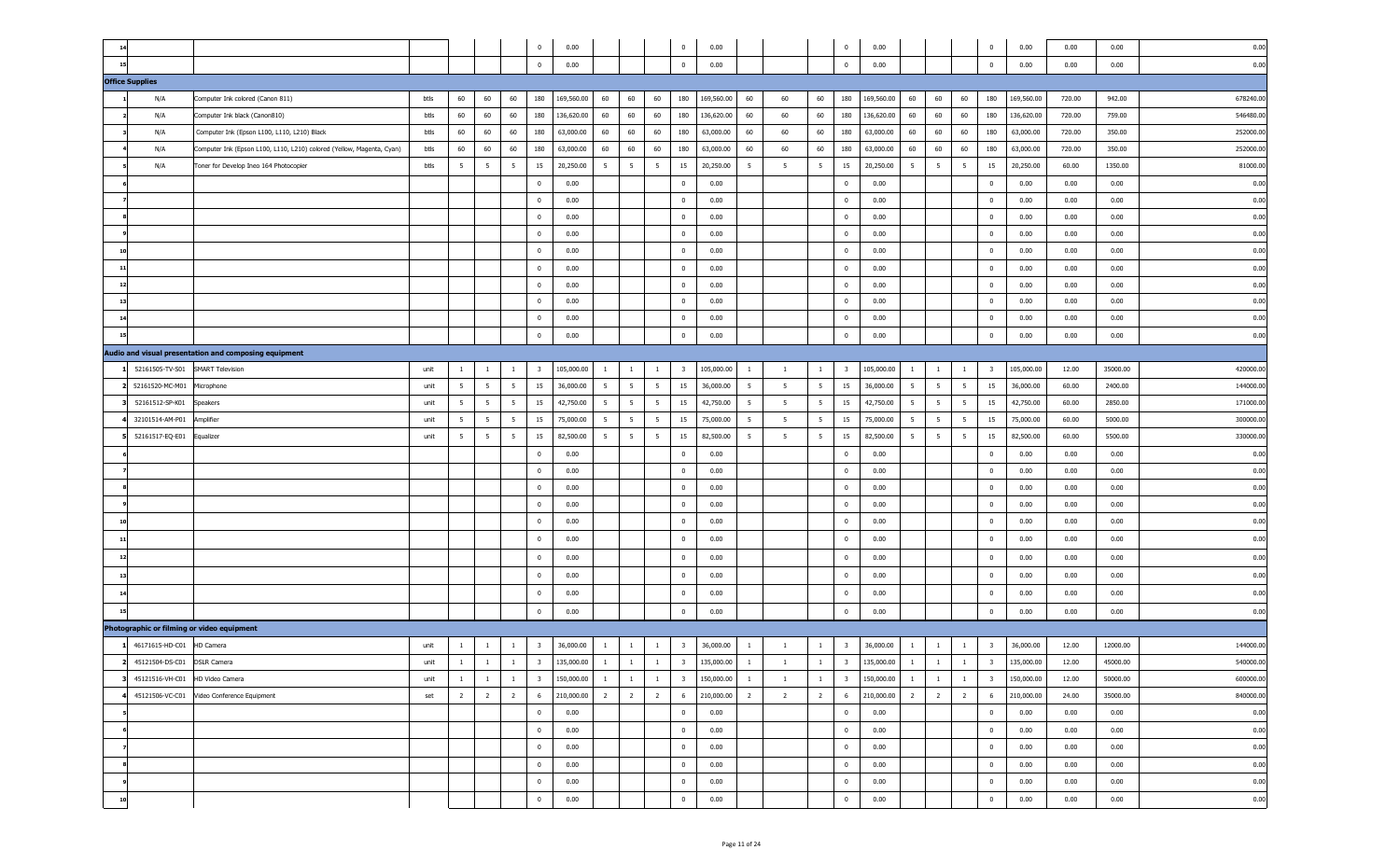| $\mathbf{1}$                                 |                                    |       |                                  |                | $\overline{0}$                   | 0.00           |                |                |                | $\overline{0}$                 | 0.00                                           |                | $\overline{\mathbf{0}}$                   | 0.00                                                             | $\overline{0}$                   | 0.00         | 0.00         | 0.00         | 0.00         |
|----------------------------------------------|------------------------------------|-------|----------------------------------|----------------|----------------------------------|----------------|----------------|----------------|----------------|--------------------------------|------------------------------------------------|----------------|-------------------------------------------|------------------------------------------------------------------|----------------------------------|--------------|--------------|--------------|--------------|
| 12                                           |                                    |       |                                  |                | $\mathbf{0}$                     | 0.00           |                |                |                | $\overline{0}$                 | 0.00                                           |                | $\overline{\mathbf{0}}$                   | 0.00                                                             | $\overline{0}$                   | 0.00         | 0.00         | 0.00         | 0.00         |
| 13                                           |                                    |       |                                  |                | $\overline{0}$                   | 0.00           |                |                |                | $\bf{0}$                       | 0.00                                           |                | $\overline{\mathbf{0}}$                   | 0.00                                                             | $\overline{0}$                   | 0.00         | 0.00         | 0.00         | 0.00         |
| 14                                           |                                    |       |                                  |                | $\overline{0}$                   | 0.00           |                |                |                | $\overline{0}$                 | 0.00                                           |                | $\overline{\mathbf{0}}$                   | 0.00                                                             | $\overline{\mathbf{0}}$          | 0.00         | 0.00         | 0.00         | 0.00         |
| 15                                           |                                    |       |                                  |                | $\overline{0}$                   | 0.00           |                |                |                | $\bf{0}$                       | 0.00                                           |                | $\overline{0}$                            | 0.00                                                             | $\overline{0}$                   | 0.00         | 0.00         | 0.00         | 0.00         |
| <b>Cleaning Equipment and Supplies</b>       |                                    |       |                                  |                |                                  |                |                |                |                |                                |                                                |                |                                           |                                                                  |                                  |              |              |              |              |
| N/A                                          | Vacuum Cleaner (Wet & Dry Cleaner) | units | $\overline{4}$<br>$\overline{4}$ | $\overline{4}$ | 12                               | 72,000.00      | $-4$           | $\overline{4}$ | $\overline{4}$ | 12                             | 72,000.00<br>$\overline{4}$<br>$\overline{4}$  | 4              | 12                                        | 72,000.00<br>$\overline{4}$<br>$\overline{4}$<br>$\overline{4}$  | 12                               | 72,000.00    | 48.00        | 6000.00      | 288000.00    |
|                                              |                                    |       |                                  |                | $\bf{0}$                         | 0.00           |                |                |                | $\bf{0}$                       | 0.00                                           |                | $\overline{\mathbf{0}}$                   | 0.00                                                             | $\overline{\mathbf{0}}$          | 0.00         | 0.00         | 0.00         | 0.00         |
|                                              |                                    |       |                                  |                | $\bf{0}$                         | 0.00           |                |                |                | $\overline{0}$                 | 0.00                                           |                | $\overline{\mathbf{0}}$                   |                                                                  |                                  | 0.00         |              | 0.00         | 0.00         |
|                                              |                                    |       |                                  |                |                                  | 0.00           |                |                |                | $\overline{0}$                 |                                                |                | $\overline{\mathbf{0}}$                   | 0.00                                                             | $\overline{\mathbf{0}}$          |              | 0.00         | 0.00         |              |
|                                              |                                    |       |                                  |                | $\bf{0}$                         |                |                |                |                |                                | 0.00                                           |                |                                           | 0.00                                                             | $\overline{\mathbf{0}}$          | 0.00         | 0.00         |              | 0.00         |
|                                              |                                    |       |                                  |                | $\overline{0}$                   | 0.00           |                |                |                | $\overline{0}$                 | 0.00                                           |                | $\overline{\mathbf{0}}$                   | 0.00                                                             | $\overline{\mathbf{0}}$          | 0.00         | 0.00         | 0.00         | 0.00         |
|                                              |                                    |       |                                  |                | $\overline{0}$                   | 0.00           |                |                |                | $\overline{0}$                 | 0.00                                           |                | $\overline{\mathbf{0}}$                   | 0.00                                                             | $\overline{0}$                   | 0.00         | 0.00         | 0.00         | 0.00         |
|                                              |                                    |       |                                  |                | $\overline{0}$                   | 0.00           |                |                |                | $\overline{0}$                 | 0.00                                           |                | $\overline{\mathbf{0}}$                   | 0.00                                                             | $\overline{0}$                   | 0.00         | 0.00         | 0.00         | 0.00         |
|                                              |                                    |       |                                  |                | $\mathbf{0}$                     | 0.00           |                |                |                | $\mathbf{0}$                   | 0.00                                           |                | $\overline{\mathbf{0}}$                   | 0.00                                                             | $\overline{0}$                   | 0.00         | 0.00         | 0.00         | 0.00         |
|                                              |                                    |       |                                  |                | $\overline{0}$                   | 0.00           |                |                |                | $\mathbf{0}$                   | 0.00                                           |                | $\overline{\mathbf{0}}$                   | 0.00                                                             | $\bf{0}$                         | 0.00         | 0.00         | 0.00         | 0.00         |
| 10                                           |                                    |       |                                  |                | $\overline{0}$                   | 0.00           |                |                |                | $\bf{0}$                       | 0.00                                           |                | $\overline{\mathbf{0}}$                   | 0.00                                                             | $\overline{\mathbf{0}}$          | 0.00         | 0.00         | 0.00         | 0.00         |
| 11                                           |                                    |       |                                  |                | $\overline{0}$                   | 0.00           |                |                |                | $\bf{0}$                       | 0.00                                           |                | $\overline{0}$                            | 0.00                                                             | $\overline{\mathbf{0}}$          | 0.00         | 0.00         | 0.00         | 0.00         |
| 12                                           |                                    |       |                                  |                | $\overline{0}$                   | 0.00           |                |                |                | $\bf{0}$                       | 0.00                                           |                | $\overline{0}$                            | 0.00                                                             | $\overline{\mathbf{0}}$          | 0.00         | 0.00         | 0.00         | 0.00         |
| 13                                           |                                    |       |                                  |                | $\overline{0}$                   | 0.00           |                |                |                | $\bf{0}$                       | 0.00                                           |                | $\overline{0}$                            | 0.00                                                             | $\overline{\mathbf{0}}$          | 0.00         | 0.00         | 0.00         | 0.00         |
| 14                                           |                                    |       |                                  |                | $\overline{0}$                   | 0.00           |                |                |                | $\bf{0}$                       | 0.00                                           |                | $\overline{\mathbf{0}}$                   | 0.00                                                             | $\overline{\mathbf{0}}$          | 0.00         | 0.00         | 0.00         | 0.00         |
|                                              |                                    |       |                                  |                | $\overline{0}$                   | 0.00           |                |                |                | $\mathbf 0$                    | 0.00                                           |                | $\mathbf 0$                               | 0.00                                                             | $\overline{0}$                   | 0.00         | 0.00         | 0.00         | 0.00         |
| <b>Paper Materials and Products</b>          |                                    |       |                                  |                |                                  |                |                |                |                |                                |                                                |                |                                           |                                                                  |                                  |              |              |              |              |
| N/A                                          | Sofa                               | unit  | $\mathbf{1}$<br>$\overline{1}$   | $\mathbf{1}$   | $\overline{\mathbf{3}}$          | 75,000.00      | $\mathbf{1}$   | $\overline{1}$ | $\mathbf{1}$   | $\overline{\mathbf{3}}$        | 75,000.00<br>$\mathbf{1}$<br>$\overline{1}$    | $\mathbf{1}$   | $\overline{\mathbf{3}}$                   | 75,000.00<br>$\mathbf{1}$<br>$\mathbf{1}$<br>$\overline{1}$      | $\overline{\mathbf{3}}$          | 75,000.00    | 12.00        | 25000.00     | 300000.00    |
| N/A                                          | Conference Table                   | unit  | $\overline{2}$<br>$\overline{2}$ | $\overline{2}$ | 6                                | 102,360.00     | $\overline{2}$ | $\overline{2}$ | $\overline{2}$ | 6                              | 102,360.00<br>$\overline{2}$<br>$\overline{2}$ | $\overline{2}$ | 6                                         | $\overline{2}$<br>102,360.00<br>$\overline{2}$<br>$\overline{2}$ | 6                                | 102,360.00   | 24.00        | 17060.00     | 409440.00    |
| N/A                                          | <b>Executive Chairs</b>            |       |                                  |                |                                  |                |                | 6              | 6              | 18                             | 86,400.00<br>6                                 |                | 18                                        | 86,400.00<br>6<br>6<br>6                                         |                                  |              |              |              |              |
|                                              |                                    | unit  | 6<br>6                           | 6              | 18                               | 86,400.00      | 6              |                |                |                                | 6                                              | 6              |                                           |                                                                  | 18                               | 86,400.00    | 72.00        | 4800.00      | 345600.00    |
|                                              |                                    |       |                                  |                | $\overline{0}$                   | 0.00           |                |                |                |                                | 0.00                                           |                |                                           | 0.00                                                             |                                  | 0.00         | 0.00         | 0.00         | 0.00         |
|                                              |                                    |       |                                  |                | $\mathbf{0}$                     | 0.00           |                |                |                | $\overline{0}$                 | 0.00                                           |                | $\overline{\mathbf{0}}$                   | 0.00                                                             | $\overline{\mathbf{0}}$          | 0.00         | 0.00         | 0.00         | 0.00         |
|                                              |                                    |       |                                  |                | $\mathbf{0}$                     | 0.00           |                |                |                | $\overline{0}$                 | 0.00                                           |                | $\overline{\mathbf{0}}$                   | 0.00                                                             | $\overline{\mathbf{0}}$          | 0.00         | 0.00         | 0.00         | 0.00         |
|                                              |                                    |       |                                  |                | $\overline{0}$                   | 0.00           |                |                |                | $\overline{0}$                 | 0.00                                           |                | $\overline{\mathbf{0}}$                   | 0.00                                                             | $\overline{\mathbf{0}}$          | 0.00         | 0.00         | 0.00         | 0.00         |
|                                              |                                    |       |                                  |                | $\overline{0}$                   | 0.00           |                |                |                | $\overline{0}$                 | 0.00                                           |                | $\overline{\mathbf{0}}$                   | 0.00                                                             | $\overline{0}$                   | 0.00         | 0.00         | 0.00         | 0.00         |
|                                              |                                    |       |                                  |                | $\overline{0}$                   | 0.00           |                |                |                | $\overline{0}$                 | 0.00                                           |                | $\overline{\mathbf{0}}$                   | 0.00                                                             | $\overline{0}$                   | 0.00         | 0.00         | 0.00         | 0.00         |
| 10                                           |                                    |       |                                  |                | $\overline{0}$                   | 0.00           |                |                |                | $\mathbf{0}$                   | 0.00                                           |                | $\overline{\mathbf{0}}$                   | 0.00                                                             | $\bf{0}$                         | 0.00         | 0.00         | 0.00         | 0.00         |
| 11                                           |                                    |       |                                  |                | $\overline{0}$                   | 0.00           |                |                |                | $\overline{0}$                 | 0.00                                           |                | $\overline{\mathbf{0}}$                   | 0.00                                                             | $\overline{\mathbf{0}}$          | 0.00         | 0.00         | 0.00         | 0.00         |
| 12                                           |                                    |       |                                  |                | $\overline{0}$                   |                |                |                |                | $\overline{0}$                 |                                                |                | $\overline{\mathbf{0}}$                   |                                                                  | $\overline{0}$                   | 0.00         |              | 0.00         |              |
| 13                                           |                                    |       |                                  |                | $\overline{0}$                   | 0.00           |                |                |                | $\mathbf{0}$                   | 0.00                                           |                | $\overline{\mathbf{0}}$                   | 0.00                                                             | $\overline{0}$                   | 0.00         | 0.00         | 0.00         | 0.00         |
| 14                                           |                                    |       |                                  |                | $\overline{0}$                   | 0.00           |                |                |                | $\mathbf{0}$                   | 0.00                                           |                | $\overline{0}$                            | 0.00                                                             | $\mathbf 0$                      |              | 0.00         | 0.00         | 0.00         |
|                                              |                                    |       |                                  |                | $\mathbf 0$                      | 0.00           |                |                |                | $\mathbf 0$                    | 0.00                                           |                | $\mathbf{0}$                              | 0.00                                                             | $\overline{0}$                   | 0.00         | 0.00         |              | 0.00         |
|                                              |                                    |       |                                  |                |                                  | 0.00           |                |                |                |                                | 0.00                                           |                |                                           | 0.00                                                             |                                  | 0.00         | 0.00         | 0.00         | 0.00         |
| <b>Lighting and fixtures and accessories</b> |                                    |       |                                  |                |                                  |                |                |                |                |                                |                                                |                |                                           |                                                                  |                                  |              |              |              |              |
| 1 39112102-LB-B01 LED bulb                   |                                    | pcs   | 120<br>120                       | 120            |                                  | 360 169,200.00 | 120            | 120            | 120            |                                | 360 169,200.00<br>120<br>120                   | 120            |                                           | 360 169,200.00<br>120<br>120<br>120                              | 360                              | 169,200.00   | 1,440.00     | 470.00       | 676800.00    |
|                                              |                                    |       |                                  |                | $\overline{0}$                   | 0.00           |                |                |                | $\overline{0}$                 | 0.00                                           |                | $\overline{\mathbf{0}}$                   | 0.00                                                             | $\bf{0}$                         | 0.00         | 0.00         | 0.00         | 0.00         |
|                                              |                                    |       |                                  |                | $\overline{0}$                   | 0.00           |                |                |                | $\mathbf 0$                    | 0.00                                           |                | $\overline{\mathbf{0}}$                   | 0.00                                                             | $\overline{0}$                   | 0.00         | 0.00         | 0.00         | 0.00         |
|                                              |                                    |       |                                  |                | $\overline{0}$                   | 0.00           |                |                |                | $\overline{0}$                 | 0.00                                           |                | $\overline{\mathbf{0}}$                   | 0.00                                                             | $\overline{0}$                   | 0.00         | 0.00         | 0.00         | 0.00         |
|                                              |                                    |       |                                  |                | $\overline{0}$                   | 0.00           |                |                |                | $\overline{0}$                 | 0.00                                           |                | $\overline{\mathbf{0}}$                   | 0.00                                                             | $\mathbf 0$                      | 0.00         | 0.00         | 0.00         | 0.00         |
|                                              |                                    |       |                                  |                | $\overline{0}$<br>$\overline{0}$ | 0.00<br>0.00   |                |                |                | $\mathbf{0}$<br>$\overline{0}$ | 0.00<br>0.00                                   |                | $\overline{\mathbf{0}}$<br>$\overline{0}$ | 0.00<br>0.00                                                     | $\overline{0}$<br>$\overline{0}$ | 0.00<br>0.00 | 0.00<br>0.00 | 0.00<br>0.00 | 0.00<br>0.00 |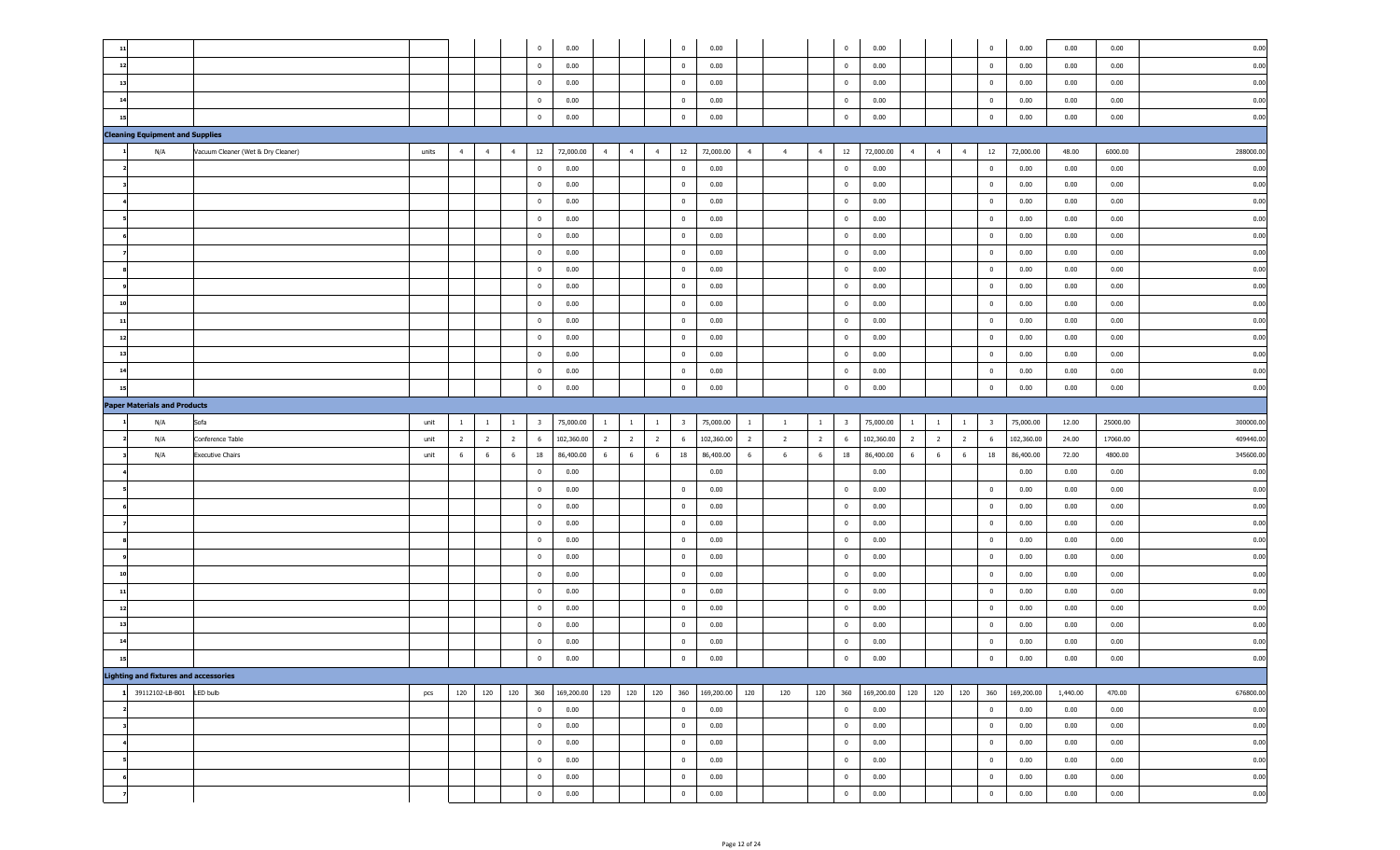|                                                         |      |                         |                         |                         | $\mathbf 0$    | 0.00       |                         |                         |                         | $\overline{0}$          | 0.00       |                                                    |                         | $\overline{\mathbf{0}}$ | 0.00                                  |                                                    | $\pmb{0}$               | 0.00       | 0.00  | 0.00     | 0.00       |
|---------------------------------------------------------|------|-------------------------|-------------------------|-------------------------|----------------|------------|-------------------------|-------------------------|-------------------------|-------------------------|------------|----------------------------------------------------|-------------------------|-------------------------|---------------------------------------|----------------------------------------------------|-------------------------|------------|-------|----------|------------|
|                                                         |      |                         |                         |                         | 0              | 0.00       |                         |                         |                         | $\overline{\mathbf{0}}$ | 0.00       |                                                    |                         | $\overline{\mathbf{0}}$ | 0.00                                  |                                                    | $\bf{0}$                | 0.00       | 0.00  | 0.00     | 0.00       |
| 10                                                      |      |                         |                         |                         | 0              | 0.00       |                         |                         |                         | $\overline{\mathbf{0}}$ | 0.00       |                                                    |                         | $\overline{\mathbf{0}}$ | 0.00                                  |                                                    | $\bf{0}$                | 0.00       | 0.00  | 0.00     | 0.00       |
| $11$                                                    |      |                         |                         |                         | 0              | 0.00       |                         |                         |                         | $\overline{0}$          | 0.00       |                                                    |                         | $\overline{\mathbf{0}}$ | 0.00                                  |                                                    | $\bf{0}$                | 0.00       | 0.00  | 0.00     | 0.00       |
| 12                                                      |      |                         |                         |                         | 0              | 0.00       |                         |                         |                         | $\overline{\mathbf{0}}$ | 0.00       |                                                    |                         | $\overline{\mathbf{0}}$ | 0.00                                  |                                                    | $\bf{0}$                | 0.00       | 0.00  | 0.00     | 0.00       |
| 13                                                      |      |                         |                         |                         | $\mathbf 0$    | 0.00       |                         |                         |                         | $\overline{0}$          | 0.00       |                                                    |                         | $\overline{\mathbf{0}}$ | 0.00                                  |                                                    | $\overline{0}$          | 0.00       | 0.00  | 0.00     | 0.00       |
| <b>Electrical equipment and components and supplies</b> |      |                         |                         |                         |                |            |                         |                         |                         |                         |            |                                                    |                         |                         |                                       |                                                    |                         |            |       |          |            |
|                                                         |      |                         |                         |                         | $\bf{0}$       | 0.00       |                         |                         |                         | $\overline{0}$          | 0.00       |                                                    |                         | $\overline{\mathbf{0}}$ | 0.00                                  |                                                    | $\overline{0}$          | 0.00       | 0.00  | 0.00     | 0.00       |
|                                                         |      |                         |                         |                         | $\bf{0}$       | 0.00       |                         |                         |                         | $\overline{0}$          | 0.00       |                                                    |                         | $\overline{\mathbf{0}}$ | 0.00                                  |                                                    | $\overline{\mathbf{0}}$ | 0.00       | 0.00  | 0.00     | 0.00       |
|                                                         |      |                         |                         |                         | $\mathbf 0$    | 0.00       |                         |                         |                         | $\overline{0}$          | 0.00       |                                                    |                         | $\overline{\mathbf{0}}$ | 0.00                                  |                                                    | $\overline{\mathbf{0}}$ | 0.00       | 0.00  | 0.00     | 0.00       |
|                                                         |      |                         |                         |                         | $\mathbf 0$    | 0.00       |                         |                         |                         | $\overline{0}$          | 0.00       |                                                    |                         | $\overline{\mathbf{0}}$ | 0.00                                  |                                                    | $\overline{\mathbf{0}}$ | 0.00       | 0.00  | 0.00     | 0.00       |
|                                                         |      |                         |                         |                         | $\overline{0}$ | 0.00       |                         |                         |                         | $\overline{0}$          | 0.00       |                                                    |                         | $\overline{\mathbf{0}}$ | 0.00                                  |                                                    | $\overline{0}$          | 0.00       | 0.00  | 0.00     | 0.00       |
|                                                         |      |                         |                         |                         | $\mathbf 0$    | 0.00       |                         |                         |                         | $\overline{\mathbf{0}}$ | 0.00       |                                                    |                         | $\overline{\mathbf{0}}$ | 0.00                                  |                                                    | $\overline{0}$          | 0.00       | 0.00  | 0.00     | 0.00       |
|                                                         |      |                         |                         |                         | $\mathbf 0$    | 0.00       |                         |                         |                         | $\overline{\mathbf{0}}$ | 0.00       |                                                    |                         | $\overline{\mathbf{0}}$ | 0.00                                  |                                                    | $\overline{0}$          | 0.00       | 0.00  | 0.00     | 0.00       |
|                                                         |      |                         |                         |                         | $\mathbf 0$    | 0.00       |                         |                         |                         | $\overline{\mathbf{0}}$ | 0.00       |                                                    |                         | $\overline{\mathbf{0}}$ | 0.00                                  |                                                    | $\overline{0}$          | 0.00       | 0.00  | 0.00     | 0.00       |
|                                                         |      |                         |                         |                         | $\mathbf 0$    | 0.00       |                         |                         |                         | $\overline{0}$          | 0.00       |                                                    |                         | $\overline{\mathbf{0}}$ | 0.00                                  |                                                    | $\overline{0}$          | 0.00       | 0.00  | 0.00     | 0.00       |
| 10                                                      |      |                         |                         |                         | $\mathbf{0}$   | 0.00       |                         |                         |                         | $\overline{0}$          | 0.00       |                                                    |                         | $\overline{\mathbf{0}}$ | 0.00                                  |                                                    | $\bf{0}$                | 0.00       | 0.00  | 0.00     | 0.00       |
| 11                                                      |      |                         |                         |                         | $\mathbf 0$    | 0.00       |                         |                         |                         | $\overline{0}$          | 0.00       |                                                    |                         | $\overline{\mathbf{0}}$ | 0.00                                  |                                                    | $\overline{0}$          | 0.00       | 0.00  | 0.00     | 0.00       |
| 12                                                      |      |                         |                         |                         | $\mathbf 0$    | 0.00       |                         |                         |                         | $\overline{0}$          | 0.00       |                                                    |                         | $\overline{\mathbf{0}}$ | 0.00                                  |                                                    | $\overline{0}$          | 0.00       | 0.00  | 0.00     | 0.00       |
| 13                                                      |      |                         |                         |                         | $\mathbf 0$    | 0.00       |                         |                         |                         | $\overline{0}$          | 0.00       |                                                    |                         | $\overline{\mathbf{0}}$ | 0.00                                  |                                                    | $\overline{0}$          | 0.00       | 0.00  | 0.00     | 0.00       |
| 14                                                      |      |                         |                         |                         | $\pmb{0}$      | 0.00       |                         |                         |                         | $\overline{0}$          | 0.00       |                                                    |                         | $\overline{\mathbf{0}}$ | 0.00                                  |                                                    | $\mathbf 0$             | 0.00       | 0.00  | 0.00     | 0.00       |
| 15                                                      |      |                         |                         |                         | $\mathbf{0}$   | 0.00       |                         |                         |                         | $\mathbf{0}$            | 0.00       |                                                    |                         | $\overline{\mathbf{0}}$ | 0.00                                  |                                                    | $\mathbf 0$             | 0.00       | 0.00  | 0.00     | 0.00       |
| <b>Computer Supplies</b>                                |      |                         |                         |                         |                |            |                         |                         |                         |                         |            |                                                    |                         |                         |                                       |                                                    |                         |            |       |          |            |
|                                                         |      |                         |                         |                         | $\mathbf 0$    | 0.00       |                         |                         |                         | $\overline{0}$          | 0.00       |                                                    |                         | $\overline{\mathbf{0}}$ | 0.00                                  |                                                    | $\mathbf 0$             | 0.00       | 0.00  | 0.00     | 0.00       |
|                                                         |      |                         |                         |                         | $\mathbf{0}$   | 0.00       |                         |                         |                         | $\overline{0}$          | 0.00       |                                                    |                         | $\overline{\mathbf{0}}$ | 0.00                                  |                                                    | $\overline{\mathbf{0}}$ | 0.00       | 0.00  | 0.00     | 0.00       |
|                                                         |      |                         |                         |                         | $\mathbf{0}$   | 0.00       |                         |                         |                         | $\overline{0}$          | 0.00       |                                                    |                         | $\overline{\mathbf{0}}$ | 0.00                                  |                                                    | $\overline{\mathbf{0}}$ | 0.00       | 0.00  | 0.00     | 0.00       |
|                                                         |      |                         |                         |                         | $\mathbf{0}$   | 0.00       |                         |                         |                         | $\overline{0}$          | 0.00       |                                                    |                         | $\overline{\mathbf{0}}$ | 0.00                                  |                                                    | $\overline{0}$          | 0.00       | 0.00  | 0.00     | 0.00       |
|                                                         |      |                         |                         |                         | $\mathbf{0}$   | 0.00       |                         |                         |                         | $\overline{\mathbf{0}}$ | 0.00       |                                                    |                         | $\overline{\mathbf{0}}$ | 0.00                                  |                                                    | $\overline{\mathbf{0}}$ | 0.00       | 0.00  | 0.00     | 0.00       |
|                                                         |      |                         |                         |                         | $\mathbf{0}$   | 0.00       |                         |                         |                         | $\overline{\mathbf{0}}$ | 0.00       |                                                    |                         | $\overline{\mathbf{0}}$ | 0.00                                  |                                                    | $\bf{0}$                | 0.00       | 0.00  | 0.00     | 0.00       |
|                                                         |      |                         |                         |                         | $\mathbf{0}$   | 0.00       |                         |                         |                         | $\overline{\mathbf{0}}$ | 0.00       |                                                    |                         | $\overline{\mathbf{0}}$ | 0.00                                  |                                                    | $\overline{0}$          | 0.00       | 0.00  | 0.00     | 0.00       |
|                                                         |      |                         |                         |                         | $\bf{0}$       | 0.00       |                         |                         |                         | $\overline{0}$          | 0.00       |                                                    |                         | $\overline{\mathbf{0}}$ | 0.00                                  |                                                    | $\overline{0}$          | 0.00       | 0.00  | 0.00     | 0.00       |
|                                                         |      |                         |                         |                         | $\bf{0}$       | 0.00       |                         |                         |                         | $\overline{0}$          | 0.00       |                                                    |                         | $\overline{\mathbf{0}}$ | 0.00                                  |                                                    | $\overline{0}$          | 0.00       | 0.00  | 0.00     | 0.00       |
| 10                                                      |      |                         |                         |                         | $\mathbf{0}$   | 0.00       |                         |                         |                         | $\overline{\mathbf{0}}$ | 0.00       |                                                    |                         | $\overline{\mathbf{0}}$ | 0.00                                  |                                                    | $\bf{0}$                | 0.00       | 0.00  | 0.00     | 0.00       |
| $11$                                                    |      |                         |                         |                         | $\mathbf{0}$   | 0.00       |                         |                         |                         | $\overline{\mathbf{0}}$ | 0.00       |                                                    |                         | $\overline{\mathbf{0}}$ | 0.00                                  |                                                    | $\bf{0}$                | 0.00       | 0.00  | 0.00     | 0.00       |
| 12                                                      |      |                         |                         |                         | 0              | 0.00       |                         |                         |                         | $\overline{\mathbf{0}}$ | 0.00       |                                                    |                         | $\overline{\mathbf{0}}$ | 0.00                                  |                                                    | $\overline{\mathbf{0}}$ | 0.00       | 0.00  | 0.00     | 0.00       |
| 13                                                      |      |                         |                         |                         | 0              | 0.00       |                         |                         |                         | $\overline{0}$          | 0.00       |                                                    |                         | $\overline{\mathbf{0}}$ | 0.00                                  |                                                    | $\mathbf 0$             | 0.00       | 0.00  | 0.00     | 0.00       |
| 14                                                      |      |                         |                         |                         | $\mathbf 0$    | 0.00       |                         |                         |                         | $\bf{0}$                | 0.00       |                                                    |                         | $\mathbf 0$             | 0.00                                  |                                                    | $\mathbf 0$             | 0.00       | 0.00  | 0.00     | 0.00       |
| 15                                                      |      |                         |                         |                         | $\mathbf 0$    | 0.00       |                         |                         |                         | $\mathbf 0$             | 0.00       |                                                    |                         | $\bf{0}$                | 0.00                                  |                                                    | $\mathbf 0$             | 0.00       | 0.00  | 0.00     | 0.00       |
| <b>Common ICT Equipment</b>                             |      |                         |                         |                         |                |            |                         |                         |                         |                         |            |                                                    |                         |                         |                                       |                                                    |                         |            |       |          |            |
| 1 43212104-PI-M01<br>PRINTER, Inkjet, Monochrome        | unit | $\overline{\mathbf{3}}$ | $\overline{\mathbf{3}}$ | $\overline{\mathbf{3}}$ | 9              | 121,500.00 | $\overline{\mathbf{3}}$ | $\overline{\mathbf{3}}$ | $\overline{\mathbf{3}}$ | 9                       | 121,500.00 | $\overline{\mathbf{3}}$<br>$\overline{\mathbf{3}}$ |                         | $3^{\circ}$<br>9        | 121,500.00<br>$\overline{\mathbf{3}}$ | $\overline{\mathbf{3}}$<br>$\overline{\mathbf{3}}$ | 9                       | 121,500.00 | 36.00 | 13500.00 | 486000.00  |
| 43212104-PI-C01<br>PRINTER, Inkjet, Color               | unit | $\overline{\mathbf{3}}$ | $\overline{\mathbf{3}}$ | $\overline{\mathbf{3}}$ | 9              | 200,728.98 | $\overline{\mathbf{3}}$ | $\overline{\mathbf{3}}$ | $\overline{\mathbf{3}}$ | 9                       | 200,728.98 | $\overline{\mathbf{3}}$<br>$\overline{\mathbf{3}}$ | $\overline{\mathbf{3}}$ | 9                       | 200,728.98<br>$\overline{\mathbf{3}}$ | $\overline{\mathbf{3}}$<br>$\overline{\mathbf{3}}$ | 9                       | 200,728.98 | 36.00 | 22303.22 | 802915.92  |
| 43212105-PP-001<br>Portable Printer                     | unit | $\overline{2}$          | $\overline{2}$          | $\overline{2}$          | 6              | 79,200.00  | $\overline{2}$          | $\overline{2}$          | $\overline{2}$          | 6                       | 79,200.00  | $\overline{2}$<br>$\overline{2}$                   | $\overline{2}$          | 6                       | 79,200.00<br>$\overline{2}$           | $\overline{2}$<br>$\overline{2}$                   | 6                       | 79,200.00  | 24.00 | 13200.00 | 316800.00  |
| 43211509-AT-001<br>Android Tablet                       | unit | $\overline{\mathbf{3}}$ | $\overline{\mathbf{3}}$ | $\overline{\mathbf{3}}$ | 9              | 110,701.80 | $\overline{\mathbf{3}}$ | $\overline{\mathbf{3}}$ | $\overline{\mathbf{3}}$ | 9                       | 110,701.80 | $\overline{\mathbf{3}}$<br>$\overline{\mathbf{3}}$ | $\overline{\mathbf{3}}$ | 9                       | 110,701.80<br>$\overline{\mathbf{3}}$ | $\overline{\mathbf{3}}$<br>$\overline{\mathbf{3}}$ | 9                       | 110,701.80 | 36.00 | 12300.20 | 442807.20  |
| 43222610-HS-001<br>Hub/Switches                         | unit | $\overline{4}$          | $\overline{4}$          | $\overline{4}$          | 12             | 304,800.00 | $\overline{4}$          | $\overline{4}$          | $\overline{4}$          | 12                      | 304,800.00 | $\overline{4}$<br>$\overline{4}$                   | $\overline{4}$          | 12                      | 304,800.00<br>$\overline{4}$          | $\overline{4}$<br>$\overline{4}$                   | 12                      | 304,800.00 | 48.00 | 25400.00 | 1219200.00 |
| 43222609-NR-001<br>Network Routers                      | unit | $\overline{4}$          | $\overline{4}$          | $\overline{4}$          | 12             | 69,204.00  | $\overline{4}$          | $\overline{4}$          | $\overline{4}$          | 12                      | 69,204.00  | $\overline{4}$<br>$\overline{4}$                   | $\overline{4}$          | 12                      | 69,204.00<br>$\overline{4}$           | $\overline{4}$<br>$\overline{4}$                   | 12                      | 69,204.00  | 48.00 | 5767.00  | 276816.00  |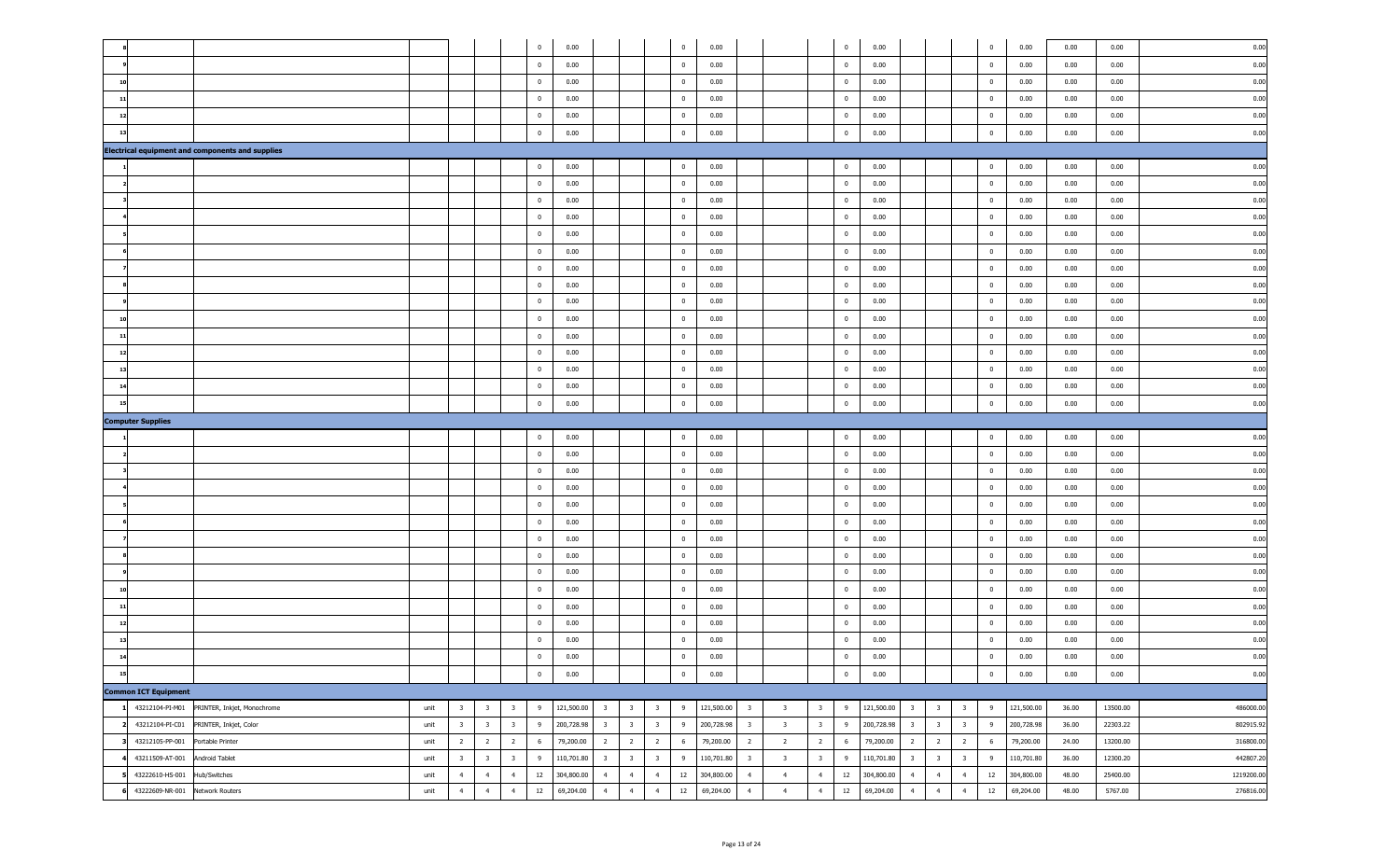| 43222640-WA-P01 Wireless Access Point                          | unit | $\overline{4}$ | $\overline{4}$ | $\overline{4}$          | 12       | 27,600.00  | $\overline{4}$ | $\overline{4}$ | $-4$                    | 12           | 27,600.00  | $\overline{4}$ |                | 4              | 12       | 27,600.00  | $\overline{4}$ | $\overline{4}$ | $\overline{4}$          | 12 | 27,600.00  | 48.00 | 2300.00  | 110400.00 |
|----------------------------------------------------------------|------|----------------|----------------|-------------------------|----------|------------|----------------|----------------|-------------------------|--------------|------------|----------------|----------------|----------------|----------|------------|----------------|----------------|-------------------------|----|------------|-------|----------|-----------|
| 8 43211711-SF-001 Scanner, Flatbed                             | unit |                |                |                         | - 9      | 163,602.00 |                | 3              | $\mathbf{R}$            | $\mathbf{Q}$ | 163,602.00 |                |                |                |          | 163,602.00 |                | $\mathbf{R}$   | $\overline{3}$          |    | 163,602.00 | 36.00 | 18178.00 | 654408.00 |
| 9 45111601-WP-P01 Wireless Pointing Device / Laser Pointer     | unit | $\overline{4}$ | $\overline{4}$ | $\overline{4}$          | 12       | 24,324.00  |                | $\overline{4}$ | $\overline{4}$          | 12           | 24,324.00  | $\overline{4}$ |                | $\overline{4}$ |          | 24,324.00  |                | $\overline{4}$ | $\overline{4}$          | 12 | 24,324.00  | 48.00 | 2027.00  | 97296.00  |
| 10 81112306-MF-P01 Multi Function PRINTER                      | unit |                | -3             | $\overline{\mathbf{3}}$ | - 9      | 128,695.32 |                |                | $\overline{\mathbf{3}}$ |              | 128,695.32 |                |                |                |          | 128,695.32 |                | -3             | $\overline{\mathbf{3}}$ |    | 128,695.32 | 36.00 | 14299.48 | 514781.28 |
| 11 39121011-UP-S01 UNINTERRUPTIBLE POWER SUPPLY (UPS)          | unit |                | $\mathbf{A}$   | $\overline{4}$          | 12       | 38,404.80  |                | $\mathbf{A}$   | $\overline{4}$          | 12           | 38,404.80  | $\overline{4}$ |                | $\overline{4}$ | 12       | 38,404.80  |                | $\overline{4}$ | $\overline{4}$          | 12 | 38,404.80  | 48.00 | 3200.40  | 153619.20 |
| 12 43191501-MP-001 Mobile Phone                                | unit | $\overline{4}$ | $\overline{4}$ | $\overline{4}$          | 12       | 76,800.00  |                | $\overline{4}$ | $\overline{4}$          | 12           | 76,800.00  | $\overline{4}$ |                | $\overline{4}$ | 12       | 76,800.00  |                | $\overline{4}$ | $\overline{4}$          | 12 | 76,800.00  | 48.00 | 6400.00  | 307200.00 |
| 13 43211711-SC-D01 Scanner, Colored, Double sided, feeder type | unit |                | $\overline{z}$ | 2                       | -6       | 107,382.00 | -2             | <sup>2</sup>   | <sup>2</sup>            | 6            | 107,382.00 |                | $\overline{2}$ |                | -6       | 107,382.00 |                | $\overline{z}$ | $\overline{2}$          |    | 107,382.00 | 24.00 | 17897.00 | 429528.00 |
|                                                                |      |                |                |                         |          | 0.00       |                |                |                         |              | 0.00       |                |                |                | $\Omega$ | 0.00       |                |                |                         |    | 0.00       | 0.00  | 0.00     | 0.00      |
| 15                                                             |      |                |                |                         |          | 0.00       |                |                |                         |              | 0.00       |                |                |                | $\Omega$ | 0.00       |                |                |                         |    | 0.00       | 0.00  | 0.00     | 0.00      |
|                                                                |      |                |                |                         |          | 0.00       |                |                |                         |              | 0.00       |                |                |                | $\Omega$ | 0.00       |                |                |                         |    | 0.00       | 0.00  | 0.00     | 0.00      |
| 17                                                             |      |                |                |                         |          | 0.00       |                |                |                         |              | 0.00       |                |                |                | $\Omega$ | 0.00       |                |                |                         |    | 0.00       | 0.00  | 0.00     | 0.00      |
|                                                                |      |                |                |                         |          | 0.00       |                |                |                         |              | 0.00       |                |                |                | $\Omega$ | 0.00       |                |                |                         |    | 0.00       | 0.00  | 0.00     | 0.00      |
| 19                                                             |      |                |                |                         |          | 0.00       |                |                |                         |              | 0.00       |                |                |                | $\Omega$ | 0.00       |                |                |                         |    | 0.00       | 0.00  | 0.00     | 0.00      |
| 20                                                             |      |                |                |                         |          | 0.00       |                |                |                         |              | 0.00       |                |                |                | $\Omega$ | 0.00       |                |                |                         |    | 0.00       | 0.00  | 0.00     | 0.00      |
| -21                                                            |      |                |                |                         | $\Omega$ | 0.00       |                |                |                         | $^{\circ}$   | 0.00       |                |                |                | $\Omega$ | 0.00       |                |                |                         |    | 0.00       | 0.00  | 0.00     | 0.00      |
| -22                                                            |      |                |                |                         |          | 0.00       |                |                |                         |              | 0.00       |                |                |                | $\Omega$ | 0.00       |                |                |                         |    | 0.00       | 0.00  | 0.00     | 0.00      |
| 23                                                             |      |                |                |                         |          | 0.00       |                |                |                         |              | 0.00       |                |                |                | $\Omega$ | 0.00       |                |                |                         |    | 0.00       | 0.00  | 0.00     | 0.00      |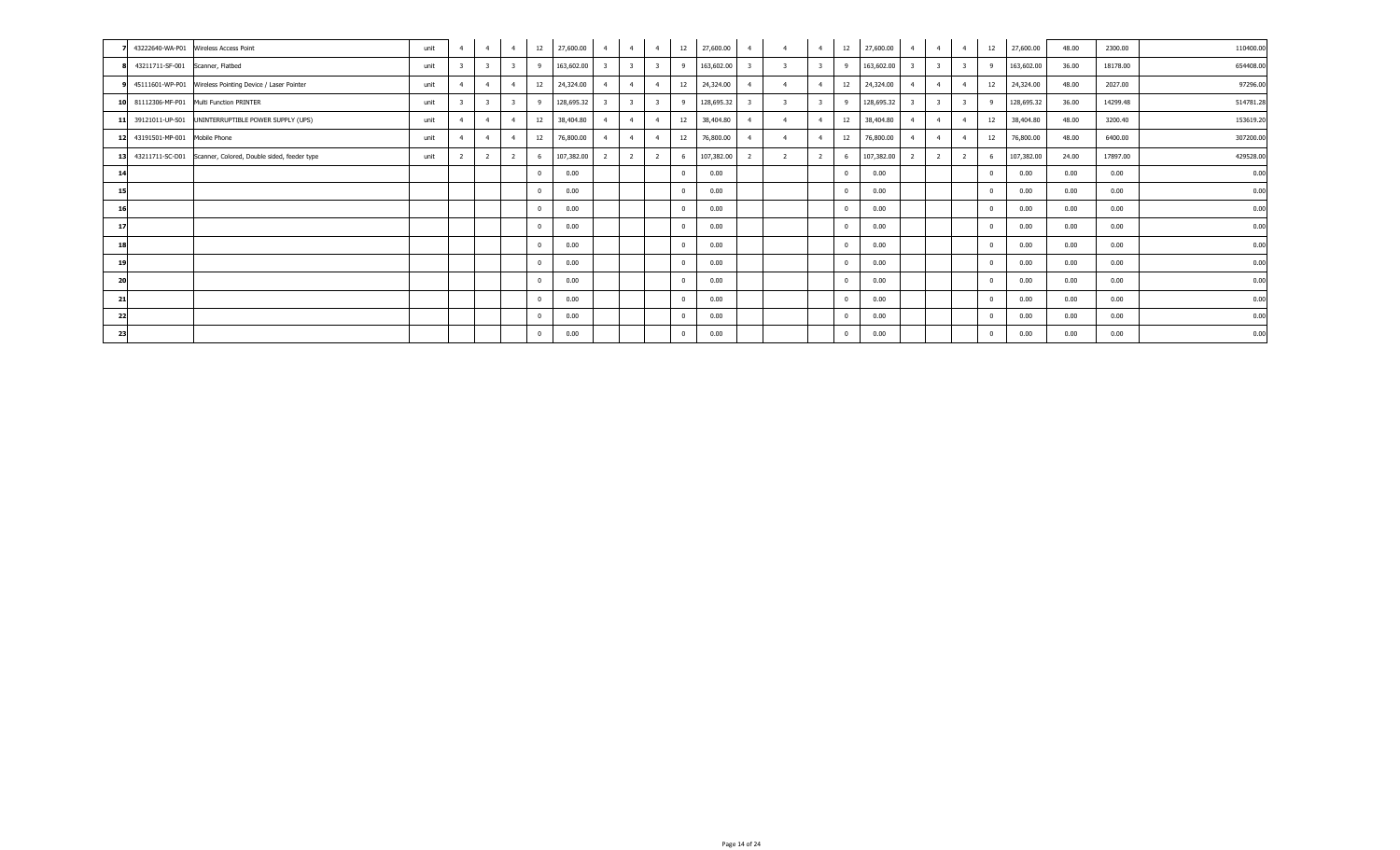| 24                                                                                                                                        |      |                         |                         |                         | $^{\circ}$   | 0.00          |                         |                         |                         | $\overline{0}$ | 0.00       |                         |                         |                         | $\overline{0}$          | 0.00                                                                                                          |                         |                         |                         | $\bf{0}$       | 0.00       | 0.00   | 0.00     | 0.00       |
|-------------------------------------------------------------------------------------------------------------------------------------------|------|-------------------------|-------------------------|-------------------------|--------------|---------------|-------------------------|-------------------------|-------------------------|----------------|------------|-------------------------|-------------------------|-------------------------|-------------------------|---------------------------------------------------------------------------------------------------------------|-------------------------|-------------------------|-------------------------|----------------|------------|--------|----------|------------|
| 25                                                                                                                                        |      |                         |                         |                         | $\mathbf 0$  | 0.00          |                         |                         |                         | $\overline{0}$ | 0.00       |                         |                         |                         | $\overline{0}$          | 0.00                                                                                                          |                         |                         |                         | $\bf{0}$       | 0.00       | 0.00   | 0.00     | 0.00       |
| 26                                                                                                                                        |      |                         |                         |                         | $\mathbf 0$  | 0.00          |                         |                         |                         | $\overline{0}$ | 0.00       |                         |                         |                         | $\overline{0}$          | 0.00                                                                                                          |                         |                         |                         | $\overline{0}$ | 0.00       | 0.00   | 0.00     | 0.00       |
| 27                                                                                                                                        |      |                         |                         |                         | $\bf{0}$     | 0.00          |                         |                         |                         | $\overline{0}$ | 0.00       |                         |                         |                         | $\overline{0}$          | 0.00                                                                                                          |                         |                         |                         | $\overline{0}$ | 0.00       | 0.00   | 0.00     | 0.00       |
| 28                                                                                                                                        |      |                         |                         |                         | $\mathbf{0}$ | 0.00          |                         |                         |                         | $\overline{0}$ | 0.00       |                         |                         |                         | $\overline{\mathbf{0}}$ | 0.00                                                                                                          |                         |                         |                         | $\bf{0}$       | 0.00       | 0.00   | 0.00     | 0.00       |
| 29                                                                                                                                        |      |                         |                         |                         | $\mathbf{0}$ | 0.00          |                         |                         |                         | $\overline{0}$ | 0.00       |                         |                         |                         | $\overline{0}$          | 0.00                                                                                                          |                         |                         |                         | $\bf{0}$       | 0.00       | 0.00   | 0.00     | 0.00       |
| <b>OTHER SOFTWARE</b>                                                                                                                     |      |                         |                         |                         |              |               |                         |                         |                         |                |            |                         |                         |                         |                         |                                                                                                               |                         |                         |                         |                |            |        |          |            |
| N/A<br>N/A                                                                                                                                |      |                         |                         |                         | $\mathbf{0}$ | 0.00          |                         |                         |                         | $\overline{0}$ | 0.00       |                         |                         |                         | $\overline{\mathbf{0}}$ | 0.00                                                                                                          |                         |                         |                         | $\bf{0}$       | 0.00       | 0.00   | 0.00     | 0.00       |
| N/A<br>N/A                                                                                                                                |      |                         |                         |                         | $\mathbf{0}$ | 0.00          |                         |                         |                         | $\overline{0}$ | 0.00       |                         |                         |                         | $\overline{0}$          | 0.00                                                                                                          |                         |                         |                         | $\overline{0}$ | 0.00       | 0.00   | 0.00     | 0.00       |
| N/A                                                                                                                                       |      |                         |                         |                         | $\mathbf{0}$ | 0.00          |                         |                         |                         | $\overline{0}$ | 0.00       |                         |                         |                         | $\overline{0}$          | 0.00                                                                                                          |                         |                         |                         | $\overline{0}$ | 0.00       | 0.00   | 0.00     | 0.00       |
| N/A                                                                                                                                       |      |                         |                         |                         | $\mathbf{0}$ | 0.00          |                         |                         |                         | $\overline{0}$ | 0.00       |                         |                         |                         | $\overline{0}$          | 0.00                                                                                                          |                         |                         |                         | $\overline{0}$ | 0.00       | 0.00   | 0.00     | 0.00       |
| N/A                                                                                                                                       |      |                         |                         |                         | $\mathbf{0}$ | 0.00          |                         |                         |                         | $\overline{0}$ | 0.00       |                         |                         |                         | $\overline{0}$          | 0.00                                                                                                          |                         |                         |                         | $\overline{0}$ | 0.00       | 0.00   | 0.00     | 0.00       |
| N/A                                                                                                                                       |      |                         |                         |                         | $\mathbf{0}$ | 0.00          |                         |                         |                         | $\overline{0}$ | 0.00       |                         |                         |                         | $\overline{0}$          | 0.00                                                                                                          |                         |                         |                         | $\overline{0}$ | 0.00       | 0.00   | 0.00     | 0.00       |
| N/A                                                                                                                                       |      |                         |                         |                         | $\mathbf{0}$ | 0.00          |                         |                         |                         | $\overline{0}$ | 0.00       |                         |                         |                         | $\overline{0}$          | 0.00                                                                                                          |                         |                         |                         | $\overline{0}$ | 0.00       | 0.00   | 0.00     | 0.00       |
| N/A                                                                                                                                       |      |                         |                         |                         | $\mathbf{0}$ | 0.00          |                         |                         |                         | $\overline{0}$ | 0.00       |                         |                         |                         | $\overline{0}$          | 0.00                                                                                                          |                         |                         |                         | $\overline{0}$ | 0.00       | 0.00   | 0.00     | 0.00       |
| N/A                                                                                                                                       |      |                         |                         |                         | $\mathbf{0}$ | 0.00          |                         |                         |                         | $\overline{0}$ | 0.00       |                         |                         |                         | $\overline{0}$          | 0.00                                                                                                          |                         |                         |                         | $\overline{0}$ | 0.00       | 0.00   | 0.00     | 0.00       |
| N/A                                                                                                                                       |      |                         |                         |                         | $\mathbf{0}$ | 0.00          |                         |                         |                         | $\overline{0}$ | 0.00       |                         |                         |                         | $\overline{0}$          | 0.00                                                                                                          |                         |                         |                         | $\overline{0}$ | 0.00       | 0.00   | 0.00     | 0.00       |
| N/A                                                                                                                                       |      |                         |                         |                         | $\mathbf{0}$ | 0.00          |                         |                         |                         | $\overline{0}$ | 0.00       |                         |                         |                         | $\overline{0}$          | 0.00                                                                                                          |                         |                         |                         | $\overline{0}$ | 0.00       | 0.00   | 0.00     | 0.00       |
| N/A<br>12                                                                                                                                 |      |                         |                         |                         | $\mathbf{0}$ | 0.00          |                         |                         |                         | $\overline{0}$ | 0.00       |                         |                         |                         | $\overline{0}$          | 0.00                                                                                                          |                         |                         |                         | $\bf{0}$       | 0.00       | 0.00   | 0.00     | 0.00       |
| <b>Consumables</b>                                                                                                                        |      |                         |                         |                         |              |               |                         |                         |                         |                |            |                         |                         |                         |                         |                                                                                                               |                         |                         |                         |                |            |        |          |            |
| N/A                                                                                                                                       |      |                         |                         |                         | $\mathbf{0}$ | 0.00          |                         |                         |                         | $\overline{0}$ | 0.00       |                         |                         |                         | $\overline{\mathbf{0}}$ | 0.00                                                                                                          |                         |                         |                         | $\bf{0}$       | 0.00       | 0.00   | 0.00     | 0.00       |
| N/A                                                                                                                                       |      |                         |                         |                         | $\mathbf{0}$ | 0.00          |                         |                         |                         | $\overline{0}$ | 0.00       |                         |                         |                         | $\overline{0}$          | 0.00                                                                                                          |                         |                         |                         | $\overline{0}$ | 0.00       | 0.00   | 0.00     | 0.00       |
| N/A                                                                                                                                       |      |                         |                         |                         | $\mathbf{0}$ | 0.00          |                         |                         |                         | $\overline{0}$ | 0.00       |                         |                         |                         | $\overline{0}$          | 0.00                                                                                                          |                         |                         |                         | $\overline{0}$ | 0.00       | 0.00   | 0.00     | 0.00       |
| N/A                                                                                                                                       |      |                         |                         |                         | $\mathbf{0}$ | 0.00          |                         |                         |                         | $\overline{0}$ | 0.00       |                         |                         |                         | $\overline{0}$          | 0.00                                                                                                          |                         |                         |                         | $\overline{0}$ | 0.00       | 0.00   | 0.00     | 0.00       |
| N/A                                                                                                                                       |      |                         |                         |                         | $\bf{0}$     | 0.00          |                         |                         |                         | $\overline{0}$ | 0.00       |                         |                         |                         | $\overline{0}$          | 0.00                                                                                                          |                         |                         |                         | $\bf{0}$       | 0.00       | 0.00   | 0.00     | 0.00       |
| N/A                                                                                                                                       |      |                         |                         |                         | $\bf{0}$     | 0.00          |                         |                         |                         | $\overline{0}$ | 0.00       |                         |                         |                         | $\overline{\mathbf{0}}$ | 0.00                                                                                                          |                         |                         |                         | $\overline{0}$ | 0.00       | 0.00   | 0.00     | 0.00       |
| N/A                                                                                                                                       |      |                         |                         |                         | $\bf{0}$     | 0.00          |                         |                         |                         | $\overline{0}$ | 0.00       |                         |                         |                         | $\overline{\mathbf{0}}$ | 0.00                                                                                                          |                         |                         |                         | $\overline{0}$ | 0.00       | 0.00   | 0.00     | 0.00       |
|                                                                                                                                           |      |                         |                         |                         | $\bf{0}$     | 0.00          |                         |                         |                         | $\overline{0}$ | 0.00       |                         |                         |                         | $\overline{\mathbf{0}}$ | 0.00                                                                                                          |                         |                         |                         | $\overline{0}$ | 0.00       | 0.00   | 0.00     | 0.00       |
| N/A<br>N/A                                                                                                                                |      |                         |                         |                         | $\bf{0}$     | 0.00          |                         |                         |                         | $\overline{0}$ | 0.00       |                         |                         |                         | $\overline{\mathbf{0}}$ | 0.00                                                                                                          |                         |                         |                         | $\overline{0}$ | 0.00       | 0.00   | 0.00     | 0.00       |
|                                                                                                                                           |      |                         |                         |                         |              |               |                         |                         |                         |                |            |                         |                         |                         |                         |                                                                                                               |                         |                         |                         |                |            |        |          |            |
| N/A                                                                                                                                       |      |                         |                         |                         | $\mathbf{0}$ | 0.00          |                         |                         |                         | $\overline{0}$ | 0.00       |                         |                         |                         | $\overline{\mathbf{0}}$ | 0.00                                                                                                          |                         |                         |                         | $\overline{0}$ | 0.00       | 0.00   | 0.00     | 0.00       |
| N/A<br>11                                                                                                                                 |      |                         |                         |                         | $\mathbf 0$  | 0.00          |                         |                         |                         | $\overline{0}$ | 0.00       |                         |                         |                         | $\overline{0}$          | 0.00                                                                                                          |                         |                         |                         | $\bf{0}$       | 0.00       | 0.00   | 0.00     | 0.00       |
| N/A<br>12                                                                                                                                 |      |                         |                         |                         | $\mathbf 0$  | 0.00          |                         |                         |                         | $\overline{0}$ | 0.00       |                         |                         |                         | $\overline{0}$          | 0.00                                                                                                          |                         |                         |                         | $\bf{0}$       | 0.00       | 0.00   | 0.00     | 0.00       |
| N/A<br>13                                                                                                                                 |      |                         |                         |                         | $\bf{0}$     | 0.00          |                         |                         |                         | $\overline{0}$ | 0.00       |                         |                         |                         | $\overline{0}$          | 0.00                                                                                                          |                         |                         |                         | $\bf{0}$       | 0.00       | 0.00   | 0.00     | 0.00       |
| N/A<br>14                                                                                                                                 |      |                         |                         |                         | $\mathbf 0$  | 0.00          |                         |                         |                         | $\bf{0}$       | 0.00       |                         |                         |                         | $\mathbf{0}$            | 0.00                                                                                                          |                         |                         |                         | $\bf{0}$       | 0.00       | 0.00   | 0.00     | 0.00       |
| N/A<br>15                                                                                                                                 |      |                         |                         |                         | $^{\circ}$   | 0.00          |                         |                         |                         | $\mathbf 0$    | 0.00       |                         |                         |                         | $\overline{0}$          | 0.00                                                                                                          |                         |                         |                         | $\mathbf 0$    | 0.00       | 0.00   | 0.00     | 0.00       |
| <b>Other Categories</b>                                                                                                                   |      |                         |                         |                         |              |               |                         |                         |                         |                |            |                         |                         |                         |                         |                                                                                                               |                         |                         |                         |                |            |        |          |            |
| 1 53121601-GB-001 GO BAG, for disaster relief, rescue operations                                                                          |      |                         |                         |                         |              |               |                         |                         |                         |                |            |                         |                         |                         |                         | unit 2 2 2 6 12,900.00 2 2 2 6 12,900.00 2 2 2 6 12,900.00 2 2 3 6 12,900.00 2 2 3 6 12,900.00 2 2 3 6 12,900 |                         |                         |                         |                |            |        | 2150.00  | 51600.00   |
| 60104701-SP-001 Solar Panel                                                                                                               | unit | $2^{\circ}$             | $\overline{2}$          | $\overline{2}$          | 6            | 98,309.76     | $\overline{2}$          | $\overline{2}$          | $\overline{2}$          | 6              | 98,309.76  | $\overline{2}$          | $\overline{2}$          | $2^{\circ}$             | 6                       | 98,309.76                                                                                                     | $\overline{2}$          | $\overline{2}$          | $\overline{2}$          | 6              | 98,309.76  | 24.00  | 16384.96 | 393239.04  |
| Life Vest / Life Jacket<br>46161604-LV-L01 (for emergency purposes / emergency preparedness / for disaster relief /<br>rescue operations) | unit | $\overline{2}$          | $\overline{2}$          | $\overline{2}$          | 6            | 1,560.00      | $\overline{2}$          | $\overline{2}$          | $\overline{2}$          | 6              | 1,560.00   | $\overline{2}$          | $\overline{2}$          | $\overline{2}$          | 6                       | 1,560.00                                                                                                      | $\overline{2}$          | $\overline{2}$          | $\overline{2}$          | 6              | 1,560.00   | 24.00  | 260.00   | 6240.00    |
| 26111607-CC-S01 Charge Controller and DC Inverter for Solar Panel                                                                         | unit | $\overline{2}$          | $\overline{2}$          | $\overline{2}$          | 6            | 21,836.88     | $\overline{2}$          | $\overline{2}$          | $\overline{2}$          | 6              | 21,836.88  | $\overline{2}$          | $\overline{2}$          | $\overline{2}$          | 6                       | 21,836.88                                                                                                     | $\overline{2}$          | $\overline{2}$          | $\overline{2}$          | 6              | 21,836.88  | 24.00  | 3639.48  | 87347.52   |
| 46181502-BF-V01 Bullet proof vest                                                                                                         | unit | $\overline{\mathbf{3}}$ | $\overline{\mathbf{3}}$ | $\overline{\mathbf{3}}$ | 9            | 315,000.00    | $\overline{\mathbf{3}}$ | $\overline{\mathbf{3}}$ | $\overline{\mathbf{3}}$ | 9              | 315,000.00 | $\overline{\mathbf{3}}$ | $\overline{\mathbf{3}}$ | $\overline{\mathbf{3}}$ | 9                       | 315,000.00                                                                                                    | $\overline{\mathbf{3}}$ | $\overline{\mathbf{3}}$ | $\overline{\mathbf{3}}$ | 9              | 315,000.00 | 36.00  | 35000.00 | 1260000.00 |
| 25172502-WW-001 Wheels, L300 BTV (type of vehicle)                                                                                        | unit | 24                      | 24                      | 24                      |              | 72 312,480.00 | 24                      | 24                      | 24                      | 72             | 312,480.00 | 24                      | 24                      | 24                      | 72                      | 312,480.00                                                                                                    | 24                      | 24                      | 24                      | 72             | 312,480.00 | 288.00 | 4340.00  | 1249920.00 |
| 40161513-FF-001 Fuel Filters                                                                                                              | unit | 18                      | 18                      | 18                      | 54           | 77,922.00     | 18                      | 18                      | 18                      | 54             | 77,922.00  | 18                      | 18                      | $18\,$                  | 54                      | 77,922.00                                                                                                     | 18                      | $18\,$                  | 18                      | 54             | 77,922.00  | 216.00 | 1443.00  | 311688.00  |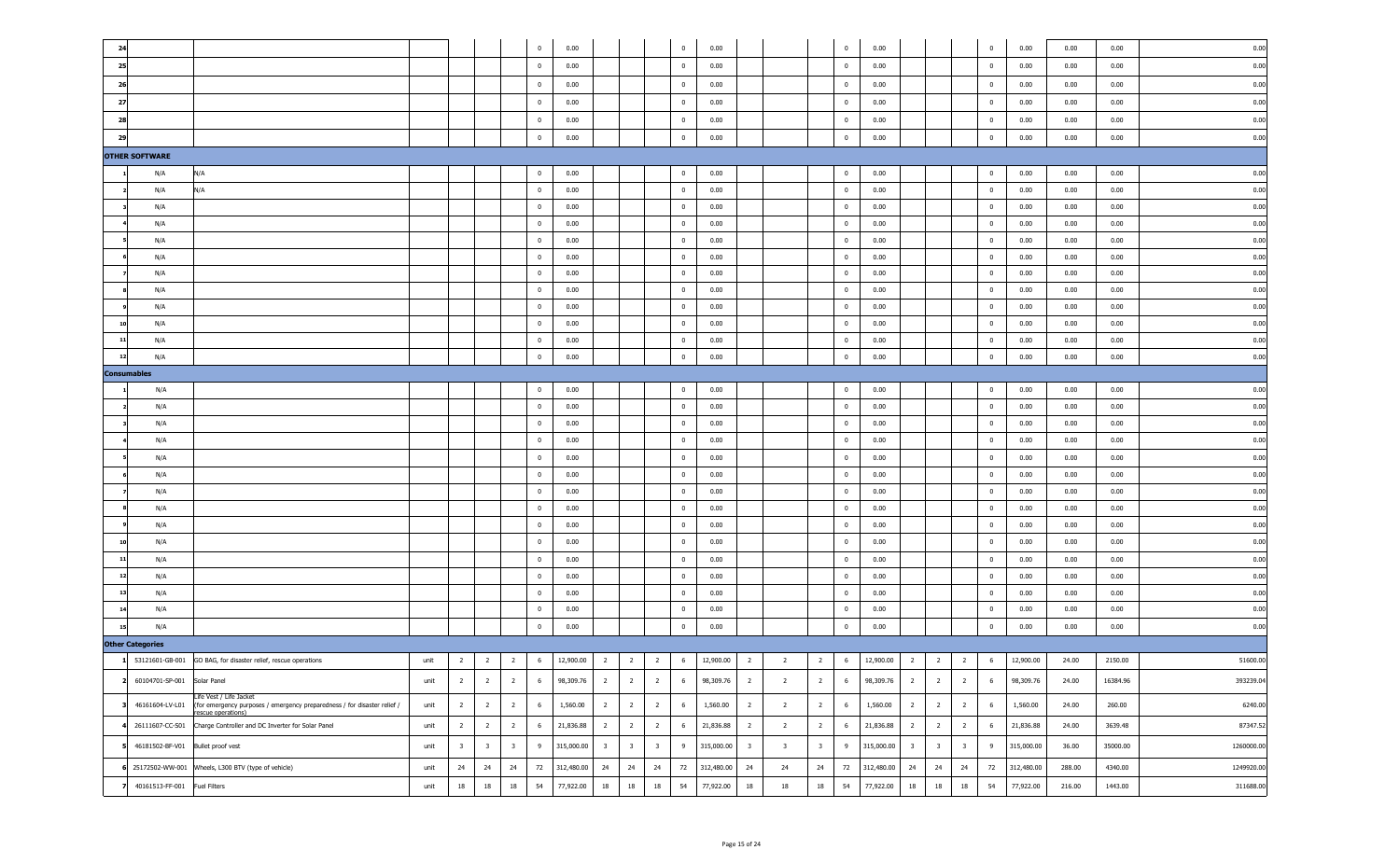|                 | 48101710-DW-F01 Drinking Water/ Fountain | unit           |                | $\mathbf{1}$            | $\mathbf{1}$            | $\overline{\mathbf{3}}$ | 157,404.00 | -1             | -1                      |                | $\overline{\mathbf{3}}$ | 157,404.00 | $\mathbf{1}$   | -1                      | $\mathbf{1}$   | $\overline{\mathbf{3}}$ | 157,404.00 | 1                       | $\mathbf{1}$                              | $\overline{\mathbf{3}}$ | 157,404.00 | 12.00  | 52468.00  | 629616.00  |
|-----------------|------------------------------------------|----------------|----------------|-------------------------|-------------------------|-------------------------|------------|----------------|-------------------------|----------------|-------------------------|------------|----------------|-------------------------|----------------|-------------------------|------------|-------------------------|-------------------------------------------|-------------------------|------------|--------|-----------|------------|
| 26111729-AB-001 | Auto Battery                             | unit           | 20             | 20                      | 20                      | 60                      | 402,000.00 | 20             | 20                      | 20             | 60                      | 402,000.00 | 20             | 20                      | 20             | 60                      | 402,000.00 | 20                      | 20<br>20                                  | 60                      | 402,000.00 | 240.00 | 6700.00   | 1608000.00 |
| 10<br>N/A       | Clutch master                            | assy           |                | 3                       | 3                       |                         | 23,850.00  |                | 3                       |                | 9                       | 23,850.00  |                | 3                       | 3              | 9                       | 23,850.00  | 3                       |                                           | 9                       | 23,850.00  | 36.00  | 2,650.00  | 95400.00   |
| N/A<br> 11      | Rubber bushing                           | pcs            | 18             | 18                      | 18                      | 54                      | 7,290.00   | 18             | 18                      | 18             | 54                      | 7,290.00   | 18             | 18                      | 18             | 54                      | 7,290.00   | 18                      | 18<br>18                                  | 54                      | 7,290.00   | 216.00 | 135.00    | 29160.0    |
| 12<br>N/A       | Tie rod end                              | assy           | $\overline{3}$ | $\overline{\mathbf{3}}$ | $\overline{\mathbf{3}}$ | 9                       | 17,820.00  | $\overline{3}$ | $\overline{\mathbf{3}}$ | 3              | 9                       | 17,820.00  | 3              | $\overline{3}$          | 3              | 9                       | 17,820.00  | 3                       | $\overline{\mathbf{3}}$<br>$\overline{3}$ | 9                       | 17,820.00  | 36.00  | 1,980.00  | 71280.0    |
| 13<br>N/A       | <b>Startic</b>                           | unit           |                |                         |                         | -9                      | 15,210.00  |                |                         |                | 9                       | 15,210.00  |                |                         |                | 9                       | 15,210.00  |                         |                                           | 9                       | 15,210.00  | 36.00  | 1,690.00  | 60840.00   |
| 14<br>N/A       | Acceletator                              | assy           |                |                         |                         | -9                      | 13,779.00  |                |                         |                | 9                       | 13,779.00  |                |                         |                | 9                       | 13,779.00  |                         |                                           | 9                       | 13,779.00  | 36.00  | 1,531.00  | 55116.00   |
| 15<br>N/A       | Solenoid Switch                          | pcs            |                | $\overline{3}$          | $\overline{\mathbf{3}}$ | -9                      | 15,255.00  |                | $\overline{3}$          |                | 9                       | 15,255.00  |                | -3                      | $\mathbf{R}$   | 9                       | 15,255.00  |                         |                                           | - 9                     | 15,255.00  | 36.00  | 1,695.00  | 61020.0    |
| 16<br>N/A       | Drag link                                | assy           | $\mathbf{R}$   | $\overline{3}$          | $\overline{\mathbf{3}}$ | -9                      | 33,219.00  | <sup>3</sup>   | $\overline{\mathbf{3}}$ |                | 9                       | 33,219.00  | -3             | -3                      | $\mathbf{R}$   | 9                       | 33,219.00  | 3                       | $\overline{\mathbf{3}}$<br>$\overline{3}$ | 9                       | 33,219.00  | 36.00  | 3,691.00  | 132876.0   |
| 17<br>N/A       | Shock absorber                           | pair           |                | $\overline{3}$          | 3                       |                         | 12,492.00  |                |                         |                | 9                       | 12,492.00  |                | ె                       |                | 9                       | 12,492.00  |                         |                                           | 9                       | 12,492.00  | 36.00  | 1,388.00  | 49968.00   |
| 18<br>N/A       | Ball joint lower L/R                     | assy           |                | $\overline{3}$          | 3                       |                         | 24,840.00  |                | 3                       |                | 9                       | 24,840.00  |                |                         |                | 9                       | 24,840.00  |                         |                                           | 9                       | 24,840.00  | 36.00  | 2,760.00  | 99360.0    |
| 19<br>N/A       | Ball joint Upper L/R                     | assy           |                | $\overline{\mathbf{z}}$ |                         |                         | 18,000.00  |                |                         |                | 9                       | 18,000.00  |                |                         |                | 9                       | 18,000.00  |                         |                                           | 9                       | 18,000.00  | 36.00  | 2,000.00  | 72000.0    |
| 20<br>N/A       | Center post assembly                     | assy           |                |                         |                         | -9                      | 17,820.00  |                |                         |                | 9                       | 17,820.00  |                |                         |                | 9                       | 17,820.00  |                         |                                           | 9                       | 17,820.00  | 36.00  | 1,980.00  | 71280.0    |
| 21<br>N/A       | Shalf link                               | unit           |                |                         |                         |                         | 9,900.00   |                |                         |                | 9                       | 9,900.00   |                |                         |                | 9                       | 9,900.00   |                         |                                           | 9                       | 9,900.00   | 36.00  | 1,100.00  | 39600.00   |
| 22<br>N/A       | Idler                                    | pcs            |                | $\overline{\mathbf{3}}$ | 3                       |                         | 16,650.00  |                | 3                       |                | 9                       | 16,650.00  | 3              | 3                       | 3              | 9                       | 16,650.00  |                         | 3                                         | 9                       | 16,650.00  | 36.00  | 1,850.00  | 66600.00   |
| 23<br>N/A       | Pitman arm assembly                      | assy           |                | $\overline{\mathbf{3}}$ | $\overline{\mathbf{3}}$ | -9                      | 7,110.00   |                | $\overline{\mathbf{3}}$ |                | 9                       | 7,110.00   | 3              | $\overline{\mathbf{3}}$ | $\overline{3}$ | 9                       | 7,110.00   |                         | 3                                         | 9                       | 7,110.00   | 36.00  | 790.00    | 28440.00   |
| 24<br>N/A       | Synthetic grease                         | pck            | 3.             | $\overline{\mathbf{3}}$ | 3                       | -9                      | 7,497.00   | <sup>3</sup>   | $\overline{\mathbf{3}}$ | -3             | 9                       | 7,497.00   | 3              | 3                       |                | 9                       | 7,497.00   | $\overline{\mathbf{3}}$ | $\overline{\mathbf{3}}$<br>$\overline{3}$ | 9                       | 7,497.00   | 36.00  | 833.00    | 29988.00   |
| 25<br>N/A       | Radiator                                 | unit           |                |                         |                         | $\overline{2}$          | 24,000.00  |                |                         |                | $\overline{2}$          | 24,000.00  |                |                         |                | $\overline{2}$          | 24,000.00  |                         |                                           | $\overline{2}$          | 24,000.00  | 8.00   | 12,000.00 | 96000.00   |
| 26<br>N/A       | Radiator hose (upper)                    | assy           |                |                         |                         | -3                      | 3,602.01   |                |                         |                | $\overline{\mathbf{3}}$ | 3,602.01   |                |                         |                | $\overline{\mathbf{3}}$ | 3,602.01   |                         |                                           | $\overline{\mathbf{3}}$ | 3,602.01   | 12.00  | 1,200.67  | 14408.0    |
| 27<br>N/A       | Radiator hose (lower)                    | assy           |                |                         |                         | $\overline{\mathbf{3}}$ | 4,248.00   |                |                         |                | $\overline{\mathbf{3}}$ | 4,248.00   |                |                         |                | $\overline{\mathbf{3}}$ | 4,248.00   |                         |                                           | $\overline{\mathbf{3}}$ | 4,248.00   | 12.00  | 1,416.00  | 16992.00   |
| 28<br>N/A       | Hose Clip                                | pcs            | $\overline{4}$ | $\overline{4}$          | $\overline{4}$          | 12                      | 3,600.00   | $\overline{4}$ | 4                       | $\overline{4}$ | $12\,$                  | 3,600.00   | $\overline{4}$ | $\overline{4}$          | $\overline{4}$ | $12\,$                  | 3,600.00   | $\overline{4}$          | $\overline{4}$<br>$\overline{4}$          | 12                      | 3,600.00   | 48.00  | 300.00    | 14400.00   |
| 29<br>N/A       | Piston ring                              | set            |                |                         | $\mathbf{1}$            | $\overline{\mathbf{3}}$ | 9,000.00   |                |                         |                | $\overline{\mathbf{3}}$ | 9,000.00   |                |                         |                | $\overline{\mathbf{3}}$ | 9,000.00   |                         |                                           | $\overline{\mathbf{3}}$ | 9,000.00   | 12.00  | 3,000.00  | 36000.00   |
| 30<br>N/A       | Connecting rod bearing                   | $\mathsf{set}$ |                | <sup>1</sup>            | $\mathbf{1}$            | -3                      | 7,650.00   |                |                         |                | $\overline{\mathbf{3}}$ | 7,650.00   |                | -1                      |                | $\overline{\mathbf{3}}$ | 7,650.00   |                         |                                           | 3                       | 7,650.00   | 12.00  | 2,550.00  | 30600.0    |
| 31<br>N/A       | connecting rod assembly                  | assy           |                |                         |                         | $\overline{\mathbf{3}}$ | 11,100.00  |                |                         |                | $\overline{\mathbf{3}}$ | 11,100.00  |                |                         |                | $\overline{\mathbf{3}}$ | 11,100.00  |                         |                                           | $\overline{\mathbf{3}}$ | 11,100.00  | 12.00  | 3,700.00  | 44400.00   |
| N/A<br>32       | Main bearing                             | set            |                |                         |                         | $\overline{\mathbf{3}}$ | 9,777.00   |                |                         |                | $\overline{\mathbf{3}}$ | 9,777.00   |                |                         |                | $\overline{\mathbf{3}}$ | 9,777.00   |                         |                                           | $\overline{\mathbf{3}}$ | 9,777.00   | 12.00  | 3,259.00  | 39108.00   |
| 33<br>N/A       | Cam shaff bearing                        | set            |                |                         |                         |                         | 2,850.00   |                |                         |                | $\overline{\mathbf{3}}$ | 2,850.00   |                |                         |                | 3                       | 2,850.00   |                         |                                           | 3                       | 2,850.00   | 12.00  | 950.00    | 11400.0    |
| 34<br>N/A       | Overhauling gasket (6m)                  | set            |                |                         |                         |                         | 25,500.00  |                |                         |                | $\overline{\mathbf{3}}$ | 25,500.00  |                |                         |                | $\overline{\mathbf{3}}$ | 25,500.00  |                         |                                           | 3                       | 25,500.00  | 12.00  | 8,500.00  | 102000.0   |
| N/A<br>35       | Thrust washer                            | pc             | $\overline{2}$ | $\overline{2}$          | $\overline{2}$          | -6                      | 3,360.00   | $\overline{2}$ | $\overline{2}$          | $\overline{2}$ | 6                       | 3,360.00   | $\overline{2}$ | $\overline{2}$          | $\overline{2}$ | 6                       | 3,360.00   | $\overline{2}$          | $\overline{2}$<br>$\overline{2}$          | 6                       | 3,360.00   | 24.00  | 560.00    | 13440.00   |
| 36<br>N/A       |                                          | pcs            | $\overline{2}$ | $\overline{2}$          | $\overline{2}$          | 6                       | 3,360.00   | $\overline{2}$ | $\overline{z}$          |                | 6                       | 3,360.00   | $\overline{z}$ | $\overline{2}$          | $\overline{z}$ | 6                       | 3,360.00   | $\overline{2}$          | $\overline{2}$                            | 6                       | 3,360.00   | 24.00  |           | 13440.00   |
| N/A<br>-37      | Alternator belt                          | pcs            |                |                         |                         | 6                       | 2,340.00   |                |                         |                | 6                       | 2,340.00   |                |                         |                | 6                       | 2,340.00   |                         |                                           | 6                       | 2,340.00   | 24.00  | 560.00    | 9360.00    |
|                 | Oil filter                               |                | $\overline{2}$ | $\overline{2}$          | $\overline{2}$          |                         |            | $\overline{2}$ | $\overline{2}$          | $\overline{z}$ |                         |            | $\overline{2}$ | $\overline{2}$          | $\overline{2}$ |                         |            | 2                       | $\overline{2}$<br>$\overline{2}$          |                         |            |        | 390.00    |            |
| N/A<br>38       | Silicone oil                             | liter          |                | $\overline{z}$          |                         | 6                       | 1,560.00   |                | $\overline{2}$          |                | 6                       | 1,560.00   |                |                         |                | 6                       | 1,560.00   |                         |                                           | 6                       | 1,560.00   | 24.00  | 260.00    | 6240.00    |
| N/A<br>39       | Crankshaff, grinding & setting           | lot            |                |                         |                         |                         | 5,100.00   |                |                         |                | 6                       | 5,100.00   |                |                         |                | 6                       | 5,100.00   |                         |                                           | 6                       | 5,100.00   | 24.00  | 850.00    | 20400.00   |
| 40<br>N/A       | Clutch Master                            | set            |                | $\overline{2}$          |                         | 6                       | 17,040.00  | $\overline{2}$ | $\overline{z}$          |                | 6                       | 17,040.00  |                |                         |                | 6                       | 17,040.00  | $\overline{2}$          | $\overline{2}$                            | 6                       | 17,040.00  | 24.00  | 2,840.00  | 68160.00   |
| 41<br>N/A       |                                          |                |                | $\overline{2}$          | $\overline{z}$          | 6                       | 8,100.00   |                |                         |                | 6                       | 8,100.00   |                |                         |                | 6                       | 8,100.00   |                         | $\overline{2}$                            | 6                       | 8,100.00   | 24.00  |           | 32400.00   |
| 42<br>N/A       | Muffler                                  | pcs            |                |                         |                         | 6                       | 23,160.00  | $\overline{2}$ | $\overline{2}$          |                | 6                       | 23,160.00  |                | $\overline{2}$          |                | 6                       | 23,160.00  | 2                       |                                           | 6                       | 23,160.00  | 24.00  | 1,350.00  | 92640.00   |
|                 | Alternator                               |                | $\overline{2}$ | $\overline{2}$          | $\overline{2}$          |                         |            | $\overline{2}$ | $\overline{2}$          | $\overline{2}$ |                         |            | $\overline{2}$ | $\overline{2}$          | $\overline{2}$ |                         |            | $\overline{2}$          | $\overline{2}$<br>$\overline{2}$          |                         |            |        | 3,860.00  |            |
| 43<br>N/A       | Glow plug                                | pcs            | $\overline{2}$ | $\overline{2}$          | $\overline{2}$          | 6                       | 2,100.00   | $\overline{2}$ | $\overline{2}$          | $\overline{2}$ | 6                       | 2,100.00   | $\overline{z}$ | $\overline{2}$          | $\overline{2}$ | 6                       | 2,100.00   | $\overline{2}$          | $\overline{2}$<br>$\overline{2}$          | 6                       | 2,100.00   | 24.00  | 350.00    | 8400.00    |
| 44<br>N/A       | Ignition switch                          | assy           |                | $\overline{z}$          | $\overline{2}$          | 6                       | 6,300.00   |                | $\overline{z}$          |                | 6                       | 6,300.00   |                | $\overline{2}$          |                | 6                       | 6,300.00   |                         |                                           | 6                       | 6,300.00   | 24.00  | 1,050.00  | 25200.00   |
| 45<br>N/A       | Horn                                     | unit           |                |                         |                         | 6                       | 5,280.00   |                |                         |                | 6                       | 5,280.00   |                |                         |                | 6                       | 5,280.00   |                         |                                           | 6                       | 5,280.00   | 24.00  | 880.00    | 21120.00   |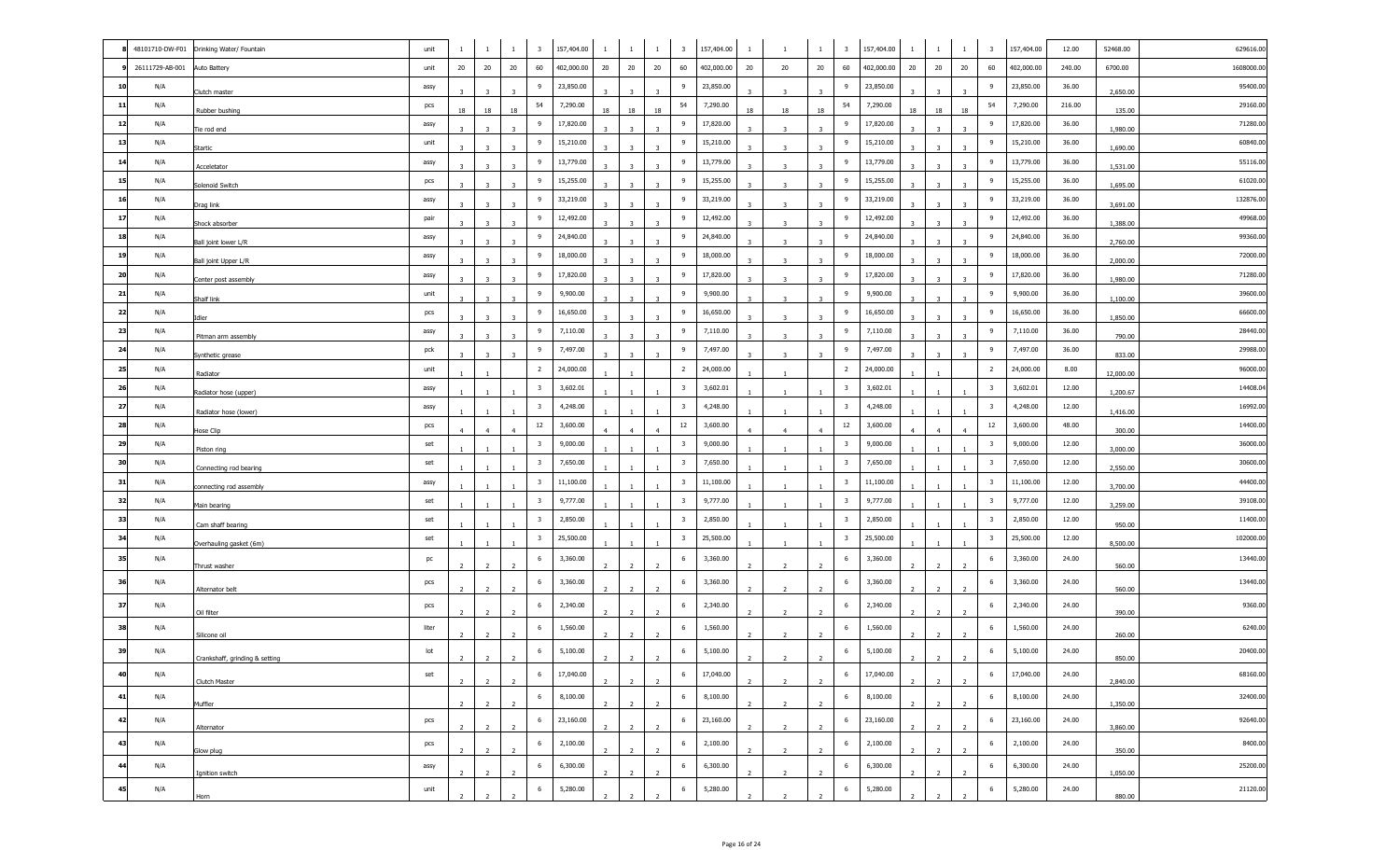|    | N/A                      | Headlight                                    | unit |                | $\overline{2}$ | $\overline{2}$ | 6                       | 8,400.00     | $\overline{2}$ | 2              | $\overline{z}$ | 6                       | 8,400.00        |                |                |                | 6                       | 8,400.00        |                  | $\overline{2}$                   | 6                       | 8,400.00        | 24.00      | 1,400.00  | 33600.00   |
|----|--------------------------|----------------------------------------------|------|----------------|----------------|----------------|-------------------------|--------------|----------------|----------------|----------------|-------------------------|-----------------|----------------|----------------|----------------|-------------------------|-----------------|------------------|----------------------------------|-------------------------|-----------------|------------|-----------|------------|
| 47 | N/A                      | Flexible connector                           | pcs  |                | $\overline{ }$ |                | 6                       | 3,600.00     |                |                |                | 6                       | 3,600.00        |                |                |                | 6                       | 3,600.00        |                  |                                  | 6                       | 3,600.00        | 24.00      | 600.00    | 14400.00   |
| 48 | N/A                      | Hydrovac                                     | unit | $\overline{2}$ | $\overline{2}$ | $\overline{z}$ | 6                       | 46,284.00    | $\overline{2}$ | $\overline{2}$ | $\overline{z}$ | 6                       | 46,284.00       |                |                |                | 6                       | 46,284.00       |                  | $\overline{2}$                   | 6                       | 46,284.00       | 24.00      | 7,714.00  | 185136.00  |
| 49 | N/A                      | Brake Master kit                             | set  | $\overline{2}$ | $\overline{2}$ | $\overline{2}$ | 6                       | 17,340.00    | $\overline{2}$ | $\overline{2}$ | $\overline{z}$ | 6                       | 17,340.00       |                | $\overline{2}$ | $\overline{z}$ | 6                       | 17,340.00       |                  | $\overline{2}$                   | 6                       | 17,340.00       | 24.00      | 2,890.00  | 69360.00   |
| 50 | N/A                      | Rubber suspension bushing                    | pcs  |                | $\overline{2}$ | $\overline{2}$ | 6                       | 492.00       |                | $\overline{2}$ | $\overline{2}$ | 6                       | 492.00          |                |                | $\overline{2}$ | 6                       | 492.00          |                  | $\overline{2}$                   | 6                       | 492.00          | 24.00      | 82.00     | 1968.00    |
| 51 | N/A                      | Press plate assembly                         | assy |                |                |                | 6                       | 41,256.00    |                |                |                | 6                       | 41,256.00       |                |                |                | 6                       | 41,256.00       |                  |                                  | -6                      | 41,256.00       | 24.00      | 6,876.00  | 165024.00  |
| 52 | N/A                      | Clutch disc assembly                         | assy |                |                |                | 6                       | 32,082.00    |                |                |                | 6                       | 32,082.00       |                |                |                | 6                       | 32,082.00       |                  |                                  | 6                       | 32,082.00       | 24.00      | 5,347.00  | 128328.00  |
| 53 | N/A                      | Brake shoe bonding                           | unit |                | $\overline{2}$ |                | 6                       | 2,100.00     |                |                |                | 6                       | 2,100.00        |                |                |                | 6                       | 2,100.00        |                  |                                  | 6                       | 2,100.00        | 24.00      | 350.00    | 8400.00    |
| 54 | N/A                      | Hold down kit                                | set  |                | $\overline{2}$ | $\overline{2}$ | 6                       | 552.00       |                | $\overline{2}$ |                | 6                       | 552.00          |                |                | $\overline{2}$ | 6                       | 552.00          |                  | $\overline{2}$                   | 6                       | 552.00          | 24.00      | 92.00     | 2208.00    |
| 55 | N/A                      | Clutch release cylinder                      | unit | $\overline{2}$ | $\overline{2}$ | $\overline{2}$ | 6                       | 5,250.00     | $\overline{2}$ | $\overline{2}$ | $\overline{z}$ | 6                       | 5,250.00        |                | $\overline{2}$ | $\overline{z}$ | 6                       | 5,250.00        |                  | $\overline{2}$<br>$\overline{2}$ | -6                      | 5,250.00        | 24.00      | 875.00    | 21000.00   |
| 56 | N/A                      | Windshield assembly (including installation) | set  | 2              | $\overline{2}$ | $\overline{2}$ | 6                       | 105,696.00   | $\overline{2}$ | $\overline{2}$ | $\overline{2}$ | 6                       | 105,696.00      | $\overline{2}$ | $\overline{2}$ | $\overline{2}$ | -6                      | 105,696.00      | $\overline{2}$   | $\overline{2}$<br>$\overline{2}$ | -6                      | 105,696.00      | 24.00      | 17,616.00 | 422784.00  |
| 57 | N/A                      | Handbrake lining                             | pcs  | $7^{\circ}$    | $\overline{7}$ |                | 21                      | 1,596.00     | $\overline{7}$ | $\overline{7}$ |                | 21                      | 1,596.00        |                | $\overline{7}$ |                | 21                      | 1,596.00        |                  | $\overline{7}$                   | 21                      | 1,596.00        | 84.00      | 76.00     | 6384.00    |
| 58 | N/A                      | Brake shoe                                   | pcs  |                | 8              |                | 24                      | 9,000.00     |                |                |                | 24                      | 9,000.00        |                |                |                | 24                      | 9,000.00        |                  | $\mathbf{R}$                     | 24                      | 9,000.00        | 96.00      | 375.00    | 36000.00   |
| 59 | N/A                      | Rubber cap #11428                            | pcs  | 14             | 14             | 14             | 42                      | 3,570.00     | 14             | 14             | 14             | 42                      | 3,570.00        | 14             | 14             | 14             | 42                      | 3,570.00        | 14               | 14<br>$14\,$                     | 42                      | 3,570.00        | 168.00     | 85.00     | 14280.00   |
| 60 | N/A                      | Rubber cap                                   | pcs  | 14             | 14             | 14             | 42                      | 2,520.00     | 14             | 14             | 14             | 42                      | 2,520.00        | 14             | 14             | 14             | 42                      | 2,520.00        | 14 <sup>14</sup> | 14<br>14                         | 42                      | 2,520.00        | 168.00     | 60.00     | 10080.00   |
| 61 | N/A                      | Signal light                                 | assy |                |                |                | $\overline{\mathbf{3}}$ | 2,340.00     |                |                |                | $\overline{\mathbf{3}}$ | 2,340.00        |                |                |                | $\overline{\mathbf{3}}$ | 2,340.00        |                  |                                  | $\overline{\mathbf{3}}$ | 2,340.00        | 12.00      | 780.00    | 9360.00    |
| 62 | N/A                      | Wiper                                        | set  |                |                |                | $\overline{\mathbf{3}}$ | 4,800.00     |                |                |                | $\overline{\mathbf{3}}$ | 4,800.00        |                |                |                | $\overline{\mathbf{3}}$ | 4,800.00        |                  |                                  | $\overline{\mathbf{3}}$ | 4,800.00        | 12.00      | 1,600.00  | 19200.00   |
| 63 | N/A                      | Door pad                                     | unit |                |                |                | $\overline{\mathbf{3}}$ | 2,640.00     |                |                |                | $\overline{\mathbf{3}}$ | 2,640.00        |                |                |                | $\overline{\mathbf{3}}$ | 2,640.00        |                  |                                  | $\overline{\mathbf{3}}$ | 2,640.00        | 12.00      | 880.00    | 10560.00   |
| 64 | N/A                      | Deisel                                       | its  | 10000          |                | 10000 10000    | 30000                   | 1,350,000.00 |                | 10000 10000    | 10000          | 30000                   | 1,350,000.00    | 10000          | 10000          | 10000          | 30000                   | 1,350,000.0     |                  | 10000 10000 10000                | 30000                   | ,350,000.00     | 120,000.00 | 45.00     | 5400000.00 |
| 65 | N/A                      | Engine Oil                                   | gals | 20             | 20             | 20             | 60                      | 33,360.00    | 20             | 20             | 20             | 60                      | 33,360.00       | 20             | 20             | 20             | 60                      | 33,360.00       | 20               | 20<br>20                         | 60                      | 33,360.00       | 240.00     | 556.00    | 133440.00  |
|    | N/A                      | brake Fluid                                  | qrts | 20             | 20             | 20             | 60                      | 14,760.00    | 20             | 20             | 20             | 60                      | 14,760.00       | 20             | 20             | 20             | 60                      | 14,760.00       | 20               | 20<br>20                         | 60                      | 14,760.00       | 240.00     | 246.00    | 59040.00   |
|    | <b>MEDICINE SUPPLIES</b> |                                              |      |                |                |                |                         |              |                |                |                |                         |                 |                |                |                |                         |                 |                  |                                  |                         |                 |            |           |            |
|    | N/A                      | AMOXICILLIN 50mg                             | bxs  | 1200           | 1200           | 1200           | 3600                    | 642,600.00   | 1200           | 1200           | 1200           | 3600                    | 642,600.00      | 1200           | 1200           | 1200           | 3600                    | 642,600.00      | 1200             | 1200<br>1200                     | 3600                    | 642,600.00      | 14,400.00  | 178.50    | 2570400.00 |
|    | N/A                      | ANTIHISTHAMINE                               | bxs  | 120            | 120            | 120            | 360                     | 121,500.00   | 120            | 120            | 120            | 360                     | 121,500.00      | 120            | 120            | 120            | 360                     | 121,500.00      | 120              | 120<br>120                       | 360                     | 121,500.00      | 1,440.00   | 337.50    | 486000.00  |
|    | N/A                      | ASCOF FORTE LAGUNDI TABLET 600mgs            | bxs  | 1200           | 1200           | 1200           | 3600                    | 914,400.00   |                | 1200 1200      | 1200           | 3600                    | 914,400.00      | 1200           | 1200           | 1200           | 3600                    | 914,400.00      | 1200 1200        | 1200                             | 3600                    | 914,400.00      | 14,400.00  | 254.00    | 3657600.00 |
|    | N/A                      | ASCORBIC ACID                                | bxs  | 3000           | 3000           | 3000           | 9000                    | ,080,000.00  | 3000           | 3000           | 3000           | 9000                    | 1,080,000.00    | 3000           | 3000           | 3000           | 9000                    | 1,080,000.00    | 3000             | 3000<br>3000                     | 9000                    | ,080,000.00     | 36,000.00  | 120.00    | 4320000.00 |
|    | N/A                      | <b>BAN AID</b>                               | bxs  | 50             | 50             | 50             | 150                     | 9,450.00     | 50             | 50             | 50             | 150                     | 9,450.00        | 50             | 50             | 50             | 150                     | 9,450.00        | 50               | 50<br>50                         | 150                     | 9,450.00        | 600.00     | 63.00     | 37800.00   |
|    | N/A                      | BETADINE SOLUTION 30ml                       | btls | 100            | 100            | 100            | 300                     | 11,400.00    | 100            | 100            | 100            | 300                     | 11,400.00       | 100            | 100            | 100            | 300                     | 11,400.00       | 100              | 100<br>100                       | 300                     | 11,400.00       | 1,200.00   | 38.00     | 45600.00   |
|    | N/A                      | CARBOCISTEINE                                | bxs  | 500            | 500            | 500            | 1500                    | 292,500.00   | 500            | 500            | 500            |                         | 1500 292,500.00 | 500            | 500            | 500            |                         | 1500 292,500.00 | 500              | 500<br>500                       |                         | 1500 292,500.00 | 6,000.00   | 195.00    | 1170000.00 |
|    | N/A                      | CEFALEXIN 500mg capsule                      | bxs  | 1200           |                | 1200 1200      | 3600                    | 1,242,000.00 |                | 1200 1200      | 1200           | 3600                    | 1,242,000.00    | 1200           | 1200           | 1200           | 3600                    | 1,242,000.00    | 1200 1200        | 1200                             | 3600                    | 1,242,000.00    | 14,400.00  | 345.00    | 4968000.00 |
|    | N/A                      | CIPROPLOXACIN 500mgs (50caps/box)            | bxs  | 120            | 120            | 120            | 360                     | 99,000.00    | 120            | 120            | 120            | 360                     | 99,000.00       | 120            | 120            | 120            | 360                     | 99,000.00       | 120              | 120<br>120                       | 360                     | 99,000.00       | 1,440.00   | 275.00    | 396000.00  |
| 10 | N/A                      | CLOXACILLIN 500mgs capsule                   | bxs  | 100            | 100            | 100            | 300                     | 126,000.00   | 100            | 100            | 100            | 300                     | 126,000.00      | 100            | 100            | 100            | 300                     | 126,000.00      | 100              | 100<br>100                       | 300                     | 126,000.00      | 1,200.00   | 420.00    | 504000.00  |
| 11 | N/A                      | COTRIMOXAZOLE 800mg                          | bxs  | 200            | 200            | 200            | 600                     | 135,000.00   |                | 200 200        | 200            | 600                     | 135,000.00      | 200            | 200            | 200            | 600                     | 135,000.00      | 200              | 200<br>200                       | 600                     | 135,000.00      | 2,400.00   | 225.00    | 540000.00  |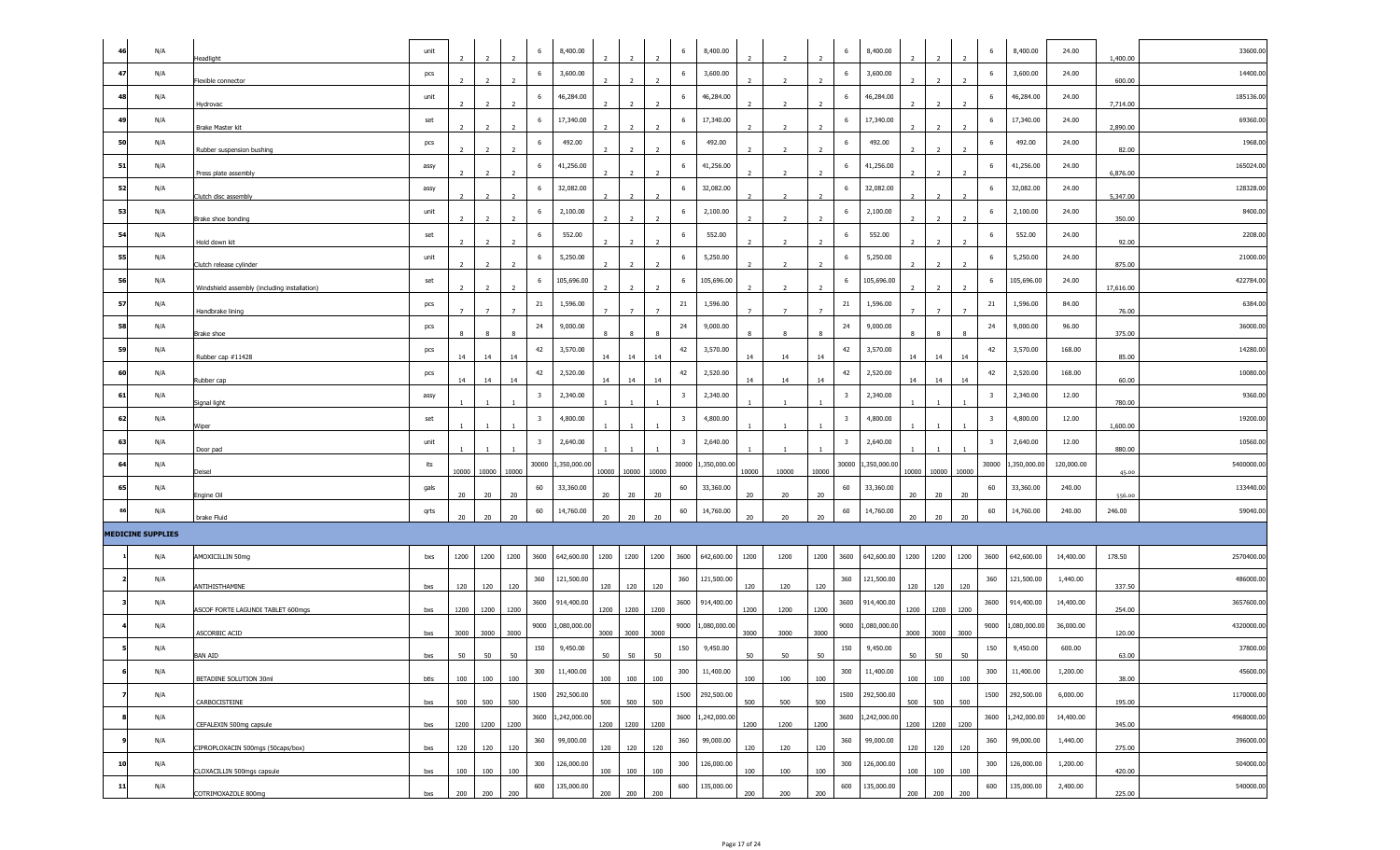| 12  | N/A                            | COTTON                                   | packs | 80             | 80              | 80             | 240                     | 7,680.00   | 80              | $80\,$         | 80             | 240                     | 7,680.00   | 80           | 80             | 80             | 240                     | 7,680.00   |      | 80             | 80             | 240                     | 7,680.00   | 960.00    | 32.00    | 30720.00   |
|-----|--------------------------------|------------------------------------------|-------|----------------|-----------------|----------------|-------------------------|------------|-----------------|----------------|----------------|-------------------------|------------|--------------|----------------|----------------|-------------------------|------------|------|----------------|----------------|-------------------------|------------|-----------|----------|------------|
| 13  | N/A                            | DICLOFENAC tablet 50mg                   | bxs   | 120            | 120             | 120            | 360                     | 71,100.00  | 120             | 120            | 120            | 360                     | 71,100.00  | 120          | 120            | 120            | 360                     | 71,100.00  | 120  | 120            | 120            | 360                     | 71,100.00  | 1,440.00  | 197.50   | 284400.00  |
| 14  | N/A                            | DICYCLOVERINE HCL 10mgs                  | bxs   | 80             | 80              | 80             | 240                     | 52,800.00  | 80              | 80             | 80             | 240                     | 52,800.00  | 80           | 80             | 80             | 240                     | 52,800.00  | 80   | 80             | 80             | 240                     | 52,800.00  | 960.00    | 220.00   | 211200.00  |
| 15  | N/A                            | <b>FERROUS SULFATE</b>                   | bxs   | 50             | 50              | 50             | 150                     | 10,200.00  | 50              | 50             | 50             | 150                     | 10,200.00  | 50           | 50             | 50             | 150                     | 10,200.00  | 50   | 50             | 50             | 150                     | 10,200.00  | 600.00    | 68.00    | 40800.00   |
| -16 | N/A                            | FLUOCINONIDE CREAM                       | tubes | 1500           | 1500            | 1500           | 4500                    | 56,250.00  | 1500            | 1500           | 1500           | 4500                    | 56,250.00  | 1500         | 1500           | 1500           | 4500                    | 56,250.00  |      | 1500 1500      | 1500           | 4500                    | 56,250.00  | 18,000.00 | 12.50    | 225000.00  |
| -17 | N/A                            | <b>GAUZE (OS) NONESTERILE</b>            | packs | 30             | 30 <sub>o</sub> | 30             | 90                      | 8,464.50   | 30 <sub>o</sub> | 30             | 30             | 90                      | 8,464.50   | 30           | 30             | 30             | 90                      | 8,464.50   | 30   | 30             | 30             | 90                      | 8,464.50   | 360.00    | 94.05    | 33858.00   |
| 18  | N/A                            | GEL-MALICID tab 200/100mgs               | bxs   | 120            | 40              | 40             | 200                     | 33,600.00  | 120             | 40             | 40             | 200                     | 33,600.00  | 120          | 40             | 40             | 200                     | 33,600.00  | 120  | 40             | 40             | 200                     | 33,600.00  | 800.00    | 168.00   | 134400.00  |
| -19 | N/A                            | BUFROFEN 400mgs                          | bxs   | 80             | 80              | 80             | 240                     | 42,000.00  | 80              | 80             | 80             | 240                     | 42,000.00  | 80           | 80             | 80             | 240                     | 42,000.00  | 80   | 80             | 80             | 240                     | 42,000.00  | 960.00    | 175.00   | 168000.00  |
| 20  | N/A                            | LOPERAMIDE 2mgs                          | bxs   | 300            | 300             | 300            | 900                     | 90,000.00  | 300             | 300            | 300            | 900                     | 90,000.00  | 300          | 300            | 300            | 900                     | 90,000.00  | 300  | 300            | 300            | 900                     | 90,000.00  | 3,600.00  | 100.00   | 360000.00  |
| 21  | N/A                            | MEFENAMIC ACID 500mg                     | bxs   | 500            | 500             | 500            | 1500                    | 258,000.00 | 500             | 500            | 500            | 1500                    | 258,000.00 | 500          | 500            | 500            | 1500                    | 258,000.00 | 500  | 500            | 500            | 1500                    | 258,000.00 | 6,000.00  | 172.00   | 1032000.00 |
| 22  | N/A                            | METROPROLOL TARTRATE 100mgs (Neobloc)    | bxs   | 60             | 60              | 60             | 180                     | 106,200.00 | 60              | 60             | 60             | 180                     | 106,200.00 | 60           | 60             | 60             | 180                     | 106,200.00 | 60   | 60             | 60             | 180                     | 106,200.00 | 720.00    | 590.00   | 424800.00  |
| 23  | N/A                            | METRONIDAZOLE tabs 500mgs                | bxs   | 70             | 70              | 70             | 210                     | 46,200.00  | 70              | 70             | 70             | 210                     | 46,200.00  | 70           | 70             | 70             | 210                     | 46,200.00  | 70   | 70             | 70             | 210                     | 46,200.00  | 840.00    | 220.00   | 184800.00  |
| 24  | N/A                            | MICROPORE 1" (hypoallergenic plaster)    | bxs   | 50             | 50              | 50             | 150                     | 33,600.00  | 50              | 50             | 50             | 150                     | 33,600.00  | 50           | 50             | 50             | 150                     | 33,600.00  | 50   | 50             | 50             | 150                     | 33,600.00  | 600.00    | 224.00   | 134400.00  |
| 25  | N/A                            | MULTI-VITAMINS + IRON                    | bxs   | 2000           | 2000            | 2000           | 6000                    | 840,000.00 | 2000            | 2000           | 2000           | 6000                    | 840,000.00 | 2000         | 2000           | 2000           | 6000                    | 840,000.00 | 2000 | 2000           | 2000           | 6000                    | 840,000.00 | 24,000.00 | 140.00   | 3360000.0  |
| 26  | N/A                            | NIFEDIPINE 5mg                           | bxs   | 80             | 80              | 80             | 240                     | 288,000.00 | 80              | 80             | 80             | 240                     | 288,000.00 | 80           | 80             | 80             | 240                     | 288,000.00 | 80   | 80             | 80             | 240                     | 288,000.00 | 960.00    | 1,200.00 | 1152000.00 |
| 27  | N/A                            | PARACETAMOL                              | bxs   | 2000           | 200             | 2000           | 4200                    | 285,600.00 | 2000            | 200            | 2000           | 4200                    | 285,600.00 | 2000         | 200            | 2000           | 4200                    | 285,600.00 | 2000 | 200            | 2000           | 4200                    | 285,600.00 | 16,800.00 | 68.00    | 1142400.00 |
| 28  | N/A                            | REVITAPLEX                               | bxs   | 100            | 100             | 100            | 300                     | 26,100.00  | 100             | 100            | 100            | 300                     | 26,100.00  | 100          | 100            | 100            | 300                     | 26,100.00  | 100  | 100            | 100            | 300                     | 26,100.00  | 1,200.00  | 87.00    | 104400.00  |
| 29  | N/A                            | SALBUTAMOL/AEROVENT (nebule)             | bxs   | 100            | 100             | 100            | 300                     | 140,400.00 | 100             | 100            | 100            | 300                     | 140,400.00 | 100          | 100            | 100            | 300                     | 140,400.00 | 100  | 100            | 100            | 300                     | 140,400.00 | 1,200.00  | 468.00   | 561600.00  |
| 30  | N/A                            | SYMDEX-D tab                             | bxs   | 1300           | 1300            | 1300           | 3900                    | 737,100.00 | 1300            | 1300           | 1300           | 3900                    | 737,100.00 | 1300         | 1300           | 1300           | 3900                    | 737,100.00 | 1300 | 1300           | 1300           | 3900                    | 737,100.00 | 15,600.00 | 189.00   | 2948400.00 |
| 31  | N/A                            | TOPICAINE BENZOCANE 360                  | btls  | 50             | 50              | 50             | 150                     | 30,000.00  | 50              | 50             | 50             | 150                     | 30,000.00  | 50           | 50             | 50             | 150                     | 30,000.00  | 50   | 50             | 50             | 150                     | 30,000.00  | 600.00    | 200.00   | 120000.00  |
|     | N/A                            | VENTOLIN NEBULE 25mg                     | neb   | 350            | 350             | 350            | 1050                    | 258,300.00 | 350             | 350            | 350            | 1050                    | 258,300.00 | 350          | 350            | 350            | 1050                    | 258,300.00 | 350  | 350            | 350            | 1050                    | 258,300.00 | 4,200.00  | 246.00   | 1033200.00 |
|     | DENTAL SUPPLIES AND EQUIPMENTS |                                          |       |                |                 |                |                         |            |                 |                |                |                         |            |              |                |                |                         |            |      |                |                |                         |            |           |          |            |
|     | N/A                            | LED PROLUX-PEN TYPE                      | unit  | -1             | $\overline{1}$  | $\overline{2}$ | $\overline{4}$          | 23,600.00  | $\overline{1}$  | $\mathbf{1}$   | $\overline{2}$ | $\overline{4}$          | 23,600.00  | $\mathbf{1}$ |                | $\overline{2}$ | $\overline{4}$          | 23,600.00  | -1   | $\mathbf{1}$   | $\overline{2}$ | $\overline{4}$          | 23,600.00  | 16.00     | 5900.00  | 94400.00   |
|     | N/A                            | SCALER NEXUS 009 (PL-009F dental scaler) | unit  |                | $\mathbf 0$     |                | $\overline{2}$          | 17,800.00  |                 | $\mathbf 0$    |                | $\overline{2}$          | 17,800.00  |              | $\Omega$       |                | $\overline{2}$          | 17,800.00  |      | $\mathbf 0$    |                | $\overline{2}$          | 17,800.00  | 8.00      | 8,900.00 | 71200.00   |
|     | N/A                            | <b>GIC VITROCEM</b>                      | set   | $\Omega$       |                 |                | -1                      | 500.00     |                 |                | $\Omega$       | <sup>1</sup>            | 500.00     |              |                | $\Omega$       | -1                      | 500.00     |      |                |                | -1                      | 500.00     | 4.00      | 500.00   | 2000.00    |
|     | N/A                            | SUTURING NEEDLES (12's)                  | packs |                |                 |                | 3                       | 300.00     |                 |                |                | $\overline{\mathbf{3}}$ | 300.00     |              |                |                | $\overline{\mathbf{3}}$ | 300.00     |      |                |                | 3                       | 300.00     | 12.00     | 100.00   | 1200.00    |
|     | N/A                            | SUTURING THREAD 2.0                      | roll  |                |                 |                | 6                       | 180.00     |                 |                |                | 6                       | 180.00     |              |                |                | -6                      | 180.00     |      |                |                |                         | 180.00     | 24.00     | 30.00    | 720.00     |
|     | N/A                            | SUTURING THREAD 3.0                      | roll  | $\overline{2}$ | $\overline{2}$  | $\overline{2}$ | 6                       | 180.00     | $\overline{2}$  | $\overline{2}$ | $\overline{2}$ | 6                       | 180.00     | 2            | $\overline{2}$ |                | 6                       | 180.00     |      | $\overline{2}$ | $\overline{2}$ | 6                       | 180.00     | 24.00     | 30.00    | 720.00     |
|     | N/A                            | ALLIS FORCEPS                            | pcs   | 20             | 20              | 20             | 60                      | 9,000.00   | 20              | 20             | 20             | 60                      | 9,000.00   | 20           | 20             | 20             | 60                      | 9,000.00   | 20   | 20             | 20             | 60                      | 9,000.00   | 240.00    | 150.00   | 36000.00   |
|     | N/A                            | <b>BLADE HOLDER</b>                      | pcs   | 20             | 20              | 20             | 60                      | 1,500.00   | 20              | 20             | 20             | 60                      | 1,500.00   | 20           | 20             | 20             | 60                      | 1,500.00   | 20   | 20             | 20             | 60                      | 1,500.00   | 240.00    | 25.00    | 6000.00    |
|     | N/A                            | BONE CHISEL                              | pcs   | 20             | 20              | 20             | 60                      | 12,000.00  | 20              | 20             | 20             | 60                      | 12,000.00  | 20           | 20             | 20             | 60                      | 12,000.00  | 20   | 20             | 20             | 60                      | 12,000.00  | 240.00    | 200.00   | 48000.00   |
| 10  | N/A                            | Bone Pile                                | pcs   | 20             | 20              | 20             | 60                      | 9,000.00   | 20              | 20             | 20             | 60                      | 9,000.00   | 20           | 20             | 20             | 60                      | 9,000.00   | 20   | 20             | 20             | 60                      | 9,000.00   | 240.00    | 150.00   | 36000.00   |
| 11  | N/A                            | CROSS BAR ELEVATOR (right)               | pcs   |                |                 |                | $\overline{\mathbf{3}}$ | 825.00     |                 |                |                | $\overline{\mathbf{3}}$ | 825.00     |              |                |                | $\overline{\mathbf{3}}$ | 825.00     |      |                |                | $\overline{\mathbf{3}}$ | 825.00     | 12.00     | 275.00   | 3300.00    |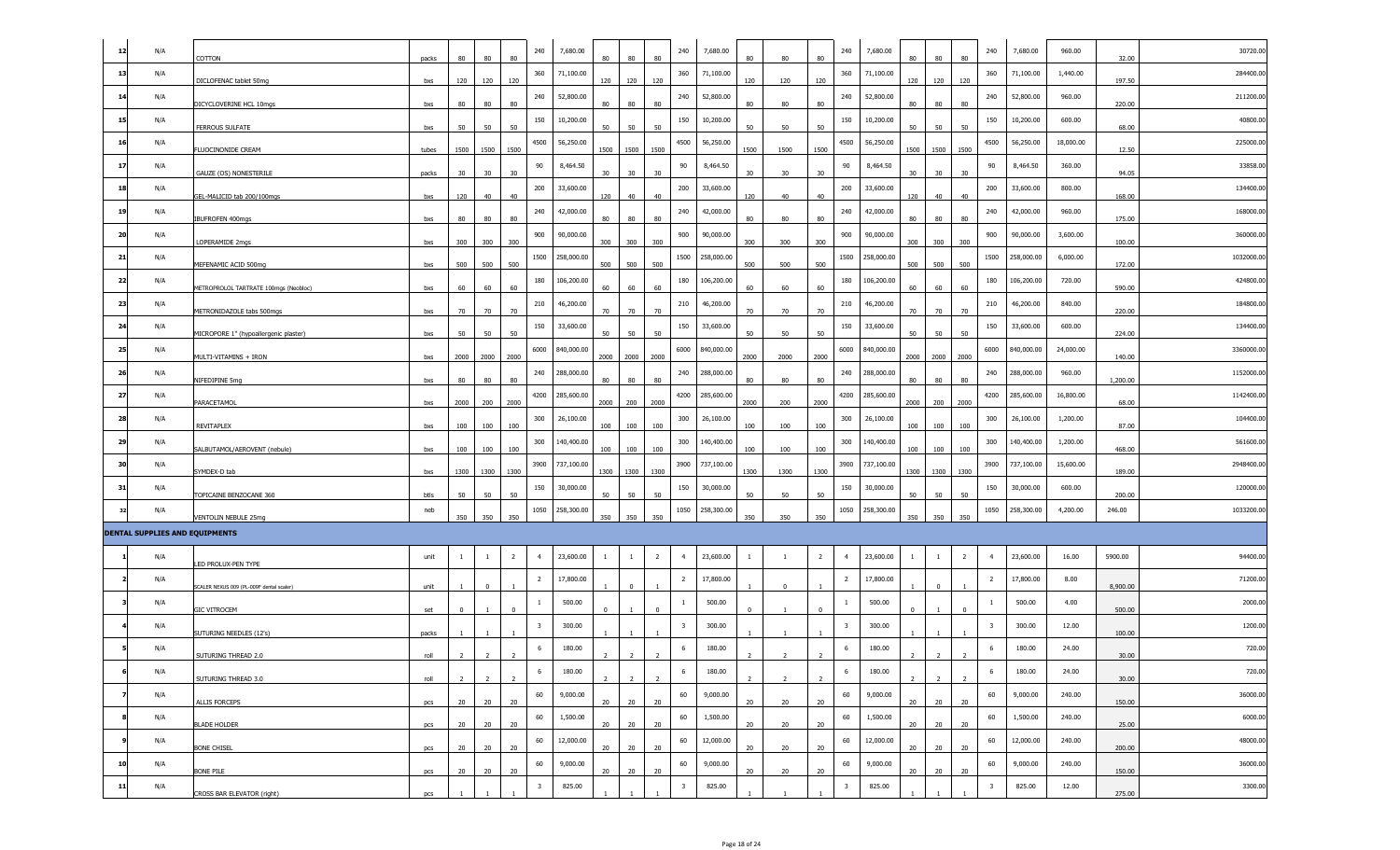| 12 | N/A |                           | $\overline{\mathbf{3}}$                                                                   | 1,140.00  |                          |                          | $\overline{\mathbf{3}}$        | 1,140.00  |                |                         |                          | 3   | 1,140.00  |                |                          |                          | 3   | 1,140.00  | 12.00  |          | 4560.00   |
|----|-----|---------------------------|-------------------------------------------------------------------------------------------|-----------|--------------------------|--------------------------|--------------------------------|-----------|----------------|-------------------------|--------------------------|-----|-----------|----------------|--------------------------|--------------------------|-----|-----------|--------|----------|-----------|
| 13 | N/A | CROSS BAR ELEVATOR (left) | pcs<br>60                                                                                 | 22,800.00 |                          |                          | 60                             | 22,800.00 |                |                         |                          | 60  | 22,800.00 |                |                          |                          | 60  | 22,800.00 | 240.00 | 380.00   | 91200.00  |
| 14 | N/A | FORCEP #16                | 20<br>20<br>20<br>pcs<br>60                                                               | 22,800.00 | 20                       | 20                       | 20<br>60                       | 22,800.00 | 20             | 20                      | 20                       | 60  | 22,800.00 | 20             | 20                       | 20                       | 60  | 22,800.00 | 240.00 | 380.00   | 91200.00  |
|    |     | FORCEP #17                | 20<br>20<br>20<br>pcs                                                                     |           | 20                       | 20                       | 20                             |           | 20             | 20                      | 20                       |     |           | 20             | 20                       | 20                       |     |           |        | 380.00   |           |
| 15 | N/A | FORCEP #18L               | 60<br>20<br>20<br>20<br>pcs                                                               | 22,800.00 | 20                       | 20                       | 60<br>20                       | 22,800.00 | 20             | 20                      | 20                       | 60  | 22,800.00 | 20             | 20                       | 20                       | 60  | 22,800.00 | 240.00 | 380.00   | 91200.00  |
| 16 | N/A | FORCEP #18R               | 60<br>20<br>20<br>20<br>pcs                                                               | 22,800.00 | 20                       | 20                       | 60<br>20                       | 22,800.00 | 20             | 20                      | 20                       | 60  | 22,800.00 | 20             | 20                       | 20                       | 60  | 22,800.00 | 240.00 | 380.00   | 91200.00  |
| 17 | N/A | FORCEP #44                | 60<br>20<br>20<br>20<br>pcs                                                               | 22,800.00 | 20                       | 20                       | 60<br>20                       | 22,800.00 | 20             | 20                      | 20                       | 60  | 22,800.00 | 20             | 20                       | 20                       | 60  | 22,800.00 | 240.00 | 380.00   | 91200.00  |
| 18 | N/A | FORCEP #65                | 60<br>20<br>20<br>20                                                                      | 22,800.00 |                          | 20                       | 60<br>20                       | 22,800.00 |                | 20                      | 20                       | 60  | 22,800.00 | 20             | 20                       | 20                       | 60  | 22,800.00 | 240.00 | 380.00   | 91200.00  |
| 19 | N/A | FORCEP #69                | pcs<br>60<br>20<br>20<br>20<br>pcs                                                        | 22,800.00 | 20<br>20                 | 20                       | 60<br>20                       | 22,800.00 | 20<br>20       | 20                      | 20                       | 60  | 22,800.00 | 20             | 20                       | 20                       | 60  | 22,800.00 | 240.00 | 380.00   | 91200.00  |
| 20 | N/A | FORCEP #150               | 60<br>20<br>20<br>20<br>pcs                                                               | 22,800.00 | 20                       | 20                       | 60<br>20                       | 22,800.00 | 20             | 20                      | 20                       | 60  | 22,800.00 | 20             | 20                       | 20                       | 60  | 22,800.00 | 240.00 | 380.00   | 91200.00  |
| 21 | N/A | FORCEP #151               | 60<br>20<br>20<br>20<br>pcs                                                               | 22,800.00 | 20                       | 20                       | 60<br>20                       | 22,800.00 | 20             | 20                      | 20                       | 60  | 22,800.00 | 20             | 20                       | 20                       | 60  | 22,800.00 | 240.00 | 380.00   | 91200.00  |
| 22 | N/A | MALLET, stainless         | 60<br>20<br>20<br>20<br>pcs                                                               | 45,000.00 | 20                       | 20                       | 60<br>20                       | 45,000.00 | 20             | 20                      | 20                       | 60  | 45,000.00 | 20             | 20                       | 20                       | 60  | 45,000.00 | 240.00 | 750.00   | 180000.00 |
| 23 | N/A | MINNESOTA RETRACTOR       | 60<br>20<br>20<br>20<br>pcs                                                               | 6,000.00  | 20                       | 20                       | 60<br>20                       | 6,000.00  | 20             | 20                      | 20                       | 60  | 6,000.00  | 20             | 20                       | 20                       | 60  | 6,000.00  | 240.00 | 100.00   | 24000.00  |
| 24 | N/A | MOSQUITO FORCEP           | 150<br>50<br>50<br>50<br>pcs                                                              | 15,000.00 | 50                       | 50                       | 150<br>50                      | 15,000.00 | 50             | 50                      | 50                       | 150 | 15,000.00 | 50             | 50                       | 50                       | 150 | 15,000.00 | 600.00 | 100.00   | 60000.0   |
| 25 | N/A | NEEDLE HOLDER             | 60<br>20<br>20<br>20<br>pcs                                                               | 9,000.00  | 20                       | 20                       | 60<br>20                       | 9,000.00  | 20             | 20                      | 20                       | 60  | 9,000.00  | 20             | 20                       | 20                       | 60  | 9,000.00  | 240.00 | 150.00   | 36000.0   |
| 26 | N/A | <b>RONGUER</b>            | 15<br>5<br>5<br>-5<br>pcs                                                                 | 6,450.00  | 5                        | $\overline{5}$           | 15<br>5                        | 6,450.00  | -5             | -5                      |                          | 15  | 6,450.00  |                | $\overline{\phantom{a}}$ |                          | 15  | 6,450.00  | 60.00  | 430.00   | 25800.00  |
| 27 | N/A | ROOT ELEVATOR #301        | 15<br>5<br>5<br>5<br>pcs                                                                  | 3,000.00  | 5                        | -5                       | $15\,$<br>5                    | 3,000.00  |                | -5                      |                          | 15  | 3,000.00  |                | 5                        |                          | 15  | 3,000.00  | 60.00  | 200.00   | 12000.00  |
| 28 | N/A | ROOT ELEVATOR #302        | 15<br>- 5<br>-5<br>5<br>pcs                                                               | 3,000.00  | 5                        | 5                        | 15<br>- 5                      | 3,000.00  | -5             | -5                      | -5                       | 15  | 3,000.00  |                | -5                       | 5                        | 15  | 3,000.00  | 60.00  | 200.00   | 12000.00  |
| 29 | N/A | ROOT ELEVATOR #303        | 15<br>pcs                                                                                 | 3,000.00  |                          |                          | 15                             | 3,000.00  |                |                         |                          | 15  | 3,000.00  |                |                          |                          | 15  | 3,000.00  | 60.00  | 200.00   | 12000.0   |
| 30 | N/A | ROOT ELEVATOR #304        | 15<br>pcs                                                                                 | 3,000.00  |                          |                          | 15                             | 3,000.00  |                |                         |                          | 15  | 3,000.00  |                |                          |                          | 15  | 3,000.00  | 60.00  | 200.00   | 12000.00  |
| 31 | N/A | ROOT TIP pik #1           | 15<br>pcs                                                                                 | 3,300.00  |                          |                          | 15                             | 3,300.00  |                |                         |                          | 15  | 3,300.00  |                |                          |                          | 15  | 3,300.00  | 60.00  | 220.00   | 13200.00  |
| 32 | N/A | ROOT TIP pik #2           | 15<br>5<br>5<br>5<br>pcs                                                                  | 3,300.00  | 5                        | 5                        | 15<br>5                        | 3,300.00  |                | - 5                     | $\overline{5}$           | 15  | 3,300.00  |                | 5                        | 5                        | 15  | 3,300.00  | 60.00  | 220.00   | 13200.0   |
| 33 | N/A | ROOT TIP pik #3           | 15<br>5<br>5<br>5<br>pcs                                                                  | 3,300.00  | 5                        | 5 <sup>5</sup>           | 15<br>- 5                      | 3,300.00  | 5              | - 5                     | 5                        | 15  | 3,300.00  | 5.             | 5                        | 5                        | 15  | 3,300.00  | 60.00  | 220.00   | 13200.0   |
| 34 | N/A | <b>SELDIN ELEVATOR</b>    | 15<br>5<br>5<br>5<br>pcs                                                                  | 2,400.00  | $\overline{\phantom{a}}$ | 5 <sup>1</sup>           | 15<br>-5                       | 2,400.00  | $\overline{5}$ | -5                      | $\overline{\phantom{a}}$ | 15  | 2,400.00  | 5              | $\overline{5}$           | $\overline{a}$           | 15  | 2,400.00  | 60.00  | 160.00   | 9600.00   |
| 35 | N/A | <b>TISSUE FORCEP</b>      | 15<br>$5\overline{5}$<br>5<br>5<br>pcs                                                    | 2,250.00  | $5\overline{5}$          | 5                        | 15<br>5                        | 2,250.00  | 5              | - 5                     | 5                        | 15  | 2,250.00  | 5              | 5                        | $5^{\circ}$              | 15  | 2,250.00  | 60.00  | 150.00   | 9000.00   |
| 36 | N/A | ADSON FORCEP with teeth   | 15<br>pcs                                                                                 | 1,500.00  |                          |                          | 15                             | 1,500.00  |                |                         |                          | 15  | 1,500.00  |                |                          |                          | 15  | 1,500.00  | 60.00  | 100.00   | 6000.00   |
| 37 | N/A | ELEVATOR #1               | 15<br>5<br>pcs                                                                            | 3,000.00  |                          |                          | 15                             | 3,000.00  |                |                         |                          | 15  | 3,000.00  |                |                          |                          | 15  | 3,000.00  | 60.00  | 200.00   | 12000.00  |
| 38 | N/A | ELEVATOR #21              | 15<br>5<br>pcs                                                                            | 3,000.00  |                          |                          | 15                             | 3,000.00  |                |                         |                          | 15  | 3,000.00  |                |                          |                          | 15  | 3,000.00  | 60.00  | 200.00   | 12000.00  |
| 39 | N/A | ELEVATOR #2c              | 15<br>-5<br>-5<br>-5<br>pcs                                                               | 3,000.00  | 5                        | 5                        | 15<br>5                        | 3,000.00  | -5             | - 5                     | 5                        | 15  | 3,000.00  | 5.             | -5                       | 5                        | 15  | 3,000.00  | 60.00  | 200.00   | 12000.00  |
| 40 | N/A | ELEVATOR #45              | 15<br>5<br>5<br>5<br>pcs                                                                  | 3,000.00  | 5                        | $5^{\circ}$              | 15<br>5                        | 3,000.00  |                |                         |                          | 15  | 3,000.00  |                | 5                        | $\overline{\phantom{a}}$ | 15  | 3,000.00  | 60.00  | 200.00   | 12000.00  |
| 41 | N/A | ELEVATOR #71              | 15<br>5<br>5<br>pcs                                                                       | 3,000.00  |                          | $\overline{\phantom{a}}$ | 15                             | 3,000.00  |                |                         |                          | 15  | 3,000.00  |                | $\overline{\phantom{a}}$ |                          | 15  | 3,000.00  | 60.00  | 200.00   | 12000.00  |
| 42 | N/A | ELEVATOR #72              | 15<br>5<br>$\overline{5}$<br>5<br>pcs                                                     | 3,000.00  | $\overline{\phantom{a}}$ | $\mathbf{r}$             | 15<br>$\overline{\phantom{a}}$ | 3,000.00  |                |                         |                          | 15  | 3,000.00  |                |                          |                          | 15  | 3,000.00  | 60.00  | 200.00   | 12000.00  |
| 43 | N/A | ACID ETCHANT              | 15<br>5 <sup>5</sup><br>5<br>5<br>pcs                                                     | 3,000.00  | 5                        | 5                        | 15<br>5                        | 3,000.00  | 5              |                         | -5                       | 15  | 3,000.00  | 5              | -5                       | 5                        | 15  | 3,000.00  | 60.00  | 200.00   | 12000.00  |
| 44 | N/A | BONDING AGENT 5ml (DFL)   | 12<br>$\overline{4}$<br>4<br>$\overline{4}$<br>pcs                                        | 6,000.00  | $\overline{4}$           | $\overline{4}$           | 12                             | 6,000.00  |                | $\overline{4}$          | $\overline{4}$           | 12  | 6,000.00  | $\overline{4}$ | $\overline{4}$           |                          | 12  | 6,000.00  | 48.00  | 500.00   | 24000.00  |
| 45 | N/A | PLASTER OF PARIS          | 12<br>kls<br>$\overline{4}$<br>4<br>$\overline{4}$                                        | 420.00    | $\overline{4}$           | 4                        | 12<br>$\overline{4}$           | 420.00    | 4              | $\overline{4}$          | $\overline{4}$           | 12  | 420.00    | 4              | $\overline{4}$           | $\overline{4}$           | 12  | 420.00    | 48.00  | 35.00    | 1680.00   |
| 46 | N/A | ZOE CEMENT (temrex) big   | 12<br>4<br>set<br>$\overline{4}$<br>$\overline{4}$                                        | 15,000.00 | $\overline{4}$           | 4                        | 12<br>$\overline{4}$           | 15,000.00 | $\overline{4}$ | $\overline{4}$          | $\overline{4}$           | 12  | 15,000.00 | $\overline{4}$ | $\overline{4}$           | $\overline{4}$           | 12  | 15,000.00 | 48.00  | 1,250.00 | 60000.00  |
| 47 | N/A | PERIODONTAL PROBE         | 12<br>4<br>4<br>4<br>pcs                                                                  | 1,200.00  | $\overline{4}$           | 4                        | 12<br>$\overline{4}$           | 1,200.00  | $\overline{4}$ | $\overline{4}$          | $\overline{4}$           | 12  | 1,200.00  | 4              | $\overline{4}$           | $\overline{4}$           | 12  | 1,200.00  | 48.00  | 100.00   | 4800.00   |
| 48 | N/A | PLASTER BOWL (small)      | 9<br>pcs<br>3                                                                             | 243.00    |                          |                          | 9                              | 243.00    |                |                         |                          | 9   | 243.00    |                |                          |                          | 9   | 243.00    | 36.00  | 27.00    | 972.00    |
| 49 | N/A | SPATULA (stainless)       | 9<br>$\overline{3}$<br>pcs                                                                | 540.00    |                          | $\mathbf{R}$             | 9                              | 540.00    |                |                         |                          | 9   | 540.00    |                |                          |                          | 9   | 540.00    | 36.00  | 60.00    | 2160.00   |
| 50 | N/A | SPOON EXCAVATOR           | 9<br>$\overline{\mathbf{3}}$<br>$\overline{\mathbf{3}}$<br>pcs<br>$\overline{\mathbf{3}}$ | 630.00    |                          | $\overline{\mathbf{3}}$  | 9<br>$\overline{\mathbf{3}}$   | 630.00    |                | $\overline{\mathbf{3}}$ | $\overline{\mathbf{3}}$  | 9   | 630.00    |                | $\overline{\mathbf{3}}$  | $\overline{3}$           | 9   | 630.00    | 36.00  | 70.00    | 2520.00   |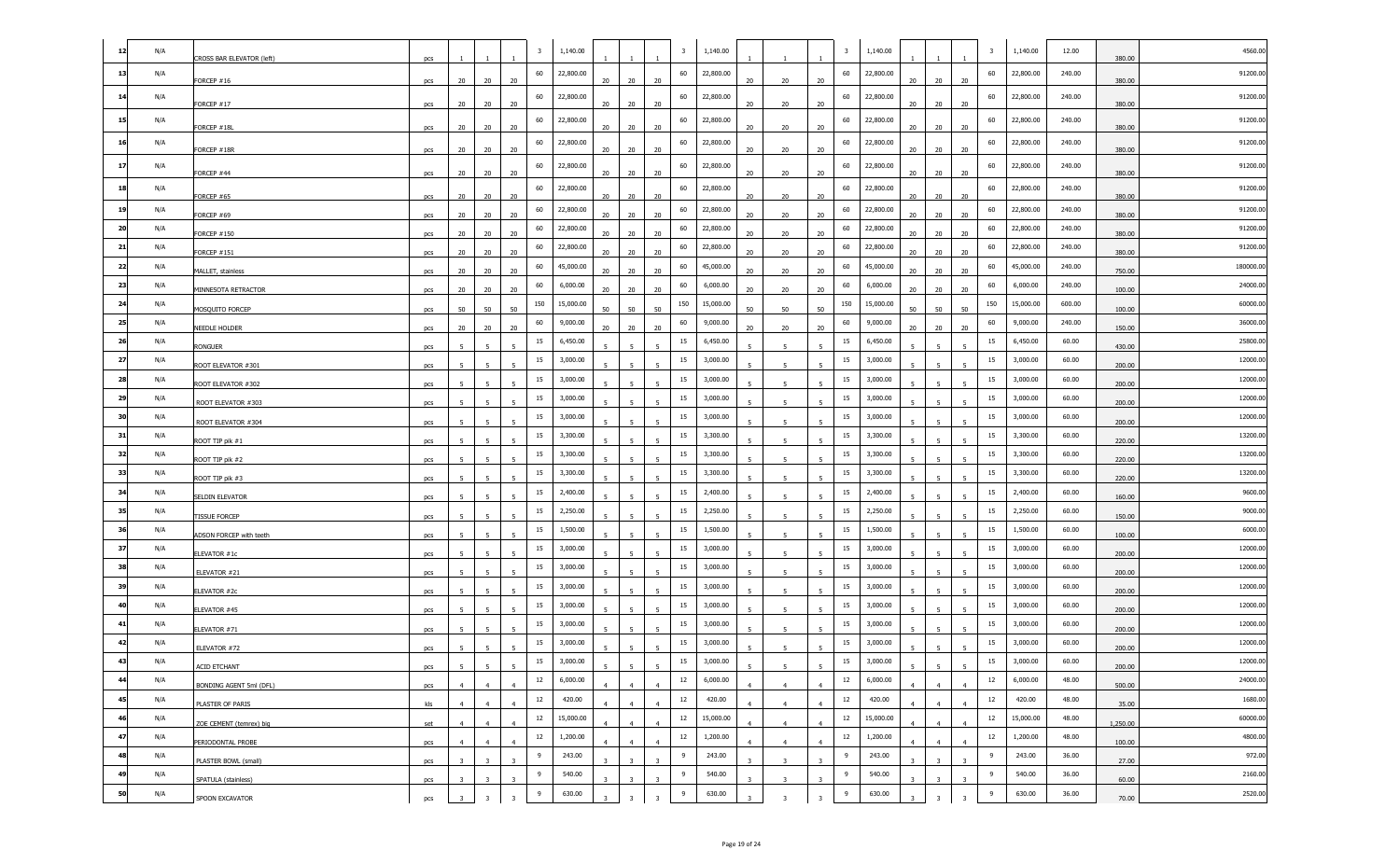| -51 | N/A       | YELLOW WAX/BITTEWAX                                                                | pcs         |                |                |                          | 6     | 54.00                 |                          |                |                | 6     | 54.00        |              |              |                | 6     | 54.00              |                |                   |             | 6     | 54.00        | 24.00      | 9.00       | 216.00      |
|-----|-----------|------------------------------------------------------------------------------------|-------------|----------------|----------------|--------------------------|-------|-----------------------|--------------------------|----------------|----------------|-------|--------------|--------------|--------------|----------------|-------|--------------------|----------------|-------------------|-------------|-------|--------------|------------|------------|-------------|
| 52  | N/A       | ALGINATE (kromopan)                                                                | packs       |                |                |                          | 6     | 1,800.00              |                          |                |                | 6     | 1,800.00     |              |              |                | 6     | 1,800.00           |                |                   |             | 6     | 1,800.00     | 24.00      | 300.00     | 7200.00     |
| 53  | N/A       | RUBBER CUP                                                                         | pcs         |                | 8              | 8                        | 24    | 120.00                | 8                        | 8              |                | 24    | 120.00       |              |              |                | 24    | 120.00             |                | 8                 | 8           | 24    | 120.00       | 96.00      | 5.00       | 480.00      |
| 54  | N/A       | PROPHY PASTE                                                                       | tube        | $\overline{2}$ | $\overline{2}$ |                          | 6     | 420.00                |                          | $\overline{2}$ |                | 6     | 420.00       |              |              |                | 6     | 420.00             |                |                   |             | 6     | 420.00       | 24.00      | 70.00      | 1680.0      |
| 55  | N/A       | PROPHY BRUSH 100's                                                                 | packs       | $\overline{2}$ | $\overline{2}$ | $\overline{\phantom{0}}$ | 6     | 4,350.00              | $\overline{2}$           | $\overline{2}$ |                | 6     | 4,350.00     |              |              |                | 6     | 4,350.00           | $\overline{2}$ | $\overline{z}$    |             | -6    | 4,350.00     | 24.00      | 725.00     | 17400.0     |
| 56  | N/A       | DISPOSAL BIB 100'S                                                                 | packs       | 30             | 30             | 30                       | 90    | 12,150.00             | 30                       | 30             | 30             | 90    | 12,150.00    | 30           | 30           | 30             | 90    | 12,150.00          | 30             | 30                | 30          | 90    | 12,150.00    | 360.00     | 135.00     | 48600.00    |
| 57  | N/A       | MOUTH MIRROR with handle #4                                                        |             |                |                |                          | 15    | 825.00                |                          |                |                | 15    | 825.00       |              |              |                | 15    | 825.00             |                |                   |             | 15    | 825.00       | 60.00      | 55.00      | 3300.00     |
| 58  | N/A       | MOUTH MIRROR with handle #5                                                        | pcs         |                |                |                          | 15    | 900.00                |                          |                |                | 15    | 900.00       |              |              |                | 15    | 900.00             |                |                   |             | 15    | 900.00       | 60.00      | 60.00      | 3600.0      |
| 59  | N/A       | COTTON PLIER with lock                                                             | pcs         | 5              | 5              | -5                       | 15    | 1,500.00              | -5                       | 5              | 5              | 15    | 1,500.00     | -5           | -5           |                | 15    | 1,500.00           | 5              | -5                | 5           | 15    | 1,500.00     | 60.00      | 100.00     | 6000.00     |
| 60  | N/A       | COTTON PLIER without lock                                                          | pcs<br>pcs  | -5             | 5              | 5                        | 15    | 1,200.00              | 5                        | 5              | 5              | 15    | 1,200.00     |              | -5           | $\overline{5}$ | 15    | 1,200.00           | 5              | 5                 | 5           | 15    | 1,200.00     | 60.00      | 80.00      | 4800.00     |
| 61  | N/A       | <b>EXPLORER</b>                                                                    | pcs         | 5              | 5              | 5                        | 15    | 1,200.00              | -5                       | 5              | -5             | 15    | 1,200.00     | -5           |              | -5             | 15    | 1,200.00           | 5              | -5                | 5           | 15    | 1,200.00     | 60.00      | 80.00      | 4800.0      |
| 62  | N/A       | <b>DYCAL</b>                                                                       |             |                |                |                          | 15    | 15,000.00             |                          |                |                | 15    | 15,000.00    |              |              |                | 15    | 15,000.00          |                |                   |             | 15    | 15,000.00    | 60.00      | 1,000.00   | 60000.0     |
| 63  | N/A       | BEAUTIFIL COMPOSITE                                                                | pcs         | 5              |                |                          | 15    | 20,025.00             |                          |                |                | 15    | 20,025.00    |              |              |                | 15    | 20,025.00          |                |                   |             | 15    | 20,025.00    | 60.00      | 1,335.00   | 80100.00    |
| 64  | N/A       | DIAMOND BURS (round)                                                               | tube        |                |                |                          | 15    | 750.00                |                          |                |                | 15    | 750.00       |              |              |                | 15    | 750.00             |                |                   |             | 15    | 750.00       | 60.00      | 50.00      | 3000.00     |
| 65  | N/A       |                                                                                    | pcs         | -5             | 5              | 5                        | 15    | 750.00                | -5                       | 5              | 5              | 15    | 750.00       | -5           | -5           | $\overline{5}$ | 15    | 750.00             | 5              | -5                | -5          | 15    | 750.00       | 60.00      | 50.00      | 3000.00     |
| 66  | N/A       | DIAMOND BURS (straight)<br>DIAMOND BURS (inverted)                                 | pcs         | 5              |                |                          | 15    | 750.00                |                          |                |                | 15    | 750.00       |              |              |                | 15    | 750.00             | 5              | $\mathbf{r}$      |             | 15    | 750.00       | 60.00      | 50.00      | 3000.0      |
| 67  | N/A       |                                                                                    | pcs         | 5              | -5             | 5                        | 15    | 1,200.00              | $\overline{\phantom{a}}$ |                | 5              | 15    | 1,200.00     |              |              |                | 15    | 1,200.00           | 5              | -5                |             | 15    | 1,200.00     | 60.00      |            | 4800.00     |
| 68  | N/A       | GUM SEPERATOR TRUMPF PAKISTAN                                                      | pcs         |                |                |                          | 15    | 3,975.00              |                          |                |                | 15    | 3,975.00     |              |              |                | 15    | 3,975.00           |                |                   |             | 15    | 3,975.00     | 60.00      | 80.00      | 15900.0     |
| 69  | N/A       | CARPULE SYRINGE PAKISTAN                                                           | pcs         |                |                |                          | 15    | 1,200.00              |                          |                |                | 15    | 1,200.00     |              |              |                | 15    | 1,200.00           |                |                   |             | 15    | 1,200.00     | 60.00      | 265.00     | 4800.0      |
| 70  | N/A       | CHISEL DOUBLE ENDED TRUMPF PAKISTAN                                                | pcs         | $\overline{5}$ |                |                          | 15    | 18,000.00             |                          |                |                | 15    | 18,000.00    |              |              |                | 15    | 18,000.00          |                |                   |             | 15    | 18,000.00    | 60.00      | 80.00      | 72000.0     |
| 71  | N/A       | GLASSTONOMER CEMENT type I shofu 510ml                                             | pcs<br>unit | $\mathbf{1}$   | $\overline{0}$ | $\overline{\mathbf{0}}$  | 1     | 157,200.00            | $\mathbf{1}$             | $\overline{0}$ | $\overline{0}$ | -1    | 157,200.00   | $\mathbf{1}$ | $\mathbf{0}$ | $\overline{0}$ | -1    | 157,200.00         | $\mathbf{1}$   | $\mathbf 0$       | $\mathbf 0$ | -1    | 157,200.00   | 4.00       | 1,200.00   | 628800.00   |
| 72  | N/A       | DENTAL CHAIR<br>ISOPROPHYL ALCOHOL 500ml (70%)                                     |             |                |                |                          | 300   | 21,000.00             |                          |                |                | 300   | 21,000.00    |              |              |                | 300   | 21,000.00          |                |                   |             | 300   | 21,000.00    | 1,200.00   | 157,200.00 | 84000.0     |
| 73  | N/A       |                                                                                    | btls        | 100            | 100            | 100                      | 45    | 157,500.00            | 100                      | 100            | 100            | 45    | 157,500.00   | 100          | 100          | 100            | 45    | 157,500.00         | 100            | 100               | 100         | 45    | 157,500.00   | 180.00     | 70.00      | 630000.0    |
| 74  | N/A       | PULMO-AID C NEBULIZER NS                                                           | unit        | 15             | 15             | 15                       | 45    | 121,500.00            | 15                       | 15             | 15             | 45    | 121,500.00   | 15           | 15           | 15             | 45    | 121,500.00         | 15             | 15                | 15          | 45    | 121,500.00   | 180.00     | 3,500.00   | 486000.0    |
| 75  | N/A       | OMRON NEBULIZER NE C 28                                                            | unit        | 15             | 15             | 15                       | 45    | 112,500.00            | 15                       | 15             | 15             | 45    | 112,500.00   | 15           | 15           | 15             | 45    | 112,500.00         | 15             | 15                | 15          | 45    | 112,500.00   | 180.00     | 2,700.00   | 450000.00   |
| 76  | N/A       | OMRON AUTO BP MONITOR HEM-7121                                                     | unit        | 15             | 15             | 15                       | 45    | 3,375.00              | 15                       | 15             | 15             | 45    | 3,375.00     | 15           | 15           | 15             | 45    | 3,375.00           | 15             | 15                | 15          | 45    | 3,375.00     | 180.00     | 2,500.00   | 13500.0     |
| 77  | N/A       | DIGITAL THERMOMETER, SUGITECH                                                      | pcs         | 15             | 15             | 15                       | 45    | 8,550.00              | 15                       | 15             | 15             | 45    | 8,550.00     | 15           | 15           | 15             | 45    | 8,550.00           | 15             | 15                | 15          | 45    | 8,550.00     | 180.00     | 75.00      | 34200.00    |
| 78  | <b>NA</b> | OMRON DIGITAL THERMOMETER MC 246                                                   | pcs         | 15             | 15             | 15                       | 45    | 172,866.15            | 15                       | 15             | 15             | 45    | 172,866.15   | 15           | 15           | 15             | 45    | 172,866.15         | 15             | 15                | 15          | 45    | 172,866.15   | 180.00     | 190.00     | 691464.6    |
| 79  | N/A       | INFRARED THERMOMETER                                                               | pcs         | 15             | 15             | 15                       | 10500 | 682,500.00            | 15                       | 15             | 15             | 10500 | 682,500.00   | 15           | 15           | 15             | 10500 | 682,500.00         | 15             | 15                | 15          | 10500 | 682,500.00   | 42,000.00  | 3,841.47   | 2730000.00  |
| 80  | N/A       | BLUE SCREEN DRUG TEST KIT                                                          | pcs         | 3500           | 3500           | 3500                     | 90    | 171,000.00            | 3500                     | 3500           | 3500           | 90    | 171,000.00   | 3500         | 3500         | 3500           | 90    | 171,000.00         | 3500           | 3500              | 3500        | 90    | 171,000.00   | 360.00     | 65.00      | 684000.0    |
| 81  | N/A       | ACCU-CA SP (GLUCOSE MONITOR)                                                       | sets        | 30             | 30             | 30                       | 60    | 108,000.00            | 30                       | 30             | 30             | 60    | 108,000.00   | 30           | 30           | 30             | 60    | 108,000.00         | 30             | 30                | 30          | 60    | 108,000.00   | 240.00     | 1,900.00   | 432000.0    |
| 82  | N/A       | CIDEX                                                                              | als         | 20             | 20             | 20                       | 300   | 210,000.00            | 20                       | 20             | 20             | 300   | 210,000.00   | 20           | 20           | 20             | 300   | 210,000.00         | 20             | 20                | 20          | 300   | 210,000.00   | 1,200.00   | 1,800.00   | 840000.0    |
|     |           | LIDOCAINE DENTAL ANESTHESIA 2% 1.8mm<br><b>CONSTRUCTION SUPPLIES AND MATERIALS</b> | bxs         | 100            | 100            | 100                      |       |                       | 100                      | 100            | 100            |       |              | 100          | 100          | 100            |       |                    | 100            | 100               | 100         |       |              |            | 700.00     |             |
|     | N/A       |                                                                                    | pcs         | 6000           | 6000           | 6000                     |       | 18000 225,000.00 6000 |                          | 6000           | 6000           | 18000 | 225,000.00   | 6000         | 6000         | 6000           |       | 18000 225,000.00   | 6000           | 6000              | 6000        | 18000 | 225,000.00   | 72,000.00  | 12.50      | 900000.00   |
|     | N/A       | CHB 4" X 8" X 16"                                                                  |             |                |                |                          |       | 30000 420,000.00      |                          |                |                | 30000 | 420,000.00   |              |              |                |       | 30000 420,000.00   |                |                   |             | 30000 | 420,000.00   | 120,000.00 |            | 1680000.00  |
|     | N/A       | CHB 6" X 8" X 16"                                                                  | pcs         |                | 10000 10000    | 10000                    |       | 24000 6,000,000.00    | 10000                    |                | 10000 10000    | 24000 | 6,000,000.00 | 10000        | 10000        | 10000          |       | 24000 6,000,000.00 |                | 10000 10000 10000 |             | 24000 | 6,000,000.00 | 96,000.00  | 14.00      | 24000000.00 |
|     | N/A       | Portland Cement                                                                    | bgs         |                | 8000 8000      | 8000                     |       | 2400 1,200,000.00     | 8000                     |                | 8000 8000      | 2400  | 1,200,000.00 | 8000         | 8000         | 8000           | 2400  | 1,200,000.00       |                | 8000 8000 8000    |             | 2400  | 1,200,000.00 | 9,600.00   | 250.00     | 4800000.00  |
|     | N/A       | <b>Washed Sand</b>                                                                 | cu.m        | 800            | 800            | 800                      |       | 1800 1,620,000.00     | 800                      | 800            | 800            | 1800  | 1,620,000.00 | 800          | 800          | 800            | 1800  | 1,620,000.00       | 800            | 800               | 800         | 1800  | 1,620,000.00 | 7,200.00   | 500.00     | 6480000.00  |
|     |           | Crushed Gravel                                                                     | cu.m        | 600            | 600            | 600                      |       |                       | 600                      | 600            | 600            |       |              | 600          | 600          | 600            |       |                    | 600            | 600               | 600         |       |              |            | 900.00     |             |
|     | N/A       | Reinforcing Steel Bars 25mm¢                                                       | Ingth       | 250            | 250            | 250                      | 750   | 562,500.00            | 250                      | 250            | 250            | 750   | 562,500.00   | 250          | 250          | 250            | 750   | 562,500.00         | 250            | 250               | 250         | 750   | 562,500.00   | 3,000.00   | 750.00     | 2250000.00  |
|     | N/A       | Reinforcing Steel Bars 20mm¢                                                       | Ingth       | 200            | 200            | 200                      | 600   | 297,000.00            | 200                      | 200            | 200            | 600   | 297,000.00   | 200          | 200          | 200            | 600   | 297,000.00         | 200            | 200               | 200         | 600   | 297,000.00   | 2,400.00   | 495.00     | 1188000.00  |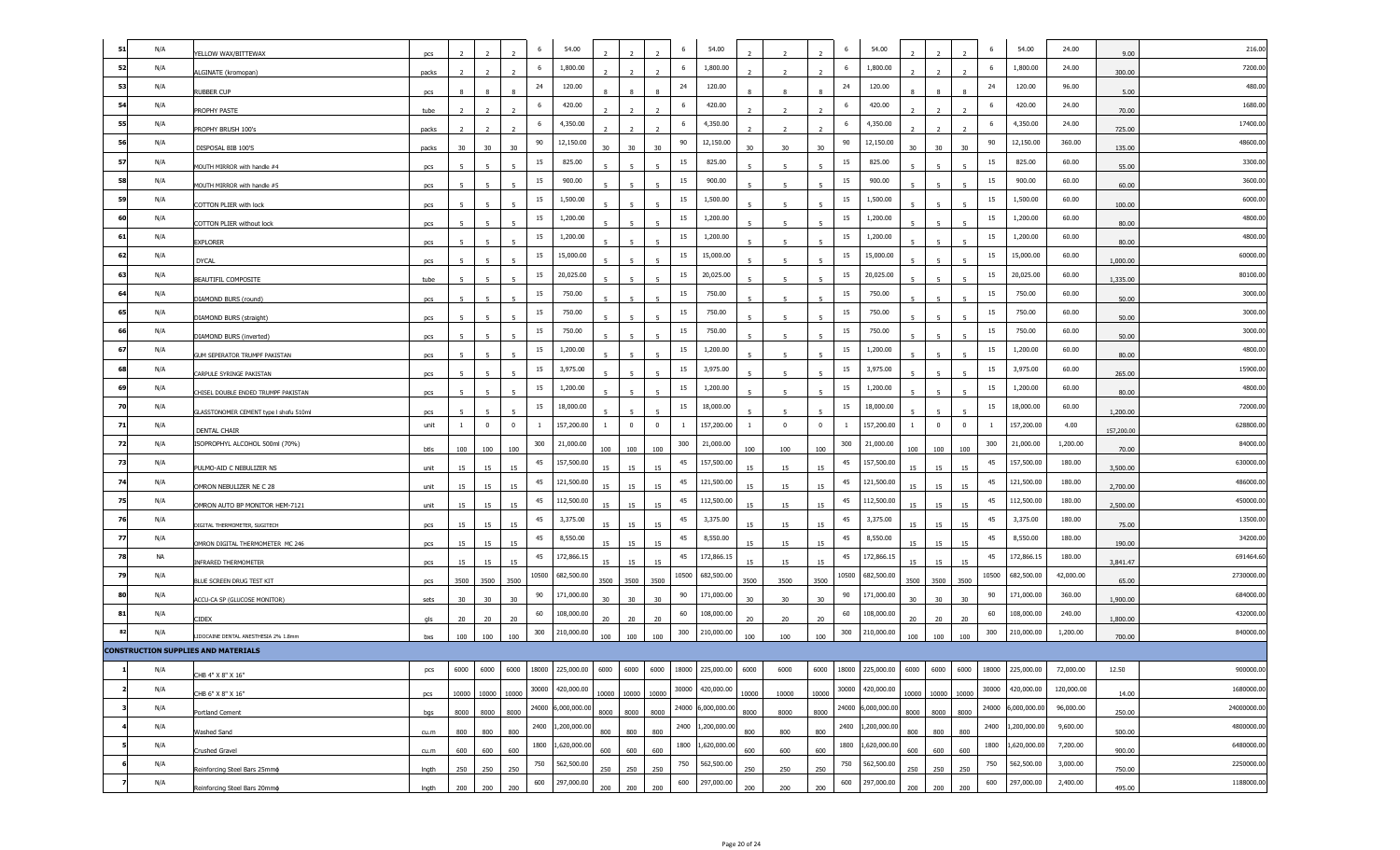|    | N/A | Reinforcing Steel Bars 16mm¢      | Ingth | 1500            | 1500            | 1500            | 4500   | 1,102,500.00 | 1500            | 1500            | 1500 | 4500  | 1,102,500.00 | 1500            | 1500 | 1500 | 4500  | ,102,500.00  | 1500            | 1500   | 4500<br>1500  | 1,102,500.00 | 18,000.00 | 245.00   | 4410000.0  |
|----|-----|-----------------------------------|-------|-----------------|-----------------|-----------------|--------|--------------|-----------------|-----------------|------|-------|--------------|-----------------|------|------|-------|--------------|-----------------|--------|---------------|--------------|-----------|----------|------------|
|    | N/A | Reinforcing Steel Bars 12mmd      | Ingth | 700             | 700             | 700             | 2100   | 514,500.00   | 700             | 700             | 700  | 2100  | 514,500.00   | 700             | 700  | 700  | 2100  | 514,500.00   | 700             | 700    | 2100<br>700   | 514,500.00   | 8,400.00  | 245.00   | 2058000.00 |
| 10 | N/A | Reinforcing Steel Bars 10mm¢      | Ingth | 3600            | 3600            | 3600            | 10800  | 1,890,000.00 | 3600            | 3600            | 3600 | 10800 | 1,890,000.00 | 3600            | 3600 | 3600 | 10800 | 1,890,000.00 | 3600            | 3600   | 10800<br>3600 | 1,890,000.00 | 43,200.00 | 175.00   | 7560000.0  |
| 11 | N/A | Reinforcing Steel Bars 8mm¢       | Ingth | 200             | 200             | 200             | 600    | 81,000.00    | 200             | 200             | 200  | 600   | 81,000.00    | 200             | 200  | 200  | 600   | 81,000.00    | 200             | 200    | 600<br>200    | 81,000.00    | 2,400.00  | 135.00   | 324000.0   |
| 12 | N/A | Steel deck 0.80mm X 250mm         | In.m  | 3500            | 3500            | 3500            | 10500  | 1,417,500.00 | 3500            | 3500            | 3500 | 10500 | 1,417,500.00 | 3500            | 3500 | 3500 | 10500 | 1,417,500.00 | 3500 3500       |        | 10500<br>3500 | ,417,500.00  | 42,000.00 | 135.00   | 5670000.0  |
| 13 | N/A | Tie Wire #16                      | kls   | 300             | 300             | 300             | 900    | 90,000.00    | 300             | 300             | 300  | 900   | 90,000.00    | 300             | 300  | 300  | 900   | 90,000.00    | 300             | 300    | 900<br>300    | 90,000.00    | 3,600.00  | 100.00   | 360000.00  |
| 14 | N/A | Plywood 5mm X 4 X 8               | pcs   | 65              | 65              | 65              | 195    | 81,900.00    | 65              | 65              | 65   | 195   | 81,900.00    | 65              | 65   | 65   | 195   | 81,900.00    | 65              | 65     | 195<br>65     | 81,900.00    | 780.00    | 420.00   | 327600.00  |
| 15 | N/A | Ordinary Plywood 3/8"X 4' X 8"    | pcs   | 200             | 200             | 200             | 600    | 720,000.00   | 200             | 200             | 200  | 600   | 720,000.00   | 200             | 200  | 200  | 600   | 720,000.00   | 200             | 200    | 600<br>200    | 720,000.00   | 2,400.00  | 1,200.00 | 2880000.00 |
| 16 | N/A | Plyboard 3/4" X 4 X 8             | pcs   | 500             | 500             | 500             | 1500   | ,425,000.00  | 500             | 500             | 500  | 1500  | ,425,000.00  | 500             | 500  | 500  | 1500  | ,425,000.00  | 500             | 500    | 1500<br>500   | ,425,000.00  | 6,000.00  | 950.00   | 5700000.0  |
| 17 | N/A | Common Wire Nail 4"               | kls   | 270             | 270             | 270             | 810    | 48,600.00    | 270             | 270             | 270  | 810   | 48,600.00    | 270             | 270  | 270  | 810   | 48,600.00    | 270             | 270    | 810<br>270    | 48,600.00    | 3,240.00  | 60.00    | 194400.00  |
| 18 | N/A | Common Wire Nail 3"               | kls   | 80              | 80              | 80              | 240    | 14,400.00    | 80              | 80              | 80   | 240   | 14,400.00    | 80              | 80   | 80   | 240   | 14,400.00    | 80              | 80     | 240<br>80     | 14,400.00    | 960.00    | 60.00    | 57600.00   |
| 19 | N/A | Common Wire Nail 2 1/2"           | kls   | 80              | 80              | 80              | 240    | 14,400.00    | 80              | 80              |      | 240   | 14,400.00    | 80              | 80   | 80   | 240   | 14,400.00    | R٥              | 80     | 240<br>80     | 14,400.00    | 960.00    | 60.00    | 57600.0    |
| 20 | N/A | Common Wire Nail 1"               | kls   | 80              | 80              | 80              | 240    | 14,400.00    | 80              | 80              | 80   | 240   | 14,400.00    | 80              | 80   | 80   | 240   | 14,400.00    | 80              | 80     | 240<br>80     | 14,400.00    | 960.00    | 60.00    | 57600.00   |
| 21 | N/A | Concrete Nail 3"                  | kls   | 80              | 80              | 80              | 240    | 28,800.00    | 80              | 80              | 80   | 240   | 28,800.00    | 80              | 80   | 80   | 240   | 28,800.00    | 80              | 80     | 240<br>80     | 28,800.00    | 960.00    | 120.00   | 115200.00  |
| 22 | N/A | Finishing Nail 1"                 | kls   | 80              | 80              | 80              | 240    | 15,600.00    | 80              | 80              | 80   | 240   | 15,600.00    | 80              | 80   | 80   | 240   | 15,600.00    | 80              | 80     | 240<br>80     | 15,600.00    | 960.00    | 65.00    | 62400.00   |
| 23 | N/A | Coco Lumber 2"X 3"X 12"           | bdft  | 550             | 550             | 550             | 1650   | 26,400.00    | 550             | 550             | 550  | 1650  | 26,400.00    | 550             | 550  | 550  | 1650  | 26,400.00    | 550             | 550    | 1650<br>550   | 26,400.00    | 6,600.00  | 16.00    | 105600.0   |
| 24 | N/A | Coco Lumber 2"X 2"X 12"           | bdft  | 550             | 550             | 550             | 1650   | 26,400.00    | 550             | 550             | 550  | 1650  | 26,400.00    | 550             | 550  | 550  | 1650  | 26,400.00    | 550             | 550    | 1650<br>550   | 26,400.00    | 6,600.00  | 16.00    | 105600.00  |
| 25 | N/A | Cyclone Wire 2"X 4' X 10"         | rolls | 50              | 50              | 50              | 150    | 675,000.00   | 50              | 50              | 50   | 150   | 675,000.00   | 50              | 50   | 50   | 150   | 675,000.00   | 50              | 50     | 150<br>50     | 675,000.00   | 600.00    | 4,500.00 | 2700000.00 |
| 26 | N/A | Baseboard Moulding 1"X 4"X 8 s4s  | pcs   | 50              | 50              | 50              | 150    | 18,000.00    | 50              | 50              | 50   | 150   | 18,000.00    | 50              | 50   | 50   | 150   | 18,000.00    | 50              | 50     | 150<br>50     | 18,000.00    | 600.00    | 120.00   | 72000.0    |
| 27 | N/A | Mouldings 1/4"X 3/4"X 8' s4s      | pcs   | 50              | 50              | 50              | 150    | 12,750.00    | 50              | 50              | 50   | 150   | 12,750.00    | 50              | 50   | 50   | 150   | 12,750.00    | 50              | 50     | 150<br>50     | 12,750.00    | 600.00    | 85.00    | 51000.0    |
| 28 | N/A | Gemilina Lumber 1"X 3"X 10' s4s   | pcs   | 60              | 60              | 60              | 180    | 16,200.00    | 60              | 60              | 60   | 180   | 16,200.00    | 60              | 60   | 60   | 180   | 16,200.00    | 60              | 60     | 180<br>60     | 16,200.00    | 720.00    | 90.00    | 64800.00   |
| 29 | N/A | Piano Hinges                      | rolls | 30              | 30              | 30              | 90     | 22,500.00    | 30              | 30 <sub>o</sub> | 30   | 90    | 22,500.00    | 30 <sub>o</sub> | 30   | 30   | 90    | 22,500.00    | 30 <sub>2</sub> | 30     | 90<br>30      | 22,500.00    | 360.00    | 250.00   | 90000.00   |
| 30 | N/A | Stick Well                        | ltrs  | 30              | 30              | 30              | 90     | 14,400.00    | 30              | 30              | 30   | 90    | 14,400.00    | 30 <sub>o</sub> | 30   | 30   | 90    | 14,400.00    | 30              | $30\,$ | 90<br>30      | 14,400.00    | 360.00    | 160.00   | 57600.00   |
| 31 | N/A | Drawer Lock                       | pcs   | 100             | 100             | 100             | 300    | 22,500.00    | 100             | 100             | 100  | 300   | 22,500.00    | 100             | 100  | 100  | 300   | 22,500.00    | 100             | 100    | 300<br>100    | 22,500.00    | 1,200.00  | 75.00    | 90000.0    |
| 32 | N/A | Drawer Catches                    | pcs   | 100             | 100             | 100             | 300    | 12,000.00    | 100             | 100             | 100  | 300   | 12,000.00    | 100             | 100  | 100  | 300   | 12,000.00    | 100             | 100    | 300<br>100    | 12,000.00    | 1,200.00  | 40.00    | 48000.00   |
| 33 | N/A | Flat wall enamel primer           | gls   | 30              | 30              | 30              | 90     | 60,300.00    | 30              | 30              | 30   | 90    | 60,300.00    | 30              | 30   | 30   | 90    | 60,300.00    | 30              | 30     | 90<br>30      | 60,300.00    | 360.00    | 670.00   | 241200.00  |
| 34 | N/A | Cast enamel paint                 | gls   | 100             | 100             | 100             | 300    | 177,000.00   | 100             | 100             | 100  | 300   | 177,000.00   | 100             | 100  | 100  | 300   | 177,000.00   | 100             | 100    | 300<br>100    | 177,000.00   | 1,200.00  | 590.00   | 708000.0   |
| 35 | N/A | Quick Drying paint gloss          | gls   | 50              | 50              | 50              | 150    | 104,250.00   | 50              | 50              | 50   | 150   | 104,250.00   | 50              | 50   | 50   | 150   | 104,250.00   | 50              | 50     | 150<br>50     | 104,250.00   | 600.00    | 695.00   | 417000.0   |
| 36 | N/A | Assorted oil tinting              | pint  | 20              | 20              | 20              | 60     | 7,200.00     | 20              | 20              | 20   | 60    | 7,200.00     | 20              | 20   | 20   | 60    | 7,200.00     | 20              | 20     | 60<br>20      | 7,200.00     | 240.00    | 120.00   | 28800.00   |
| 37 | N/A | Roller brush 6" with tray         | sets  | 30 <sup>°</sup> | 30              | 30 <sub>o</sub> | 90     | 10,800.00    | 30 <sub>o</sub> | 30              | 30   | 90    | 10,800.00    | 30 <sub>o</sub> | 30   | 30   | 90    | 10,800.00    | 30              | 30     | 90<br>30      | 10,800.00    | 360.00    | 120.00   | 43200.00   |
| 38 | N/A | Paint brush 2 1/2"                | pcs   | 200             | 200             | 200             | 600    | 39,000.00    | 200             | 200             | 200  | 600   | 39,000.00    | 200             | 200  | 200  | 600   | 39,000.00    | 200             | 200    | 600<br>200    | 39,000.00    | 2,400.00  | 65.00    | 156000.0   |
| 39 | N/A | Old news paper                    | kls   | 70              | 70              | 70              | 210    | 5,250.00     | 70              | 70              | 70   | 210   | 5,250.00     | 70              | 70   | 70   | 210   | 5,250.00     | 70              | 70     | 210<br>70     | 5,250.00     | 840.00    | 25.00    | 21000.00   |
|    | N/A | Paint thinner                     | gal   | 150             | 150             | 150             | 450    | 191,250.00   | 150             | 150             | 150  | 450   | 191,250.00   | 150             | 150  | 150  | 450   | 191,250.00   | 150             | 150    | 450<br>150    | 191,250.00   | 1,800.00  | 425.00   | 765000.00  |
| 41 | N/A | Pollituff                         | qtz   | 50              | 50              | 50              | 150    | 33,000.00    | 50              | 50              | 50   | 150   | 33,000.00    | 50              | 50   | 50   | 150   | 33,000.00    | 50              | 50     | 150<br>50     | 33,000.00    | 600.00    | 220.00   | 132000.00  |
| 42 | N/A | Assorted sand paper               | pcs   | 130             | 130             | 130             | 390    | 9,750.00     | 130             | 130             | 130  | 390   | 9,750.00     | 130             | 130  | 130  | 390   | 9,750.00     | 130             | 130    | 390<br>130    | 9,750.00     | 1,560.00  | 25.00    | 39000.00   |
| 43 | N/A | Putty plate                       | pr    | 25              | 25              | 25              | 75     | 2,250.00     | 25              | 25              | 25   | 75    | 2,250.00     | 25              | 25   | 25   | 75    | 2,250.00     | 25              | 25     | 75<br>25      | 2,250.00     | 300.00    | 30.00    | 9000.00    |
| 44 | N/A | Earthfill Materials               | cu.m  | 160             | 160             | 160             | 480    | 144,000.00   | 160             | 160             | 160  | 480   | 144,000.00   | 160             | 160  | 160  | 480   | 144,000.00   | 160             | 160    | 480<br>160    | 144,000.00   | 1,920.00  | 300.00   | 576000.00  |
| 45 | N/A | Cee purlins 2x3x6m                | Ingth | 30 <sup>°</sup> | 30 <sup>2</sup> | 30              | 90     | 52,200.00    | 30 <sub>o</sub> | 30              | 30   | 90    | 52,200.00    | 30 <sub>o</sub> | 30   | 30   | 90    | 52,200.00    | 30              | 30     | 90<br>30      | 52,200.00    | 360.00    | 580.00   | 208800.00  |
| 46 | N/A | Cee purlins 2x4x6m                | Ingth | 30              | 30              | 30 <sub>o</sub> | 90     | 58,500.00    | 30 <sub>2</sub> | 30 <sub>o</sub> | 30   | 90    | 58,500.00    | 30              | 30   | 30   | 90    | 58,500.00    | 30              | 30     | 90<br>30      | 58,500.00    | 360.00    | 650.00   | 234000.00  |
| 47 | N/A | Corrugated G.I. Roofing ga.26X12' | sht   | 30              | 30              | 30 <sub>o</sub> | $90\,$ | 28,800.00    | 30              | 30              | 30   | 90    | 28,800.00    | 30 <sub>2</sub> | 30   | 30   | 90    | 28,800.00    | 30 <sup>°</sup> | 30     | 90<br>30      | 28,800.00    | 360.00    | 320.00   | 115200.00  |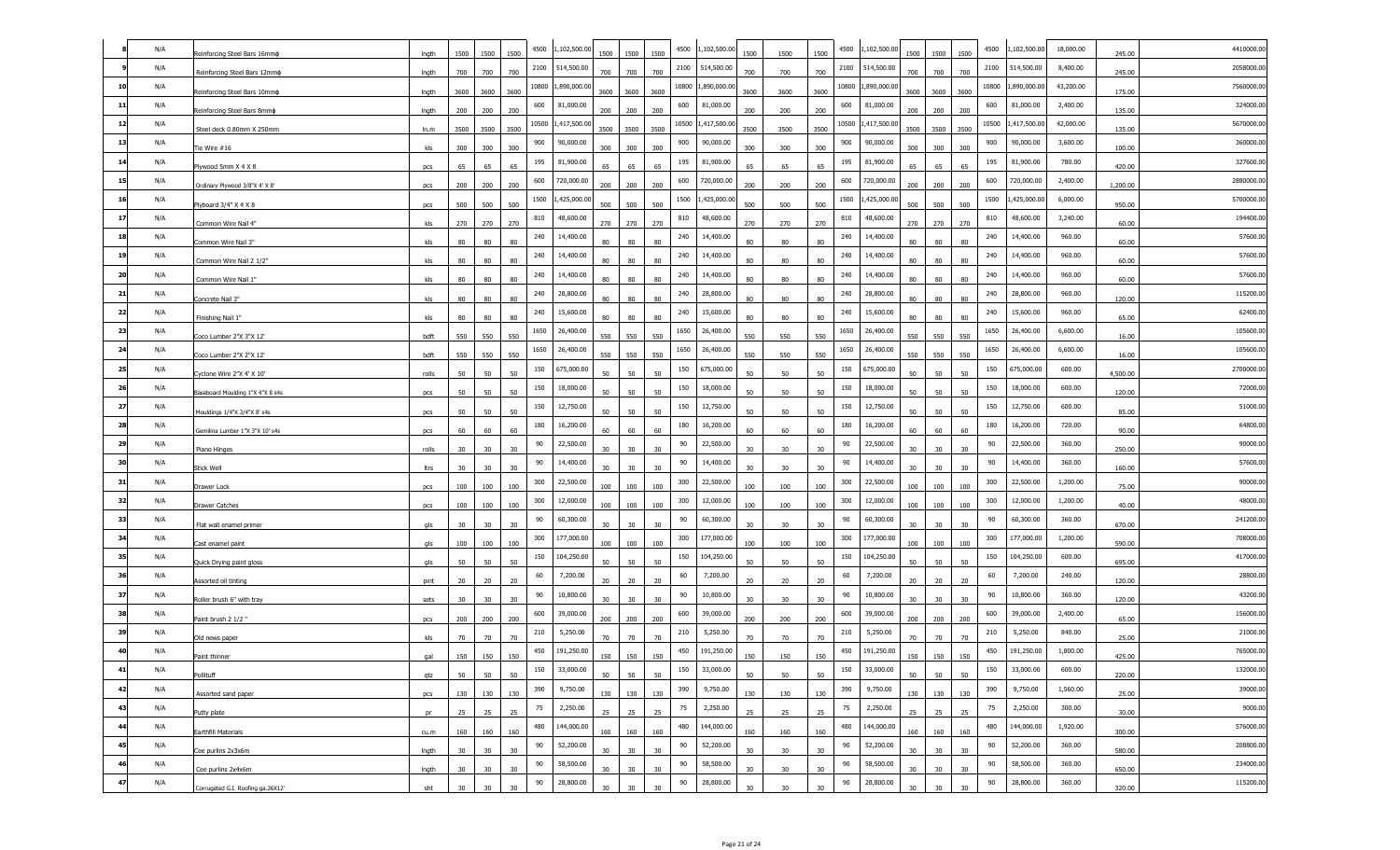|    | N/A | Corrugated G.I. Roofing ga.26X10          | sht   | 30   | 30   | 30   | 90   | 27,450.00    | 30              |                 |      | 90   | 27,450.00   | 30   |      | 30   | 90   | 27,450.00    | 30   | 30     |      | 90   | 27,450.00   | 360.00    | 305.00   | 109800.0   |
|----|-----|-------------------------------------------|-------|------|------|------|------|--------------|-----------------|-----------------|------|------|-------------|------|------|------|------|--------------|------|--------|------|------|-------------|-----------|----------|------------|
| 49 | N/A | Pre-fabricated ridge roll ga.26           | pcs   | 15   | 15   | 15   | 45   | 1,350.00     | 15              | 15              | 15   | 45   | 1,350.00    | 15   | 15   | 15   | 45   | 1,350.00     | 15   | 15     | 15   | 45   | 1,350.00    | 180.00    | 30.00    | 5400.00    |
| 50 | N/A | Pre-fabricated gutter ga.26               | pcs   | 15   | 15   | 15   | 45   | 22,500.00    | 15              | 15              | 15   | 45   | 22,500.00   | 15   | 15   | 15   | 45   | 22,500.00    | 15   | 15     | 15   | 45   | 22,500.00   | 180.00    | 500.00   | 90000.0    |
| 51 | N/A | Pre-fabricated flashing ga.26             | pcs   | 15   | 15   | 15   | 45   | 13,500.00    | 15              | 15              | 15   | 45   | 13,500.00   | 15   | 15   | 15   | 45   | 13,500.00    | 15   | 15     | 15   | 45   | 13,500.00   | 180.00    | 300.00   | 54000.0    |
| 52 | N/A | Pre-fabricated door jamb                  | unit  | 15   | 15   | 15   | 45   | 81,405.00    | 15              | 15              | 15   | 45   | 81,405.00   | 15   | 15   | 15   | 45   | 81,405.00    | 15   | 15     | 15   | 45   | 81,405.00   | 180.00    | 1,809.00 | 325620.0   |
| 53 | N/A | Welding rod                               | kls   | 250  | 250  | 250  | 750  | 75,000.00    | 250             | 250             | 250  | 750  | 75,000.00   | 250  | 250  | 250  | 750  | 75,000.00    | 250  | 250    | 250  | 750  | 75,000.00   | 3,000.00  | 100.00   | 300000.00  |
| 54 | N/A | Hacksaw blade                             | pcs   | 30   | 30   | 30   | 90   | 7,650.00     | 30              | 30              | 30   | 90   | 7,650.00    | 30   | 30   | 30   | 90   | 7,650.00     | 30   | 30     | 30   | 90   | 7,650.00    | 360.00    | 85.00    | 30600.00   |
| 55 | N/A | Loose pin hinges 4" X 4"                  | pcs   | 20   | 20   | 20   | 60   | 3,600.00     | 20              | 20              | 20   | 60   | 3,600.00    | 20   | 20   | 20   | 60   | 3,600.00     | 20   | 20     | 20   | 60   | 3,600.00    | 240.00    | 60.00    | 14400.00   |
| 56 | N/A | Door knob kwikset                         | pcs   | 20   | 20   | 20   | 60   | 54,000.00    | 20              | 20              | 20   | 60   | 54,000.00   | 20   | 20   | 20   | 60   | 54,000.00    | 20   | 20     | 20   | 60   | 54,000.00   | 240.00    | 900.00   | 216000.0   |
| 57 | N/A | Angle bar 3/16"X1"X1"                     | Ingth | 1300 | 1300 | 1300 | 3900 | 1,560,000.00 | 1300            | 1300            | 1300 | 3900 | ,560,000.00 | 1300 | 1300 | 1300 | 3900 | 1,560,000.00 | 1300 | 1300   | 1300 | 3900 | ,560,000.00 | 15,600.00 | 400.00   | 6240000.00 |
| 58 | N/A | Tecscrew                                  | pcs   | 250  | 250  | 250  | 750  | 1,875.00     | 250             | 250             | 250  | 750  | 1,875.00    | 250  | 250  | 250  | 750  | 1,875.00     | 250  | 250    | 250  | 750  | 1,875.00    | 3,000.00  | 2.50     | 7500.00    |
| 59 | N/A | Tiles 4"X 4"                              | pcs   | 600  | 600  | 600  | 1800 | 22,500.00    | 600             | 600             | 600  | 1800 | 22,500.00   | 600  | 600  | 600  | 1800 | 22,500.00    | 600  | 600    | 600  | 1800 | 22,500.00   | 7,200.00  | 12.50    | 90000.0    |
| 60 | N/A | Concertina wire                           | rolls | 150  | 150  | 150  | 450  | 247,500.00   | 150             | 150             | 150  | 450  | 247,500.00  | 150  | 150  | 150  | 450  | 247,500.00   | 150  | 150    | 150  | 450  | 247,500.00  | 1,800.00  | 550.00   | 990000.0   |
| 61 | N/A | Boulders                                  | cu.m  | 120  | 120  | 120  | 360  | 306,000.00   | 120             | 120             | 120  | 360  | 306,000.00  | 120  | 120  | 120  | 360  | 306,000.00   | 120  | 120    | 120  | 360  | 306,000.00  | 1,440.00  | 850.00   | 1224000.00 |
| 62 | N/A | G.I Elbow 4"X 90°                         | pcs   | 20   | 20   | 20   | 60   | 24,000.00    | 20              | 20              | 20   | 60   | 24,000.00   | 20   | 20   | 20   | 60   | 24,000.00    | 20   | 20     | 20   | 60   | 24,000.00   | 240.00    | 400.00   | 96000.0    |
| 63 | N/A | G.I. Nipple 4"X 6"                        | pcs   | 20   | 20   | 20   | 60   | 18,000.00    | 20              | 20              | 20   | 60   | 18,000.00   | 20   | 20   | 20   | 60   | 18,000.00    | 20   | 20     | 20   | 60   | 18,000.00   | 240.00    | 300.00   | 72000.0    |
| 64 | N/A | G.I. Nipple 4"X 10"                       | pcs   | 20   | 20   | 20   | 60   | 21,000.00    | 20              | 20              | 20   | 60   | 21,000.00   | 20   | 20   | 20   | 60   | 21,000.00    | 20   | 20     | 20   | 60   | 21,000.00   | 240.00    | 350.00   | 84000.00   |
| 65 | N/A | Plain round bar 25mmd                     | Ingth | 450  | 450  | 450  | 1350 | 1,485,000.00 | 450             | 450             | 450  | 1350 | ,485,000.00 | 450  | 450  | 450  | 1350 | l,485,000.00 | 450  | 450    | 450  | 1350 | ,485,000.00 | 5,400.00  | 1,100.00 | 5940000.00 |
| 66 | N/A | Flat bar 1/4"thk X 2"                     | Ingth | 100  | 100  | 100  | 300  | 202,500.00   | 100             | 100             | 100  | 300  | 202,500.00  | 100  | 100  | 100  | 300  | 202,500.00   | 100  | 100    | 100  | 300  | 202,500.00  | 1,200.00  | 675.00   | 810000.0   |
| 67 | N/A | 4S Plate 3.5mm thk X 0.50m X 1.50m        | pcs   | 35   | 35   | 35   | 105  | 231,000.00   | 35              | 35              | 35   | 105  | 231,000.00  | 35   | 35   | 35   | 105  | 231,000.00   | 35   | 35     | 35   | 105  | 231,000.00  | 420.00    | 2,200.00 | 924000.0   |
| 68 | N/A | Steel barrel bolt 20mm¢ w/ padlock        | unit  | 30   | 30   | 30   | 90   | 90,000.00    | 30              | 30              | 30   | 90   | 90,000.00   | 30   | 30   | 30   | 90   | 90,000.00    | 30   | 30     | 30   | 90   | 90,000.00   | 360.00    | 1,000.00 | 360000.00  |
| 69 | N/A | Prefabricated steel hinges 25mm           | sets  | 100  | 100  | 100  | 300  | 270,000.00   | 100             | 100             | 100  | 300  | 270,000.00  | 100  | 100  | 100  | 300  | 270,000.00   | 100  | 100    | 100  | 300  | 270,000.00  | 1,200.00  | 900.00   | 1080000.0  |
| 70 | N/A | G.I. Pipe 1"φ X 6m S-40                   | Ingth | 100  | 100  | 100  | 300  | 135,000.00   | 100             | 100             | 100  | 300  | 135,000.00  | 100  | 100  | 100  | 300  | 135,000.00   | 100  | 100    | 100  | 300  | 135,000.00  | 1,200.00  | 450.00   | 540000.00  |
| 71 | N/A | Water proofing compound                   | pack  | 800  | 800  | 800  | 2400 | 108,000.00   | 800             | 800             | 800  | 2400 | 108,000.00  | 800  | 800  | 800  | 2400 | 108,000.00   | 800  | 800    | 800  | 2400 | 108,000.00  | 9,600.00  | 45.00    | 432000.0   |
| 72 | N/A | PVC pipe 4" $\phi$ X 3m S-1000            | Ingth | 70   | 70   | 70   | 210  | 151,410.00   | 70              | 70              | 70   | 210  | 151,410.00  | 70   | 70   | 70   | 210  | 151,410.00   | 70   | 70     | 70   | 210  | 151,410.00  | 840.00    | 721.00   | 605640.00  |
| 73 | N/A | PVC Sanitary WYE 4"¢                      | pcs   | 100  | 100  | 100  | 300  | 24,000.00    | 100             | 100             | 100  | 300  | 24,000.00   | 100  | 100  | 100  | 300  | 24,000.00    | 100  | 100    | 100  | 300  | 24,000.00   | 1,200.00  | 80.00    | 96000.0    |
| 74 | N/A | PVC clean-0ut 4"¢                         | pcs   | 20   | 20   | 20   | 60   | 4,680.00     | 20              | 20              | 20   | 60   | 4,680.00    | 20   | 20   | 20   | 60   | 4,680.00     | 20   | $20\,$ | 20   | 60   | 4,680.00    | 240.00    | 78.00    | 18720.0    |
| 75 | N/A | PVC coupling 4"¢                          | pcs   | 20   | 20   | 20   | 60   | 4,500.00     | 20              | 20              | 20   | 60   | 4,500.00    | 20   | 20   | 20   | 60   | 4,500.00     | 20   | 20     | 20   | 60   | 4,500.00    | 240.00    | 75.00    | 18000.0    |
| 76 | N/A | PVC elbow 4" $\phi$ X 45°                 | pcs   | 20   | 20   | 20   | 60   | 5,100.00     | 20              | 20              | 20   | 60   | 5,100.00    | 20   | 20   | 20   | 60   | 5,100.00     | 20   | $20\,$ | 20   | 60   | 5,100.00    | 240.00    | 85.00    | 20400.00   |
| 77 | N/A | PVC P-trap 4" $\phi$                      | pcs   | 20   | 20   | 20   | 60   | 7,200.00     | 20              | 20              | 20   | 60   | 7,200.00    | 20   | 20   | 20   | 60   | 7,200.00     | 20   | 20     | 20   | 60   | 7,200.00    | 240.00    | 120.00   | 28800.00   |
| 78 | N/A | PVC pipe 2" o S-900                       | Ingth | 70   | 70   | 70   | 210  | 54,600.00    | 70              | 70              | 70   | 210  | 54,600.00   | 70   | 70   | 70   | 210  | 54,600.00    | 70   | 70     | 70   | 210  | 54,600.00   | 840.00    | 260.00   | 218400.0   |
| 79 | N/A | PVC P-trap 2"¢                            | pcs   | 20   | 20   | 20   | 60   | 5,100.00     | 20              | 20              | 20   | 60   | 5,100.00    | 20   | 20   | 20   | 60   | 5,100.00     | 20   | 20     | 20   | 60   | 5,100.00    | 240.00    | 85.00    | 20400.00   |
| 80 | N/A | PVC tee reducer 4" $\phi$ X 2" $\phi$     | pcs   | 20   | 20   | 20   | 60   | 5,100.00     | 20              | 20              | 20   | 60   | 5,100.00    | 20   | 20   | 20   | 60   | 5,100.00     | 20   | 20     | 20   | 60   | 5,100.00    | 240.00    | 85.00    | 20400.00   |
| 81 | N/A | PVC elbow 2" $\phi$ X 90°                 | pcs   | 70   | 70   | 70   | 210  | 7,350.00     | 70              | 70              | 70   | 210  | 7,350.00    | 70   | 70   | 70   | 210  | 7,350.00     | 70   | 70     | 70   | 210  | 7,350.00    | 840.00    | 35.00    | 29400.00   |
| 82 | N/A | Water closet                              | sets  | 20   | 20   | 20   | 60   | 105,000.00   | 20              | 20              | 20   | 60   | 105,000.00  | 20   | 20   | 20   | 60   | 105,000.00   | 20   | 20     | 20   | 60   | 105,000.00  | 240.00    | 1,750.00 | 420000.00  |
| 83 | N/A | Lavatory                                  | sets  | 20   | 20   | 20   | 60   | 75,000.00    | 20 <sub>2</sub> | 20 <sub>2</sub> | 20   | 60   | 75,000.00   | 20   | 20   | 20   | 60   | 75,000.00    | 20   | 20     | 20   | 60   | 75,000.00   | 240.00    | 1,250.00 | 300000.00  |
| 84 | N/A | Moldex blue pipe                          | Ingth | 40   | 40   | 40   | 120  | 9,000.00     | 40              | 40              | 40   | 120  | 9,000.00    | 40   | 40   | 40   | 120  | 9,000.00     | 40   | 40     | 40   | 120  | 9,000.00    | 480.00    | 75.00    | 36000.00   |
| 85 | N/A | Moldex blue elbow 1/2" $\phi$ X 90°       | pcs   | 40   | 40   | 40   | 120  | 1,440.00     | 40              | 40              | 40   | 120  | 1,440.00    | 40   | 40   | 40   | 120  | 1,440.00     | 40   | 40     | 40   | 120  | 1,440.00    | 480.00    | 12.00    | 5760.00    |
| 86 | N/A | Moldex blue coupling 1/2"¢                | pcs   | 25   | 25   | 25   | 75   | 750.00       | 25              | 25              | 25   | 75   | 750.00      | 25   | 25   | 25   | 75   | 750.00       | 25   | 25     | 25   | 75   | 750.00      | 300.00    | 10.00    | 3000.00    |
| 87 | N/A | Moldex blue trheaded coupling 1/2" $\phi$ | pcs   | 25   | 25   | 25   | 75   | 1,125.00     | 25              | 25              | 25   | 75   | 1,125.00    | 25   | 25   | 25   | 75   | 1,125.00     | 25   | 25     | 25   | 75   | 1,125.00    | 300.00    | 15.00    | 4500.00    |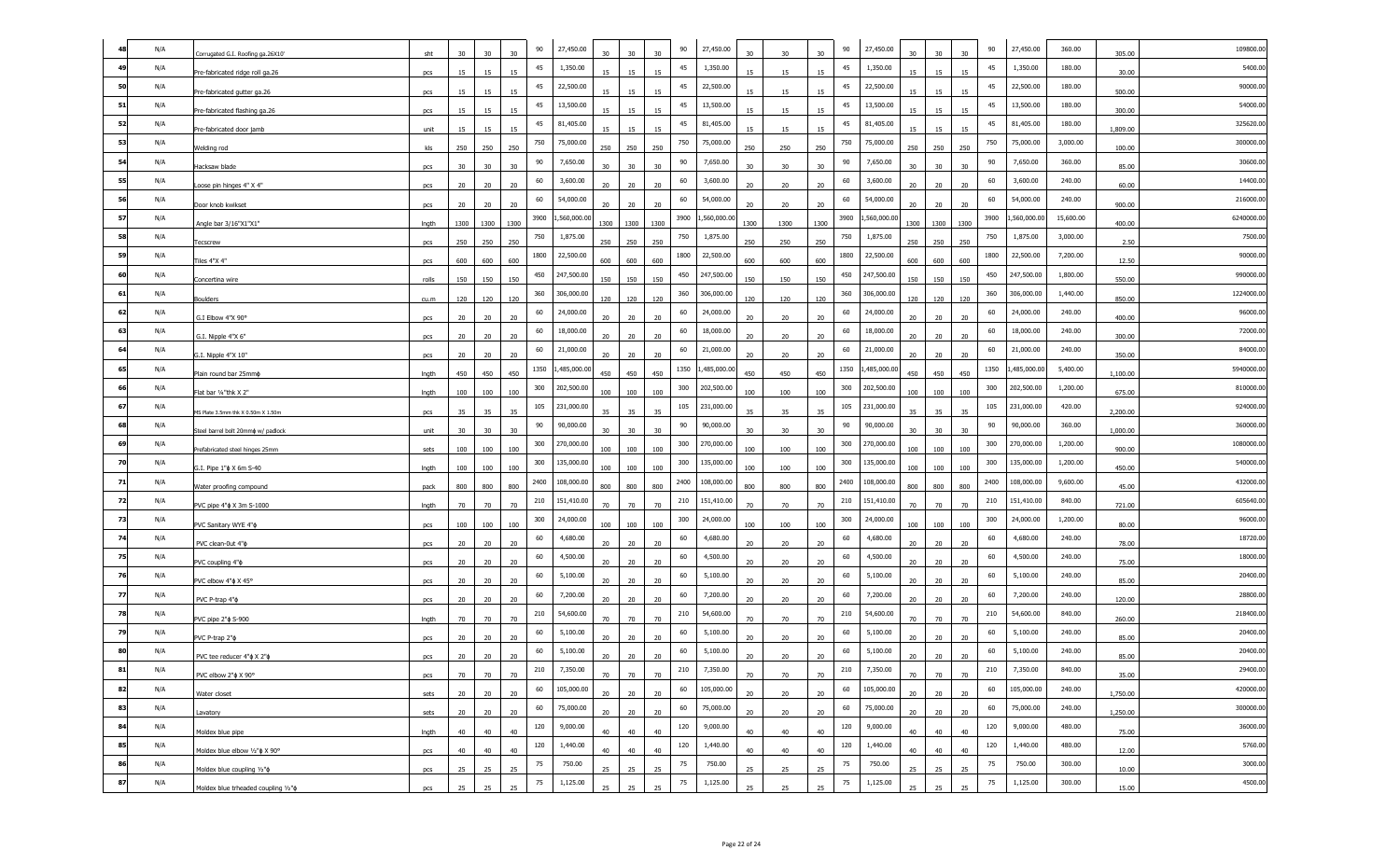|     | N/A                                  | PVC solvent cement 400cc                        | can    | 20   | 20              | 60<br>20       | 5,400.00                | 20   | 20             | 20             | 60    | 5,400.00         | 20   |                | 20   | 60    | 5,400.00         | 20     | 20             | 20             | 60    | 5,400.00         | 240.00    | 90.00    | 21600.00   |
|-----|--------------------------------------|-------------------------------------------------|--------|------|-----------------|----------------|-------------------------|------|----------------|----------------|-------|------------------|------|----------------|------|-------|------------------|--------|----------------|----------------|-------|------------------|-----------|----------|------------|
| 89  | N/A                                  | Brass faucet plain bibb 1/2"¢                   | pcs    | 20   | 20              | 60<br>20       | 17,100.00               | 20   | 20             | 20             | 60    | 17,100.00        | 20   | 20             | 20   | 60    | 17,100.00        | 20     | 20             | 20             | 60    | 17,100.00        | 240.00    | 285.00   | 68400.00   |
| 90  | N/A                                  | Tiles 8"X 8" porcelain                          | pcs    | 1200 | 1200            | 3600<br>1200   | 108,000.00              | 1200 | 1200           | 1200           | 3600  | 108,000.00       | 1200 | 1200           | 1200 | 3600  | 108,000.00       | 1200   | 1200           | 1200           | 3600  | 108,000.00       | 14,400.00 | 30.00    | 432000.00  |
| 91  | N/A                                  | Floor drain 4"X 4" stainless                    | pcs    | 20   | 20              | 60<br>20       | 7,200.00                | 20   | 20             | 20             | 60    | 7,200.00         | 20   | 20             | 20   | 60    | 7,200.00         | 20     | 20             | 20             | 60    | 7,200.00         | 240.00    | 120.00   | 28800.00   |
| 92  | N/A                                  | Teflon tape 3/4"                                | rolls  | 20   | 20              | 60<br>20       | 1,800.00                | 20   | 20             | 20             | 60    | 1,800.00         | 20   | 20             | 20   | 60    | 1,800.00         | 20     | 20             | 20             | 60    | 1,800.00         | 240.00    | 30.00    | 7200.00    |
| 93  | N/A                                  | ABC grout                                       | kgs    | 20   | 20              | 60<br>20       | 7,200.00                | 20   | 20             | 20             | 60    | 7,200.00         | 20   | 20             | 20   | 60    | 7,200.00         | 20     | 20             | 20             | 60    | 7,200.00         | 240.00    | 120.00   | 28800.00   |
| 94  | N/A                                  | Pin light bulb 18 watts                         | pcs    | 75   | 75              | 225<br>75      | 54,000.00               | 75   | 75             | 75             | 225   | 54,000.00        | 75   | 75             | 75   | 225   | 54,000.00        | 75     | 75             | 75             | 225   | 54,000.00        | 900.00    | 240.00   | 216000.00  |
| 95  | N/A                                  | Panel board w/ 2CB 15A & 20A                    | unit   | 30   | 30 <sup>°</sup> | 90<br>30       | 108,000.00              | 30   | 30             | 30             | 90    | 108,000.00       | 30   | 30             | 30   | 90    | 108,000.00       | 30     | 30             | 30             | 90    | 108,000.00       | 360.00    | 1,200.00 | 432000.00  |
| 96  | N/A                                  | Switch flush type single gang                   | sets   | 25   | 25              | 75<br>25       | 6,750.00                | 25   | 25             | 25             | 75    | 6,750.00         | 25   | 25             | 25   | 75    | 6,750.00         | 25     | 25             | 25             | 75    | 6,750.00         | 300.00    | 90.00    | 27000.00   |
| 97  | N/A                                  | Switch flush type 3 gang                        | sets   | 25   | 25              | 75<br>25       | 14,625.00               | 25   | 25             | 25             | 75    | 14,625.00        | 25   | 25             | 25   | 75    | 14,625.00        | 25     | 25             | 25             | 75    | 14,625.00        | 300.00    | 195.00   | 58500.00   |
| 98  | N/A                                  | Convenient outlet 3 gang                        | sets   | 25   | 25              | 75<br>25       | 14,625.00               | 25   | 25             | 25             | 75    | 14,625.00        | 25   | 25             | 25   | 75    | 14,625.00        | 25     | 25             | 25             | 75    | 14,625.00        | 300.00    | 195.00   | 58500.00   |
| 99  | N/A                                  | THW wire 3.5mm <sup>2</sup>                     | roll   | 20   | 20              | 60<br>$20\,$   | 228,000.00              | 20   | 20             | 20             | 60    | 228,000.00       | 20   | 20             | 20   | 60    | 228,000.00       | 20     | 20             | 20             | 60    | 228,000.00       | 240.00    | 3,800.00 | 912000.00  |
| 100 | N/A                                  | PVC conduit pipe 3/4"¢                          | pcs    | 120  | 120             | 360<br>120     | 32,400.00               | 120  | 120            | 120            | 360   | 32,400.00        | 120  | 120            | 120  | 360   | 32,400.00        | 120    | 120            | 120            | 360   | 32,400.00        | 1,440.00  | 90.00    | 129600.00  |
| 101 | N/A                                  | PVC utility box 2"X 4"                          | pcs    | 50   | 50              | 150<br>50      | 4,500.00                | 50   | 50             | 50             | 150   | 4,500.00         | 50   | 50             | 50   | 150   | 4,500.00         | 50     | 50             | 50             | 150   | 4,500.00         | 600.00    | 30.00    | 18000.00   |
| 102 | N/A                                  | PVC junction box 4X 4"                          | pcs    | 60   | 60              | 180<br>60      | 8,100.00                | 60   | 60             | 60             | 180   | 8,100.00         | 60   | 60             | 60   | 180   | 8,100.00         | 60     | 60             | 60             | 180   | 8,100.00         | 720.00    | 45.00    | 32400.00   |
| 103 | N/A                                  | PVC conduit elbow 3/4" $\phi$ X 90° long radius | pcs    | 50   | 50              | 150<br>50      | 6,000.00                | 50   | 50             | 50             | 150   | 6,000.00         | 50   | 50             | 50   | 150   | 6,000.00         | 50     | 50             | 50             | 150   | 6,000.00         | 600.00    | 40.00    | 24000.00   |
| 104 | N/A                                  | Electrical tape                                 | roll   | 50   | 50              | 150<br>50      | 6,000.00                | 50   | 50             | 50             | 150   | 6,000.00         | 50   | 50             | 50   | 150   | 6,000.00         | 50     | 50             | 50             | 150   | 6,000.00         | 600.00    | 40.00    | 24000.00   |
| 105 | N/A                                  | Plywood 1/2"X 4' X 8"                           | pcs    | 320  | 320             | 960<br>320     | 480,000.00              | 320  | 320            | 320            | 960   | 480,000.00       | 320  | 320            | 320  | 960   | 480,000.00       | 320    | 320            | 320            | 960   | 480,000.00       | 3,840.00  | 500.00   | 1920000.00 |
| 106 | N/A                                  | Coco lumber 2"X 6"X 12'                         | bdft   | 170  | 170             | 510<br>170     | 8,160.00                | 170  | 170            | 170            | 510   | 8,160.00         | 170  | 170            | 170  | 510   | 8,160.00         | 170    | 170            | 170            | 510   | 8,160.00         | 2,040.00  | 16.00    | 32640.00   |
| 107 | N/A                                  | Coco lumber 2"X 6"X 8"                          | bdft   | 150  | 150             | 450<br>150     | 7,200.00                | 150  | 150            | 150            | 450   | 7,200.00         | 150  | 150            | 150  | 450   | 7,200.00         | 150    | 150            | 150            | 450   | 7,200.00         | 1,800.00  | 16.00    | 28800.00   |
| 108 | N/A                                  | Coco lumber 2"X 4"X 12'                         | bdft   | 600  | 600             | 1800<br>600    | 28,800.00               | 600  | 600            | 600            | 1800  | 28,800.00        | 600  | 600            | 600  | 1800  | 28,800.00        | 600    | 600            | 600            | 1800  | 28,800.00        | 7,200.00  | 16.00    | 115200.00  |
| 109 | N/A                                  | Coco lumber 2"X 3"X 10'                         | bdft   | 350  | 350             | 1050<br>350    | 16,800.00               | 350  | 350            | 350            | 1050  | 16,800.00        | 350  | 350            | 350  | 1050  | 16,800.00        | 350    | 350            | 350            | 1050  | 16,800.00        | 4,200.00  | 16.00    | 67200.00   |
| 110 | N/A                                  | Coco lumber 2"X 2"X 10"                         | bdft   | 350  | 350             | 1050<br>350    | 16,800.00               | 350  | 350            | 350            | 1050  | 16,800.00        | 350  | 350            | 350  | 1050  | 16,800.00        | 350    | 350            | 350            | 1050  | 16,800.00        | 4,200.00  | 16.00    | 67200.00   |
| 111 | N/A                                  | Flat latex paint white (primer)                 | als    | 250  | 250             | 750<br>250     | 525,000.00              | 250  | 250            | 250            | 750   | 525,000.00       | 250  | 250            | 250  | 750   | 525,000.00       | 250    | 250            | 250            | 750   | 525,000.00       | 3,000.00  | 700.00   | 2100000.00 |
| 112 | N/A                                  | Latex paint gloss                               | gls    | 250  | 250             | 750<br>250     | 446,250.00              | 250  | 250            | 250            | 750   | 446,250.00       | 250  | 250            | 250  | 750   | 446,250.00       | 250    | 250            | 250            | 750   | 446,250.00       | 3,000.00  | 595.00   | 1785000.00 |
| 113 | N/A                                  | Latex tinting color (lamp black)                | pint   | 25   | 25              | 75<br>25       | 4,125.00                | 25   | 25             | 25             | 75    | 4,125.00         | 25   | 25             | 25   | 75    | 4,125.00         | 25     | 25             | 25             | 75    | 4,125.00         | 300.00    | 55.00    | 16500.00   |
| 114 | N/A                                  | Latex tinting color (venetian red)              | pint   | 25   | 25              | 75<br>25       | 4,500.00                | 25   | 25             | 25             | 75    | 4,500.00         | 25   | 25             | 25   | 75    | 4,500.00         | 25     | 25             | 25             | 75    | 4,500.00         | 300.00    | 60.00    | 18000.00   |
| 115 | N/A                                  | Epoxy metal primer (gray)                       | gls    | 70   | 70              | 210<br>70      | 231,000.00              | 70   | 70             | 70             | 210   | 231,000.00       | 70   | 70             | 70   | 210   | 231,000.00       | 70     | 70             | 70             | 210   | 231,000.00       | 840.00    | 1,100.00 | 924000.00  |
| 116 | N/A                                  | Masking tape 1"                                 | roll   | 70   | 70              | 210<br>70      | 8,400.00                | 70   | 70             | 70             | 210   | 8,400.00         | 70   | 70             | 70   | 210   | 8,400.00         | 70     | 70             | 70             | 210   | 8,400.00         | 840.00    | 40.00    | 33600.00   |
| 117 | N/A                                  | Paint brush 2"                                  | pcs    | 70   | 70              | 210<br>70      | 12,600.00               | 70   | 70             | 70             | 210   | 12,600.00        | 70   | 70             | 70   | 210   | 12,600.00        | 70     | 70             | 70             | 210   | 12,600.00        | 840.00    | 60.00    | 50400.00   |
|     | <b>REHAB AND LIVELIHOOD SUPPLIES</b> |                                                 |        |      |                 |                |                         |      |                |                |       |                  |      |                |      |       |                  |        |                |                |       |                  |           |          |            |
|     | N/A                                  | Yellow Shirt                                    | pcs    | 4500 | 4500            | 4500           | 13500 1,147,500.00 4500 |      | 4500           | 4500           | 13500 | 1,147,500.00     | 4500 | 4500           | 4500 | 13500 | 1,147,500.00     | 4500   | 4500           | 4500           | 13500 | ,147,500.00      | 54,000.00 | 85.00    | 4590000.0  |
|     | N/A                                  | Jogging pants (for inmates)                     | pcs    | 4500 | $\mathbf{0}$    | 9000<br>4500   | 855,000.00              | 4500 |                |                | 4500  | 427,500.00       | 4500 |                | 4500 | 9000  | 855,000.00       | 4500   |                |                | 4500  | 427,500.00       | 27,000.00 | 95.00    | 2565000.00 |
|     | N/A                                  | Short pants (for inmates)                       | pcs    | 4500 | $\overline{0}$  | 4500           | 9000 450,000.00         | 4500 | $\overline{0}$ | $\overline{0}$ |       | 4500 225,000.00  | 4500 | $\overline{0}$ | 4500 |       | 9000 450,000.00  | 4500 0 |                | $\overline{0}$ |       | 4500 225,000.00  | 27,000.00 | 50.00    | 1350000.00 |
|     | N/A                                  | Groaming kit                                    | set    |      |                 | 4500 4500 4500 | 13500 742,500.00        |      | 4500 4500 4500 |                |       | 13500 742,500.00 | 4500 | 4500           | 4500 |       | 13500 742,500.00 |        | 4500 4500 4500 |                |       | 13500 742,500.00 | 54,000.00 | 55.00    | 2970000.00 |
|     | N/A                                  | Bathroom soap, 90gms                            | pcs    |      | 5000 5000 5000  |                | 15000 337,350.00        |      | 5000 5000 5000 |                |       | 15000 337,350.00 | 5000 | 5000           | 5000 |       | 15000 337,350.00 |        | 5000 5000 5000 |                |       | 15000 337,350.00 | 60,000.00 | 22.49    | 1349400.00 |
|     | N/A                                  | <b>Hand Sanitizers</b>                          | pcs    | 500  | 500             | 500            | 1500 35,235.00          |      | 500 500 500    |                | 1500  | 35,235.00        | 500  | 500            | 500  |       | 1500 35,235.00   |        | 500 500        | 500            | 1500  | 35,235.00        | 6,000.00  | 23.49    | 140940.00  |
|     | N/A                                  | Hand soap                                       | pcs    |      | 5000 5000 5000  |                | 15000 375,000.00        |      | 5000 5000 5000 |                |       | 15000 375,000.00 | 5000 | 5000           | 5000 |       | 15000 375,000.00 |        | 5000 5000 5000 |                |       | 15000 375,000.00 | 60,000.00 | 25.00    | 1500000.00 |
|     | N/A                                  | Shampoo                                         | sachet |      | 4500 4500       | 4500           | 13500 67,500.00         |      | 4500 4500 4500 |                | 13500 | 67,500.00        | 4500 | 4500           | 4500 |       | 13500 67,500.00  |        | 4500 4500 4500 |                |       | 13500 67,500.00  | 54,000.00 | 5.00     | 270000.00  |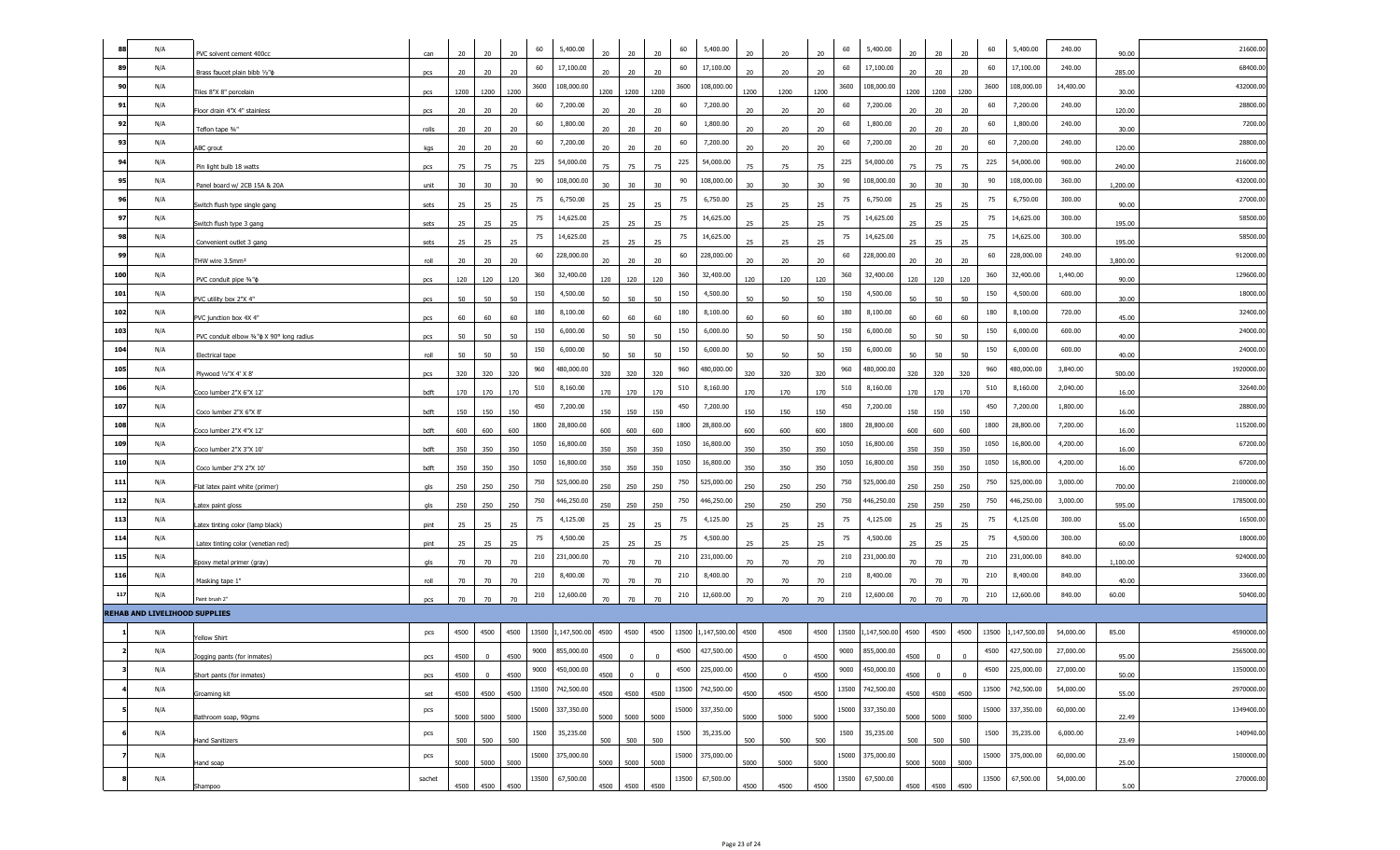|    | N/A |                                          | bots.      |                         |                         |                         |                |              |                         |                         |                         |              | 13,500.00    |                         |                         |                         | 300            | 13,500.00          |                         |                         |                         | 300   |             | 1,200.00  |           | 54000.00   |
|----|-----|------------------------------------------|------------|-------------------------|-------------------------|-------------------------|----------------|--------------|-------------------------|-------------------------|-------------------------|--------------|--------------|-------------------------|-------------------------|-------------------------|----------------|--------------------|-------------------------|-------------------------|-------------------------|-------|-------------|-----------|-----------|------------|
|    |     | Zonrox (900ml)                           |            | 100                     | 100                     | 100                     | 300            | 13,500.00    | 100                     | 100                     | 100                     | 300          |              | 100                     | 100                     | 100                     |                |                    | 100                     | 100                     | 100                     |       | 13,500.00   |           | 45.00     |            |
| 10 | N/A | Sterilox (100ml) Disinfectant            | bots.      | 50                      | 50                      | 50                      | 150            | 11,250.00    | 50                      | 50                      | 50                      | 150          | 11,250.00    | 50                      | 50                      | 50                      | 150            | 11,250.00          | 50                      | 50                      | 50                      | 150   | 11,250.00   | 600.00    | 75.00     | 45000.0    |
| 11 | N/A | Toothpaste, 30gms                        | sachet     | 4500                    | 4500                    | 4500                    | 13500          | 81,000.00    | 4500                    | 4500                    | 4500                    | 13500        | 81,000.00    | 4500                    | 4500                    | 4500                    | 13500          | 81,000.00          |                         | 4500 4500               | 4500                    | 13500 | 81,000.00   | 54,000.00 | 6.00      | 324000.00  |
| 12 | N/A | Toothbrush                               | pcs        | 4500                    | 4500                    | 4500                    | 13500          | 202,500.00   | 4500                    | 4500                    | 4500                    | 13500        | 202,500.00   | 4500                    | 4500                    | 4500                    | 13500          | 202,500.00         | 4500                    | 4500                    | 4500                    | 13500 | 202,500.00  | 54,000.00 | 15.00     | 810000.00  |
| 13 | N/A | Sleeping mat                             | pcs        | 4500                    | 4500                    | 4500                    | 13500          | 1,620,000.00 | 4500                    | 4500                    | 4500                    | 13500        | 1,620,000.00 | 4500                    | 4500                    | 4500                    | 13500          | 1,620,000.00       | 4500                    | 4500                    | 4500                    | 13500 | ,620,000.00 | 54,000.00 | 120.00    | 6480000.0  |
| 14 | N/A |                                          |            |                         | 0                       | $\mathbf{0}$            | 4500           | 630,000.00   |                         | $^{\circ}$              | $\overline{\mathbf{0}}$ | 4500         | 630,000.00   |                         | $\Omega$                | $^{\circ}$              | 4500           | 630,000.00         |                         | $^{\circ}$              | $\overline{0}$          | 4500  | 630,000.00  | 18,000.00 |           | 2520000.0  |
| 15 | N/A | Mosquito net                             | pcs        | 4500                    |                         |                         | 13500          | 472,500.00   | 4500                    |                         |                         | 13500        | 472,500.00   | 4500                    |                         |                         | 13500          | 472,500.00         | 4500                    |                         |                         | 13500 | 472,500.00  | 54,000.00 | 140.00    | 1890000.0  |
| 16 | N/A | Slipper                                  | pcs        | 4500                    | 4500                    | 4500                    | 13500          | 1,147,500.00 |                         | 4500 4500 4500          |                         | 13500        | 1,147,500.00 | 4500                    | 4500                    | 4500                    |                | 13500 1,147,500.00 |                         | 4500 4500               | 4500                    | 13500 | ,147,500.00 | 54,000.00 | 35.00     | 4590000.00 |
| 17 | N/A | Food tray                                | pcs        | 4500                    | 4500                    | 4500                    | 13500          | 202,500.00   | 4500                    | 4500                    | 4500                    |              | 202,500.00   | 4500                    | 4500                    | 4500                    | 13500          | 202,500.00         | 4500                    | 4500                    | 4500                    | 13500 | 202,500.00  | 54,000.00 | 85.00     | 810000.0   |
|    |     | Good morning towel                       | pcs        | 4500                    | 4500                    | 4500                    |                |              | 4500                    | 4500                    | 4500                    | 13500        |              | 4500                    | 4500                    | 4500                    |                |                    | 4500                    | 4500                    | 4500                    |       |             |           | 15.00     |            |
| 18 | N/A | Basketball                               | pcs        | 20                      | 20                      | 20                      | 60             | 46,800.00    | 20                      | 20                      | 20                      | 60           | 46,800.00    | 20                      | 20                      | 20                      | 60             | 46,800.00          | 20                      | 20                      | 20                      | 60    | 46,800.00   | 240.00    | 780.00    | 187200.00  |
| 19 | N/A | Basketball ring with net                 | set        | 20                      | 20                      | 20                      | 60             | 51,000.00    | 20                      | 20                      | 20                      | 60           | 51,000.00    | 20                      | 20                      | 20                      | 60             | 51,000.00          | 20                      | 20                      | 20                      | 60    | 51,000.00   | 240.00    | 850.00    | 204000.00  |
| 20 | N/A | Volleyball                               | pcs        | 20                      | 20                      | 20                      | 60             | 42,000.00    | 20                      | 20                      | 20                      | 60           | 42,000.00    | 20                      | 20                      | 20                      | 60             | 42,000.00          | 20                      | 20                      | 20                      | 60    | 42,000.00   | 240.00    | 700.00    | 168000.00  |
| 21 | N/A | Volleyball net                           | pcs        | 20                      | 20                      | 20                      | 60             | 12,000.00    | 20                      | 20                      | 20                      | 60           | 12,000.00    | 20                      | 20                      | 20                      | 60             | 12,000.00          | 20                      | 20                      | 20                      | 60    | 12,000.00   | 240.00    | 200.00    | 48000.00   |
| 22 | N/A | Dartboard with pin                       | set        | 30                      | 30                      | 30                      | 90             | 110,700.00   | 30                      | 30                      | 30                      | 90           | 110,700.00   | 30                      | 30                      | 30                      | 90             | 110,700.00         | 30                      | 30                      | 30                      | 90    | 110,700.00  | 360.00    | 1,230.00  | 442800.00  |
| 23 | N/A | Chessboard (big)                         | set        | 60                      | 60                      | 60                      | 180            | 24,300.00    | 60                      | 60                      | 60                      | 180          | 24,300.00    | 60                      | 60                      | 60                      | 180            | 24,300.00          | 60                      | 60                      | 60                      | 180   | 24,300.00   | 720.00    | 135.00    | 97200.00   |
| 24 | N/A | <b>Table Tennis</b>                      | set        | 6                       | 6                       | 6                       | 18             | 104,400.00   | 6                       | 6                       | - 6                     | 18           | 104,400.00   | 6                       | - 6                     | 6                       | 18             | 104,400.00         | 6                       | - 6                     | 6                       | 18    | 104,400.00  | 72.00     | 5,800.00  | 417600.00  |
| 25 | N/A | Scrabble                                 | set        | 30                      | 30                      | 30                      | 90             | 16,650.00    | 30                      | 30                      | 30                      | 90           | 16,650.00    | 30                      | 30                      | 30                      | 90             | 16,650.00          | 30                      | 30                      | 30                      | 90    | 16,650.00   | 360.00    | 185.00    | 66600.00   |
| 26 | N/A | Badminton Racket with shuttle cock       | set        | 30                      | $30\,$                  | 30                      | 90             | 162,720.00   | 30                      | $30\,$                  | 30                      | 90           | 162,720.00   | 30                      | 30                      | $30\,$                  | 90             | 162,720.00         | 30                      | 30                      | 30                      | 90    | 162,720.00  | 360.00    | 1,808.00  | 650880.00  |
| 27 | N/A | Barbell                                  |            | 5                       | 5                       | -5                      | 15             | 27,000.00    | 5                       | 5                       | 5                       | 15           | 27,000.00    | -5                      | - 5                     | 5                       | 15             | 27,000.00          | -5                      | 5                       | 5                       | 15    | 27,000.00   | 60.00     | 1,800.00  | 108000.0   |
| 28 | N/A | Dumbbell 5kgs                            | pcs        | 5                       | -5                      | 5                       | 15             | 11,250.00    | 5                       | -5                      | 5                       | 15           | 11,250.00    | 5                       | - 5                     | -5                      | 15             | 11,250.00          | -5                      | 5                       | 5                       | 15    | 11,250.00   | 60.00     | 750.00    | 45000.0    |
| 29 | N/A | Dumbbell 4kgs                            | pcs<br>pcs | 5                       | $5\phantom{.0}$         | -5                      | 15             | 8,550.00     | 5                       | 5                       | 5                       | 15           | 8,550.00     | - 5                     | - 5                     | 5                       | 15             | 8,550.00           | -5                      | 5                       | 5                       | 15    | 8,550.00    | 60.00     | 570.00    | 34200.00   |
| 30 | N/A | Dumbbell 3kgs                            | pcs        | 5                       | $5\overline{5}$         | 5                       | 15             | 9,975.00     | 5                       | 5                       | $5\overline{5}$         | 15           | 9,975.00     | 5                       | - 5                     | $5\overline{5}$         | 15             | 9,975.00           | 5                       | 5                       | 5 <sup>5</sup>          | 15    | 9,975.00    | 60.00     | 665.00    | 39900.00   |
| 31 | N/A | Stationary bike                          | unit       | 5                       | 5                       | -5                      | 15             | 112,500.00   | - 5                     | -5                      | - 5                     | 15           | 112,500.00   | - 5                     | -5                      | 5                       | 15             | 112,500.00         | -5                      | -5                      | 5                       | 15    | 112,500.00  | 60.00     | 7,500.00  | 450000.00  |
| 32 | N/A | Punching bag                             | pcs        | 5                       | 5                       | 5                       | 15             | 37,500.00    | - 5                     | 5                       | 5                       | 15           | 37,500.00    | 5                       | - 5                     | -5                      | 15             | 37,500.00          | 5                       | -5                      | 5                       | 15    | 37,500.00   | 60.00     | 2,500.00  | 150000.0   |
| 33 | N/A | Skipping jump rope                       | pcs        | 50                      | 50                      | 50                      | 150            | 105,000.00   | 50                      | 50                      | 50                      | 150          | 105,000.00   | 50                      | 50                      | 50                      | 150            | 105,000.00         | 50                      | 50                      | 50                      | 150   | 105,000.00  | 600.00    | 700.00    | 420000.00  |
| 34 | N/A | Sprayer                                  | pcs        | 16                      | 16                      | 16                      | 48             | 57,600.00    | 16                      | 16                      | 16                      | 48           | 57,600.00    | 16                      | 16                      | 16                      | 48             | 57,600.00          | 16                      | 16                      | 16                      | 48    | 57,600.00   | 192.00    | 1,200.00  | 230400.00  |
| 35 | N/A | Trapal (15x20)                           | rolls      | 15                      | 15                      | 15                      | 45             | 144,000.00   | 15                      | 15                      | 15                      | 45           | 144,000.00   | 15                      | 15                      | 15                      | 45             | 144,000.00         | 15                      | 15                      | 15                      | 45    | 144,000.00  | 180.00    | 3200.00   | 576000.0   |
|    |     | MILITARY SUPPLIES AND EQUIPMENTS         |            |                         |                         |                         |                |              |                         |                         |                         |              |              |                         |                         |                         |                |                    |                         |                         |                         |       |             |           |           |            |
|    | N/A |                                          | unit       | $\mathbf{1}$            | $\mathbf 0$             | -1                      | $\overline{2}$ | 70,000.00    | <sup>1</sup>            | $^{\circ}$              | $\overline{\mathbf{0}}$ | $\mathbf{1}$ | 35,000.00    | $\overline{1}$          | $\overline{0}$          | $\overline{0}$          | $\overline{1}$ | 35,000.00          | -1                      | $\overline{0}$          | $\overline{0}$          | -1    | 35,000.00   | 5.00      |           | 175000.00  |
|    | N/A | Ammunition Reloading Machine             | pcs        | 2000                    | 2000                    | 200                     | 4200           | 9,240.00     | 2000                    | 2000                    | 200                     | 4200         | 9,240.00     | 2000                    | 2000                    | 200                     | 4200           | 9,240.00           | 2000                    | 2000                    | 200                     | 4200  | 9,240.00    | 16,800.00 | 35,000.00 | 36960.00   |
|    | N/A | Small Primer Flochi caliber 9mm          | pcs        | 2000                    | 2000                    | 2000                    | 6000           | 18,000.00    | 2000                    | 2000                    | 2000                    | 6000         | 18,000.00    | 2000                    | 2000                    | 2000                    | 6000           | 18,000.00          | 2000                    | 2000                    | 2000                    | 6000  | 18,000.00   | 24,000.00 | 2.20      | 72000.00   |
|    | N/A | Bullet Head 125gms Teflon caliber 9mm    | bts        | $\overline{\mathbf{3}}$ | $\overline{\mathbf{3}}$ | $\overline{\mathbf{3}}$ | 9              | 16,200.00    | $\overline{\mathbf{3}}$ | 3                       | $\overline{\mathbf{3}}$ | 9            | 16,200.00    | 3                       | $\overline{\mathbf{3}}$ | $\overline{\mathbf{3}}$ | 9              | 16,200.00          | $\overline{\mathbf{3}}$ | $\overline{\mathbf{3}}$ | $\overline{\mathbf{3}}$ | 9     | 16,200.00   | 36.00     | 3.00      | 64800.00   |
|    | N/A | Gun Powder Zira caliber 9mm              | pcs        | 2000                    | 2000                    | 2000                    | 6000           | 42,900.00    | 2000                    | 2000                    | 2000                    | 6000         | 42,900.00    | 2000                    | 2000                    | 2000                    | 6000           | 42,900.00          | 2000                    | 2000                    | 2000                    | 6000  | 42,900.00   | 24,000.00 | 1,800.00  | 171600.00  |
|    | N/A | Empty shell caliber 9mm                  |            | 2000                    | 2000                    | 2000                    | 6000           | 48,000.00    | 2000                    | 2000                    | 2000                    | 6000         | 48,000.00    | 2000                    | 2000                    | 2000                    | 6000           | 48,000.00          | 2000                    | 2000                    | 2000                    | 6000  | 48,000.00   | 24,000.00 | 7.15      | 192000.00  |
|    | N/A | Ammo Gauge caliber 9mm                   | pcs        | $\overline{\mathbf{3}}$ | $\overline{\mathbf{3}}$ | $\overline{\mathbf{3}}$ | 9              | 85,500.00    | $\overline{\mathbf{3}}$ | $\overline{\mathbf{3}}$ | $\overline{\mathbf{3}}$ | 9            | 85,500.00    | $\overline{\mathbf{3}}$ | $\overline{\mathbf{3}}$ | $\overline{\mathbf{3}}$ | 9              | 85,500.00          | $\overline{\mathbf{3}}$ | $\overline{\mathbf{3}}$ | $\overline{\mathbf{3}}$ | 9     | 85,500.00   | 36.00     | 8.00      | 342000.00  |
|    | N/A | CED 7000 Shooting Timer                  | pcs        | 2000                    | 2000                    | 2000                    | 6000           | 174,000.00   | 2000                    | 2000                    | 2000                    | 6000         | 174,000.00   | 2000                    | 2000                    | 2000                    | 6000           | 174,000.00         | 2000                    | 2000                    | 2000                    | 6000  | 174,000.00  | 24,000.00 | 9,500.00  | 696000.00  |
|    | N/A | Ammunition shotgun 12 Gauge              | rds        | 2000                    | 2000                    | 2000                    | 6000           | 192,000.00   | 2000                    | 2000                    | 2000                    | 6000         | 192,000.00   | 2000                    | 2000                    | 2000                    | 6000           | 192,000.00         | 2000                    | 2000                    | 2000                    | 6000  | 192,000.00  | 24,000.00 | 29.00     | 768000.00  |
| 10 |     | Ammunition M16 Rifle                     | rds        |                         |                         |                         | 6000           | 228,000.00   | 2000                    | 2000                    |                         |              | 228,000.00   |                         | 2000                    |                         |                |                    | 2000                    |                         | 2000                    |       | 228,000.00  | 24,000.00 | 32.00     |            |
|    | N/A | Ammunition M14 Rifle                     | rds        | 2000                    | 2000                    | 2000                    |                |              |                         |                         | 2000                    | 6000         |              | 2000                    |                         | 2000                    | 6000           | 228,000.00         |                         | 2000                    |                         | 6000  |             |           | 38.00     | 912000.00  |
|    |     | DOG PATROL SECURITY/CONTRABAND DETECTION |            |                         |                         |                         |                |              |                         |                         |                         |              |              |                         |                         |                         |                |                    |                         |                         |                         |       |             |           |           |            |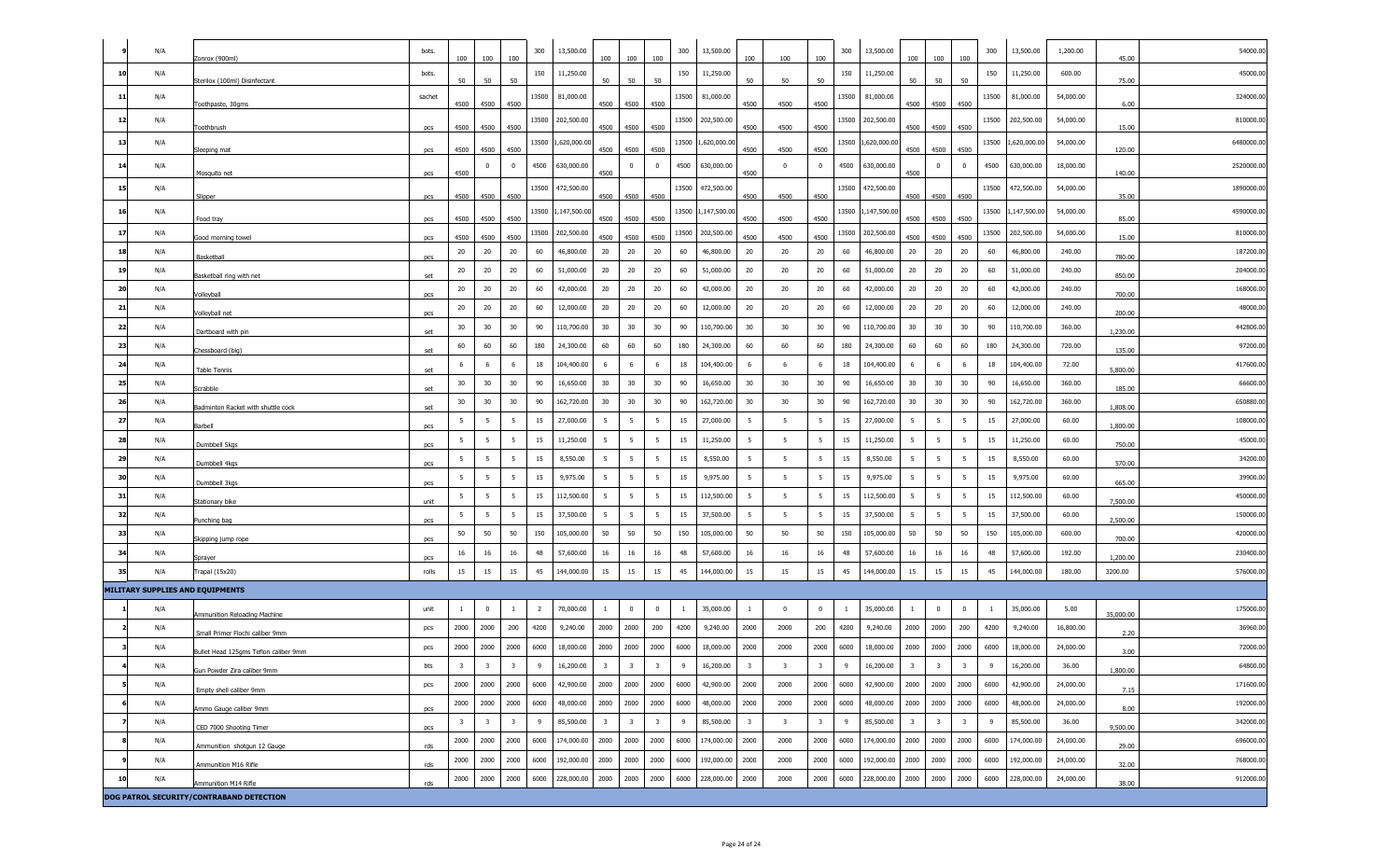| N/A | <b>Assorted Spices</b>             | pcks     | 1200  | 1200 | 1200 | 3600 | 1,296,000.00 1200                 |     | 1200 | 1200 | 3600 | 1,296,000.00 1200                                                                                 | 1200  | 1200 | 3600 | 1,296,000.00 1200                      |     | 1200 | 1200 | 3600 | 1,296,000.00                                                  | 14,400.00  | 360.00   | 5184000.00  |
|-----|------------------------------------|----------|-------|------|------|------|-----------------------------------|-----|------|------|------|---------------------------------------------------------------------------------------------------|-------|------|------|----------------------------------------|-----|------|------|------|---------------------------------------------------------------|------------|----------|-------------|
| N/A | <b>Assorted Fruits</b>             | crates   | 600   | 600  | 600  |      | 1800 720,000.00                   | 600 | 600  | 600  | 1800 | 720,000.00 600                                                                                    | 600   | 600  | 1800 | 720,000.00                             | 600 | 600  | 600  | 1800 | 720,000.00                                                    | 7,200.00   | 400.00   | 2880000.00  |
| N/A | <b>Assorted Vegetables</b>         | sack     | 2000  | 2000 |      |      | 2000 6000 2,160,000.00 2000       |     | 2000 | 2000 |      | 6000 2,160,000.00 2000                                                                            | 2000  |      |      | 2000 6000 2,160,000.00 2000 2000       |     |      | 2000 | 6000 | 2,160,000.00                                                  | 24,000.00  | 360.00   | 8640000.00  |
| N/A | Misua/Odong/Bihon/Sotanghon/Pancit | pcks     | 6000  | 6000 |      |      |                                   |     |      |      |      | 6000   18000   9,360,000.00   6000   6000   6000   18000   9,360,000.00   6000                    | 6000  |      |      | 6000 18000 9,360,000.00 6000 6000      |     |      | 6000 |      | 18000 9,360,000.00                                            | 72,000.00  | 520.00   | 37440000.00 |
| N/A | <b>Beef</b>                        | kls      | 6500  | 6500 |      |      |                                   |     |      |      |      | 6500   19500   5,850,000.00   6500   6500   6500   19500   5,850,000.00   6500                    | 6500  |      |      | 6500 19500 5,850,000.00 6500 6500      |     |      | 6500 |      | 19500 5,850,000.00                                            | 78,000.00  | 300.00   | 23400000.00 |
| N/A | Chicken                            | kls      |       |      |      |      |                                   |     |      |      |      | 10000   10000   10000   30000  6,000,000.00   10000   10000   10000   30000  6,000,000.00   10000 | 10000 |      |      |                                        |     |      |      |      | 10000 30000 6,000,000.00 10000 10000 10000 30000 6,000,000.00 | 120,000,00 | 200.00   | 24000000.00 |
| N/A | Condiments                         | pck/btls | 800   | 800  | 800  |      | 2400 1,080,000.00 800             |     | 800  | 800  |      | 2400 1,080,000.00 800                                                                             | 800   | 800  |      | 2400 1,080,000.00 800                  |     | 800  | 800  |      | 2400 1,080,000.00                                             | 9,600.00   | 450.00   | 4320000.00  |
| N/A | <b>Dried Fish</b>                  | kls      | 8000  | 8000 |      |      | 8000 24000 8,400,000.00 8000 8000 |     |      |      |      | 8000 24000 8.400.000.00 8000                                                                      | 8000  |      |      | 8000 24000 8.400.000.00 8000 8000      |     |      | 8000 |      | 24000 8,400,000.00                                            | 96,000,00  | 350.00   | 33600000.00 |
| N/A | Eggs                               | trav     | 8000  | 8000 |      |      | 8000 24000 5,280,000.00 8000 8000 |     |      |      |      | 8000 24000 5.280.000.00 8000                                                                      | 8000  |      |      | 8000 24000 5,280,000.00 8000 8000      |     |      | 8000 |      | 24000 5,280,000.00                                            | 96,000.00  | 220.00   | 21120000.00 |
| N/A | Fresh Fish                         | kls      | 12000 |      |      |      |                                   |     |      |      |      | 12000   12000   36000   6,840,000.00   12000   12000   12000   36000   6,840,000.00   12000       | 12000 |      |      |                                        |     |      |      |      | 12000 36000 6,840,000.00 12000 12000 12000 36000 6,840,000.00 | 144,000.00 | 190.00   | 27360000.00 |
| N/A | Pork                               | kls      | 4000  | 4000 |      |      |                                   |     |      |      |      | 4000   12000   2,520,000.00   4000   4000   4000   12000   2,520,000.00   4000                    | 4000  |      |      | 4000 12000 2,520,000.00 4000 4000 4000 |     |      |      |      | 12000 2,520,000.00                                            | 48,000,00  | 210.00   | 10080000.00 |
| N/A | Sardines                           | can      | 4000  | 4000 |      |      | 4000 12000 216,000.00 4000 4000   |     |      |      |      | 4000 12000 216,000.00 4000                                                                        | 4000  |      |      | 4000 12000 216,000.00 4000 4000 4000   |     |      |      |      | 12000 216,000.00                                              | 48,000.00  | 18.00    | 864000.00   |
| N/A | Hotdog                             | kls      | 4000  | 4000 |      |      | 4000 12000 2,160,000.00 4000      |     | 4000 |      |      | 4000 12000 2,160,000.00 4000                                                                      | 4000  |      |      | 4000 12000 2,160,000.00 4000 4000      |     |      | 4000 |      | 12000 2,160,000.00                                            | 48,000.00  | 180.00   | 8640000.00  |
| N/A | Rice                               | sack     | 1500  | 1500 | 1500 |      | 4500 7,425,000.00 1500            |     | 1500 | 1500 |      | 4500 7,425,000.00 1500                                                                            | 1500  | 1500 | 4500 | 7,425,000.00 1500                      |     | 1500 | 1500 | 4500 | 7,425,000.00                                                  | 18,000.00  | 1,650.00 | 29700000.00 |
| N/A | LPG                                | tank     | 70    | 70   | 70   |      | 210 207,060.00                    | 70  | 70   | 70   | 210  | 207,060.00 70                                                                                     | 70    | 70   | 210  | 207,060.00                             | 70  | 70   | 70   | 210  | 207,060.00                                                    | 840.00     | 986.00   | 828240.00   |
|     |                                    |          |       |      |      |      |                                   |     |      |      |      |                                                                                                   |       |      |      |                                        |     |      |      |      |                                                               |            |          |             |
|     |                                    |          |       |      |      |      |                                   |     |      |      |      |                                                                                                   |       |      |      |                                        |     |      |      |      |                                                               |            |          |             |